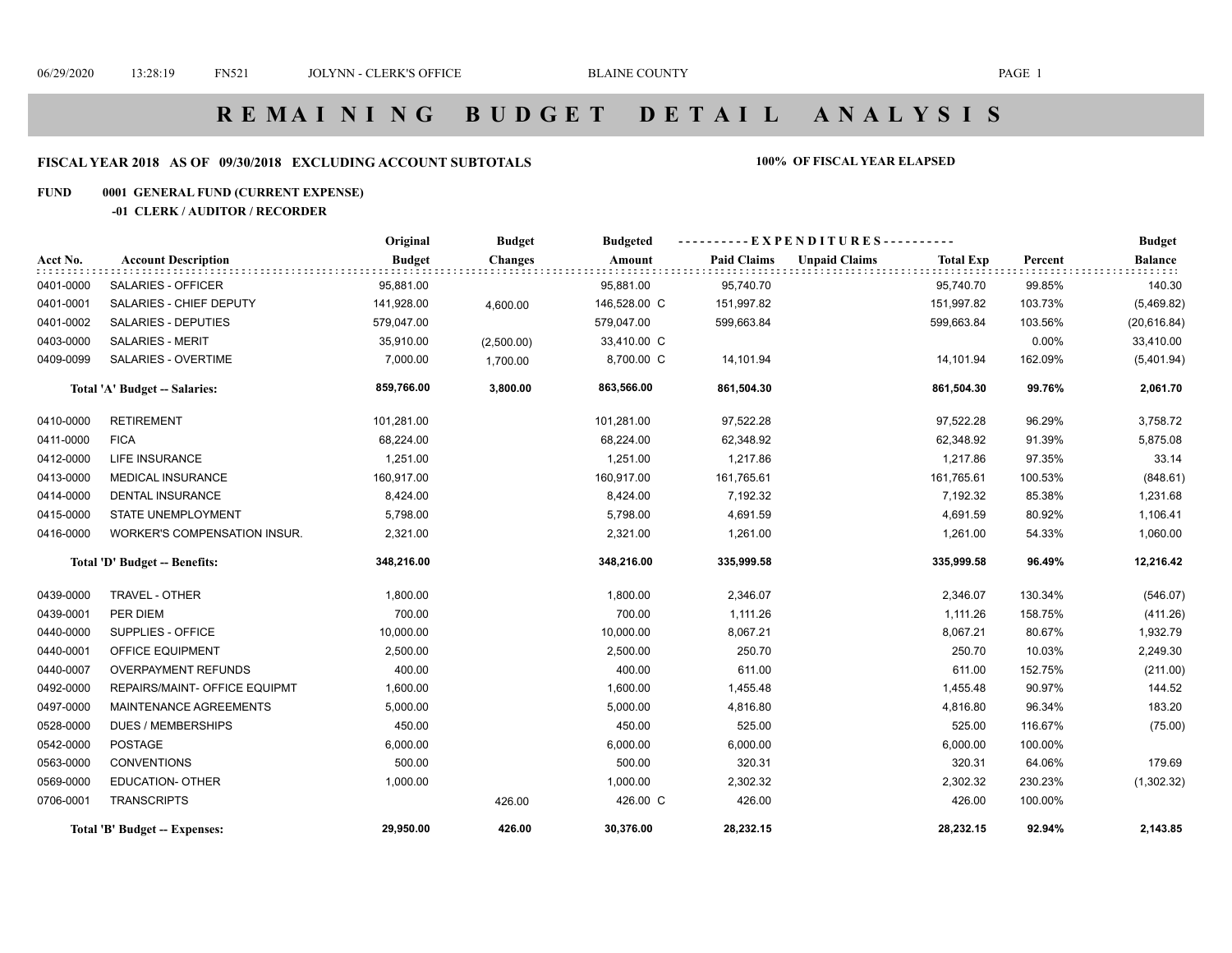#### **FISCAL YEAR 2018 AS OF 09/30/2018 EXCLUDING ACCOUNT SUBTOTALS 100% OF FISCAL YEAR ELAPSED**

#### **DEPARTMENT TOTALS: 859,766.00 3,800.00 863,566.00 861,504.30 861,504.30 99.76% 2,061.70 Total 'A' Expenses -- Salaries: 335,999.58 335,999.58 12,216.42 Total 'D' Expenses -- Benefits: 348,216.00 348,216.00 96.49% 2,143.85 29,950.00 426.00 30,376.00 28,232.15 28,232.15 92.94% Total 'B' Expenses -- Expenses: Total 'C' Expenses -- Capital Outlay:** ------------------......... <u>......... ......</u> ------- -------- **1,237,932.00 4,226.00 1,242,158.00 1,225,736.03 1,225,736.03 98.68% 16,421.97**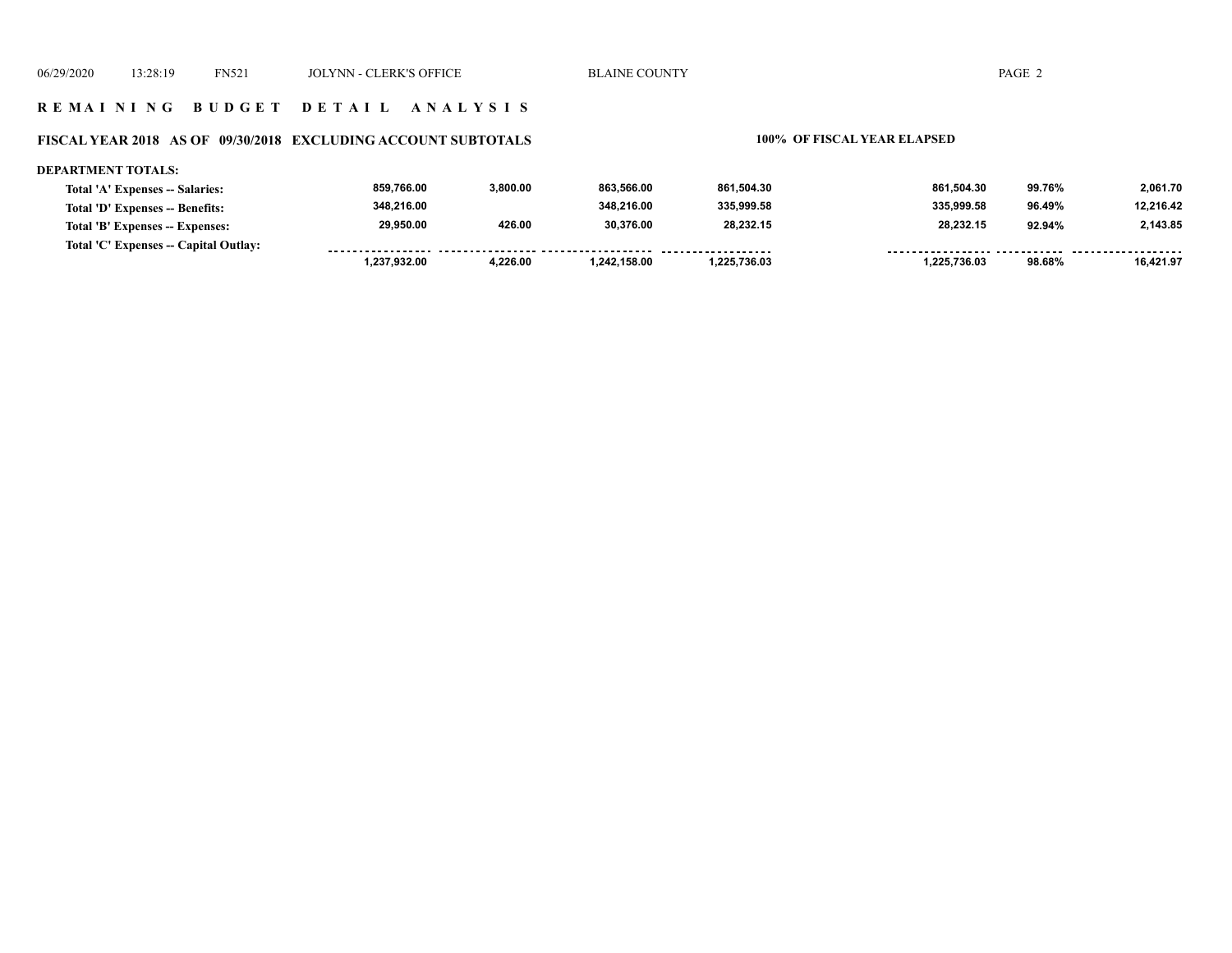## **R E M A I N I N G B U D G E T D E T A I L A N A L Y S I S**

## **FISCAL YEAR 2018 AS OF 09/30/2018 EXCLUDING ACCOUNT SUBTOTALS 100% OF FISCAL YEAR ELAPSED**

## **FUND 0001 GENERAL FUND (CURRENT EXPENSE)**

**-02 ASSESSOR**

|           |                                | Original      | <b>Budget</b>  | <b>Budgeted</b> |                    | - EXPENDITURES---------- |                  |         | <b>Budget</b>  |
|-----------|--------------------------------|---------------|----------------|-----------------|--------------------|--------------------------|------------------|---------|----------------|
| Acct No.  | <b>Account Description</b>     | <b>Budget</b> | <b>Changes</b> | Amount          | <b>Paid Claims</b> | <b>Unpaid Claims</b>     | <b>Total Exp</b> | Percent | <b>Balance</b> |
| 0401-0000 | <b>SALARIES - OFFICER</b>      | 85,598.00     |                | 85,598.00       | 85,471.29          |                          | 85,471.29        | 99.85%  | 126.71         |
| 0402-0000 | SALARIES - CHIEF DEPUTY        | 64,714.00     |                | 64,714.00       | 67,153.16          |                          | 67,153.16        | 103.77% | (2,439.16)     |
| 0402-0004 | SALARIES - MOTOR VEH. DEPUTIES | 107,443.00    |                | 107,443.00      | 100,653.75         |                          | 100,653.75       | 93.68%  | 6,789.25       |
| 0403-0000 | <b>SALARIES - MERIT</b>        | 19,305.00     | (14, 679.00)   | 4,626.00 C      |                    |                          |                  | 0.00%   | 4,626.00       |
| 0409-0099 | <b>SALARIES - OVERTIME</b>     | 500.00        | 5,000.00       | 5,500.00 C      | 11,439.67          |                          | 11,439.67        | 207.99% | (5,939.67)     |
|           | Total 'A' Budget -- Salaries:  | 277,560.00    | (9,679.00)     | 267,881.00      | 264,717.87         |                          | 264,717.87       | 98.82%  | 3,163.13       |
| 0410-0000 | <b>RETIREMENT</b>              | 33,641.00     |                | 33,641.00       | 29,966.02          |                          | 29,966.02        | 89.08%  | 3,674.98       |
| 0411-0000 | <b>FICA</b>                    | 22,430.00     |                | 22,430.00       | 19,216.53          |                          | 19,216.53        | 85.67%  | 3,213.47       |
| 0412-0000 | <b>LIFE INSURANCE</b>          | 368.00        |                | 368.00          | 339.75             |                          | 339.75           | 92.32%  | 28.25          |
| 0413-0000 | <b>MEDICAL INSURANCE</b>       | 58,820.00     |                | 58,820.00       | 50,709.68          |                          | 50,709.68        | 86.21%  | 8,110.32       |
| 0414-0000 | <b>DENTAL INSURANCE</b>        | 2,340.00      |                | 2,340.00        | 2,135.22           |                          | 2,135.22         | 91.25%  | 204.78         |
| 0415-0000 | <b>STATE UNEMPLOYMENT</b>      | 1,906.00      |                | 1,906.00        | 1,130.96           |                          | 1,130.96         | 59.34%  | 775.04         |
| 0416-0000 | WORKER'S COMPENSATION INSUR.   | 1,236.00      |                | 1,236.00        | 382.00             |                          | 382.00           | 30.91%  | 854.00         |
|           | Total 'D' Budget -- Benefits:  | 120,741.00    |                | 120,741.00      | 103,880.16         |                          | 103,880.16       | 86.04%  | 16,860.84      |
| 0439-0000 | <b>TRAVEL EXPENSES</b>         | 100.00        |                | 100.00          | 95.97              |                          | 95.97            | 95.97%  | 4.03           |
| 0439-0001 | PER DIEM                       | 300.00        |                | 300.00          | 436.25             |                          | 436.25           | 145.42% | (136.25)       |
| 0440-0001 | SUPPLIES - ASSESSOR & MTR VEH  | 7,500.00      |                | 7,500.00        | 7,146.45           |                          | 7,146.45         | 95.29%  | 353.55         |
| 0490-0000 | <b>MAINT AGREE &amp; EQUIP</b> | 2,500.00      |                | 2,500.00        | 2,570.28           |                          | 2,570.28         | 102.81% | (70.28)        |
| 0492-0001 | <b>REPAIRS DMV/ASSESSOR</b>    | 1,000.00      |                | 1,000.00        |                    |                          |                  | 0.00%   | 1,000.00       |
| 0542-0001 | POSTAGE-ASSESSOR/MOTOR VEH     | 15,500.00     |                | 15,500.00       | 15,527.73          |                          | 15,527.73        | 100.18% | (27.73)        |
| 0542-0003 | POSTAGE - RENEWAL - BOISE      | 2,000.00      |                | 2,000.00        |                    |                          |                  | 0.00%   | 2,000.00       |
| 0563-0000 | <b>CONVENTIONS</b>             | 600.00        |                | 600.00          | 710.00             |                          | 710.00           | 118.33% | (110.00)       |
| 0569-0000 | <b>EDUCATION- OTHER</b>        | 500.00        |                | 500.00          |                    |                          |                  | 0.00%   | 500.00         |
| 0741-0000 | GIS                            | 700.00        |                | 700.00          | 700.00             |                          | 700.00           | 100.00% |                |
|           | Total 'B' Budget -- Expenses:  | 30,700.00     |                | 30,700.00       | 27,186.68          |                          | 27,186.68        | 88.56%  | 3,513.32       |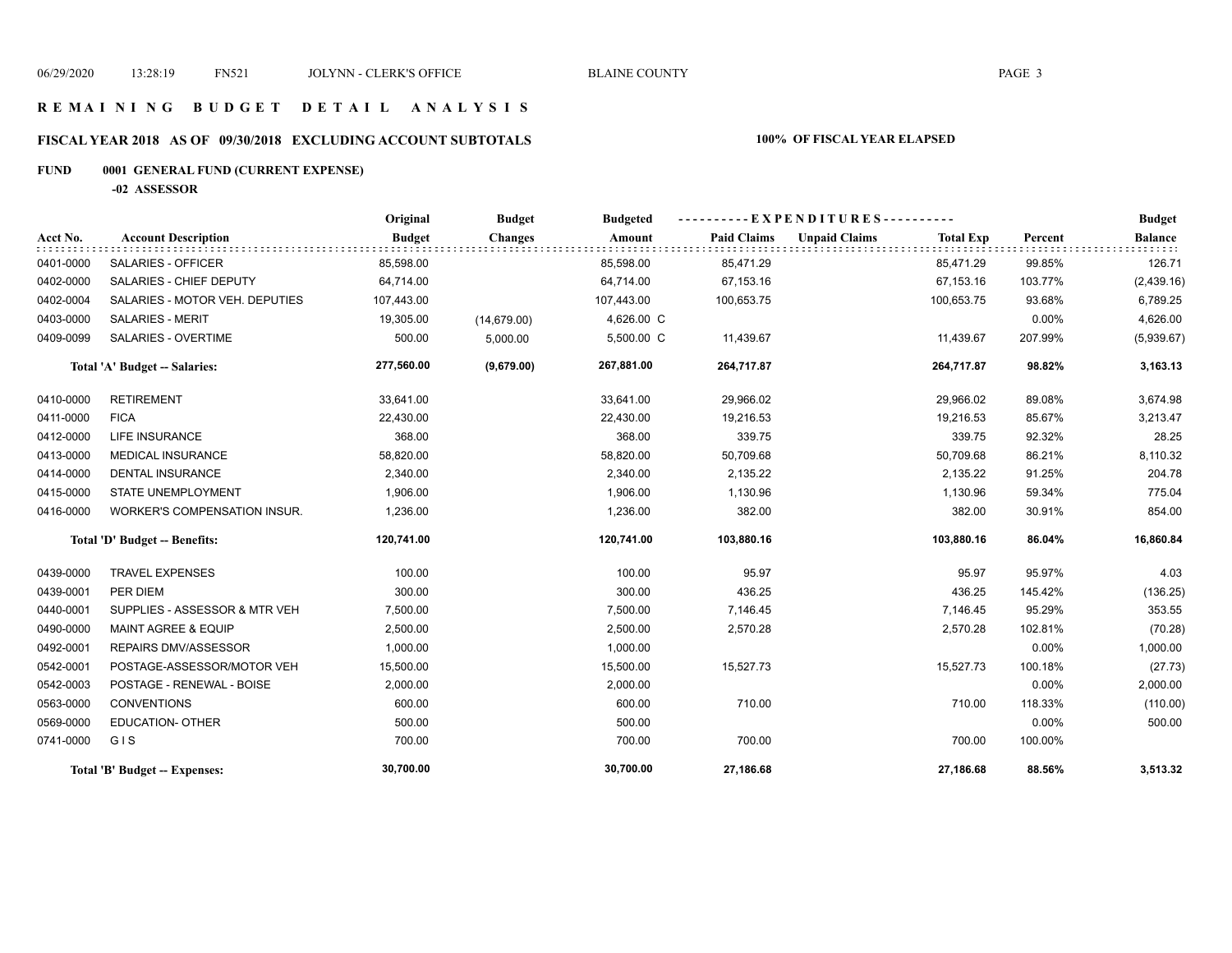### **R E M A I N I N G B U D G E T D E T A I L A N A L Y S I S**

#### **FISCAL YEAR 2018 AS OF 09/30/2018 EXCLUDING ACCOUNT SUBTOTALS 100% OF FISCAL YEAR ELAPSED**

#### **DEPARTMENT TOTALS: 277,560.00 (9,679.00) 267,881.00 264,717.87 264,717.87 98.82% 3,163.13 Total 'A' Expenses -- Salaries: 120,741.00 120,741.00 103,880.16 103,880.16 16,860.84 Total 'D' Expenses -- Benefits: 86.04% 30,700.00 30,700.00 27,186.68 27,186.68 3,513.32 Total 'B' Expenses -- Expenses: 88.56% Total 'C' Expenses -- Capital Outlay:** -----------------.......... ................... ......... <u>--------- -----</u> ------- -------- **429,001.00 (9,679.00) 419,322.00 395,784.71 395,784.71 94.39% 23,537.29**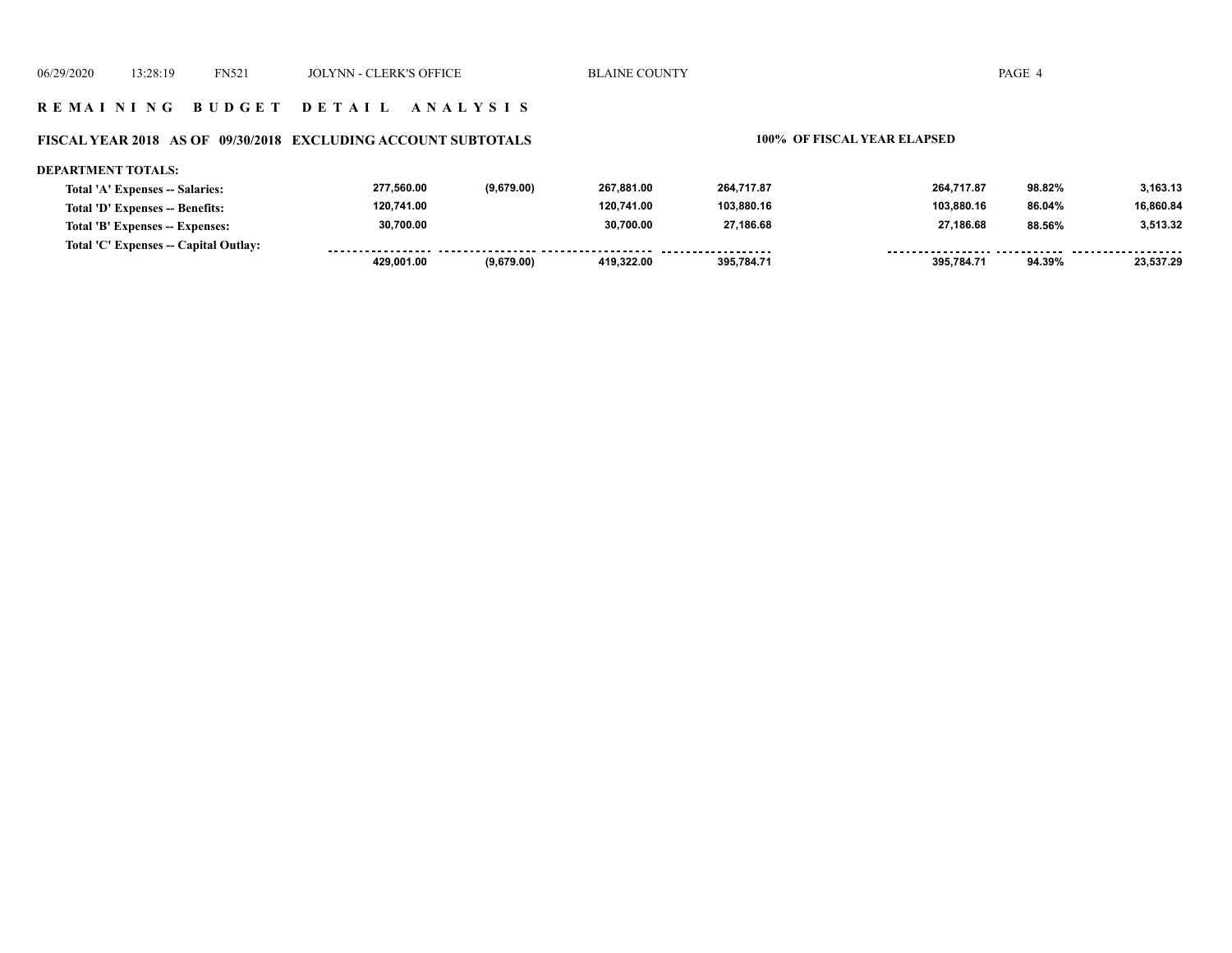# **R E M A I N I N G B U D G E T D E T A I L A N A L Y S I S**

## **FISCAL YEAR 2018 AS OF 09/30/2018 EXCLUDING ACCOUNT SUBTOTALS 100% OF FISCAL YEAR ELAPSED**

## **FUND 0001 GENERAL FUND (CURRENT EXPENSE)**

## **-03 TREASURER / TAX COLLECTOR**

|           |                                      | Original      | <b>Budget</b><br><b>Budgeted</b> |                    | ----------EXPENDITURES----------         |         | <b>Budget</b>  |
|-----------|--------------------------------------|---------------|----------------------------------|--------------------|------------------------------------------|---------|----------------|
| Acct No.  | <b>Account Description</b>           | <b>Budget</b> | <b>Changes</b><br>Amount         | <b>Paid Claims</b> | <b>Unpaid Claims</b><br><b>Total Exp</b> | Percent | <b>Balance</b> |
| 0401-0000 | <b>SALARIES - OFFICER</b>            | 85,598.00     | 85,598.00                        | 85,471.29          | 85,471.29                                | 99.85%  | 126.71         |
| 0402-0000 | <b>SALARIES - DEPUTIES</b>           | 42,493.00     | 42,493.00                        | 34,762.32          | 34,762.32                                | 81.81%  | 7,730.68       |
| 0402-0001 | SALARIES - CHIEF DEPUTY              | 60,013.00     | 60,013.00                        | 63,699.61          | 63,699.61                                | 106.14% | (3,686.61)     |
| 0402-0002 | <b>SALARIES - PART TIME</b>          | 3,500.00      | 3,500.00                         |                    |                                          | 0.00%   | 3,500.00       |
| 0403-0000 | <b>SALARIES - MERIT</b>              | 4,285.00      | 4,285.00                         |                    |                                          | 0.00%   | 4,285.00       |
|           | Total 'A' Budget -- Salaries:        | 195,889.00    | 195,889.00                       | 183,933.22         | 183,933.22                               | 93.90%  | 11,955.78      |
| 0410-0000 | <b>RETIREMENT</b>                    | 22,397.00     | 22,397.00                        | 20,821.21          | 20,821.21                                | 92.96%  | 1,575.79       |
| 0411-0000 | <b>FICA</b>                          | 15,166.00     | 15,166.00                        | 13,526.18          | 13,526.18                                | 89.19%  | 1,639.82       |
| 0412-0000 | <b>LIFE INSURANCE</b>                | 225.00        | 225.00                           | 214.55             | 214.55                                   | 95.36%  | 10.45          |
| 0413-0000 | <b>MEDICAL INSURANCE</b>             | 35,445.00     | 35,445.00                        | 29,899.29          | 29,899.29                                | 84.35%  | 5,545.71       |
| 0414-0000 | <b>DENTAL INSURANCE</b>              | 1,435.00      | 1,435.00                         | 1,311.10           | 1,311.10                                 | 91.37%  | 123.90         |
| 0415-0000 | STATE UNEMPLOYMENT                   | 1,289.00      | 1,289.00                         | 593.72             | 593.72                                   | 46.06%  | 695.28         |
| 0416-0000 | WORKER'S COMPENSATION INSUR.         | 791.00        | 791.00                           | 268.00             | 268.00                                   | 33.88%  | 523.00         |
|           | Total 'D' Budget -- Benefits:        | 76,748.00     | 76,748.00                        | 66,634.05          | 66,634.05                                | 86.82%  | 10,113.95      |
| 0439-0000 | TRAVEL - OTHER                       | 5,000.00      | 5,000.00                         | 2,004.73           | 2,004.73                                 | 40.09%  | 2,995.27       |
| 0439-0001 | PER DIEM/MEALS                       | 750.00        | 750.00                           | 154.35             | 154.35                                   | 20.58%  | 595.65         |
| 0440-0000 | SUPPLIES - OFFICE                    | 6,000.00      | 6,000.00                         | 7,322.39           | 7,322.39                                 | 122.04% | (1,322.39)     |
| 0440-0002 | PROP TAX SHORT PAYMENTS              | 100.00        | 100.00                           | 66.33              | 66.33                                    | 66.33%  | 33.67          |
| 0499-0000 | REPAIRS/MAINT- OTHER                 | 2,000.00      | 2,000.00                         |                    |                                          | 0.00%   | 2,000.00       |
| 0521-0000 | <b>EXPENSES-PUBLIC ADMINISTRATOR</b> | 2,500.00      | 2,500.00                         | 90.91              | 90.91                                    | 3.64%   | 2,409.09       |
| 0528-0000 | <b>DUES / MEMBERSHIPS</b>            | 325.00        | 325.00                           | 325.00             | 325.00                                   | 100.00% |                |
| 0542-0000 | POSTAGE/OUTSOURCE BILLING            | 24,000.00     | 24,000.00                        | 9,242.31           | 9,242.31                                 | 38.51%  | 14,757.69      |
| 0546-0000 | <b>PUBLICATIONS</b>                  | 3,000.00      | 3,000.00                         | 1,406.93           | 1,406.93                                 | 46.90%  | 1,593.07       |
| 0559-0001 | MISC-BANK FEES (LOCKBOX)             | 9,500.00      | 9,500.00                         | 7,262.12           | 7,262.12                                 | 76.44%  | 2,237.88       |
| 0569-0000 | <b>EDUCATION- OTHER</b>              | 1,000.00      | 1,000.00                         | 1,015.00           | 1,015.00                                 | 101.50% | (15.00)        |
| 0569-0001 | <b>EDUCATION - DEPUTIES</b>          | 2,000.00      | 2,000.00                         | 150.00             | 150.00                                   | 7.50%   | 1,850.00       |
| 0701-0000 | <b>LIEN SEARCHES</b>                 | 9,000.00      | 9,000.00                         | 5,892.00           | 5,892.00                                 | 65.47%  | 3,108.00       |
|           | Total 'B' Budget -- Expenses:        | 65,175.00     | 65,175.00                        | 34.932.07          | 34.932.07                                | 53.60%  | 30,242.93      |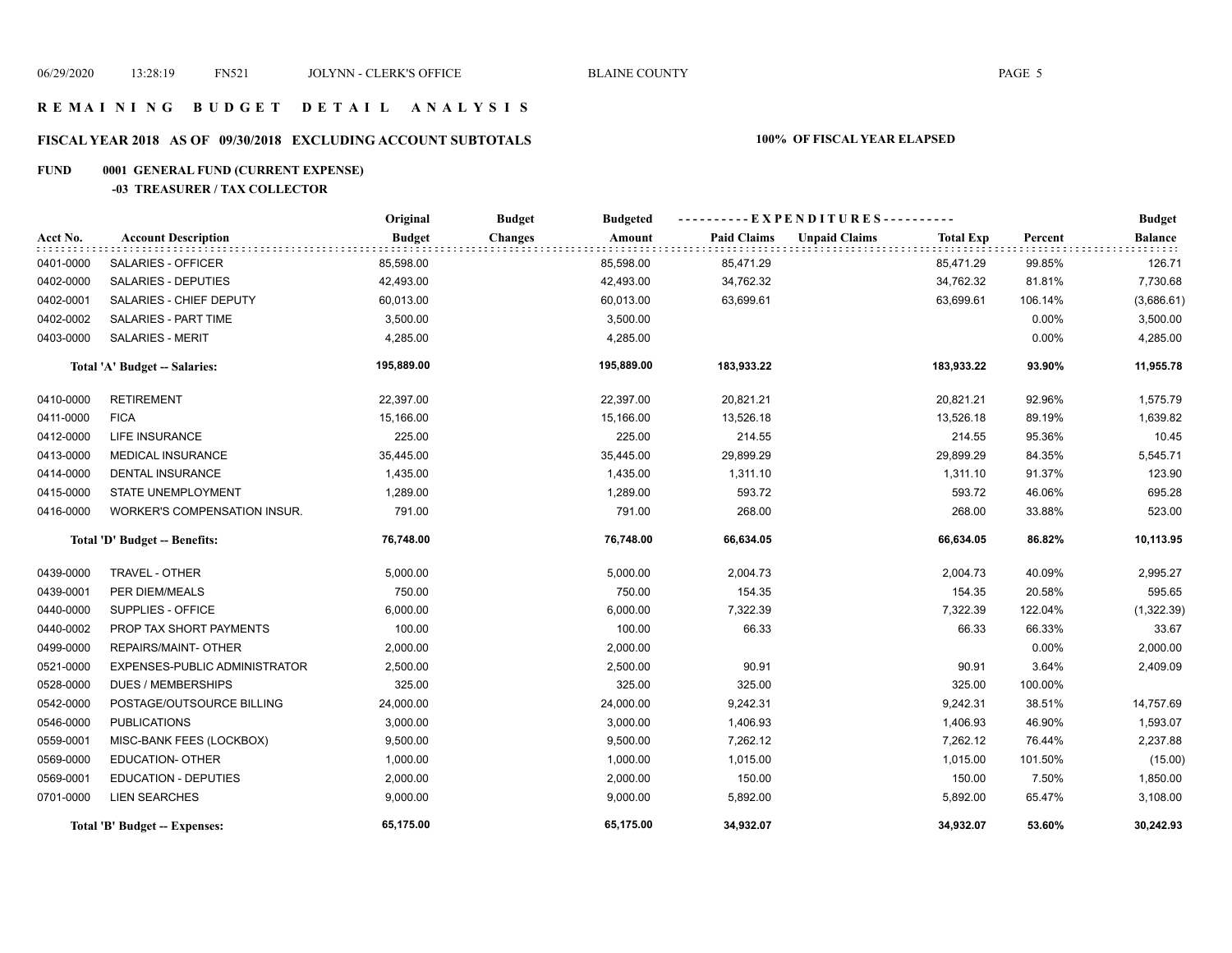## **FISCAL YEAR 2018 AS OF 09/30/2018 EXCLUDING ACCOUNT SUBTOTALS 100% OF FISCAL YEAR ELAPSED**

#### **DEPARTMENT TOTALS:**

| Total 'A' Expenses -- Salaries:       | 195.889.00        | 195.889.00         | 183.933.22 | 183.933.22 | 93.90% | 11,955.78   |
|---------------------------------------|-------------------|--------------------|------------|------------|--------|-------------|
| Total 'D' Expenses -- Benefits:       | 76.748.00         | 76,748.00          | 66.634.05  | 66.634.05  | 86.82% | 10,113.95   |
| Total 'B' Expenses -- Expenses:       | 65,175.00         | 65,175.00          | 34,932.07  | 34.932.07  | 53.60% | 30,242.93   |
| Total 'C' Expenses -- Capital Outlay: | ----------------- | ------------------ | .          |            |        | ----------- |
|                                       | 337,812.00        | 337,812.00         | 285.499.34 | 285.499.34 | 84.51% | 52.312.66   |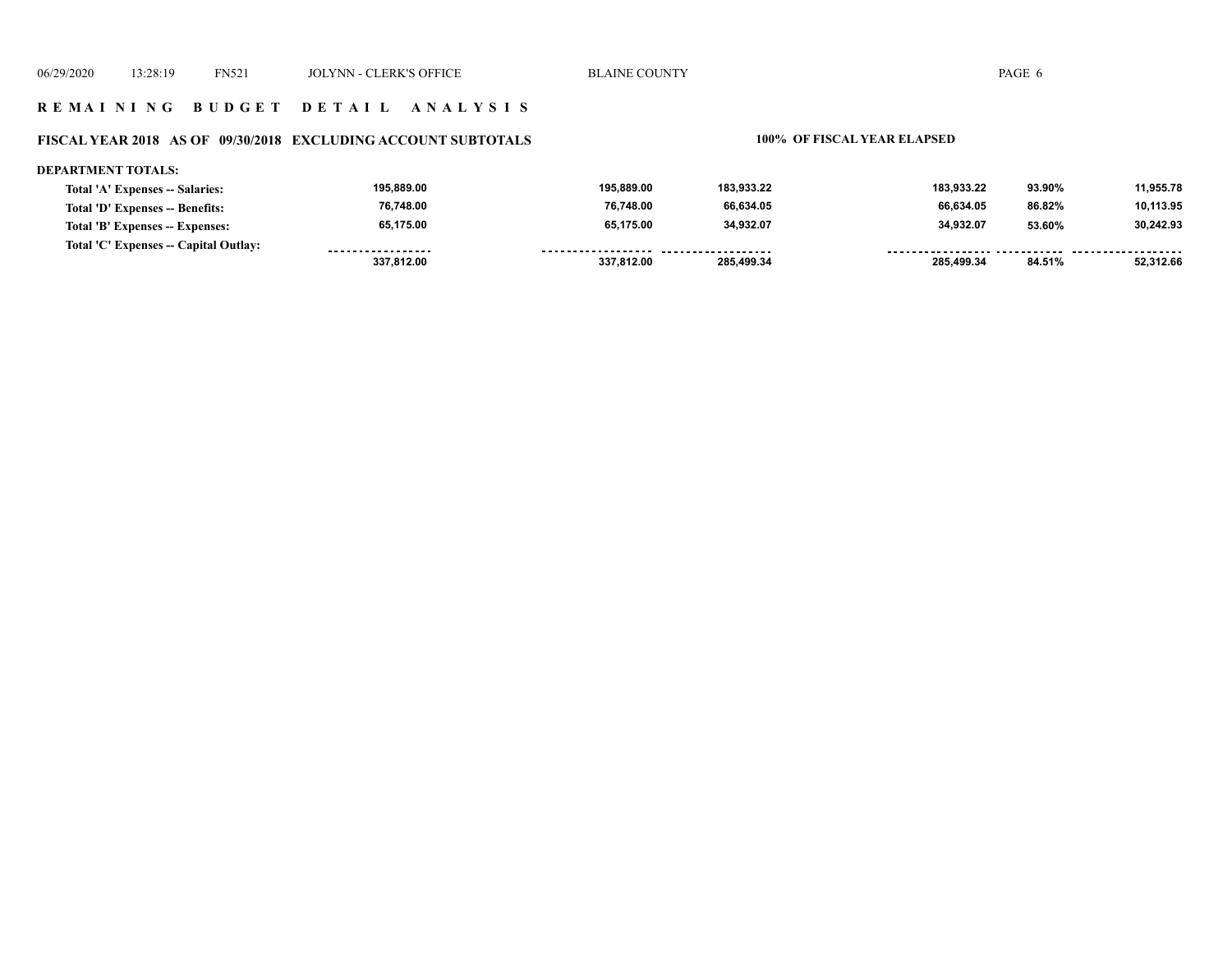## **FISCAL YEAR 2018 AS OF 09/30/2018 EXCLUDING ACCOUNT SUBTOTALS 100% OF FISCAL YEAR ELAPSED**

## **FUND 0001 GENERAL FUND (CURRENT EXPENSE)**

**-04 SHERIFF**

|           |                                       | Original      | <b>Budget</b>  | <b>Budgeted</b> |                    | ----------EXPENDITURES----------         |         | <b>Budget</b>  |
|-----------|---------------------------------------|---------------|----------------|-----------------|--------------------|------------------------------------------|---------|----------------|
| Acct No.  | <b>Account Description</b>            | <b>Budget</b> | <b>Changes</b> | Amount          | <b>Paid Claims</b> | <b>Unpaid Claims</b><br><b>Total Exp</b> | Percent | <b>Balance</b> |
| 0401-0000 | <b>SALARIES - OFFICER</b>             | 120,269.00    |                | 120,269.00      | 120,093.88         | 120,093.88                               | 99.85%  | 175.12         |
| 0401-0001 | SALARIES - CHIEF DEPUTY               | 94,424.00     |                | 94,424.00       | 97,983.79          | 97,983.79                                | 103.77% | (3,559.79)     |
| 0402-0000 | SALARIES - DEPUTIES                   | 1,143,224.00  |                | 1,143,224.00    | 1,150,122.11       | 1,150,122.11                             | 100.60% | (6,898.11)     |
| 0402-0001 | SALARIES - ANIMAL CONTROL             | 50,732.00     |                | 50,732.00       | 50,790.85          | 50,790.85                                | 100.12% | (58.85)        |
| 0402-0002 | SALARIES - OFFICE ADMIN               | 183,025.00    |                | 183,025.00      | 186,289.25         | 186,289.25                               | 101.78% | (3,264.25)     |
| 0402-0008 | SALARIES - PROTECTIVE CUSTODY         | 5,000.00      |                | 5,000.00        | 4,670.00           | 4,670.00                                 | 93.40%  | 330.00         |
| 0402-0009 | *SALARIES - RMS/CAD MGR               |               | 55,764.80      | 55,764.80 C     | 55,857.67          | 55,857.67                                | 100.17% | (92.87)        |
| 0403-0000 | <b>SALARIES - MERIT</b>               | 63,697.00     |                | 63,697.00       |                    |                                          | 0.00%   | 63,697.00      |
| 0409-0002 | SALARIES-RESERVES                     | 500.00        |                | 500.00          |                    |                                          | 0.00%   | 500.00         |
| 0409-0090 | *SALARIES-OHV LAW ENFORCEMENT         |               | 5,557.47       | 5,557.47 C      | 5,557.47           | 5,557.47                                 | 100.00% |                |
| 0409-0099 | SALARIES - OVERTIME                   | 60,000.00     |                | 60,000.00       | 75,236.52          | 75,236.52                                | 125.39% | (15, 236.52)   |
|           | Total 'A' Budget -- Salaries:         | 1,720,871.00  | 61,322.27      | 1,782,193.27    | 1,746,601.54       | 1,746,601.54                             | 98.00%  | 35,591.73      |
| 0410-0000 | <b>RETIREMENT</b>                     | 221,033.00    | 6,312.58       | 227,345.58 C    | 202,706.56         | 202,706.56                               | 89.16%  | 24,639.02      |
| 0411-0000 | <b>FICA</b>                           | 143,637.00    | 4,266.01       | 147,903.01 C    | 125,935.63         | 125,935.63                               | 85.15%  | 21,967.38      |
| 0412-0000 | <b>LIFE INSURANCE</b>                 | 1,839.00      | 73.56          | 1,912.56 C      | 1,814.48           | 1,814.48                                 | 94.87%  | 98.08          |
| 0413-0000 | <b>MEDICAL INSURANCE</b>              | 226,070.00    | 10,550.88      | 236,620.88 C    | 296,814.32         | 296,814.32                               | 125.44% | (60, 193.44)   |
| 0414-0000 | <b>DENTAL INSURANCE</b>               | 12,000.00     | 449.52         | 12,449.52 C     | 11,088.16          | 11,088.16                                | 89.06%  | 1,361.36       |
| 0415-0000 | <b>STATE UNEMPLOYMENT</b>             | 12,300.00     | 362.47         | 12,662.47 C     | 9,954.69           | 9,954.69                                 | 78.62%  | 2,707.78       |
| 0416-0000 | WORKER'S COMPENSATION INSUR.          | 57,899.00     | 144.99         | 58,043.99 C     | 26,443.61          | 26,443.61                                | 45.56%  | 31,600.38      |
|           | Total 'D' Budget -- Benefits:         | 674,778.00    | 22,160.01      | 696,938.01      | 674,757.45         | 674,757.45                               | 96.82%  | 22,180.56      |
| 0439-0000 | <b>TRAVEL - SHERIFF</b>               | 3,000.00      |                | 3,000.00        | 1,811.94           | 1,811.94                                 | 60.40%  | 1,188.06       |
| 0439-0001 | PER DIEM                              | 6,000.00      |                | 6,000.00        | 4,214.50           | 4,214.50                                 | 70.24%  | 1,785.50       |
| 0439-0002 | TRAVEL EXPENSES FOR TRAINING          | 6,000.00      |                | 6,000.00        | 6,947.75           | 6,947.75                                 | 115.80% | (947.75)       |
| 0440-0000 | SUPPLIES - OFFICE                     | 14,000.00     |                | 14,000.00       | 13,034.91          | 13,034.91                                | 93.11%  | 965.09         |
| 0464-0000 | UTILITIES- TELEPHONE, OTHER           | 13,000.00     |                | 13,000.00       | 12,393.76          | 12,393.76                                | 95.34%  | 606.24         |
| 0479-0000 | <b>VEHICLES - OTHER OPERATING EXP</b> | 147,000.00    |                | 147,000.00      | 153,702.39         | 153,702.39                               | 104.56% | (6,702.39)     |
| 0479-0002 | OPERATING EXP - DISASTER SVCS         | 43,469.00     |                | 43,469.00       | 43,394.59          | 43,394.59                                | 99.83%  | 74.41          |
| 0479-0003 | OPERATING EXP-SEARCH RESCUE           | 4,000.00      |                | 4,000.00        | 2,199.48           | 2,199.48                                 | 54.99%  | 1,800.52       |
| 0479-0007 | <b>GENERATOR FUEL</b>                 | 1,000.00      |                | 1,000.00        | 255.31             | 255.31                                   | 25.53%  | 744.69         |
| 0489-0000 | PROFESSIONAL SVC- OTHER               | 500.00        |                | 500.00          | 288.00             | 288.00                                   | 57.60%  | 212.00         |
| 0489-0001 | <b>COMMUNITY CONNECTIVITY</b>         | 5,000.00      |                | 5,000.00        | 2,753.28           | 2,753.28                                 | 55.07%  | 2,246.72       |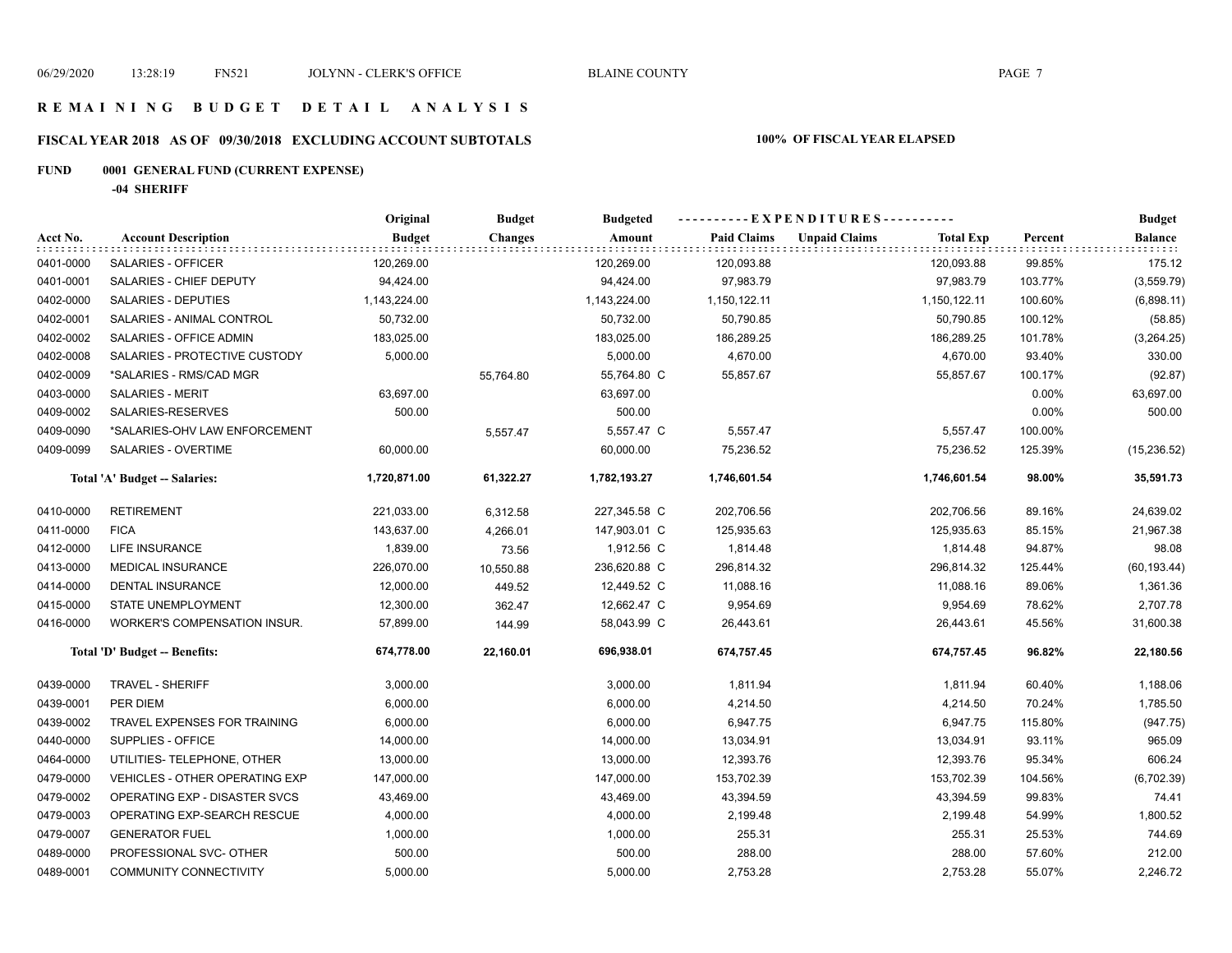## **R E M A I N I N G B U D G E T D E T A I L A N A L Y S I S**

## **FISCAL YEAR 2018 AS OF 09/30/2018 EXCLUDING ACCOUNT SUBTOTALS 100% OF FISCAL YEAR ELAPSED**

## **FUND 0001 GENERAL FUND (CURRENT EXPENSE)**

**-04 SHERIFF**

|           |                                       | Original      | <b>Budget</b>  | <b>Budgeted</b> |                    | $-EXPENDITURES$ --------- |                  |         | <b>Budget</b>  |
|-----------|---------------------------------------|---------------|----------------|-----------------|--------------------|---------------------------|------------------|---------|----------------|
| Acct No.  | <b>Account Description</b>            | <b>Budget</b> | <b>Changes</b> | Amount          | <b>Paid Claims</b> | <b>Unpaid Claims</b>      | <b>Total Exp</b> | Percent | <b>Balance</b> |
| 0495-0000 | REPAIRS/MAINT- COMMUNICATIONS         | 7,000.00      |                | 7,000.00        | 6,977.00           |                           | 6,977.00         | 99.67%  | 23.00          |
| 0495-0001 | 700 MHZ MASTER MAINTENANCE            | 13,920.00     |                | 13,920.00       | 17,760.00          |                           | 17,760.00        | 127.59% | (3,840.00)     |
| 0495-0002 | SOFTWARE MAINTENANCE                  | 1,445.00      |                | 1,445.00        | 1,445.00           |                           | 1,445.00         | 100.00% |                |
| 0499-0000 | REPAIRS/MAINT- OTHER                  | 8,600.00      |                | 8,600.00        | 5,559.92           |                           | 5,559.92         | 64.65%  | 3,040.08       |
| 0503-0002 | PROTECTIVE CUSTODY/MENTAL HOLD        | 17,700.00     |                | 17,700.00       | 2,790.00           |                           | 2,790.00         | 15.76%  | 14,910.00      |
| 0528-0000 | <b>DUES / MEMBERSHIPS</b>             | 2,450.00      |                | 2,450.00        | 1,865.00           |                           | 1,865.00         | 76.12%  | 585.00         |
| 0533-0000 | <b>INVESTIGATION</b>                  | 3,000.00      |                | 3,000.00        | 2,066.61           |                           | 2,066.61         | 68.89%  | 933.39         |
| 0542-0000 | <b>POSTAGE</b>                        | 4,000.00      |                | 4,000.00        | 3,521.76           |                           | 3,521.76         | 88.04%  | 478.24         |
| 0554-0000 | <b>UNIFORMS</b>                       | 20,000.00     | 1,256.94       | 21,256.94 C     | 22,859.10          |                           | 22,859.10        | 107.54% | (1,602.16)     |
| 0556-0000 | <b>WEAPONS / AMMUNITION, ETC</b>      | 6,000.00      |                | 6,000.00        | 5,840.80           |                           | 5,840.80         | 97.35%  | 159.20         |
| 0556-0001 | SUPPLIES - EQUIPMENT                  | 5,000.00      |                | 5,000.00        | 5,232.45           |                           | 5,232.45         | 104.65% | (232.45)       |
| 0556-0002 | *RMS LOGISYS/MOTOROLA NON-CAP         |               | 47,337.79      | 47,337.79 C     | 47,337.79          |                           | 47,337.79        | 100.00% |                |
| 0556-0004 | BLAINE COUNTY RMS CONTRIBUTION        | 31,584.00     |                | 31,584.00       | 31,584.00          |                           | 31,584.00        | 100.00% |                |
| 0569-0000 | <b>EDUCATION -OTHER</b>               | 15,000.00     |                | 15,000.00       | 14,991.56          |                           | 14,991.56        | 99.94%  | 8.44           |
| 0591-0002 | <b>RECRUITMENT/JOB FAIRS</b>          | 5,000.00      |                | 5,000.00        | 2,380.04           |                           | 2,380.04         | 47.60%  | 2,619.96       |
| 0671-0015 | *HOMELAND SECURITY GRANT EXP          |               | 6,388.23       | 6,388.23 C      | 9,062.56           |                           | 9,062.56         | 141.86% | (2,674.33)     |
| 0714-0005 | TELEPHONE ALLOWANCE                   | 8,904.00      |                | 8,904.00        | 8,805.00           |                           | 8,805.00         | 98.89%  | 99.00          |
| 0780-0000 | <b>CRIME PREVENTION</b>               | 1,000.00      |                | 1,000.00        | 340.00             |                           | 340.00           | 34.00%  | 660.00         |
|           | <b>Total 'B' Budget -- Expenses:</b>  | 393,572.00    | 54,982.96      | 448,554.96      | 431,414.50         |                           | 431,414.50       | 96.18%  | 17,140.46      |
| 0801-0000 | <b>CAPITAL-VEHICLES</b>               | 160,000.00    |                | 160,000.00      | 160,128.84         |                           | 160,128.84       | 100.08% | (128.84)       |
|           | Total 'C' Budget -- Capital Outlay:   | 160,000.00    |                | 160,000.00      | 160,128.84         |                           | 160,128.84       | 100.08% | (128.84)       |
|           | <b>DEPARTMENT TOTALS:</b>             |               |                |                 |                    |                           |                  |         |                |
|           | Total 'A' Expenses -- Salaries:       | 1,720,871.00  | 61,322.27      | 1,782,193.27    | 1,746,601.54       |                           | 1,746,601.54     | 98.00%  | 35,591.73      |
|           | Total 'D' Expenses -- Benefits:       | 674,778.00    | 22,160.01      | 696,938.01      | 674,757.45         |                           | 674,757.45       | 96.82%  | 22,180.56      |
|           | Total 'B' Expenses -- Expenses:       | 393,572.00    | 54,982.96      | 448,554.96      | 431,414.50         |                           | 431,414.50       | 96.18%  | 17,140.46      |
|           | Total 'C' Expenses -- Capital Outlay: | 160,000.00    |                | 160,000.00      | 160,128.84         |                           | 160,128.84       | 100.08% | (128.84)       |
|           |                                       | 2,949,221.00  | 138,465.24     | 3,087,686.24    | 3,012,902.33       |                           | 3,012,902.33     | 97.58%  | 74,783.91      |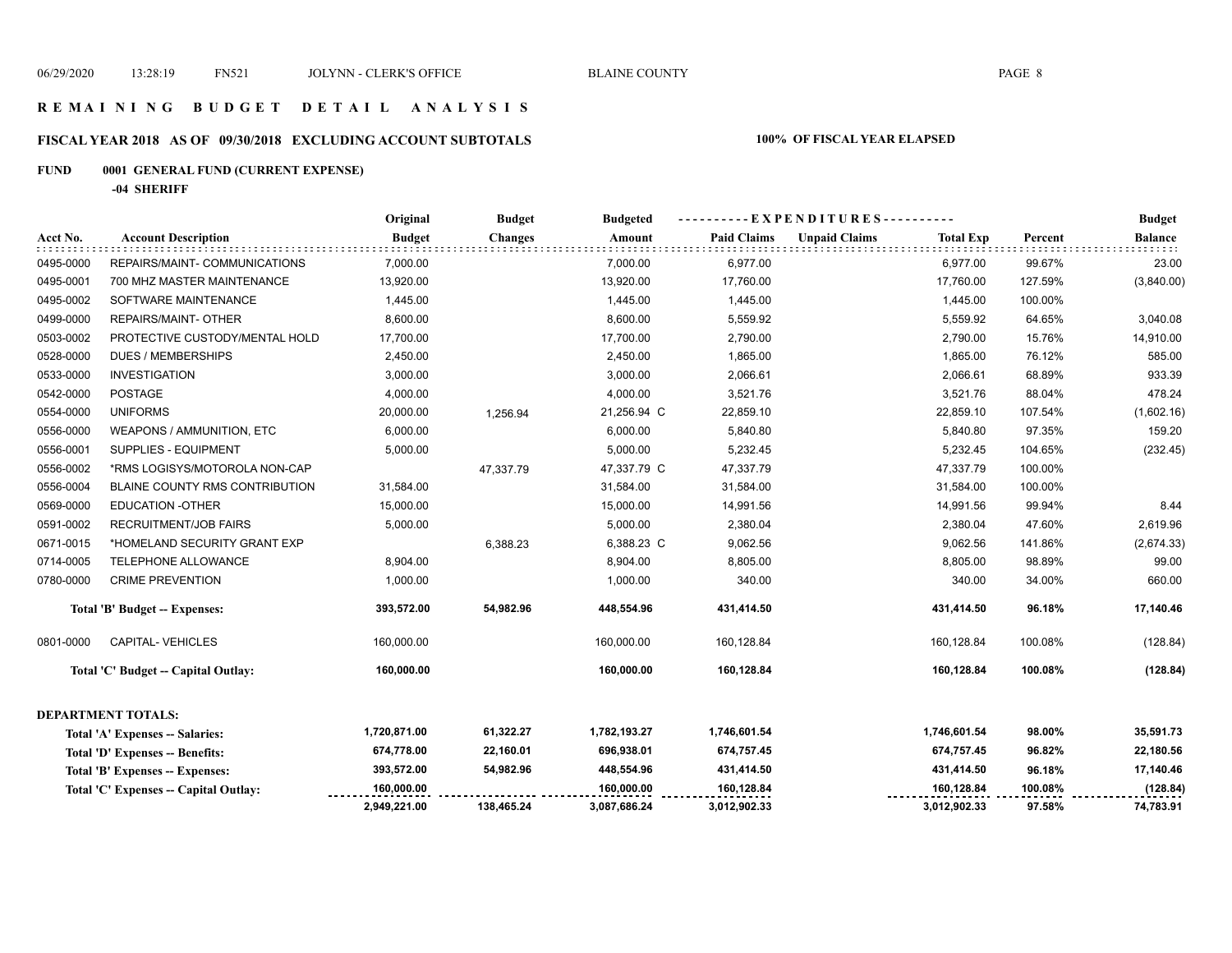## **R E M A I N I N G B U D G E T D E T A I L A N A L Y S I S**

## **FISCAL YEAR 2018 AS OF 09/30/2018 EXCLUDING ACCOUNT SUBTOTALS 100% OF FISCAL YEAR ELAPSED**

## **FUND 0001 GENERAL FUND (CURRENT EXPENSE)**

**-05 COMMISSIONERS**

|           |                               | Original      | <b>Budget</b>  | <b>Budgeted</b> |                    | - - EXPENDITURES -   |                  |         | <b>Budget</b>  |
|-----------|-------------------------------|---------------|----------------|-----------------|--------------------|----------------------|------------------|---------|----------------|
| Acct No.  | <b>Account Description</b>    | <b>Budget</b> | <b>Changes</b> | Amount          | <b>Paid Claims</b> | <b>Unpaid Claims</b> | <b>Total Exp</b> | Percent | <b>Balance</b> |
| 0401-0000 | SALARIES - OFFICER            | 244,548.00    |                | 244,548.00      | 244,191.75         |                      | 244,191.75       | 99.85%  | 356.25         |
| 0401-0001 | SALARIES - ADMINISTRATOR      | 166,466.00    | 6,659.00       | 173,125.00 C    | 172,742.48         |                      | 172,742.48       | 99.78%  | 382.52         |
| 0409-0003 | SALARIES - ASSISTANT          | 44,033.00     | 2,202.00       | 46,235.00 C     | 46,062.68          |                      | 46,062.68        | 99.63%  | 172.32         |
|           | Total 'A' Budget -- Salaries: | 455,047.00    | 8,861.00       | 463,908.00      | 462,996.91         |                      | 462,996.91       | 99.80%  | 911.09         |
| 0410-0000 | <b>RETIREMENT</b>             | 50,946.00     |                | 50,946.00       | 52,410.99          |                      | 52,410.99        | 102.88% | (1,464.99)     |
| 0411-0000 | <b>FICA</b>                   | 35,000.00     |                | 35,000.00       | 31,733.57          |                      | 31,733.57        | 90.67%  | 3,266.43       |
| 0412-0000 | <b>LIFE INSURANCE</b>         | 370.00        |                | 370.00          | 358.14             |                      | 358.14           | 96.79%  | 11.86          |
| 0413-0000 | MEDICAL INSURANCE             | 57,240.00     |                | 57,240.00       | 57, 177.24         |                      | 57,177.24        | 99.89%  | 62.76          |
| 0414-0000 | <b>DENTAL INSURANCE</b>       | 2,340.00      |                | 2,340.00        | 2,247.60           |                      | 2,247.60         | 96.05%  | 92.40          |
| 0415-0000 | <b>STATE UNEMPLOYMENT</b>     | 2,910.00      |                | 2,910.00        | 1,412.62           |                      | 1,412.62         | 48.54%  | 1,497.38       |
| 0416-0000 | WORKER'S COMPENSATION INSUR.  | 1,066.00      |                | 1,066.00        | 614.00             |                      | 614.00           | 57.60%  | 452.00         |
|           | Total 'D' Budget -- Benefits: | 149,872.00    |                | 149,872.00      | 145,954.16         |                      | 145,954.16       | 97.39%  | 3,917.84       |
| 0439-0000 | TRAVEL - OTHER (OUT OF TOWN)  | 6,000.00      |                | 6,000.00        | 3,625.60           |                      | 3,625.60         | 60.43%  | 2,374.40       |
| 0439-0001 | PER DIEM                      | 1,800.00      |                | 1,800.00        | 365.00             |                      | 365.00           | 20.28%  | 1,435.00       |
| 0439-0002 | <b>MEALS (IN TOWN)</b>        | 200.00        |                | 200.00          | 277.14             |                      | 277.14           | 138.57% | (77.14)        |
| 0439-0003 | CONFERENCE-EDUCATION          | 3,000.00      |                | 3,000.00        | 2,449.64           |                      | 2,449.64         | 81.65%  | 550.36         |
| 0439-0005 | <b>NACO TRAVEL</b>            | 107,000.00    | (161.46)       | 106,838.54 C    | 73,458.60          |                      | 73,458.60        | 68.76%  | 33,379.94      |
| 0440-0000 | SUPPLIES - OFFICE             | 3,700.00      |                | 3,700.00        | 4,889.70           |                      | 4,889.70         | 132.15% | (1, 189.70)    |
| 0440-0001 | SUPPLIES/MEETINGS             | 350.00        |                | 350.00          | 187.68             |                      | 187.68           | 53.62%  | 162.32         |
| 0480-0002 | PROFESSIONAL SVC-COMM         |               |                |                 | 1,000.00           |                      | 1,000.00         | 0.00%   | (1,000.00)     |
| 0497-0000 | <b>MAINTENANCE AGREEMENTS</b> | 1,500.00      |                | 1,500.00        | 1,411.82           |                      | 1,411.82         | 94.12%  | 88.18          |
| 0528-0000 | <b>DUES / MEMBERSHIPS</b>     | 3,000.00      |                | 3,000.00        | 3,109.95           |                      | 3,109.95         | 103.67% | (109.95)       |
| 0542-0000 | <b>POSTAGE</b>                | 300.00        |                | 300.00          | 103.75             |                      | 103.75           | 34.58%  | 196.25         |
| 0714-0005 | TELEPHONE ALLOWANCE           | 1,800.00      |                | 1,800.00        | 1,764.00           |                      | 1,764.00         | 98.00%  | 36.00          |
|           | Total 'B' Budget -- Expenses: | 128,650.00    | (161.46)       | 128,488.54      | 92,642.88          |                      | 92,642.88        | 72.10%  | 35,845.66      |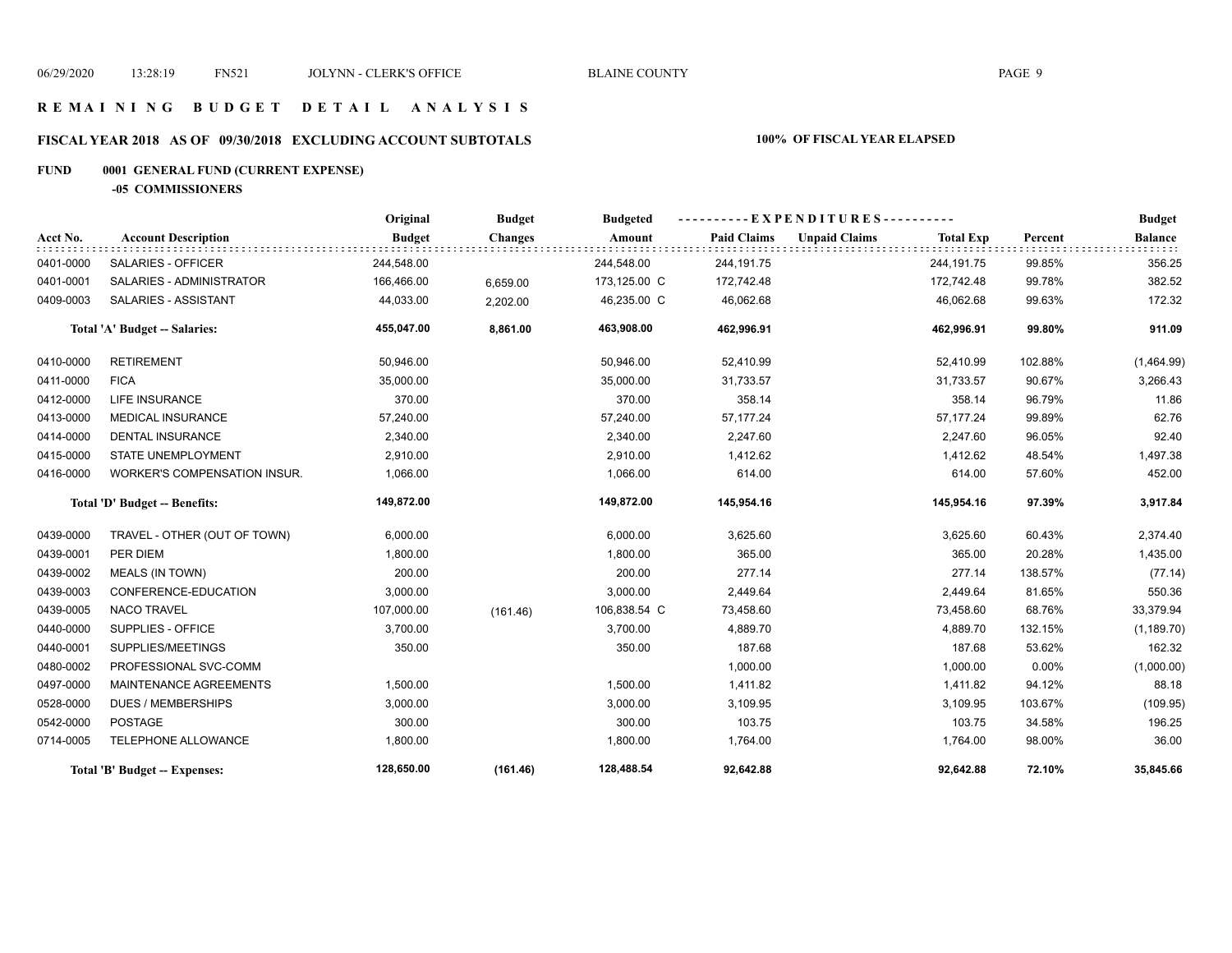**DEPARTMENT TOTALS:**

#### **R E M A I N I N G B U D G E T D E T A I L A N A L Y S I S**

#### **FISCAL YEAR 2018 AS OF 09/30/2018 EXCLUDING ACCOUNT SUBTOTALS 100% OF FISCAL YEAR ELAPSED**

#### **462,996.91 462,996.91 99.80% 911.09 463,908.00 8,861.00 455,047.00**

| Total 'A' Expenses -- Salaries:       | 455.047.00 | 8.861.00 | 463.908.00 | 462.996.91 | 462.996.91 | 99.80% | 911.09    |
|---------------------------------------|------------|----------|------------|------------|------------|--------|-----------|
| Total 'D' Expenses -- Benefits:       | 149.872.00 |          | 149.872.00 | 145.954.16 | 145.954.16 | 97.39% | 3.917.84  |
| Total 'B' Expenses -- Expenses:       | 128.650.00 | (161.46) | 128.488.54 | 92.642.88  | 92.642.88  | 72.10% | 35.845.66 |
| Total 'C' Expenses -- Capital Outlay: |            |          |            |            |            |        |           |
|                                       | 733.569.00 | 8.699.54 | 742.268.54 | 701.593.95 | 701,593.95 | 94.52% | 40.674.59 |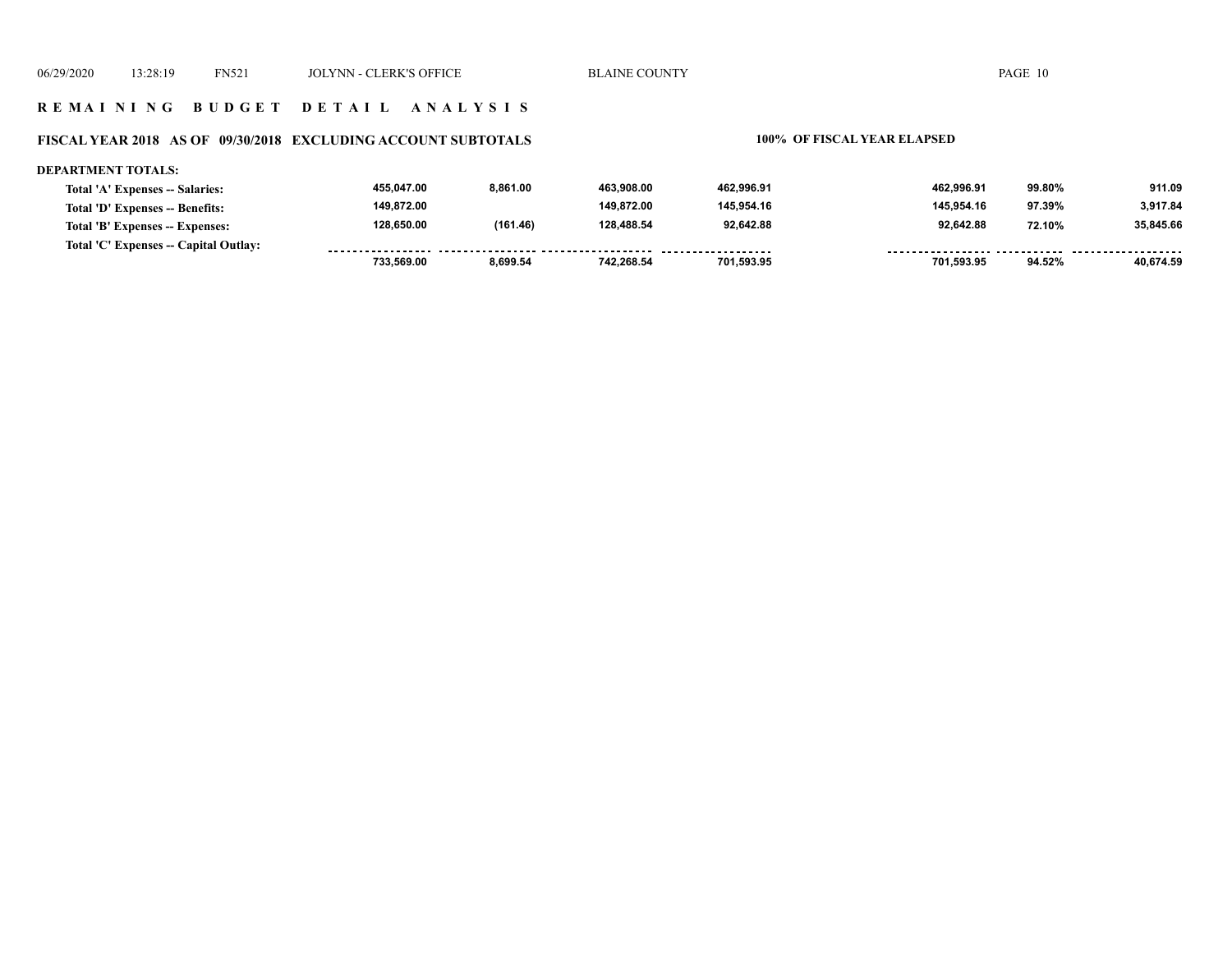## **R E M A I N I N G B U D G E T D E T A I L A N A L Y S I S**

## **FISCAL YEAR 2018 AS OF 09/30/2018 EXCLUDING ACCOUNT SUBTOTALS 100% OF FISCAL YEAR ELAPSED**

## **FUND 0001 GENERAL FUND (CURRENT EXPENSE)**

**-06 CORONER**

|           |                                       | Original      | <b>Budget</b>  | <b>Budgeted</b> |                    | ----------EXPENDITURES---------- |                  |         |                |  |
|-----------|---------------------------------------|---------------|----------------|-----------------|--------------------|----------------------------------|------------------|---------|----------------|--|
| Acct No.  | <b>Account Description</b>            | <b>Budget</b> | <b>Changes</b> | Amount          | <b>Paid Claims</b> | <b>Unpaid Claims</b>             | <b>Total Exp</b> | Percent | <b>Balance</b> |  |
| 0401-0000 | SALARIES - OFFICER                    | 43,448.00     |                | 43,448.00       | 43,383.95          |                                  | 43,383.95        | 99.85%  | 64.05          |  |
| 0401-0002 | SALARIES - CHIEF DEPUTY               | 33,590.00     | (33,590.00)    | С               | 1,266.56           |                                  | 1,266.56         | 0.00%   | (1,266.56)     |  |
| 0403-0000 | <b>SALARIES - MERIT</b>               | 1,377.00      | (1,377.00)     | C               |                    |                                  |                  | 0.00%   |                |  |
| 0409-0099 | SALARIES - OVERTIME                   | 4,000.00      |                | 4,000.00        |                    |                                  |                  | 0.00%   | 4,000.00       |  |
|           | Total 'A' Budget -- Salaries:         | 82,415.00     | (34, 967.00)   | 47,448.00       | 44,650.51          |                                  | 44,650.51        | 94.10%  | 2,797.49       |  |
| 0410-0000 | <b>RETIREMENT</b>                     | 8,968.00      | (3,934.66)     | 5,033.34 C      | 5,054.32           |                                  | 5,054.32         | 100.42% | (20.98)        |  |
| 0411-0000 | <b>FICA</b>                           | 6,280.00      | (2,624.53)     | 3,655.47 C      | 3,415.75           |                                  | 3,415.75         | 93.44%  | 239.72         |  |
| 0412-0000 | <b>LIFE INSURANCE</b>                 | 150.00        | (73.56)        | 76.44 C         | 42.51              |                                  | 42.51            | 55.61%  | 33.93          |  |
| 0413-0000 | <b>MEDICAL INSURANCE</b>              | 8,985.00      | (8,985.00)     | C               |                    |                                  |                  | 0.00%   |                |  |
| 0414-0000 | <b>DENTAL INSURANCE</b>               | 450.00        | (450.00)       | C               |                    |                                  |                  | 0.00%   |                |  |
| 0415-0000 | STATE UNEMPLOYMENT                    | 509.00        | (223.00)       | 286.00 C        | 8.23               |                                  | 8.23             | 2.88%   | 277.77         |  |
| 0416-0000 | WORKER'S COMPENSATION INSUR.          | 1,158.00      | (509.75)       | 648.25 C        | 542.00             |                                  | 542.00           | 83.61%  | 106.25         |  |
|           | Total 'D' Budget -- Benefits:         | 26,500.00     | (16,800.50)    | 9,699.50        | 9,062.81           |                                  | 9,062.81         | 93.44%  | 636.69         |  |
| 0430-0000 | TRAVEL - MILEAGE - AUTOPSIES          | 2,500.00      |                | 2,500.00        |                    |                                  |                  | 0.00%   | 2,500.00       |  |
| 0439-0000 | TRAVEL - OTHER                        | 1,000.00      |                | 1,000.00        |                    |                                  |                  | 0.00%   | 1,000.00       |  |
| 0439-0001 | PER DIEM                              | 500.00        |                | 500.00          |                    |                                  |                  | 0.00%   | 500.00         |  |
| 0440-0000 | SUPPLIES - OFFICE                     | 2,250.00      |                | 2,250.00        | 1,140.00           |                                  | 1,140.00         | 50.67%  | 1,110.00       |  |
| 0509-0000 | <b>TRAINING</b>                       | 2,500.00      |                | 2,500.00        | 75.00              |                                  | 75.00            | 3.00%   | 2,425.00       |  |
| 0610-0000 | CORONER-LABORATORY                    | 3,000.00      |                | 3,000.00        | 1,902.32           |                                  | 1,902.32         | 63.41%  | 1,097.68       |  |
| 0611-0000 | CORONER-AUTOPSIES / INQUESTS          | 15,000.00     |                | 15,000.00       | 2,000.00           |                                  | 2,000.00         | 13.33%  | 13,000.00      |  |
| 0611-0003 | CORONER-CONTRACT FOR SERVICES         |               | 51,767.50      | 51,767.50 C     | 89,000.04          |                                  | 89,000.04        | 171.92% | (37, 232.54)   |  |
| 0679-0000 | CONTRACT-OFFICE ASSISTANT             | 4,500.00      |                | 4,500.00        |                    |                                  |                  | 0.00%   | 4,500.00       |  |
| 0714-0005 | TELEPHONE ALLOWANCE                   | 600.00        |                | 600.00          |                    |                                  |                  | 0.00%   | 600.00         |  |
|           | <b>Total 'B' Budget -- Expenses:</b>  | 31,850.00     | 51,767.50      | 83,617.50       | 94,117.36          |                                  | 94,117.36        | 112.56% | (10, 499.86)   |  |
|           | <b>DEPARTMENT TOTALS:</b>             |               |                |                 |                    |                                  |                  |         |                |  |
|           | Total 'A' Expenses -- Salaries:       | 82,415.00     | (34, 967.00)   | 47,448.00       | 44,650.51          |                                  | 44,650.51        | 94.10%  | 2,797.49       |  |
|           | Total 'D' Expenses -- Benefits:       | 26,500.00     | (16,800.50)    | 9,699.50        | 9,062.81           |                                  | 9,062.81         | 93.44%  | 636.69         |  |
|           | Total 'B' Expenses -- Expenses:       | 31,850.00     | 51,767.50      | 83,617.50       | 94,117.36          |                                  | 94,117.36        | 112.56% | (10, 499.86)   |  |
|           | Total 'C' Expenses -- Capital Outlay: |               |                |                 |                    |                                  |                  |         |                |  |
|           |                                       | 140,765.00    |                | 140,765.00      | 147,830.68         |                                  | 147,830.68       | 105.02% | (7,065.68)     |  |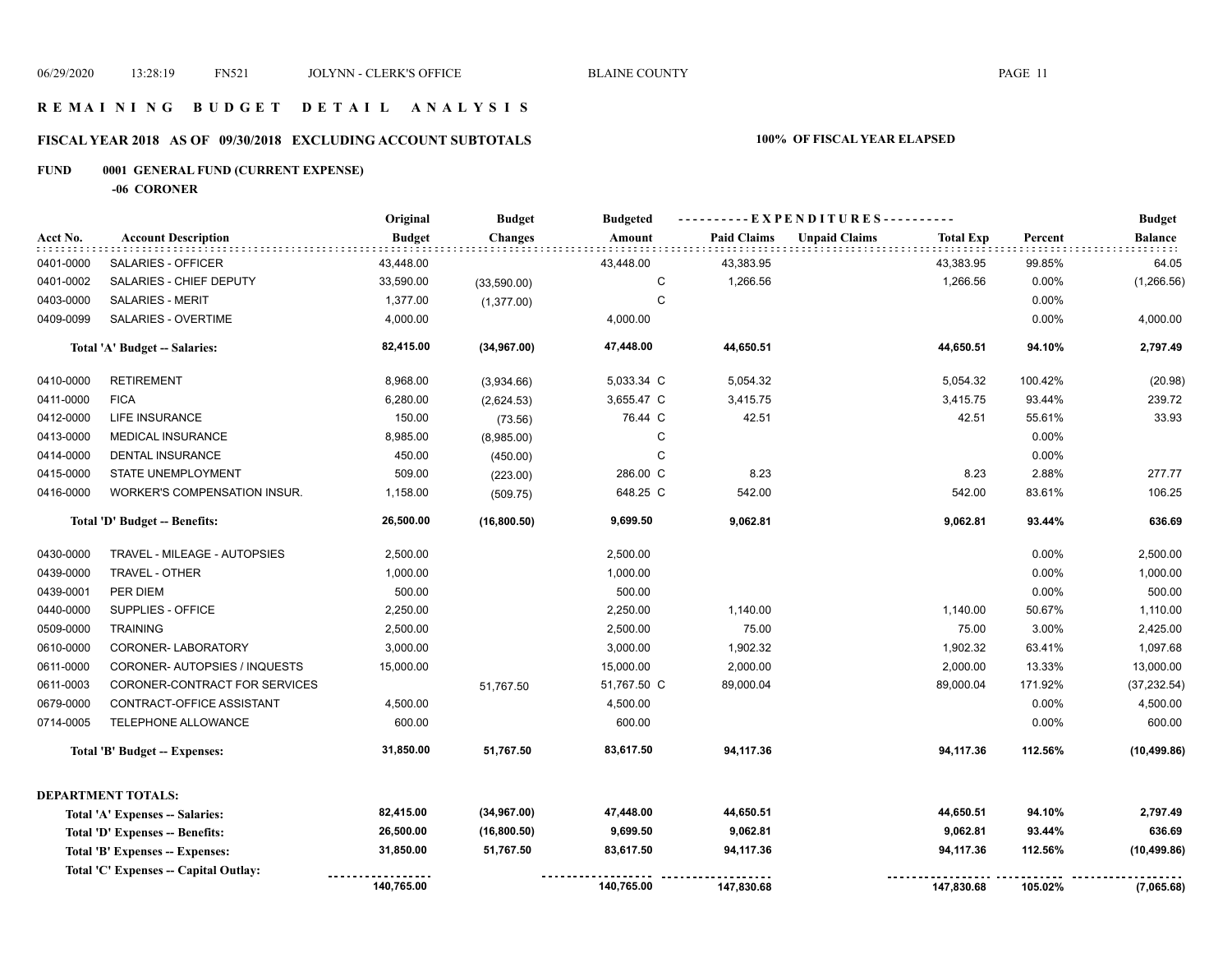## **R E M A I N I N G B U D G E T D E T A I L A N A L Y S I S**

## **FISCAL YEAR 2018 AS OF 09/30/2018 EXCLUDING ACCOUNT SUBTOTALS 100% OF FISCAL YEAR ELAPSED**

## **FUND 0001 GENERAL FUND (CURRENT EXPENSE)**

## **-07 PROSECUTING ATTORNEY**

|           |                                | Original      | <b>Budget</b><br><b>Budgeted</b> |                    | ----------EXPENDITURES----------         |         | <b>Budget</b> |
|-----------|--------------------------------|---------------|----------------------------------|--------------------|------------------------------------------|---------|---------------|
| Acct No.  | <b>Account Description</b>     | <b>Budget</b> | <b>Changes</b><br>Amount         | <b>Paid Claims</b> | <b>Unpaid Claims</b><br><b>Total Exp</b> | Percent | Balance       |
| 0401-0000 | SALARIES - OFFICER             | 134,688.00    | 134,688.00                       | 134,492.33         | 134,492.33                               | 99.85%  | 195.67        |
| 0402-0000 | SALARIES - CHIEF DEPUTY        | 123,739.00    | 123,739.00                       | 127,214.09         | 127,214.09                               | 102.81% | (3,475.09)    |
| 0403-0000 | SALARIES - MERIT               | 19,279.00     | 19,279.00                        |                    |                                          | 0.00%   | 19,279.00     |
| 0405-0000 | SALARIES - DEPUTIES            | 188,106.00    | 188,106.00                       | 196,166.21         | 196,166.21                               | 104.28% | (8,060.21)    |
| 0405-0008 | SALARIES - LEGAL SEC/CRIM PARA | 167,570.00    | 167,570.00                       | 167,946.31         | 167,946.31                               | 100.22% | (376.31)      |
| 0409-0099 | SALARIES - OVERTIME            |               |                                  | 1,762.52           | 1,762.52                                 | 0.00%   | (1,762.52)    |
|           | Total 'A' Budget -- Salaries:  | 633,382.00    | 633,382.00                       | 627,581.46         | 627,581.46                               | 99.08%  | 5,800.54      |
| 0410-0000 | <b>RETIREMENT</b>              | 74,312.00     | 74,312.00                        | 71,042.28          | 71,042.28                                | 95.60%  | 3,269.72      |
| 0411-0000 | <b>FICA</b>                    | 49,540.00     | 49,540.00                        | 44,111.11          | 44,111.11                                | 89.04%  | 5,428.89      |
| 0412-0000 | <b>LIFE INSURANCE</b>          | 590.00        | 590.00                           | 569.16             | 569.16                                   | 96.47%  | 20.84         |
| 0413-0000 | <b>MEDICAL INSURANCE</b>       | 118,044.00    | 118,044.00                       | 108,210.84         | 108,210.84                               | 91.67%  | 9,833.16      |
| 0414-0000 | <b>DENTAL INSURANCE</b>        | 3,600.00      | 3,600.00                         | 3,596.16           | 3,596.16                                 | 99.89%  | 3.84          |
| 0415-0000 | <b>STATE UNEMPLOYMENT</b>      | 4,210.00      | 4,210.00                         | 2,903.98           | 2,903.98                                 | 68.98%  | 1,306.02      |
| 0416-0000 | WORKER'S COMPENSATION INSUR.   | 1,299.00      | 1,299.00                         | 713.00             | 713.00                                   | 54.89%  | 586.00        |
|           | Total 'D' Budget -- Benefits:  | 251,595.00    | 251,595.00                       | 231,146.53         | 231,146.53                               | 91.87%  | 20,448.47     |
| 0439-0000 | TRAVEL - OTHER                 | 4,500.00      | 4,500.00                         | 2,768.30           | 2,768.30                                 | 61.52%  | 1,731.70      |
| 0439-0001 | PER DIEM (MEALS)               | 1,500.00      | 1,500.00                         | 1,672.60           | 1,672.60                                 | 111.51% | (172.60)      |
| 0440-0000 | SUPPLIES - OFFICE              | 10,000.00     | 10,000.00                        | 11,022.90          | 11,022.90                                | 110.23% | (1,022.90)    |
| 0479-0001 | <b>VEHICLES EXPENSE</b>        |               |                                  | 236.47             | 236.47                                   | 0.00%   | (236.47)      |
| 0489-0002 | PROF SVC - INTERPRETING        | 3,000.00      | 3,000.00                         | 60.00              | 60.00                                    | 2.00%   | 2,940.00      |
| 0492-0000 | REPAIRS/MAINT - OFFICE EQUIP   | 1,000.00      | 1,000.00                         | 375.64             | 375.64                                   | 37.56%  | 624.36        |
| 0528-0000 | <b>DUES / MEMBERSHIPS</b>      | 6,500.00      | 6,500.00                         | 4,466.00           | 4,466.00                                 | 68.71%  | 2,034.00      |
| 0536-0000 | <b>LAW LIBRARY</b>             | 12,500.00     | 12,500.00                        | 12,960.03          | 12,960.03                                | 103.68% | (460.03)      |
| 0542-0000 | <b>POSTAGE</b>                 | 2,500.00      | 2,500.00                         | 166.07             | 166.07                                   | 6.64%   | 2,333.93      |
| 0560-0000 | EDUCATION-TUITION, REGISTR.    | 2,000.00      | 2,000.00                         |                    |                                          | 0.00%   | 2,000.00      |
| 0704-0000 | PROFESSIONAL & WITNESS FEES    | 30,000.00     | 30,000.00                        | 27,572.90          | 27,572.90                                | 91.91%  | 2,427.10      |
| 0704-0001 | <b>DESIGNATED EXAMINATIONS</b> | 20,000.00     | 20,000.00                        | 12,272.70          | 12,272.70                                | 61.36%  | 7,727.30      |
| 0704-0003 | CONTRACT/LEGAL                 | 30,000.00     | 30,000.00                        | 1,382.50           | 1,382.50                                 | 4.61%   | 28,617.50     |
| 0706-0001 | <b>TRANSCRIPTS</b>             | 3,000.00      | 3,000.00                         | 4,519.80           | 4,519.80                                 | 150.66% | (1,519.80)    |
|           | Total 'B' Budget -- Expenses:  | 126,500.00    | 126,500.00                       | 79,475.91          | 79,475.91                                | 62.83%  | 47,024.09     |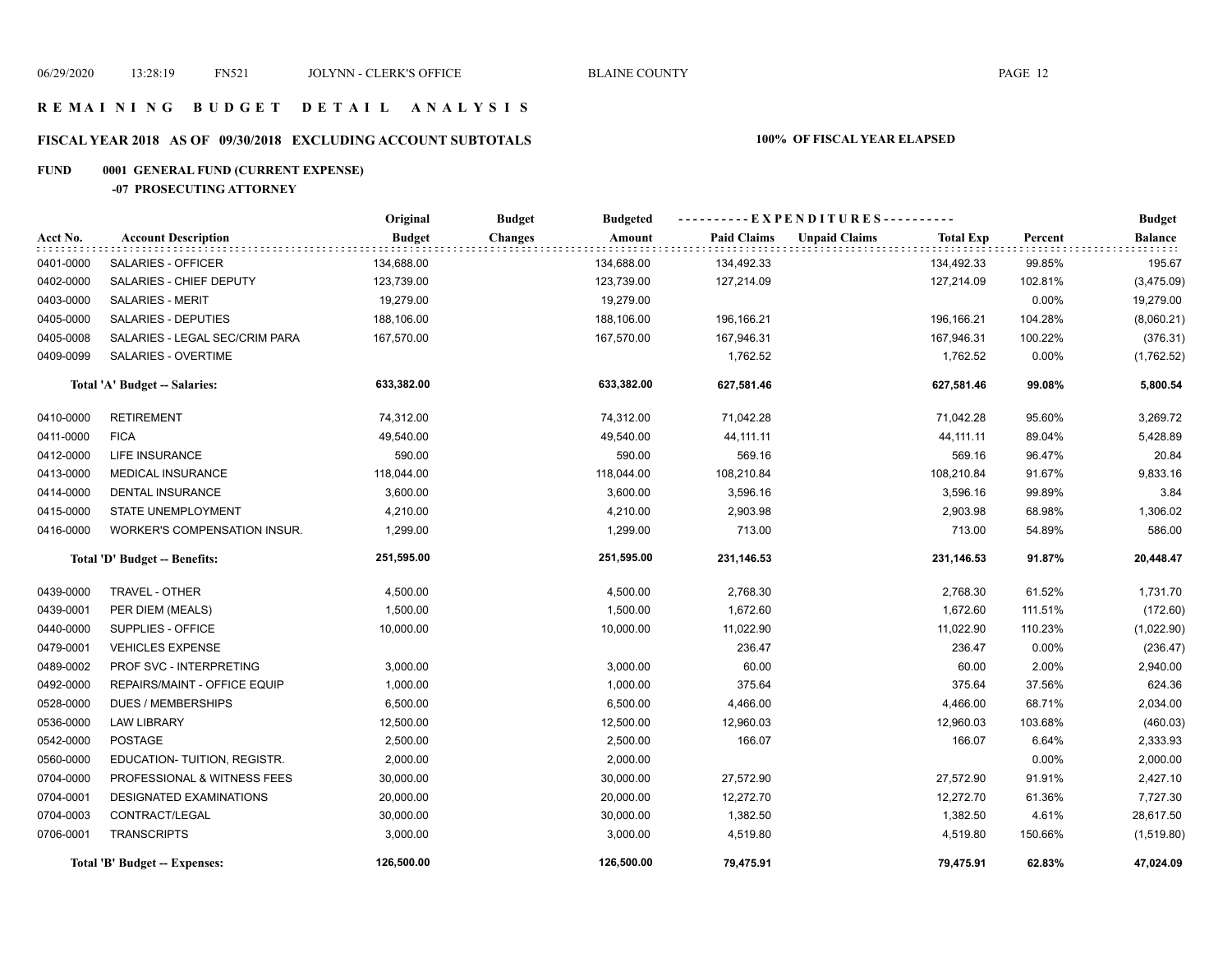## **R E M A I N I N G B U D G E T D E T A I L A N A L Y S I S**

## **FISCAL YEAR 2018 AS OF 09/30/2018 EXCLUDING ACCOUNT SUBTOTALS 100% OF FISCAL YEAR ELAPSED**

#### **DEPARTMENT TOTALS:**

| Total 'A' Expenses -- Salaries:       | 633,382.00   | 633.382.00          | 627.581.46 | 627.581.46 | 99.08% | 5,800.54  |
|---------------------------------------|--------------|---------------------|------------|------------|--------|-----------|
| Total 'D' Expenses -- Benefits:       | 251.595.00   | 251.595.00          | 231.146.53 | 231.146.53 | 91.87% | 20,448.47 |
| Total 'B' Expenses -- Expenses:       | 126.500.00   | 126.500.00          | 79.475.91  | 79.475.91  | 62.83% | 47,024.09 |
| Total 'C' Expenses -- Capital Outlay: | .            | ------------------- | .          |            |        |           |
|                                       | 1.011.477.00 | 1.011.477.00        | 938,203.90 | 938,203.90 | 92.76% | 73,273.10 |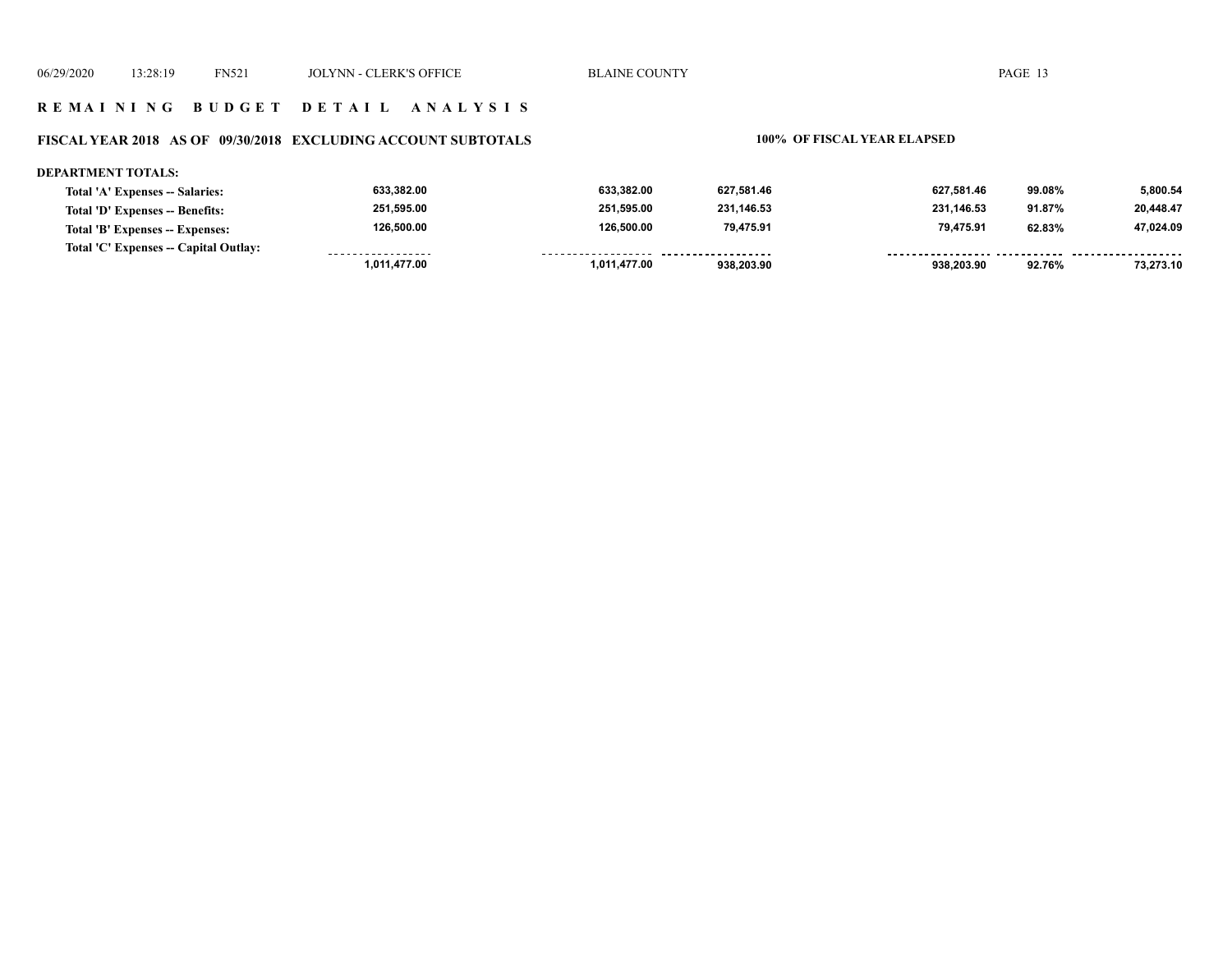## **R E M A I N I N G B U D G E T D E T A I L A N A L Y S I S**

## **FISCAL YEAR 2018 AS OF 09/30/2018 EXCLUDING ACCOUNT SUBTOTALS 100% OF FISCAL YEAR ELAPSED**

## **FUND 0001 GENERAL FUND (CURRENT EXPENSE)**

**-08 PROBATION**

|           |                                      | Original      | <b>Budget</b>  | <b>Budgeted</b> |                    | ----------EXPENDITURES---------- |                  |         | <b>Budget</b>  |
|-----------|--------------------------------------|---------------|----------------|-----------------|--------------------|----------------------------------|------------------|---------|----------------|
| Acct No.  | <b>Account Description</b>           | <b>Budget</b> | <b>Changes</b> | Amount          | <b>Paid Claims</b> | <b>Unpaid Claims</b>             | <b>Total Exp</b> | Percent | <b>Balance</b> |
| 0405-0007 | SALARIES - CHIEF PROBATION OFF       | 88,038.00     | 4,402.00       | 92,440.00 C     | 92,203.40          |                                  | 92,203.40        | 99.74%  | 236.60         |
| 0405-0008 | <b>SALARIES - PROBATION</b>          | 228,340.00    | 11,989.00      | 240,329.00 C    | 239,670.13         |                                  | 239,670.13       | 99.73%  | 658.87         |
| 0409-0099 | SALARIES - OVERTIME                  | 1,000.00      | 2,000.00       | 3,000.00 C      | 523.64             |                                  | 523.64           | 17.45%  | 2,476.36       |
|           | Total 'A' Budget -- Salaries:        | 317,378.00    | 18,391.00      | 335,769.00      | 332,397.17         |                                  | 332,397.17       | 99.00%  | 3,371.83       |
| 0410-0000 | <b>RETIREMENT</b>                    | 36,425.00     |                | 36,425.00       | 37,627.72          |                                  | 37,627.72        | 103.30% | (1,202.72)     |
| 0411-0000 | <b>FICA</b>                          | 24,281.00     |                | 24,281.00       | 23,407.06          |                                  | 23,407.06        | 96.40%  | 873.94         |
| 0412-0000 | <b>LIFE INSURANCE</b>                | 370.00        |                | 370.00          | 367.80             |                                  | 367.80           | 99.41%  | 2.20           |
| 0413-0000 | <b>MEDICAL INSURANCE</b>             | 66,873.00     |                | 66,873.00       | 64,662.48          |                                  | 64,662.48        | 96.69%  | 2,210.52       |
| 0414-0000 | <b>DENTAL INSURANCE</b>              | 2,250.00      |                | 2,250.00        | 2,247.60           |                                  | 2,247.60         | 99.89%  | 2.40           |
| 0415-0000 | <b>STATE UNEMPLOYMENT</b>            | 2,065.00      |                | 2,065.00        | 1,988.82           |                                  | 1,988.82         | 96.31%  | 76.18          |
| 0416-0000 | WORKER'S COMPENSATION INSUR.         | 10,015.00     |                | 10,015.00       | 7,248.00           |                                  | 7,248.00         | 72.37%  | 2,767.00       |
|           | Total 'D' Budget -- Benefits:        | 142,279.00    |                | 142,279.00      | 137,549.48         |                                  | 137,549.48       | 96.68%  | 4,729.52       |
| 0439-0000 | <b>TRAVEL-OTHER</b>                  | 2,500.00      |                | 2,500.00        | 561.06             |                                  | 561.06           | 22.44%  | 1,938.94       |
| 0439-0001 | PER DIEM                             | 1,500.00      |                | 1,500.00        | 112.25             |                                  | 112.25           | 7.48%   | 1,387.75       |
| 0440-0001 | <b>SUPPLIES</b>                      | 3,500.00      |                | 3,500.00        | 3,175.75           |                                  | 3,175.75         | 90.74%  | 324.25         |
| 0440-0003 | <b>DRUG TESTS</b>                    |               | 15,044.50      | 15,044.50 C     | 3,511.14           |                                  | 3,511.14         | 23.34%  | 11,533.36      |
| 0479-0001 | *OPERATING EXPENSE-TOBACCO TAX       |               | 27,501.64      | 27,501.64 C     | 27,501.64          |                                  | 27,501.64        | 100.00% |                |
| 0479-0003 | *SCRAM EXPENSES                      |               | 18,863.07      | 18,863.07 C     | 18,863.07          |                                  | 18,863.07        | 100.00% |                |
| 0479-0011 | *JUVENILE DRUG TESTS-TOB TAX         |               | 10,004.02      | 10,004.02 C     | 10,004.02          |                                  | 10,004.02        | 100.00% |                |
| 0489-0000 | PROFESSIONAL SVC                     | 400.00        |                | 400.00          | 673.20             |                                  | 673.20           | 168.30% | (273.20)       |
| 0489-0005 | *CONTINGENCY MGMT STUDY              |               | 9.00           | 9.00 C          | 9.00               |                                  | 9.00             | 100.00% |                |
| 0528-0000 | <b>DUES / MEMBERSHIPS</b>            | 250.00        |                | 250.00          | 185.00             |                                  | 185.00           | 74.00%  | 65.00          |
| 0542-0000 | <b>POSTAGE</b>                       | 50.00         |                | 50.00           | 7.25               |                                  | 7.25             | 14.50%  | 42.75          |
| 0569-0001 | EDUCATION -PROBATION                 | 600.00        |                | 600.00          | 385.00             |                                  | 385.00           | 64.17%  | 215.00         |
| 0707-0002 | ADULT PROGRAMMING                    | 12,000.00     | 5,000.00       | 17,000.00 C     | 17,416.67          |                                  | 17,416.67        | 102.45% | (416.67)       |
| 0714-0005 | TELEPHONE ALLOWANCE                  | 2,100.00      |                | 2,100.00        | 2,064.00           |                                  | 2,064.00         | 98.29%  | 36.00          |
|           | <b>Total 'B' Budget -- Expenses:</b> | 22,900.00     | 76,422.23      | 99,322.23       | 84,469.05          |                                  | 84,469.05        | 85.05%  | 14,853.18      |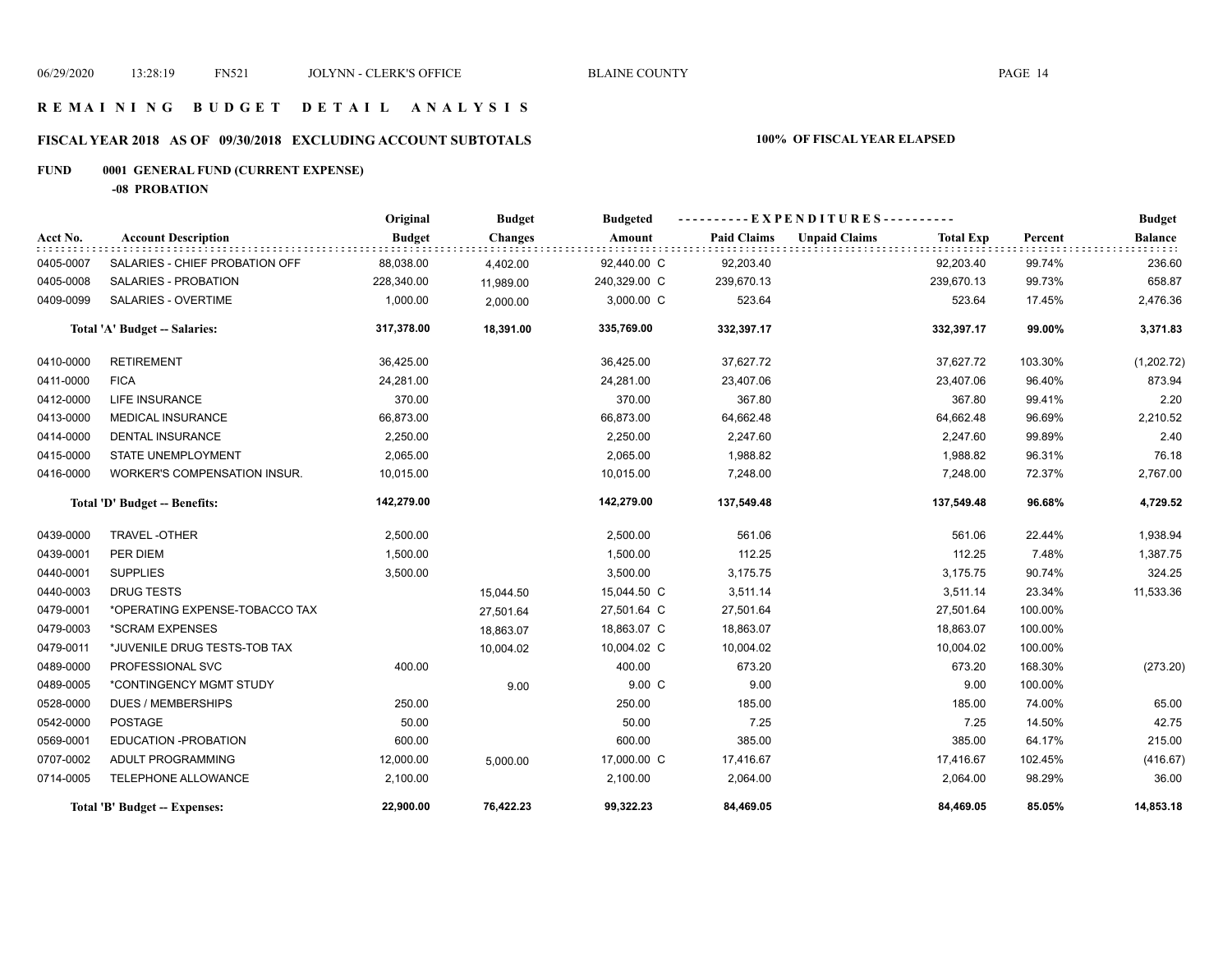#### **FISCAL YEAR 2018 AS OF 09/30/2018 EXCLUDING ACCOUNT SUBTOTALS 100% OF FISCAL YEAR ELAPSED**

#### **DEPARTMENT TOTALS: 317,378.00 18,391.00 335,769.00 332,397.17 332,397.17 99.00% 3,371.83 Total 'A' Expenses -- Salaries: 142,279.00 142,279.00 137,549.48 137,549.48 4,729.52 Total 'D' Expenses -- Benefits: 96.68% 22,900.00 76,422.23 99,322.23 84,469.05 84,469.05 14,853.18 Total 'B' Expenses -- Expenses: 85.05% Total 'C' Expenses -- Capital Outlay:** ................. -----------------*-*......... <u>----- ------</u> <u>....... .........</u>  **482,557.00 94,813.23 577,370.23 554,415.70 554,415.70 96.02% 22,954.53**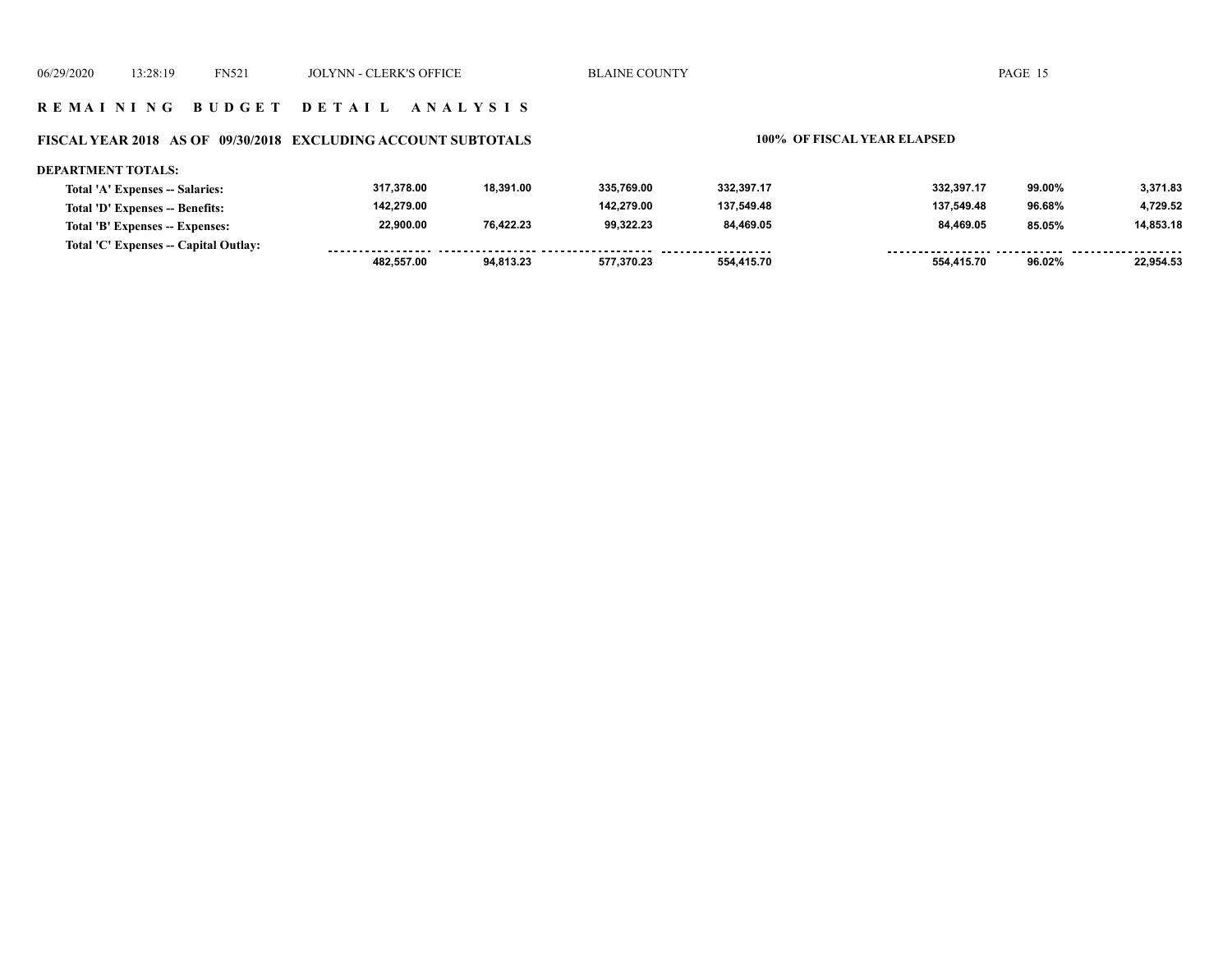## **R E M A I N I N G B U D G E T D E T A I L A N A L Y S I S**

## **FISCAL YEAR 2018 AS OF 09/30/2018 EXCLUDING ACCOUNT SUBTOTALS 100% OF FISCAL YEAR ELAPSED**

## **FUND 0001 GENERAL FUND (CURRENT EXPENSE)**

**-11 FACILITIES**

|           |                                | Original      | <b>Budget</b><br><b>Budgeted</b> |                    | ----------EXPENDITURES----------         |         | <b>Budget</b>  |
|-----------|--------------------------------|---------------|----------------------------------|--------------------|------------------------------------------|---------|----------------|
| Acct No.  | <b>Account Description</b>     | <b>Budget</b> | Amount<br><b>Changes</b>         | <b>Paid Claims</b> | <b>Unpaid Claims</b><br><b>Total Exp</b> | Percent | <b>Balance</b> |
| 0402-0000 | SALARIES - MAINTENANCE         | 107,205.00    | 107,205.00                       | 81,381.02          | 81,381.02                                | 75.91%  | 25,823.98      |
| 0402-0003 | SALARIES - FACILITIES MANAGER  | 71,593.00     | 71,593.00                        | 75,668.56          | 75,668.56                                | 105.69% | (4,075.56)     |
| 0409-0099 | SALARIES - OVERTIME            |               |                                  | 363.45             | 363.45                                   | 0.00%   | (363.45)       |
|           | Total 'A' Budget -- Salaries:  | 178,798.00    | 178,798.00                       | 157,413.03         | 157,413.03                               | 88.04%  | 21,384.97      |
| 0410-0000 | <b>RETIREMENT</b>              | 20,517.00     | 20,517.00                        | 17,819.09          | 17,819.09                                | 86.85%  | 2,697.91       |
| 0411-0000 | <b>FICA</b>                    | 13,680.00     | 13,680.00                        | 10,951.86          | 10,951.86                                | 80.06%  | 2,728.14       |
| 0412-0000 | <b>LIFE INSURANCE</b>          | 221.00        | 221.00                           | 183.90             | 183.90                                   | 83.21%  | 37.10          |
| 0413-0000 | MEDICAL INSURANCE              | 42,655.00     | 42,655.00                        | 32,690.52          | 32,690.52                                | 76.64%  | 9,964.48       |
| 0414-0000 | DENTAL INSURANCE               | 2,286.00      | 2,286.00                         | 1,123.80           | 1,123.80                                 | 49.16%  | 1,162.20       |
| 0415-0000 | STATE UNEMPLOYMENT             | 1,163.00      | 1,163.00                         | 930.56             | 930.56                                   | 80.01%  | 232.44         |
| 0416-0000 | WORKER'S COMPENSATION INSUR.   | 8,243.00      | 8,243.00                         | 3,694.00           | 3,694.00                                 | 44.81%  | 4,549.00       |
|           | Total 'D' Budget -- Benefits:  | 88,765.00     | 88,765.00                        | 67,393.73          | 67,393.73                                | 75.92%  | 21,371.27      |
| 0439-0000 | TRAVEL - OTHER                 | 500.00        | 500.00                           |                    |                                          | 0.00%   | 500.00         |
| 0439-0001 | PER DIEM / MEALS               | 250.00        | 250.00                           |                    |                                          | 0.00%   | 250.00         |
| 0440-0000 | SUPPLIES - OFFICE              | 2,000.00      | 2,000.00                         | 1,222.84           | 1,222.84                                 | 61.14%  | 777.16         |
| 0449-0000 | SUPPLIES - COURTHOUSE          | 2,500.00      | 2,500.00                         | 2,282.04           | 2,282.04                                 | 91.28%  | 217.96         |
| 0449-0001 | SUPPLIES - JUDICIAL            | 2,500.00      | 2,500.00                         | 2,064.94           | 2,064.94                                 | 82.60%  | 435.06         |
| 0449-0002 | SUPPLIES - MCBRIDE BLDG        | 400.00        | 400.00                           | 130.44             | 130.44                                   | 32.61%  | 269.56         |
| 0449-0003 | <b>TOOLS/EQUIPMENT</b>         | 8,000.00      | 8,000.00                         | 5,434.97           | 5,434.97                                 | 67.94%  | 2,565.03       |
| 0449-0004 | SUPPLIES - ANNEX               | 4,000.00      | 4,000.00                         | 4,457.90           | 4,457.90                                 | 111.45% | (457.90)       |
| 0449-0005 | SUPPLIES - PSF                 | 2,000.00      | 2,000.00                         | 2,842.48           | 2,842.48                                 | 142.12% | (842.48)       |
| 0449-0008 | SUPPLIES-BLAINE MANOR          |               |                                  | 50.00              | 50.00                                    | 0.00%   | (50.00)        |
| 0460-0000 | UTILITIES-GAS HTNG-COURT HOUSE | 2,000.00      | 2,000.00                         | 890.13             | 890.13                                   | 44.51%  | 1,109.87       |
| 0460-0001 | UTILITIES-GAS ANNEX            | 7,000.00      | 7,000.00                         | 4,340.92           | 4,340.92                                 | 62.01%  | 2,659.08       |
| 0460-0002 | UTILITIES-GAS-JUDICIAL         | 5,000.00      | 5,000.00                         | 3,664.04           | 3,664.04                                 | 73.28%  | 1,335.96       |
| 0460-0003 | UTILITIES-GAS-MCBRIDE          | 1,000.00      | 1,000.00                         | 655.78             | 655.78                                   | 65.58%  | 344.22         |
| 0460-0004 | UTILITIES-GAS-PSF              | 17,000.00     | 17,000.00                        | 15,394.56          | 15,394.56                                | 90.56%  | 1,605.44       |
| 0460-0005 | UTILITIES-OLD HOSPITAL         | 500.00        | 500.00                           | 327.09             | 327.09                                   | 65.42%  | 172.91         |
| 0460-0006 | UTILITIES-HEATING OIL-R&B      | 4,000.00      | 4,000.00                         | 794.70             | 794.70                                   | 19.87%  | 3,205.30       |
| 0465-0000 | UTILITIES - ELECTRICITY - JDCL | 10,000.00     | 10,000.00                        | 8,156.70           | 8,156.70                                 | 81.57%  | 1,843.30       |
| 0465-0001 | UTILITIES-ELECTRIC-COURTHOUSE  | 12,000.00     | 12,000.00                        | 11,535.46          | 11,535.46                                | 96.13%  | 464.54         |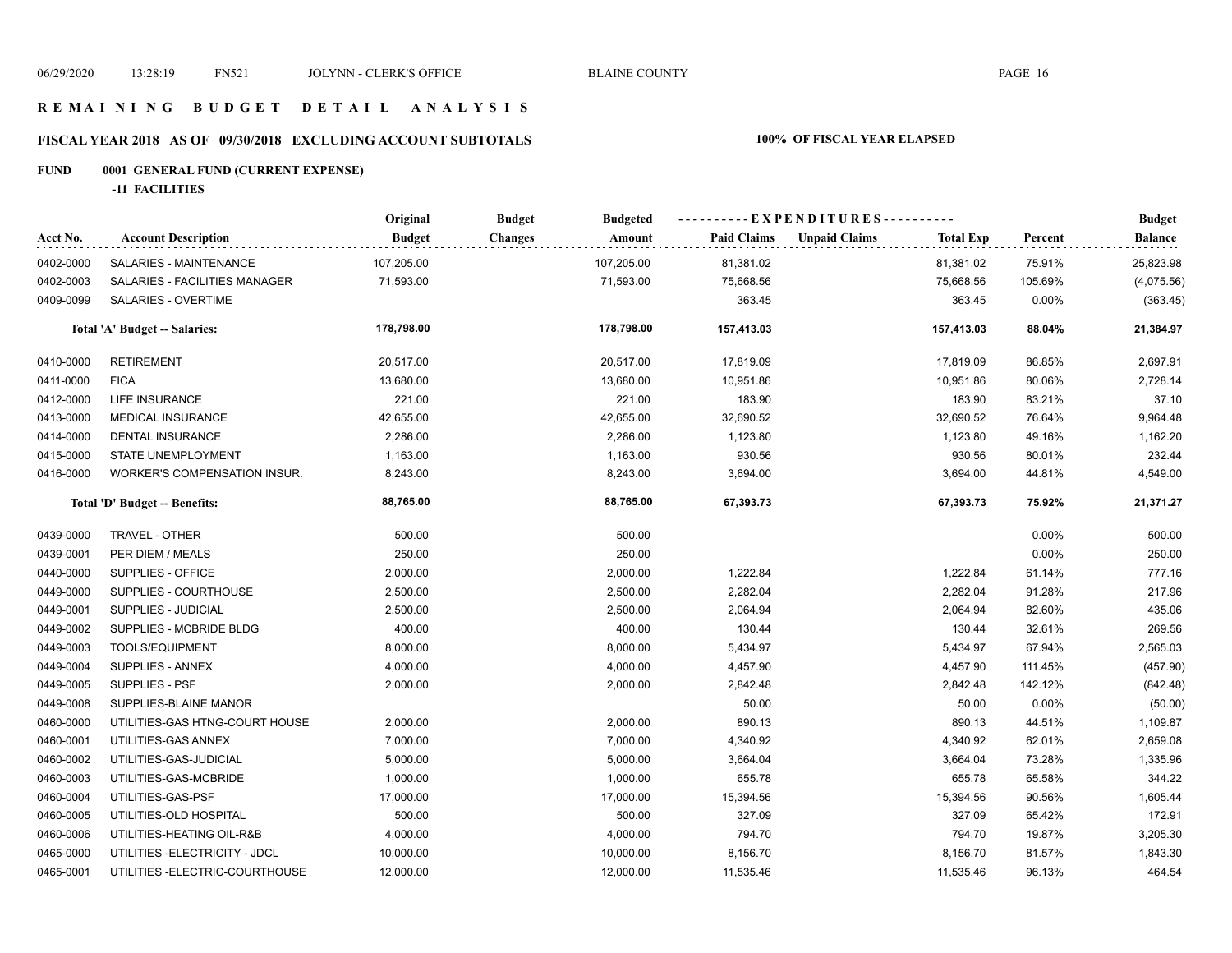## **FISCAL YEAR 2018 AS OF 09/30/2018 EXCLUDING ACCOUNT SUBTOTALS 100% OF FISCAL YEAR ELAPSED**

## **FUND 0001 GENERAL FUND (CURRENT EXPENSE)**

**-11 FACILITIES**

|           |                                    | Original      | <b>Budget</b><br><b>Budgeted</b> | - - - - - - - - - - E X P E N D I T U R E S - - - - - - - - - - - |                                          |         | <b>Budget</b>  |
|-----------|------------------------------------|---------------|----------------------------------|-------------------------------------------------------------------|------------------------------------------|---------|----------------|
| Acct No.  | <b>Account Description</b>         | <b>Budget</b> | <b>Changes</b><br>Amount         | <b>Paid Claims</b>                                                | <b>Unpaid Claims</b><br><b>Total Exp</b> | Percent | <b>Balance</b> |
| 0465-0002 | UTILITIES - ELECTRICITY-MCBRIDE    | 700.00        | 700.00                           | 692.00                                                            | 692.00                                   | 98.86%  | 8.00           |
| 0465-0003 | UTILITIES - ELECTRICITY - ANNEX    | 17,000.00     | 17,000.00                        | 16,188.51                                                         | 16,188.51                                | 95.23%  | 811.49         |
| 0465-0004 | UTILITIES - ELECTRICITY - PSF      | 46,000.00     | 46,000.00                        | 43,093.42                                                         | 43,093.42                                | 93.68%  | 2,906.58       |
| 0465-0007 | UTILITIES - ELECTRICITY - R&B      | 11,000.00     | 11,000.00                        | 10,903.05                                                         | 10,903.05                                | 99.12%  | 96.95          |
| 0465-0008 | UTILITIES - ELECTRICITY- WEEDS     | 600.00        | 600.00                           | 651.30                                                            | 651.30                                   | 108.55% | (51.30)        |
| 0467-0004 | UTILITIES - GARBAGE - R&B          | 800.00        | 800.00                           | 759.65                                                            | 759.65                                   | 94.96%  | 40.35          |
| 0469-0000 | UTILITIES - PROPANE - R&B          | 2,000.00      | 2,000.00                         | 1,555.21                                                          | 1,555.21                                 | 77.76%  | 444.79         |
| 0469-0001 | UTILITIES - PROPANE - WEEDS        | 1,600.00      | 1,600.00                         | 1,692.72                                                          | 1,692.72                                 | 105.80% | (92.72)        |
| 0494-0000 | REPAIRS/MAINT - CRTHSE             | 10,000.00     | 10,000.00                        | 9,199.91                                                          | 9,199.91                                 | 92.00%  | 800.09         |
| 0494-0001 | REPAIRS/MAINT - JDCL BLDG          | 6,000.00      | 6,000.00                         | 2,125.20                                                          | 2,125.20                                 | 35.42%  | 3,874.80       |
| 0494-0002 | REPAIRS/MAINT - MCBRIDE BLDG       | 1,000.00      | 1,000.00                         | 307.58                                                            | 307.58                                   | 30.76%  | 692.42         |
| 0494-0003 | REPAIRS/MAINT - ANNEX              | 13,000.00     | 13,000.00                        | 6,080.80                                                          | 6,080.80                                 | 46.78%  | 6,919.20       |
| 0494-0004 | <b>REPAIRS/MAINT - PSF</b>         | 26,000.00     | 26,000.00                        | 32,763.75                                                         | 32,763.75                                | 126.01% | (6,763.75)     |
| 0494-0006 | REPAIRS & MAINT-ROAD & BRIDGE      | 6,000.00      | 6,000.00                         | 12,168.37                                                         | 12,168.37                                | 202.81% | (6, 168.37)    |
| 0494-0007 | <b>REPAIRS &amp; MAINT-RECYCLE</b> | 6,000.00      | 6,000.00                         | 3,057.17                                                          | 3,057.17                                 | 50.95%  | 2,942.83       |
| 0494-0008 | REPAIRS/MAINT - WEEDS SHOP         | 3,700.00      | 3,700.00                         | 2,817.38                                                          | 2,817.38                                 | 76.15%  | 882.62         |
| 0494-0009 | REPAIRS/MAINT - FAIRGROUNDS        |               |                                  | 840.41                                                            | 840.41                                   | 0.00%   | (840.41)       |
| 0495-0000 | LANDSCAPE/MAINT                    | 9,000.00      | 9,000.00                         | 6,923.56                                                          | 6,923.56                                 | 76.93%  | 2,076.44       |
| 0499-0004 | FUEL/REPAIRS/MAINT - VEHICLES      | 2,500.00      | 2,500.00                         | 2,616.21                                                          | 2,616.21                                 | 104.65% | (116.21)       |
| 0528-0000 | <b>DUES/AIRPORT WEST</b>           | 2,700.00      | 2,700.00                         | 2,560.00                                                          | 2,560.00                                 | 94.81%  | 140.00         |
| 0569-0000 | <b>EDUCATION- OTHER</b>            | 500.00        | 500.00                           |                                                                   |                                          | 0.00%   | 500.00         |
| 0571-0000 | <b>SUSTAINABILITY</b>              | 1,000.00      | 1,000.00                         | 1,135.65                                                          | 1,135.65                                 | 113.57% | (135.65)       |
| 0679-0000 | CONTRACT SERVICES - JANITORIAL     | 115,000.00    | 115,000.00                       | 106,460.73                                                        | 106,460.73                               | 92.57%  | 8,539.27       |
| 0679-0001 | CONTRACT - MAINTENANCE             | 32,000.00     | 32,000.00                        | 28,719.83                                                         | 28,719.83                                | 89.75%  | 3,280.17       |
| 0705-0000 | WATER & SEWER - CRTHSE BLDG        | 10,000.00     | 10,000.00                        | 7,813.95                                                          | 7,813.95                                 | 78.14%  | 2,186.05       |
| 0705-0001 | WATER & SEWER - JDCL BLDG          | 1,000.00      | 1,000.00                         | 589.28                                                            | 589.28                                   | 58.93%  | 410.72         |
| 0705-0002 | WATER & SEWER - ANNEX              | 2,800.00      | 2,800.00                         | 2,844.63                                                          | 2,844.63                                 | 101.59% | (44.63)        |
| 0705-0003 | WATER & SEWER - MCBRIDE            | 1,000.00      | 1,000.00                         | 695.96                                                            | 695.96                                   | 69.60%  | 304.04         |
| 0705-0004 | WATER & SEWER - PSF                | 30,000.00     | 30,000.00                        | 32,983.16                                                         | 32,983.16                                | 109.94% | (2,983.16)     |
| 0705-0005 | WATER & SEWER - OLD JAIL           | 250.00        | 250.00                           | 219.96                                                            | 219.96                                   | 87.98%  | 30.04          |
| 0705-0006 | WATER & SEWER - CAREY R&B          | 700.00        | 700.00                           | 660.00                                                            | 660.00                                   | 94.29%  | 40.00          |
| 0705-0007 | WATER & SEWER - CAREY WEEDS        | 700.00        | 700.00                           | 660.00                                                            | 660.00                                   | 94.29%  | 40.00          |
| 0714-0005 | TELEPHONE ALLOWANCE                |               |                                  | 495.00                                                            | 495.00                                   | 0.00%   | (495.00)       |
| 0786-0000 | REPAIRS/MAINT - ELEVATOR           | 3,000.00      | 3,000.00                         | 288.00                                                            | 288.00                                   | 9.60%   | 2,712.00       |
|           |                                    |               |                                  |                                                                   |                                          |         |                |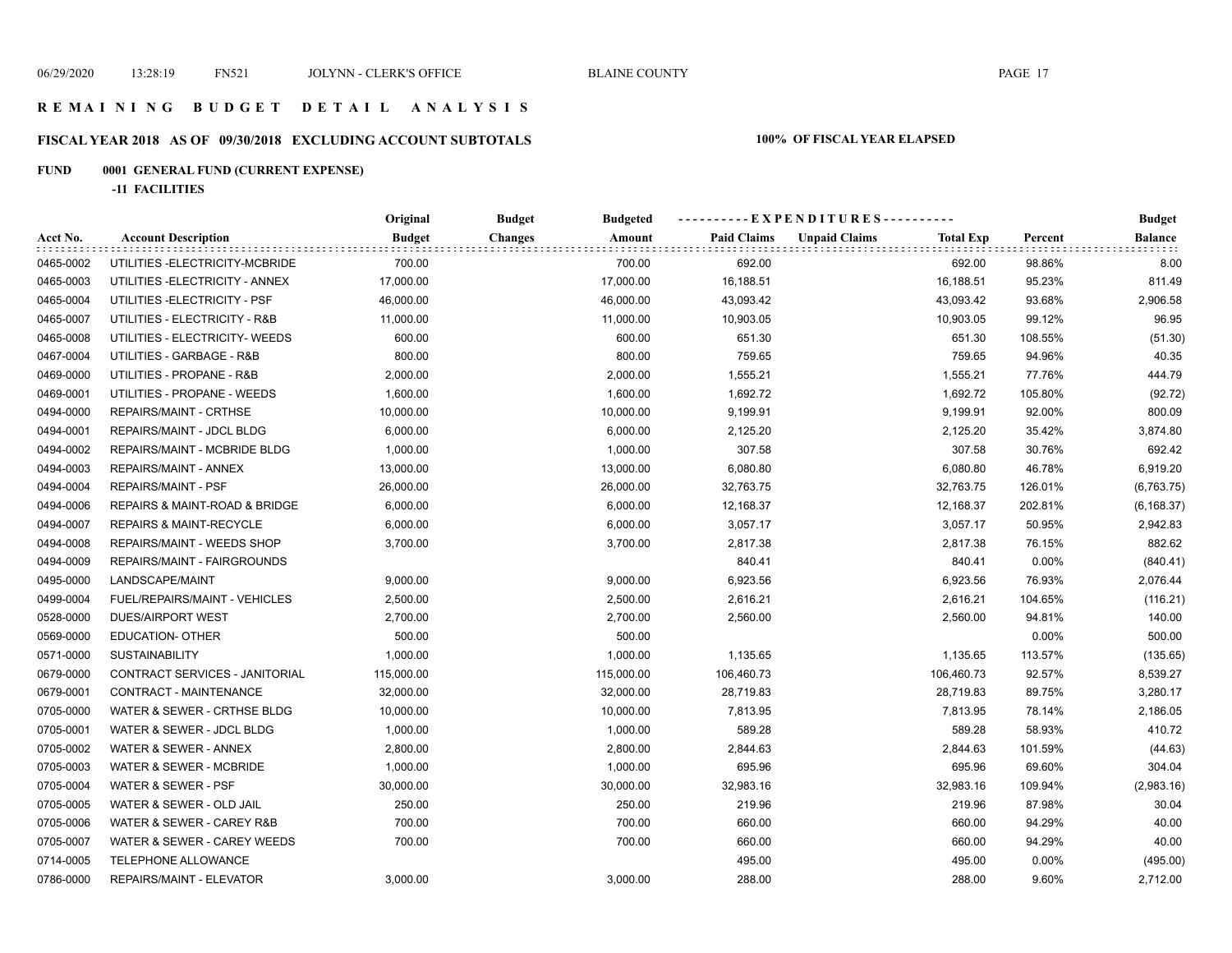## **R E M A I N I N G B U D G E T D E T A I L A N A L Y S I S**

## **FISCAL YEAR 2018 AS OF 09/30/2018 EXCLUDING ACCOUNT SUBTOTALS 100% OF FISCAL YEAR ELAPSED**

## **FUND 0001 GENERAL FUND (CURRENT EXPENSE)**

**-11 FACILITIES**

|          |                                       | Original      | <b>Budget</b>  | <b>Budgeted</b> |                    |                      |                  |         | <b>Budget</b>  |
|----------|---------------------------------------|---------------|----------------|-----------------|--------------------|----------------------|------------------|---------|----------------|
| Acct No. | <b>Account Description</b>            | <b>Budget</b> | <b>Changes</b> | Amount          | <b>Paid Claims</b> | <b>Unpaid Claims</b> | <b>Total Exp</b> | Percent | <b>Balance</b> |
|          | Total 'B' Budget -- Expenses:         | 444.200.00    |                | 444.200.00      | 404.807.34         |                      | 404.807.34       | 91.13%  | 39.392.66      |
|          | <b>DEPARTMENT TOTALS:</b>             |               |                |                 |                    |                      |                  |         |                |
|          | Total 'A' Expenses -- Salaries:       | 178.798.00    |                | 178.798.00      | 157.413.03         |                      | 157.413.03       | 88.04%  | 21,384.97      |
|          | Total 'D' Expenses -- Benefits:       | 88,765.00     |                | 88.765.00       | 67.393.73          |                      | 67.393.73        | 75.92%  | 21.371.27      |
|          | Total 'B' Expenses -- Expenses:       | 444,200.00    |                | 444.200.00      | 404,807.34         |                      | 404.807.34       | 91.13%  | 39,392.66      |
|          | Total 'C' Expenses -- Capital Outlay: | 711.763.00    |                | 711.763.00      | 629.614.10         |                      | 629.614.10       | 88.46%  | 82.148.90      |
|          |                                       |               |                |                 |                    |                      |                  |         |                |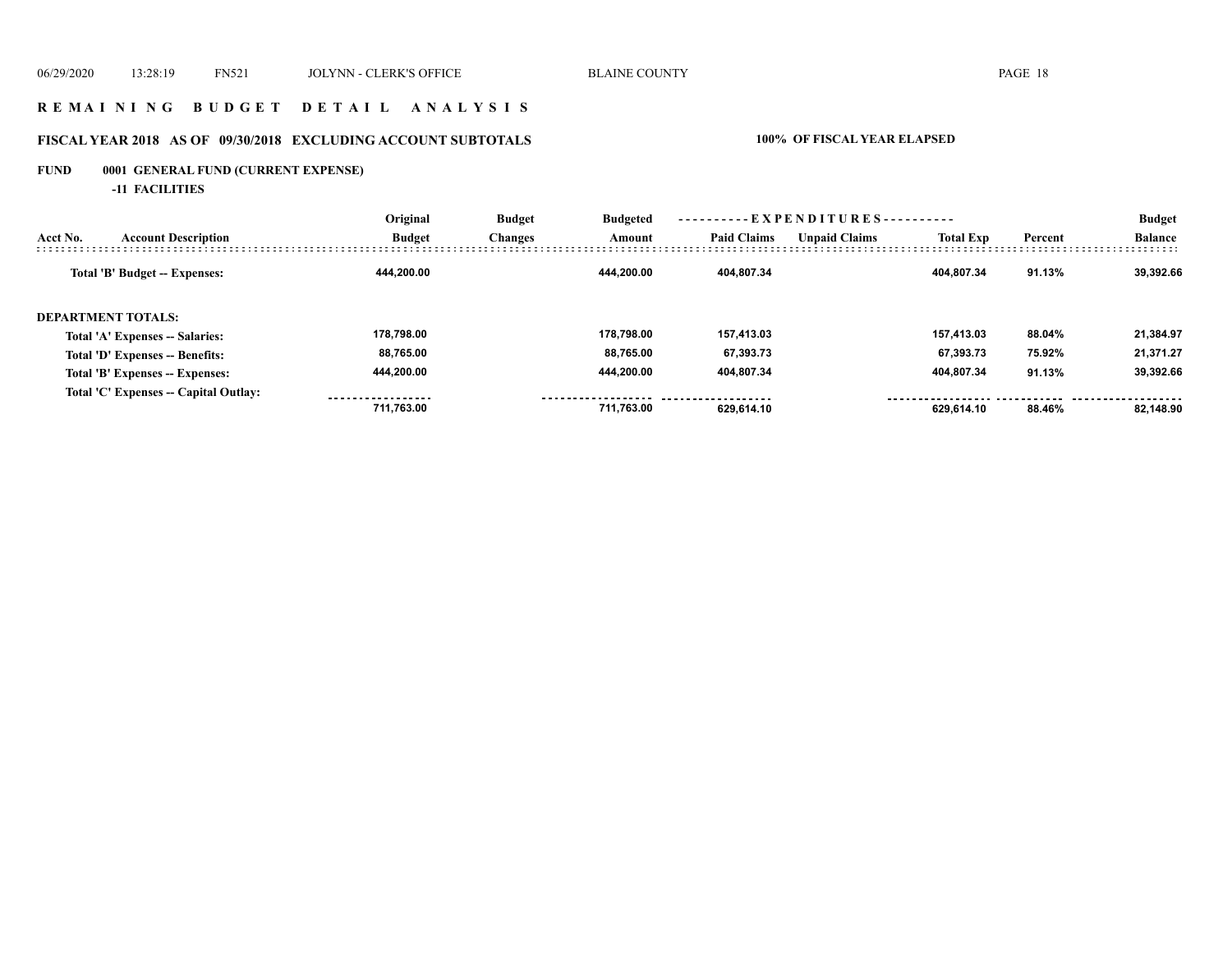## **R E M A I N I N G B U D G E T D E T A I L A N A L Y S I S**

## **FISCAL YEAR 2018 AS OF 09/30/2018 EXCLUDING ACCOUNT SUBTOTALS 100% OF FISCAL YEAR ELAPSED**

## **FUND 0001 GENERAL FUND (CURRENT EXPENSE)**

## **-12 ADMINISTRATIVE SERVICES**

|           |                                     | Original      | <b>Budget</b>  | <b>Budgeted</b> |                    | ----------EXPENDITURES---------- |                  |         | <b>Budget</b>  |
|-----------|-------------------------------------|---------------|----------------|-----------------|--------------------|----------------------------------|------------------|---------|----------------|
| Acct No.  | <b>Account Description</b>          | <b>Budget</b> | <b>Changes</b> | Amount          | <b>Paid Claims</b> | <b>Unpaid Claims</b>             | <b>Total Exp</b> | Percent | <b>Balance</b> |
| 0401-0005 | SALARIES - ADMIN SERVICES MGR       | 69,374.00     |                | 69,374.00       | 73,323.91          |                                  | 73,323.91        | 105.69% | (3,949.91)     |
| 0402-0001 | SALARIES - ADMIN SUPPORT            | 44,688.00     |                | 44,688.00       | 52,344.02          |                                  | 52,344.02        | 117.13% | (7,656.02)     |
| 0403-0000 | <b>SALARIES - MERIT</b>             | 69,437.00     | (32,099.00)    | 37,338.00 C     |                    |                                  |                  | 0.00%   | 37,338.00      |
| 0408-0001 | SALARIES-TERMINATION/LEAVE/OT       | 70,000.00     |                | 70,000.00       | 57,573.26          |                                  | 57,573.26        | 82.25%  | 12,426.74      |
| 0408-0003 | SALARIES - PAY GRADE ADJ            | 120,000.00    | (42,736.00)    | 77,264.00 C     |                    |                                  |                  | 0.00%   | 77,264.00      |
| 0409-0099 | <b>SALARIES - OVERTIME</b>          |               |                |                 | 420.97             |                                  | 420.97           | 0.00%   | (420.97)       |
|           | Total 'A' Budget -- Salaries:       | 373,499.00    | (74, 835.00)   | 298,664.00      | 183,662.16         |                                  | 183,662.16       | 61.49%  | 115,001.84     |
| 0410-0000 | <b>RETIREMENT</b>                   | 36,400.00     |                | 36,400.00       | 14,416.22          |                                  | 14,416.22        | 39.61%  | 21,983.78      |
| 0411-0000 | <b>FICA</b>                         | 24,275.00     |                | 24,275.00       | 13,048.37          |                                  | 13,048.37        | 53.75%  | 11,226.63      |
| 0412-0000 | <b>LIFE INSURANCE</b>               | 150.00        |                | 150.00          | 147.12             |                                  | 147.12           | 98.08%  | 2.88           |
| 0413-0000 | <b>MEDICAL INSURANCE</b>            | 25,499.00     |                | 25,499.00       | 25,475.04          |                                  | 25,475.04        | 99.91%  | 23.96          |
| 0414-0000 | <b>DENTAL INSURANCE</b>             | 900.00        |                | 900.00          | 899.04             |                                  | 899.04           | 99.89%  | 0.96           |
| 0415-0000 | STATE UNEMPLOYMENT                  | 2,070.00      |                | 2,070.00        | 1,108.69           |                                  | 1,108.69         | 53.56%  | 961.31         |
| 0416-0000 | <b>WORKER'S COMPENSATION INSUR.</b> | 2,525.00      |                | 2,525.00        | 589.00             |                                  | 589.00           | 23.33%  | 1,936.00       |
|           | Total 'D' Budget -- Benefits:       | 91,819.00     |                | 91,819.00       | 55,683.48          |                                  | 55,683.48        | 60.64%  | 36,135.52      |
| 0439-0000 | TRAVEL - OTHER                      | 4,000.00      |                | 4,000.00        | 1,054.27           |                                  | 1,054.27         | 26.36%  | 2,945.73       |
| 0439-0001 | PER DIEM                            | 1,000.00      |                | 1,000.00        | 385.25             |                                  | 385.25           | 38.53%  | 614.75         |
| 0440-0000 | SUPPLIES - OFFICE                   | 2,600.00      |                | 2,600.00        | 1,524.98           |                                  | 1,524.98         | 58.65%  | 1,075.02       |
| 0440-0003 | SUPPLIES/EQUIPMENT                  | 250.00        |                | 250.00          | 610.46             |                                  | 610.46           | 244.18% | (360.46)       |
| 0528-0000 | <b>DUES / MEMBERSHIPS</b>           | 500.00        |                | 500.00          | 535.00             |                                  | 535.00           | 107.00% | (35.00)        |
| 0542-0000 | <b>POSTAGE</b>                      | 50.00         |                | 50.00           | 51.63              |                                  | 51.63            | 103.26% | (1.63)         |
| 0569-0000 | <b>EMPL RECOGNITION</b>             | 8,200.00      |                | 8,200.00        | 8,701.80           |                                  | 8,701.80         | 106.12% | (501.80)       |
| 0569-0001 | EDUCATION/REGISTRATION              | 5,000.00      |                | 5,000.00        | 1,040.90           |                                  | 1,040.90         | 20.82%  | 3,959.10       |
| 0591-0002 | RECRUITMENT/RETENTION               | 12,500.00     |                | 12,500.00       | 12,675.11          |                                  | 12,675.11        | 101.40% | (175.11)       |
|           | Total 'B' Budget -- Expenses:       | 34,100.00     |                | 34,100.00       | 26,579.40          |                                  | 26,579.40        | 77.95%  | 7,520.60       |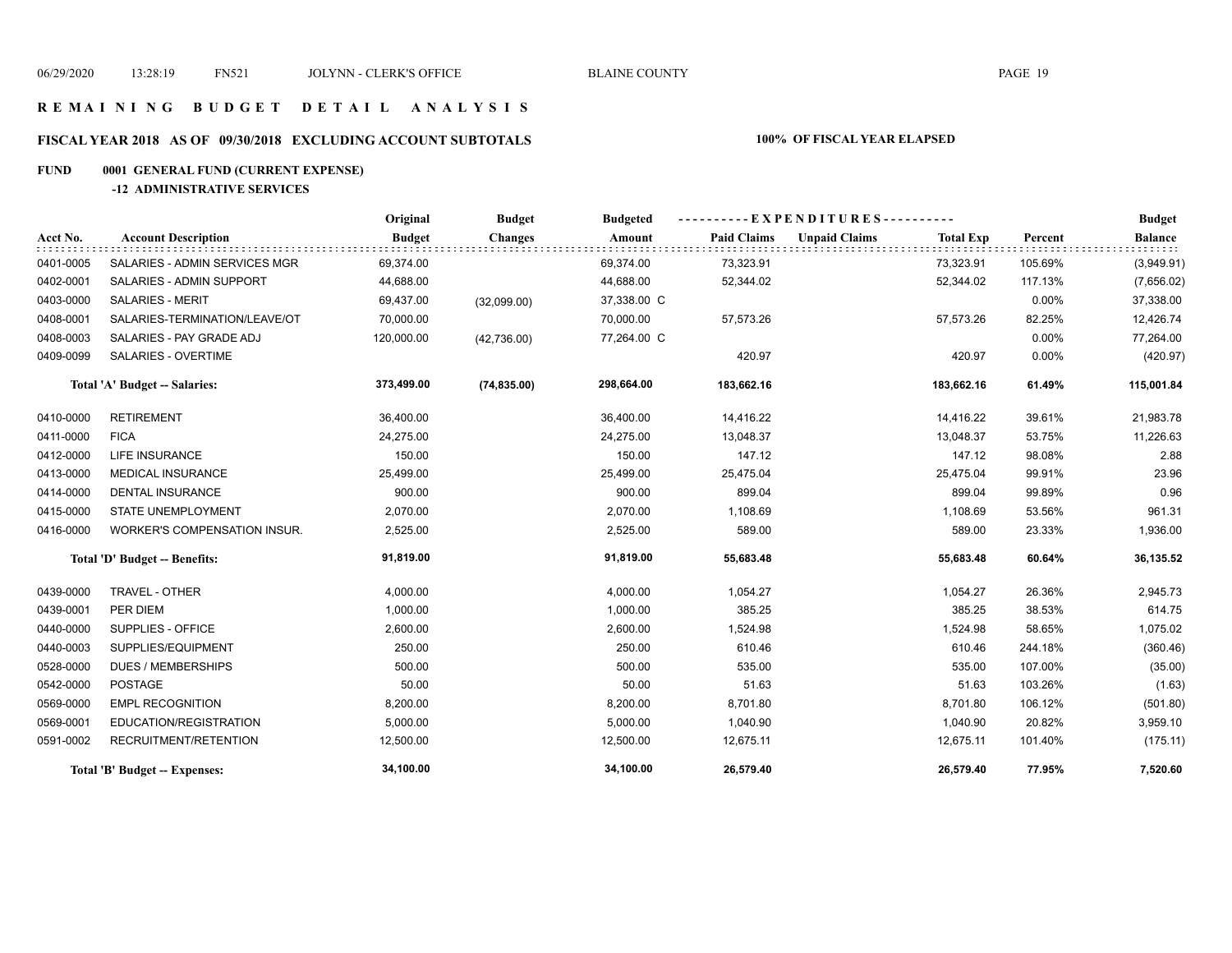### **R E M A I N I N G B U D G E T D E T A I L A N A L Y S I S**

#### **FISCAL YEAR 2018 AS OF 09/30/2018 EXCLUDING ACCOUNT SUBTOTALS 100% OF FISCAL YEAR ELAPSED**

#### **DEPARTMENT TOTALS: 373,499.00 (74,835.00) 298,664.00 183,662.16 183,662.16 61.49% 115,001.84 Total 'A' Expenses -- Salaries: 91,819.00 91,819.00 55,683.48 55,683.48 36,135.52 Total 'D' Expenses -- Benefits: 60.64% 34,100.00 34,100.00 26,579.40 26,579.40 7,520.60 Total 'B' Expenses -- Expenses: 77.95% Total 'C' Expenses -- Capital Outlay:** -----------------.......... ................... ------- -------------------<u>........... ......</u>  **499,418.00 (74,835.00) 424,583.00 265,925.04 265,925.04 62.63% 158,657.96**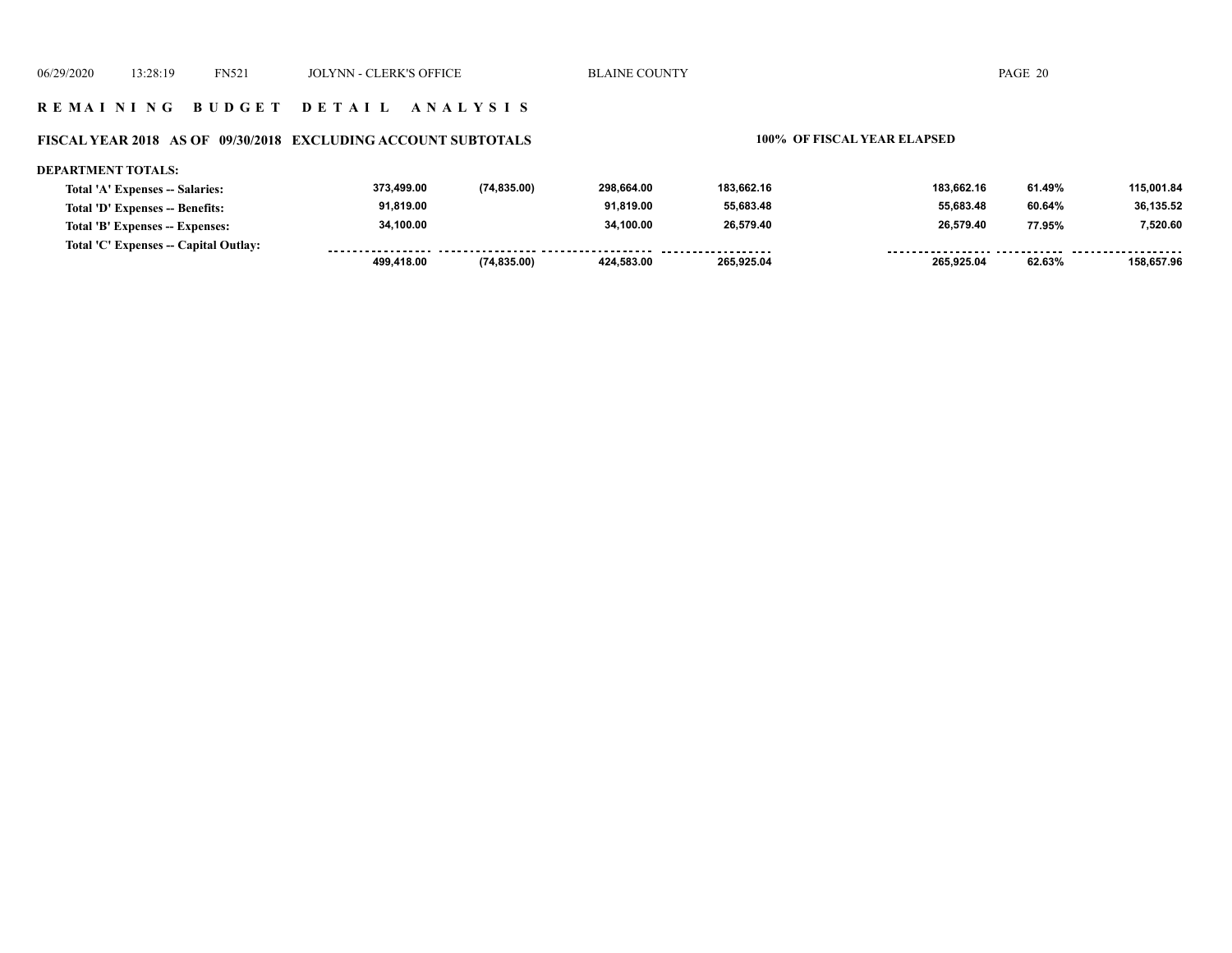## **R E M A I N I N G B U D G E T D E T A I L A N A L Y S I S**

## **FISCAL YEAR 2018 AS OF 09/30/2018 EXCLUDING ACCOUNT SUBTOTALS 100% OF FISCAL YEAR ELAPSED**

## **FUND 0001 GENERAL FUND (CURRENT EXPENSE)**

**-13 EXTENSION OFFICE**

|           |                                      | Original      | <b>Budget</b>  | <b>Budgeted</b> | --EXPENDITURES---------- |                      |                  |         | <b>Budget</b>  |
|-----------|--------------------------------------|---------------|----------------|-----------------|--------------------------|----------------------|------------------|---------|----------------|
| Acct No.  | <b>Account Description</b>           | <b>Budget</b> | <b>Changes</b> | Amount          | <b>Paid Claims</b>       | <b>Unpaid Claims</b> | <b>Total Exp</b> | Percent | <b>Balance</b> |
| 0439-0000 | TRAVEL - EXTENSION EDUCATOR          | 2,700.00      |                | 2,700.00        | 1,572.56                 |                      | 1,572.56         | 58.24%  | 1,127.44       |
| 0439-0001 | TRAVEL - ASSOC EDUCATOR              | 1,900.00      |                | 1,900.00        | 1,926.78                 |                      | 1,926.78         | 101.41% | (26.78)        |
| 0439-0002 | TRAVEL - ADMIN ASSISTANT             | 700.00        |                | 700.00          | 384.89                   |                      | 384.89           | 54.98%  | 315.11         |
| 0440-0000 | <b>SUPPLIES</b>                      | 3,200.00      |                | 3,200.00        | 3,032.37                 |                      | 3,032.37         | 94.76%  | 167.63         |
| 0440-0003 | SUPPLIES/EQUIPMENT                   | 3,000.00      |                | 3,000.00        | 590.40                   |                      | 590.40           | 19.68%  | 2,409.60       |
| 0440-0004 | <b>PRINTING</b>                      | 2,000.00      |                | 2,000.00        | 932.46                   |                      | 932.46           | 46.62%  | 1,067.54       |
| 0449-0001 | *4-H EXPENSES                        |               | 13,659.06      | 13,659.06 C     | 13,632.11                |                      | 13,632.11        | 99.80%  | 26.95          |
| 0449-0004 | *WORKSHOP EXPENSES                   |               | 247.77         | 247.77 C        | 247.77                   |                      | 247.77           | 100.00% |                |
| 0489-0000 | <b>MARKETING</b>                     | 1,500.00      |                | 1,500.00        | 1,314.10                 |                      | 1,314.10         | 87.61%  | 185.90         |
| 0489-0001 | <b>VISTA VOLUNTEER</b>               |               |                |                 | 555.44                   |                      | 555.44           | 0.00%   | (555.44)       |
| 0542-0000 | POSTAGE-PUB & NEWS LETTER            | 100.00        |                | 100.00          | 164.25                   |                      | 164.25           | 164.25% | (64.25)        |
| 0569-0000 | EDUCATION/REGISTRATION               | 850.00        |                | 850.00          | 1,348.15                 |                      | 1,348.15         | 158.61% | (498.15)       |
| 0580-0000 | CONTRACT - EXTENSION AGENT           | 1,500.00      |                | 1,500.00        | 1,500.00                 |                      | 1,500.00         | 100.00% |                |
| 0689-0002 | CONTRACTS-U OF ID                    | 101,415.00    |                | 101,415.00      | 101,415.00               |                      | 101,415.00       | 100.00% |                |
|           | <b>Total 'B' Budget -- Expenses:</b> | 118,865.00    | 13,906.83      | 132,771.83      | 128,616.28               |                      | 128,616.28       | 96.87%  | 4,155.55       |
|           |                                      |               |                |                 |                          |                      |                  |         |                |

#### **DEPARTMENT TOTALS:**

**Total 'A' Expenses -- Salaries:**

|  |  | Total 'D' Expenses -- Benefits: |  |
|--|--|---------------------------------|--|
|--|--|---------------------------------|--|

|                                       | 118.865.00 | 13.906.83 | 132.771.83 | 128.616.28          | 128.616.28 | 96.87% | .155.55  |
|---------------------------------------|------------|-----------|------------|---------------------|------------|--------|----------|
| Total 'C' Expenses -- Capital Outlay: |            |           |            | ------------------- |            |        |          |
| Total 'B' Expenses -- Expenses:       | 118.865.00 | 13.906.83 | 132.771.83 | 128.616.28          | 128.616.28 | 96.87% | 1.155.55 |
| .                                     |            |           |            |                     |            |        |          |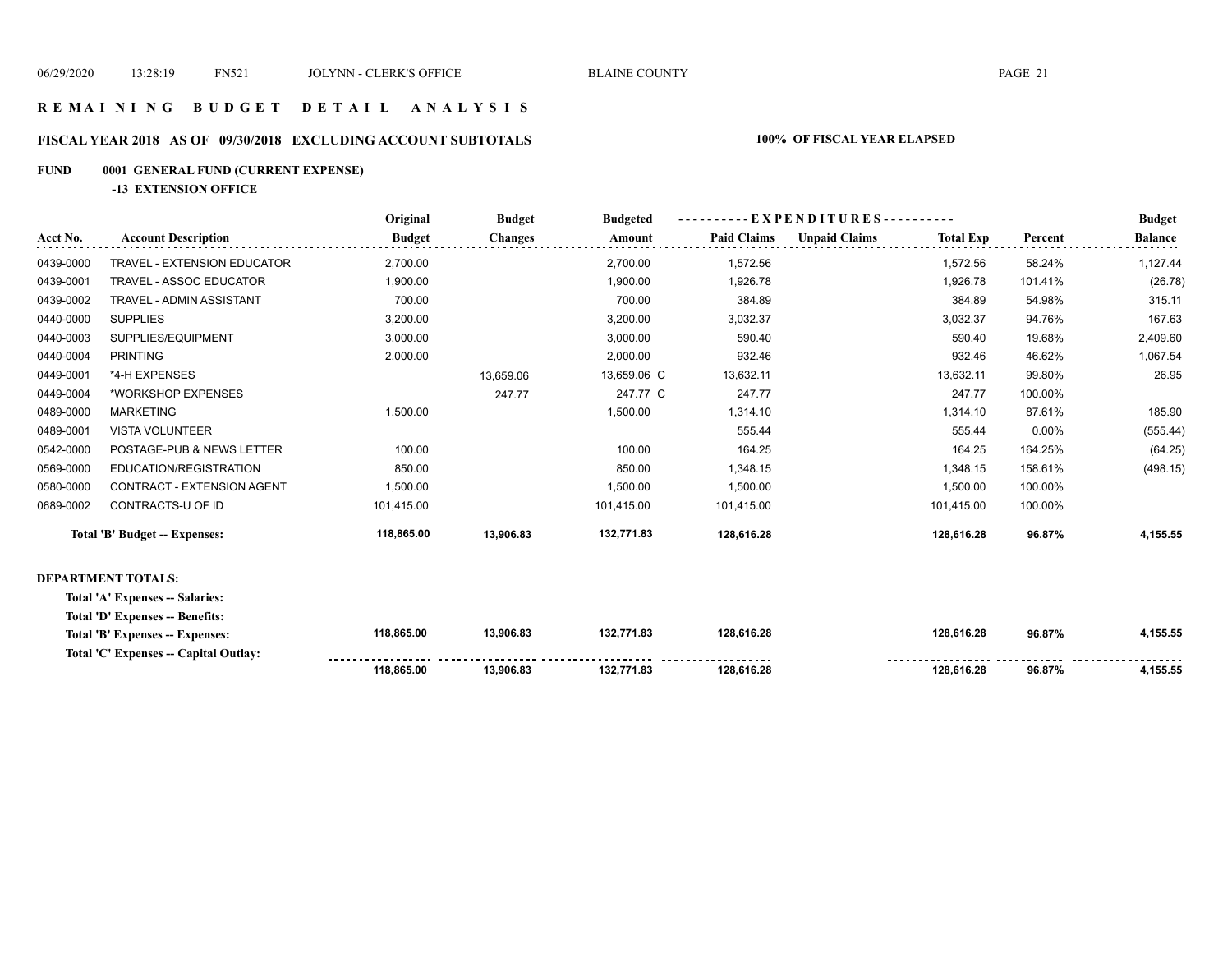## **FISCAL YEAR 2018 AS OF 09/30/2018 EXCLUDING ACCOUNT SUBTOTALS 100% OF FISCAL YEAR ELAPSED**

## **FUND 0001 GENERAL FUND (CURRENT EXPENSE)**

**-14 IT**

|           |                                     | Original      | <b>Budget</b><br><b>Budgeted</b> | ----------EXPENDITURES---------- |                                          | <b>Budget</b> |                |
|-----------|-------------------------------------|---------------|----------------------------------|----------------------------------|------------------------------------------|---------------|----------------|
| Acct No.  | <b>Account Description</b>          | <b>Budget</b> | <b>Changes</b><br>Amount         | <b>Paid Claims</b>               | <b>Unpaid Claims</b><br><b>Total Exp</b> | Percent       | <b>Balance</b> |
| 0404-0000 | SALARIES - MANAGER                  | 79,250.00     | 79,250.00                        | 85,271.66                        | 85,271.66                                | 107.60%       | (6,021.66)     |
| 0408-0002 | SALARIES - IT ANALYST               | 58,620.00     | 58,620.00                        | 44,183.59                        | 44,183.59                                | 75.37%        | 14,436.41      |
| 0408-0003 | SALARIES - IT SPECIALIST            | 57,285.00     | 57,285.00                        | 55,594.83                        | 55,594.83                                | 97.05%        | 1,690.17       |
| 0409-0099 | SALARIES - OVERTIME                 | 2,000.00      | 2,000.00                         | 23.42                            | 23.42                                    | 1.17%         | 1,976.58       |
|           | Total 'A' Budget -- Salaries:       | 197,155.00    | 197,155.00                       | 185,073.50                       | 185,073.50                               | 93.87%        | 12,081.50      |
| 0410-0000 | <b>RETIREMENT</b>                   | 22,630.00     | 22,630.00                        | 20,950.25                        | 20,950.25                                | 92.58%        | 1,679.75       |
| 0411-0000 | <b>FICA</b>                         | 15,086.00     | 15,086.00                        | 12,972.19                        | 12,972.19                                | 85.99%        | 2,113.81       |
| 0412-0000 | <b>LIFE INSURANCE</b>               | 221.00        | 221.00                           | 190.03                           | 190.03                                   | 85.99%        | 30.97          |
| 0413-0000 | <b>MEDICAL INSURANCE</b>            | 39,797.00     | 39,797.00                        | 34,281.36                        | 34,281.36                                | 86.14%        | 5,515.64       |
| 0414-0000 | <b>DENTAL INSURANCE</b>             | 1,350.00      | 1,350.00                         | 1,161.26                         | 1,161.26                                 | 86.02%        | 188.74         |
| 0415-0000 | STATE UNEMPLOYMENT                  | 1,282.00      | 1,282.00                         | 1,102.20                         | 1,102.20                                 | 85.98%        | 179.80         |
| 0416-0000 | <b>WORKER'S COMPENSATION INSUR.</b> | 513.00        | 513.00                           | 306.00                           | 306.00                                   | 59.65%        | 207.00         |
|           | Total 'D' Budget -- Benefits:       | 80,879.00     | 80,879.00                        | 70,963.29                        | 70,963.29                                | 87.74%        | 9,915.71       |
| 0439-0000 | TRAVEL-TRAVEL/LODGING/MISC          | 1,365.00      | 1,365.00                         | 237.47                           | 237.47                                   | 17.40%        | 1,127.53       |
| 0439-0001 | PER DIEM                            | 765.00        | 765.00                           |                                  |                                          | 0.00%         | 765.00         |
| 0440-0000 | SUPPLIES - OFFICE                   | 720.00        | 720.00                           | 1,127.75                         | 1,127.75                                 | 156.63%       | (407.75)       |
| 0440-0001 | OFFICE EQUIPMENT                    | 125,091.00    | 125,091.00                       | 135,222.56                       | 135,222.56                               | 108.10%       | (10, 131.56)   |
| 0440-0002 | <b>COMPUTER SOFTWARE</b>            | 40,176.00     | 40,176.00                        | 40,096.02                        | 40,096.02                                | 99.80%        | 79.98          |
| 0464-0001 | UTIL - TELECOMMUNICATIONS           | 24,300.00     | 24,300.00                        | 26,745.00                        | 26,745.00                                | 110.06%       | (2,445.00)     |
| 0492-0001 | <b>VEHICLE EXPENSES</b>             | 50.00         | 50.00                            | 47.23                            | 47.23                                    | 94.46%        | 2.77           |
| 0497-0000 | MAINTENANCE AGREEMENTS              | 54,585.00     | 54,585.00                        | 55,319.12                        | 55,319.12                                | 101.34%       | (734.12)       |
| 0499-0001 | <b>COMPUTER MAINTENANCE</b>         | 1,750.00      | 1,750.00                         | 60.00                            | 60.00                                    | 3.43%         | 1,690.00       |
| 0499-0002 | PRINTER/SCANNER MAINT               | 250.00        | 250.00                           |                                  |                                          | 0.00%         | 250.00         |
| 0542-0000 | <b>POSTAGE</b>                      | 50.00         | 50.00                            |                                  |                                          | $0.00\%$      | 50.00          |
| 0569-0000 | <b>EDUCATION- OTHER</b>             | 6,000.00      | 6,000.00                         | 2,719.00                         | 2,719.00                                 | 45.32%        | 3,281.00       |
| 0677-0000 | CONTRACTS- COMPUTER SERVICES        | 77,434.00     | 77,434.00                        | 76,466.64                        | 76,466.64                                | 98.75%        | 967.36         |
| 0677-0001 | <b>WEB SITE</b>                     | 30,553.00     | 30,553.00                        | 34,158.08                        | 34,158.08                                | 111.80%       | (3,605.08)     |
| 0677-0002 | COMPUTER SERVICES-OTHER             | 4,680.00      | 4,680.00                         | 290.00                           | 290.00                                   | 6.20%         | 4,390.00       |
| 0714-0005 | TELEPHONE ALLOWANCE                 | 1,176.00      | 1,176.00                         | 1,421.00                         | 1,421.00                                 | 120.83%       | (245.00)       |
|           | Total 'B' Budget -- Expenses:       | 368,945.00    | 368,945.00                       | 373,909.87                       | 373,909.87                               | 101.35%       | (4,964.87)     |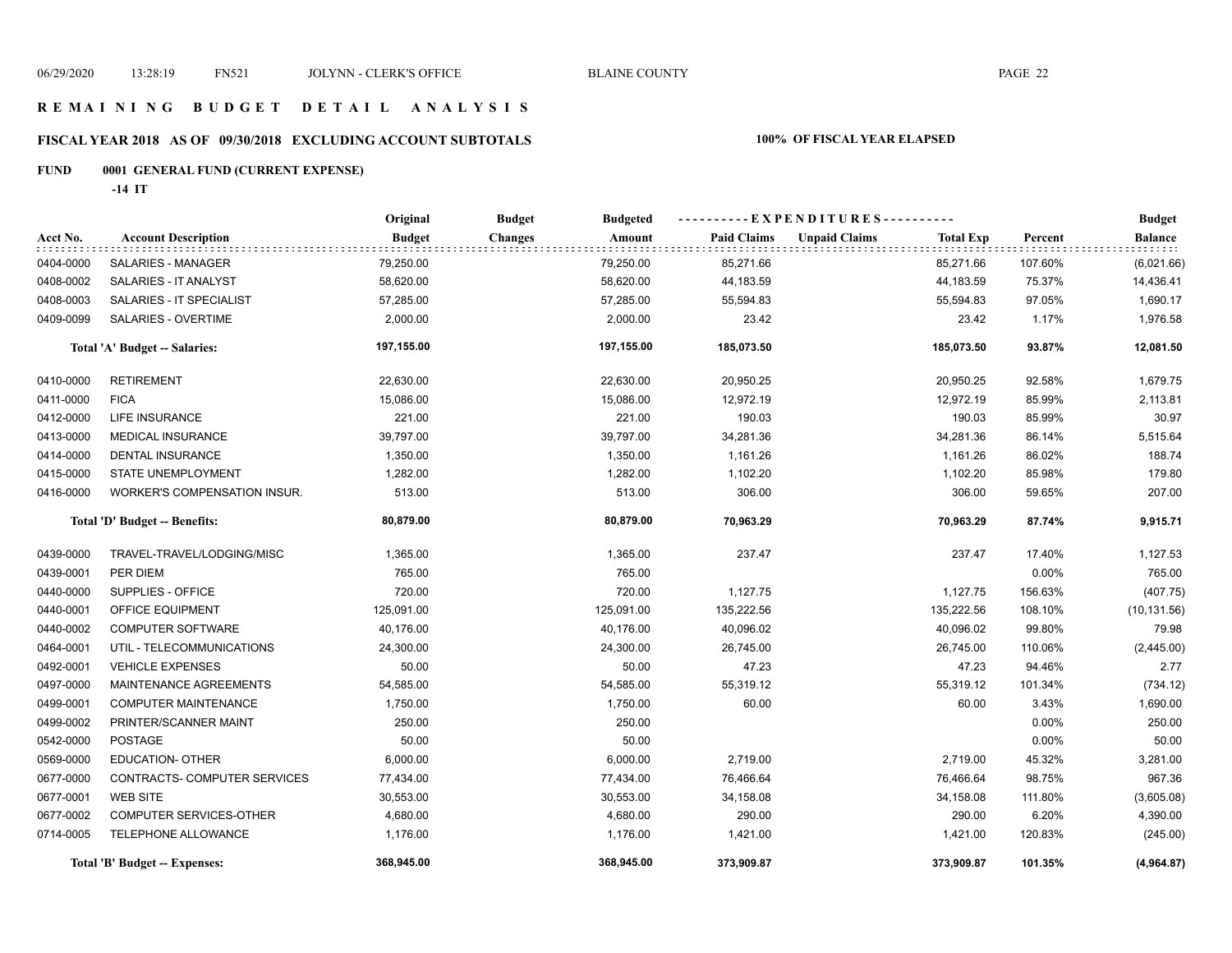## **R E M A I N I N G B U D G E T D E T A I L A N A L Y S I S**

## **FISCAL YEAR 2018 AS OF 09/30/2018 EXCLUDING ACCOUNT SUBTOTALS 100% OF FISCAL YEAR ELAPSED**

#### **DEPARTMENT TOTALS:**

| Total 'A' Expenses -- Salaries:       | 197.155.00        | 197.155.00         | 185.073.50          | 185.073.50 | 93.87%  | 12,081.50  |
|---------------------------------------|-------------------|--------------------|---------------------|------------|---------|------------|
| Total 'D' Expenses -- Benefits:       | 80,879.00         | 80,879.00          | 70,963.29           | 70,963.29  | 87.74%  | 9,915.71   |
| Total 'B' Expenses -- Expenses:       | 368.945.00        | 368.945.00         | 373.909.87          | 373.909.87 | 101.35% | (4,964.87) |
| Total 'C' Expenses -- Capital Outlay: | ----------------- | ------------------ | ------------------- |            |         |            |
|                                       | 646.979.00        | 646.979.00         | 629.946.66          | 629,946.66 | 97.37%  | 17,032.34  |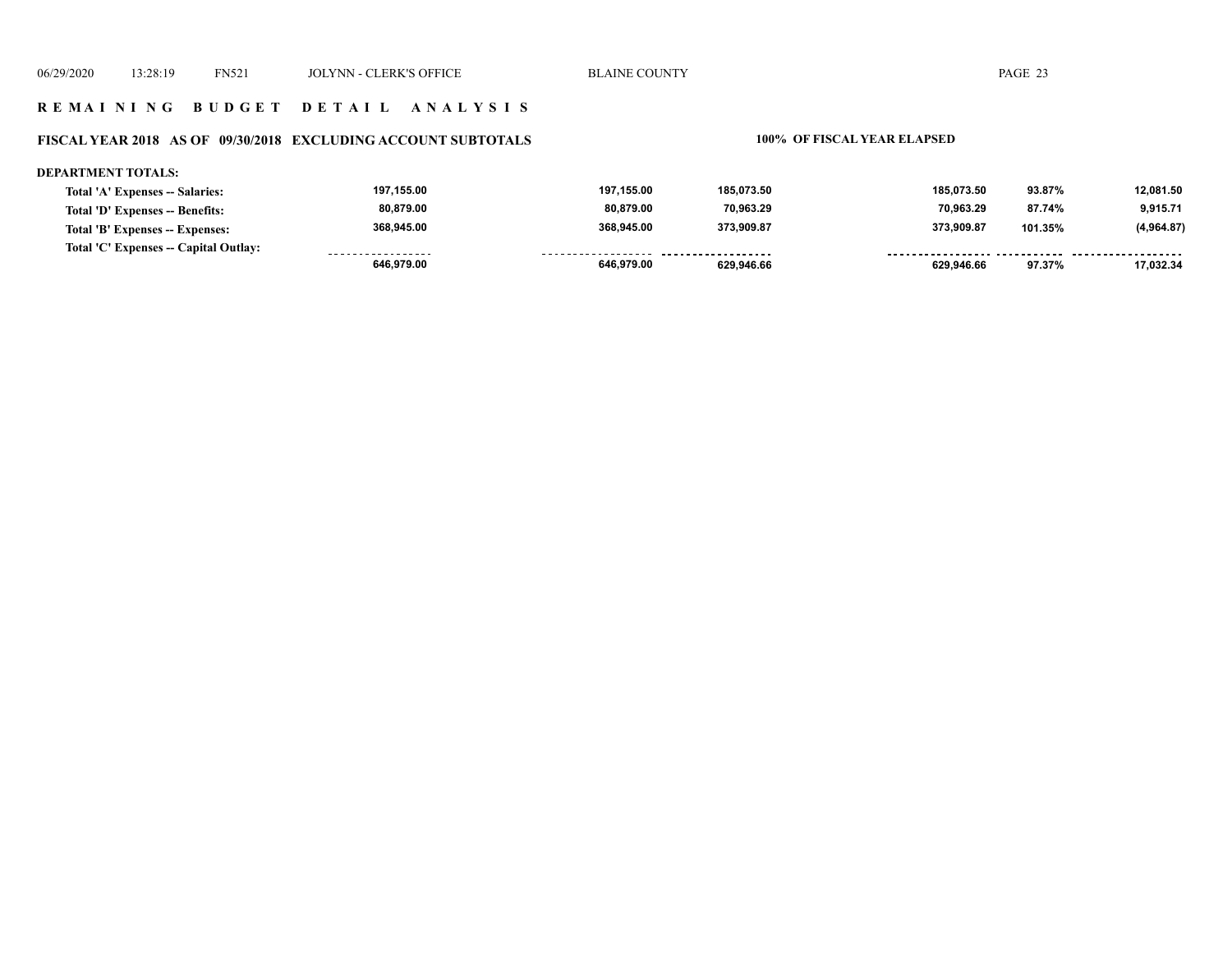## **FISCAL YEAR 2018 AS OF 09/30/2018 EXCLUDING ACCOUNT SUBTOTALS 100% OF FISCAL YEAR ELAPSED**

## **FUND 0001 GENERAL FUND (CURRENT EXPENSE)**

**-15 ELECTIONS**

|           |                                       | Original      | <b>Budget</b><br><b>Budgeted</b> |                    | ----------EXPENDITURES----------         |         | <b>Budget</b>  |
|-----------|---------------------------------------|---------------|----------------------------------|--------------------|------------------------------------------|---------|----------------|
| Acct No.  | <b>Account Description</b>            | <b>Budget</b> | <b>Changes</b><br>Amount         | <b>Paid Claims</b> | <b>Unpaid Claims</b><br><b>Total Exp</b> | Percent | <b>Balance</b> |
| 0402-0000 | SALARIES - DEPUTIES                   | 29,600.00     | 29,600.00                        | 16,252.00          | 16,252.00                                | 54.91%  | 13,348.00      |
| 0402-0006 | SALARIES - OTHER                      | 9,000.00      | 9,000.00                         | 2,223.76           | 2,223.76                                 | 24.71%  | 6,776.24       |
| 0409-0099 | SALARIES - OVERTIME                   | 1,000.00      | 1,000.00                         |                    |                                          | 0.00%   | 1,000.00       |
|           | Total 'A' Budget -- Salaries:         | 39,600.00     | 39,600.00                        | 18,475.76          | 18,475.76                                | 46.66%  | 21,124.24      |
| 0410-0000 | <b>RETIREMENT</b>                     | 4,050.00      | 4,050.00                         | 1,844.29           | 1,844.29                                 | 45.54%  | 2,205.71       |
| 0411-0000 | <b>FICA</b>                           | 4,234.00      | 4,234.00                         | 1,237.81           | 1,237.81                                 | 29.24%  | 2,996.19       |
| 0412-0000 | <b>LIFE INSURANCE</b>                 | 150.00        | 150.00                           | 30.65              | 30.65                                    | 20.43%  | 119.35         |
| 0413-0000 | <b>MEDICAL INSURANCE</b>              | 13,185.00     | 13,185.00                        | 5,605.77           | 5,605.77                                 | 42.52%  | 7,579.23       |
| 0414-0000 | <b>DENTAL INSURANCE</b>               | 936.00        | 936.00                           | 187.30             | 187.30                                   | 20.01%  | 748.70         |
| 0415-0000 | STATE UNEMPLOYMENT                    | 310.00        | 310.00                           | 105.17             | 105.17                                   | 33.93%  | 204.83         |
| 0416-0000 | WORKER'S COMPENSATION INSUR.          | 125.00        | 125.00                           | 19.00              | 19.00                                    | 15.20%  | 106.00         |
|           | Total 'D' Budget -- Benefits:         | 22,990.00     | 22,990.00                        | 9,029.99           | 9,029.99                                 | 39.28%  | 13,960.01      |
| 0439-0000 | TRAVEL - OTHER                        | 500.00        | 500.00                           | 472.89             | 472.89                                   | 94.58%  | 27.11          |
| 0439-0001 | MEALS/ELECTION WORKERS                | 2,000.00      | 2,000.00                         | 1,499.61           | 1,499.61                                 | 74.98%  | 500.39         |
| 0442-0000 | SUPPLIES - ELECTION                   | 20,000.00     | 20,000.00                        | 18,251.96          | 18,251.96                                | 91.26%  | 1,748.04       |
| 0490-0001 | <b>MAINTENANCE</b>                    | 9,500.00      | 9,500.00                         | 5,993.75           | 5,993.75                                 | 63.09%  | 3,506.25       |
| 0511-0000 | RENT/LEASE- BUILDINGS                 | 150.00        | 150.00                           | 75.00              | 75.00                                    | 50.00%  | 75.00          |
| 0522-0000 | <b>ADVERTISING</b>                    | 7,000.00      | 7,000.00                         | 5,740.80           | 5,740.80                                 | 82.01%  | 1,259.20       |
| 0542-0000 | <b>POSTAGE</b>                        | 600.00        | 600.00                           | 162.75             | 162.75                                   | 27.13%  | 437.25         |
| 0712-0001 | POLL WORKERS                          | 15,000.00     | 15,000.00                        | 10,737.50          | 10,737.50                                | 71.58%  | 4,262.50       |
| 0712-0002 | MILEAGE-POLL WORKERS                  | 1,000.00      | 1,000.00                         | 609.90             | 609.90                                   | 60.99%  | 390.10         |
|           | <b>Total 'B' Budget -- Expenses:</b>  | 55,750.00     | 55,750.00                        | 43,544.16          | 43,544.16                                | 78.11%  | 12,205.84      |
|           | <b>DEPARTMENT TOTALS:</b>             |               |                                  |                    |                                          |         |                |
|           | Total 'A' Expenses -- Salaries:       | 39,600.00     | 39,600.00                        | 18,475.76          | 18,475.76                                | 46.66%  | 21,124.24      |
|           | Total 'D' Expenses -- Benefits:       | 22,990.00     | 22,990.00                        | 9,029.99           | 9,029.99                                 | 39.28%  | 13,960.01      |
|           | Total 'B' Expenses -- Expenses:       | 55,750.00     | 55,750.00                        | 43,544.16          | 43,544.16                                | 78.11%  | 12,205.84      |
|           | Total 'C' Expenses -- Capital Outlay: |               |                                  |                    |                                          |         |                |
|           |                                       | 118,340.00    | 118,340.00                       | 71,049.91          | 71,049.91                                | 60.04%  | 47,290.09      |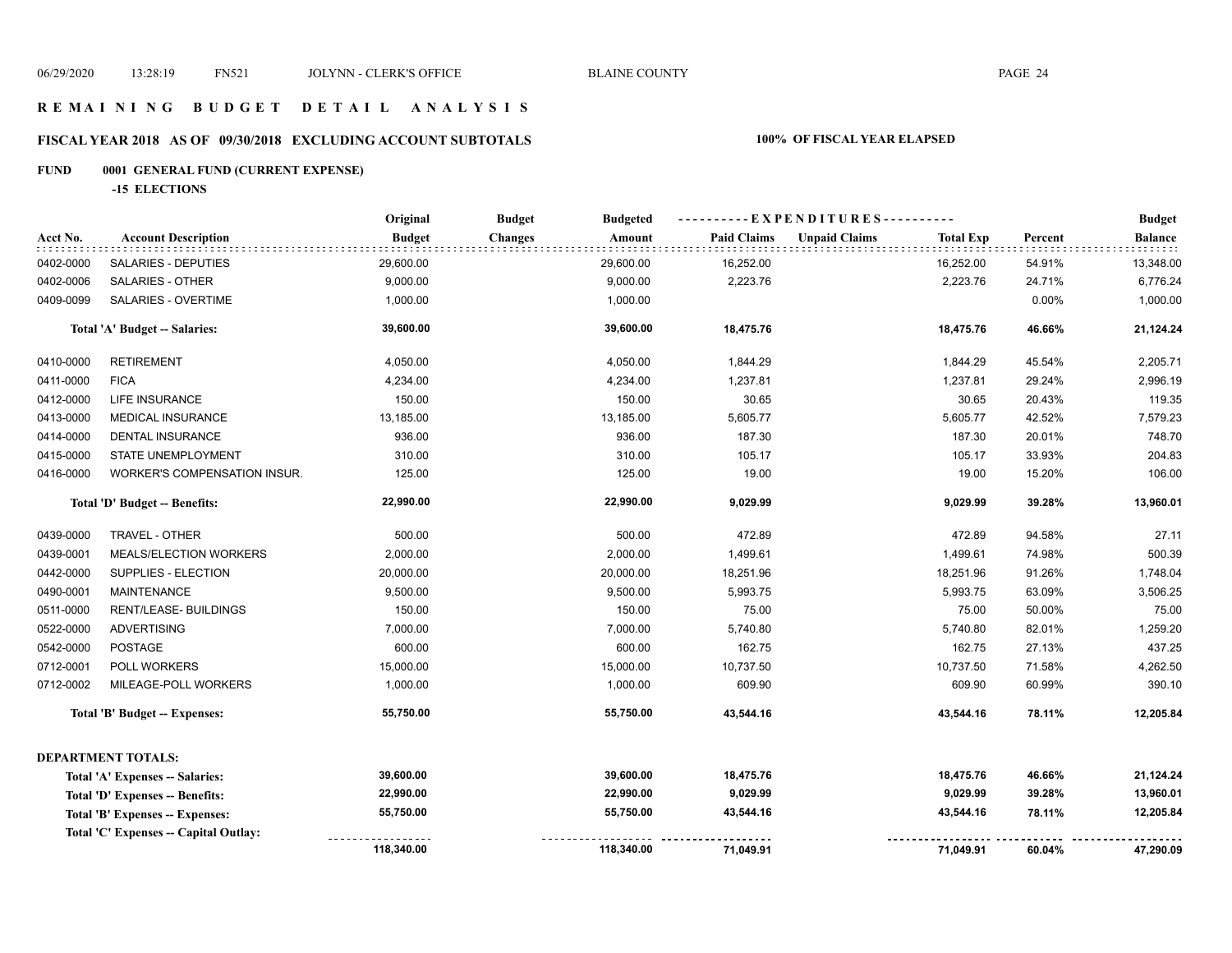## **FISCAL YEAR 2018 AS OF 09/30/2018 EXCLUDING ACCOUNT SUBTOTALS 100% OF FISCAL YEAR ELAPSED**

## **FUND 0001 GENERAL FUND (CURRENT EXPENSE)**

**-17 KETCHUM POLICE**

|           |                                       | Original      | <b>Budget</b>  | <b>Budgeted</b> |                    | ----------EXPENDITURES---------- |                  |         | <b>Budget</b>  |
|-----------|---------------------------------------|---------------|----------------|-----------------|--------------------|----------------------------------|------------------|---------|----------------|
| Acct No.  | <b>Account Description</b>            | <b>Budget</b> | <b>Changes</b> | Amount          | <b>Paid Claims</b> | <b>Unpaid Claims</b>             | <b>Total Exp</b> | Percent | <b>Balance</b> |
| 0401-0001 | SALARIES - CHIEF / CPT                | 88,651.00     |                | 88,651.00       | 93,554.29          |                                  | 93,554.29        | 105.53% | (4,903.29)     |
| 0401-0002 | SALARIES - DEPUTIES                   | 626,395.00    |                | 626,395.00      | 620,512.40         |                                  | 620,512.40       | 99.06%  | 5,882.60       |
| 0402-0001 | SALARIES - OFFICE                     | 104,044.00    |                | 104,044.00      | 108,183.39         |                                  | 108,183.39       | 103.98% | (4, 139.39)    |
| 0402-0002 | SALARIES - MGMT FEE                   |               | 24,833.99      | 24,833.99 C     | 24,833.99          |                                  | 24,833.99        | 100.00% |                |
| 0402-0004 | SALARIES - COMM SERV OFFICERS         |               |                |                 | 1,772.00           |                                  | 1,772.00         | 0.00%   | (1,772.00)     |
| 0403-0000 | SALARIES - MERIT/FLEX                 | 37,658.00     |                | 37,658.00       |                    |                                  |                  | 0.00%   | 37,658.00      |
| 0408-0001 | SALARIES - TERMINATION                |               |                |                 | 5,992.19           |                                  | 5,992.19         | 0.00%   | (5,992.19)     |
| 0409-0099 | SALARIES - OVERTIME                   | 54,000.00     |                | 54,000.00       | 48,447.57          |                                  | 48,447.57        | 89.72%  | 5,552.43       |
|           | Total 'A' Budget -- Salaries:         | 910,748.00    | 24,833.99      | 935,581.99      | 903,295.83         |                                  | 903,295.83       | 96.55%  | 32,286.16      |
| 0410-0000 | <b>RETIREMENT</b>                     | 111,217.00    |                | 111,217.00      | 101,392.21         |                                  | 101,392.21       | 91.17%  | 9,824.79       |
| 0411-0000 | <b>FICA</b>                           | 72,240.00     |                | 72,240.00       | 61,170.96          |                                  | 61,170.96        | 84.68%  | 11,069.04      |
| 0412-0000 | LIFE INSURANCE                        | 960.00        |                | 960.00          | 931.76             |                                  | 931.76           | 97.06%  | 28.24          |
| 0413-0000 | <b>MEDICAL INSURANCE</b>              | 148,194.00    |                | 148,194.00      | 170,778.90         |                                  | 170,778.90       | 115.24% | (22, 584.90)   |
| 0414-0000 | <b>DENTAL INSURANCE</b>               | 6,173.00      |                | 6,173.00        | 5,693.92           |                                  | 5,693.92         | 92.24%  | 479.08         |
| 0415-0000 | STATE UNEMPLOYMENT                    | 6,138.00      |                | 6,138.00        | 5,197.54           |                                  | 5,197.54         | 84.68%  | 940.46         |
| 0416-0000 | WORKER'S COMPENSATION INSUR.          | 30,017.00     |                | 30,017.00       | 15,100.31          |                                  | 15,100.31        | 50.31%  | 14,916.69      |
| 0419-0000 | BENEFITS-MGMT FEE                     |               | 5,757.22       | 5,757.22 C      | 5,757.22           |                                  | 5,757.22         | 100.00% |                |
|           | Total 'D' Budget -- Benefits:         | 374,939.00    | 5,757.22       | 380,696.22      | 366,022.82         |                                  | 366,022.82       | 96.15%  | 14,673.40      |
| 0439-0000 | TRAVEL - OTHER                        | 4,600.00      |                | 4,600.00        | 5,412.23           |                                  | 5,412.23         | 117.66% | (812.23)       |
| 0439-0001 | PER DIEM                              | 4,000.00      |                | 4,000.00        | 2,634.26           |                                  | 2,634.26         | 65.86%  | 1,365.74       |
| 0440-0000 | SUPPLIES - OFFICE                     | 8,500.00      |                | 8,500.00        | 6,477.77           |                                  | 6,477.77         | 76.21%  | 2,022.23       |
| 0450-0000 | <b>INSURANCE- LIABILITY</b>           | 15,685.00     |                | 15,685.00       | 15,685.00          |                                  | 15,685.00        | 100.00% |                |
| 0464-0000 | TELEPHONE, COMMUNICATIONS             | 5,000.00      |                | 5,000.00        | 2,392.88           |                                  | 2,392.88         | 47.86%  | 2,607.12       |
| 0479-0000 | <b>VEHICLES - OTHER OPERATING EXP</b> | 40,296.00     |                | 40,296.00       | 33,060.00          |                                  | 33,060.00        | 82.04%  | 7,236.00       |
| 0489-0000 | PROFESSIONAL SVC- OTHER               | 10,445.00     |                | 10,445.00       | 9,421.19           |                                  | 9,421.19         | 90.20%  | 1,023.81       |
| 0489-0001 | PARKING ENFORCEMENT                   | 5,000.00      |                | 5,000.00        |                    |                                  |                  | 0.00%   | 5,000.00       |
| 0495-0001 | 700 MHZ MASTER MAINTENANCE            | 4,800.00      |                | 4,800.00        | 4,800.00           |                                  | 4,800.00         | 100.00% |                |
| 0528-0000 | DUES/MEMBERSHIPS/SUBSCRIPTIONS        | 3,400.00      |                | 3,400.00        | 2,657.33           |                                  | 2,657.33         | 78.16%  | 742.67         |
| 0550-0000 | <b>COMMUNITY POLICING</b>             | 5,000.00      |                | 5,000.00        | 4,214.68           |                                  | 4,214.68         | 84.29%  | 785.32         |
| 0554-0000 | UNIFORMS-NEW                          | 5,000.00      |                | 5,000.00        | 2,671.09           |                                  | 2,671.09         | 53.42%  | 2,328.91       |
| 0556-0001 | SUPPLIES - EQUIPMENT                  | 25,000.00     |                | 25,000.00       | 24,788.66          |                                  | 24,788.66        | 99.15%  | 211.34         |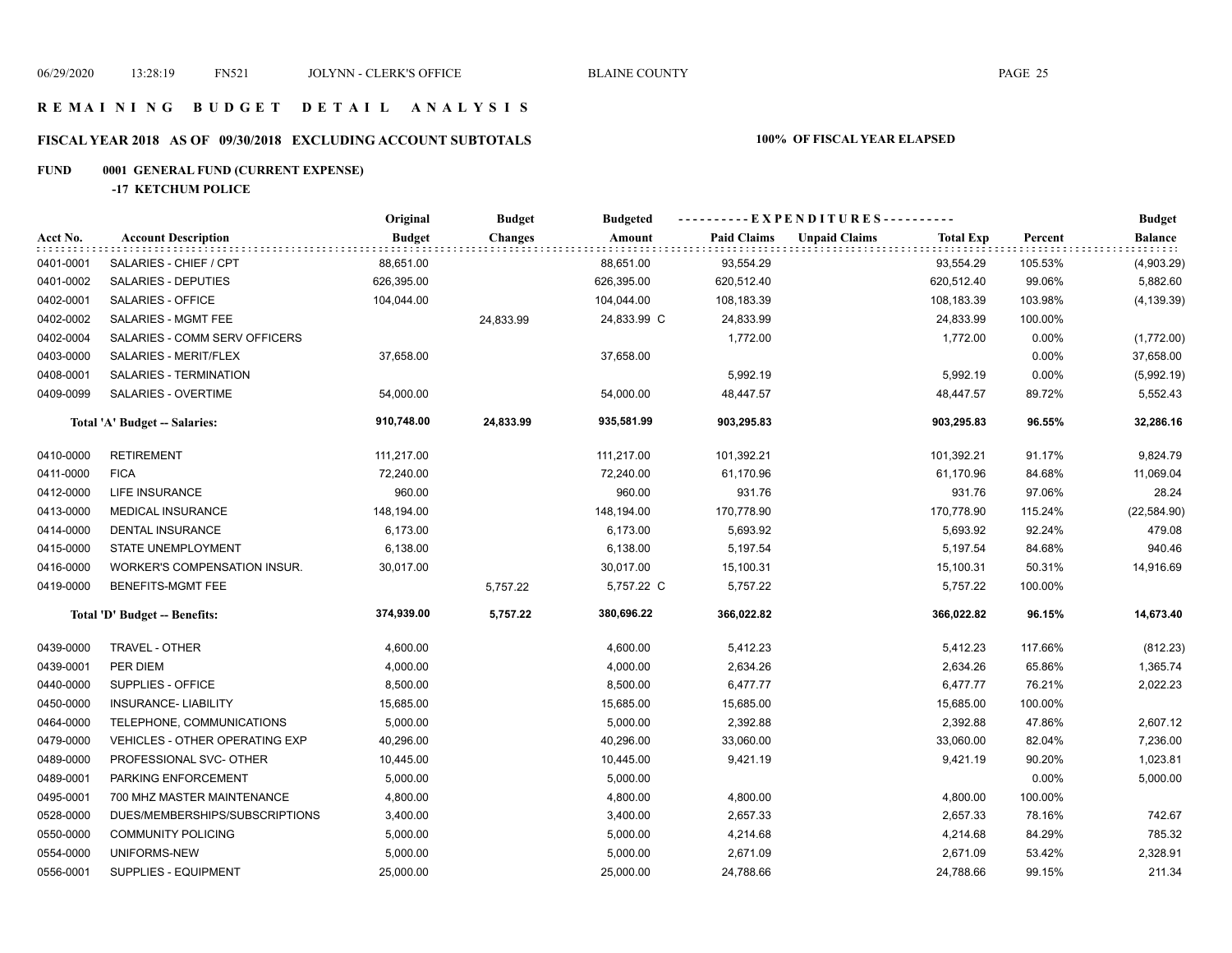## **R E M A I N I N G B U D G E T D E T A I L A N A L Y S I S**

## **FISCAL YEAR 2018 AS OF 09/30/2018 EXCLUDING ACCOUNT SUBTOTALS 100% OF FISCAL YEAR ELAPSED**

## **FUND 0001 GENERAL FUND (CURRENT EXPENSE)**

**-17 KETCHUM POLICE**

|           |                                       | Original      | <b>Budget</b>  | <b>Budgeted</b> |                    | EXPENDITURES--       |                  |         | <b>Budget</b>  |
|-----------|---------------------------------------|---------------|----------------|-----------------|--------------------|----------------------|------------------|---------|----------------|
| Acct No.  | <b>Account Description</b>            | <b>Budget</b> | <b>Changes</b> | Amount          | <b>Paid Claims</b> | <b>Unpaid Claims</b> | <b>Total Exp</b> | Percent | <b>Balance</b> |
| 0556-0004 | <b>RMS CONTRIBUTION</b>               | 21,056.00     |                | 21,056.00       | 21,056.00          |                      | 21,056.00        | 100.00% |                |
| 0569-0000 | <b>EDUCATION- OTHER</b>               | 8,000.00      |                | 8,000.00        | 4,670.00           |                      | 4,670.00         | 58.38%  | 3,330.00       |
| 0600-0000 | MGMT FEE                              | 54,000.00     | (30, 591.21)   | 23,408.79 C     | 14,718.00          |                      | 14,718.00        | 62.87%  | 8,690.79       |
| 0714-0005 | TELEPHONE ALLOWANCE                   | 4,476.00      |                | 4,476.00        | 3,701.00           |                      | 3,701.00         | 82.69%  | 775.00         |
| 0723-0001 | <b>ANIMAL SHELTER</b>                 | 2,000.00      |                | 2,000.00        | 2,100.00           |                      | 2,100.00         | 105.00% | (100.00)       |
|           | <b>Total 'B' Budget -- Expenses:</b>  | 226,258.00    | (30, 591.21)   | 195,666.79      | 160,460.09         |                      | 160,460.09       | 82.01%  | 35,206.70      |
| 0803-0001 | <b>CAPITAL - VEHICLES</b>             |               | 48,097.02      | 48,097.02 C     | 48,097.02          |                      | 48,097.02        | 100.00% |                |
|           | Total 'C' Budget -- Capital Outlay:   |               | 48,097.02      | 48,097.02       | 48,097.02          |                      | 48,097.02        | 100.00% |                |
|           | <b>DEPARTMENT TOTALS:</b>             |               |                |                 |                    |                      |                  |         |                |
|           | Total 'A' Expenses -- Salaries:       | 910,748.00    | 24,833.99      | 935,581.99      | 903,295.83         |                      | 903,295.83       | 96.55%  | 32,286.16      |
|           | Total 'D' Expenses -- Benefits:       | 374,939.00    | 5,757.22       | 380,696.22      | 366,022.82         |                      | 366,022.82       | 96.15%  | 14,673.40      |
|           | Total 'B' Expenses -- Expenses:       | 226,258.00    | (30, 591.21)   | 195,666.79      | 160,460.09         |                      | 160,460.09       | 82.01%  | 35,206.70      |
|           | Total 'C' Expenses -- Capital Outlay: |               | 48,097.02      | 48,097.02       | 48,097.02          |                      | 48,097.02        | 100.00% |                |
|           |                                       | 1,511,945.00  | 48,097.02      | 1,560,042.02    | 1,477,875.76       |                      | 1,477,875.76     | 94.73%  | 82,166.26      |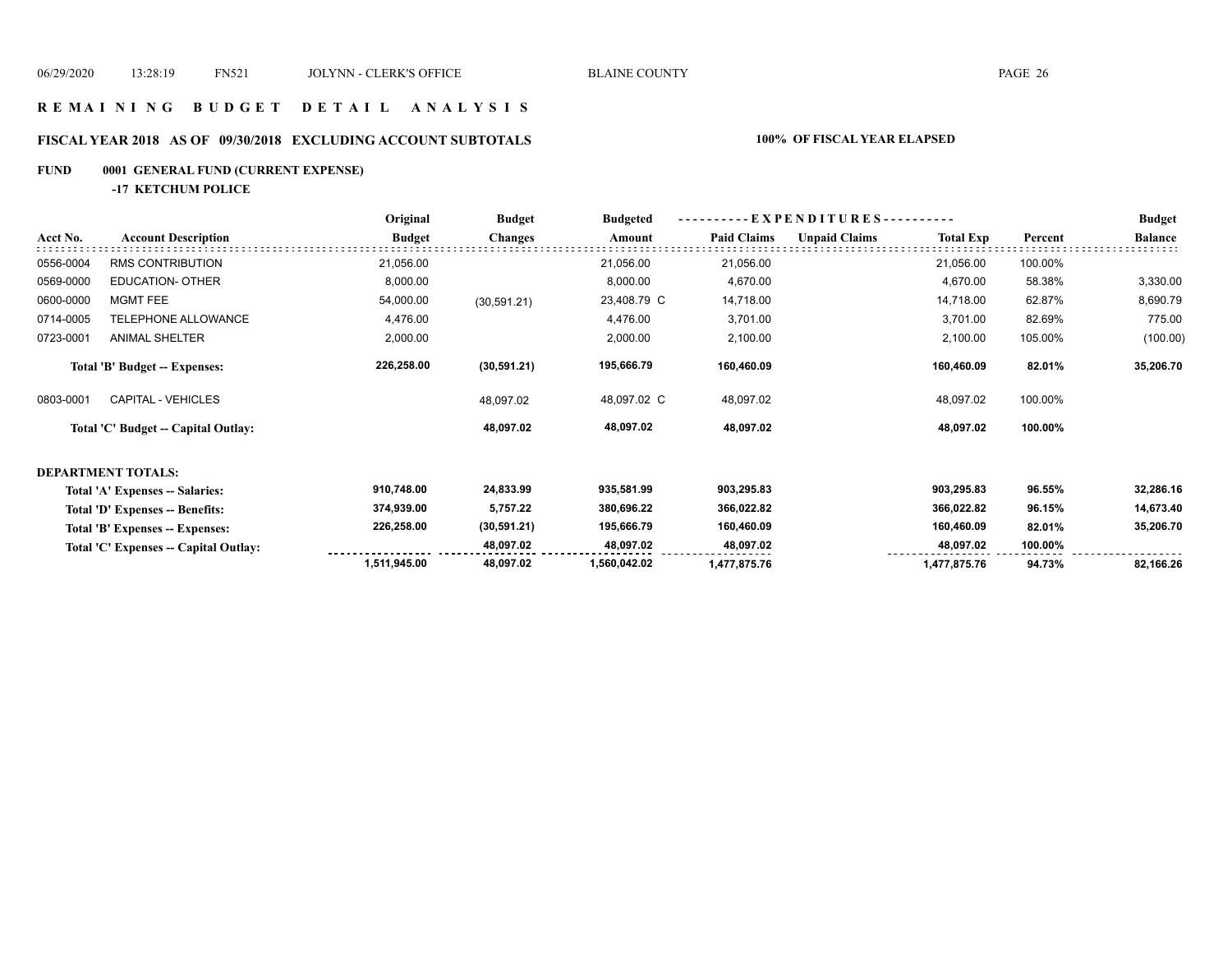## **R E M A I N I N G B U D G E T D E T A I L A N A L Y S I S**

## **FISCAL YEAR 2018 AS OF 09/30/2018 EXCLUDING ACCOUNT SUBTOTALS 100% OF FISCAL YEAR ELAPSED**

## **FUND 0001 GENERAL FUND (CURRENT EXPENSE)**

**-18 GENERAL**

|           |                                   | Original      | <b>Budget</b>  | <b>Budgeted</b> |                    | -----EXPENDITURES----------              |         | <b>Budget</b>  |
|-----------|-----------------------------------|---------------|----------------|-----------------|--------------------|------------------------------------------|---------|----------------|
| Acct No.  | <b>Account Description</b>        | <b>Budget</b> | <b>Changes</b> | Amount          | <b>Paid Claims</b> | <b>Unpaid Claims</b><br><b>Total Exp</b> | Percent | <b>Balance</b> |
| 0409-0099 | SALARIES - OT/DISASTER RELIEF     |               |                |                 | 7,043.94           | 7,043.94                                 | 0.00%   | (7,043.94)     |
|           | Total 'A' Budget -- Salaries:     |               |                |                 | 7,043.94           | 7,043.94                                 |         | (7,043.94)     |
| 0410-0000 | <b>RETIREMENT</b>                 |               |                |                 | 804.73             | 804.73                                   | 0.00%   | (804.73)       |
| 0411-0000 | <b>FICA</b>                       |               |                |                 | 538.80             | 538.80                                   | 0.00%   | (538.80)       |
| 0415-0000 | STATE UNEMPLOYMENT                |               |                |                 | 45.79              | 45.79                                    | 0.00%   | (45.79)        |
| 0416-0000 | WORKER'S COMPENSATION INSUR.      |               |                |                 | 764.00             | 764.00                                   | 0.00%   | (764.00)       |
|           | Total 'D' Budget -- Benefits:     |               |                |                 | 2,153.32           | 2,153.32                                 |         | (2, 153.32)    |
| 0464-0000 | UTILITIES - TELEPHONE-PS/ALI      | 35,000.00     |                | 35,000.00       | 40,383.02          | 40,383.02                                | 115.38% | (5,383.02)     |
| 0480-0001 | PROFESSIONAL SVC WATER PROTEST    | 50.00         |                | 50.00           |                    |                                          | 0.00%   | 50.00          |
| 0481-0000 | PROFESSIONAL SVC- AUDITING        | 25,000.00     |                | 25,000.00       | 22,200.00          | 22,200.00                                | 88.80%  | 2,800.00       |
| 0484-0001 | PROFESSIONAL SVC-CO ENGNR         | 45,000.00     |                | 45,000.00       | 49,685.71          | 49,685.71                                | 110.41% | (4,685.71)     |
| 0489-0000 | PROFESSIONAL SVC                  | 4,000.00      |                | 4,000.00        | 3,140.00           | 3,140.00                                 | 78.50%  | 860.00         |
| 0492-0001 | <b>VEHICLE EXPENSES</b>           | 2,000.00      |                | 2,000.00        | 1,379.72           | 1,379.72                                 | 68.99%  | 620.28         |
| 0499-0010 | ADOPT A ROAD PROGRAM              | 2,500.00      |                | 2,500.00        |                    |                                          | 0.00%   | 2,500.00       |
| 0526-0000 | CONTINGENCY ACCOUNT               | 400,000.00    |                | 400,000.00      | 307,501.17         | 307,501.17                               | 76.88%  | 92,498.83      |
| 0528-0000 | <b>DUES / MEMBERSHIPS</b>         | 11,500.00     |                | 11,500.00       | 11,230.78          | 11,230.78                                | 97.66%  | 269.22         |
| 0546-0000 | <b>PUBLICATIONS</b>               | 6,000.00      |                | 6,000.00        | 4,177.19           | 4,177.19                                 | 69.62%  | 1,822.81       |
| 0556-0010 | <b>BLAINE CO DISPATCH CONTRIB</b> | 569,459.00    |                | 569,459.00      | 569,459.00         | 569,459.00                               | 100.00% |                |
| 0576-0000 | *INTEROPERABILITY EXPENSES        |               | 80,693.15      | 80,693.15 C     | 80,693.15          | 80,693.15                                | 100.00% |                |
| 0670-0008 | *EDPRO GRANT (SUSTAIN BLAINE)     |               | 25,250.00      | 25,250.00 C     | 25,250.00          | 25,250.00                                | 100.00% |                |
| 0671-0001 | <b>BLAINE COUNTY HOUSING AUTH</b> | 70,000.00     |                | 70,000.00       | 70,000.00          | 70,000.00                                | 100.00% |                |
| 0671-0010 | MOUNTAIN RIDES-OPERATIONS         | 139,750.00    |                | 139,750.00      | 139,750.00         | 139,750.00                               | 100.00% |                |
| 0671-0020 | *FIRE MITIGATION GRANT - IDL      |               |                |                 | 1,045.35           | 1,045.35                                 | 0.00%   | (1,045.35)     |
| 0689-0001 | CONTRACTS - DEFENSE LITIGATION    | 12,000.00     |                | 12,000.00       |                    |                                          | 0.00%   | 12,000.00      |
| 0713-0000 | POSTAGE MACHINE-MAINT/SUPPLIES    | 5,000.00      |                | 5,000.00        | 5,515.19           | 5,515.19                                 | 110.30% | (515.19)       |
| 0723-0001 | <b>ANIMAL SHELTER</b>             | 24,000.00     |                | 24,000.00       | 24,728.74          | 24,728.74                                | 103.04% | (728.74)       |
| 0769-0000 | <b>COMMUNITY SERVICE AGENCIES</b> | 98,924.00     |                | 98,924.00       | 98,868.17          | 98,868.17                                | 99.94%  | 55.83          |
| 0769-0001 | <b>SENIOR</b>                     | 60,000.00     |                | 60,000.00       | 60,000.00          | 60,000.00                                | 100.00% |                |
| 0790-0000 | <b>CODIFICATION</b>               | 3,000.00      |                | 3,000.00        | 2,541.00           | 2,541.00                                 | 84.70%  | 459.00         |
|           | Total 'B' Budget -- Expenses:     | 1,513,183.00  | 105,943.15     | 1,619,126.15    | 1,517,548.19       | 1,517,548.19                             | 93.73%  | 101,577.96     |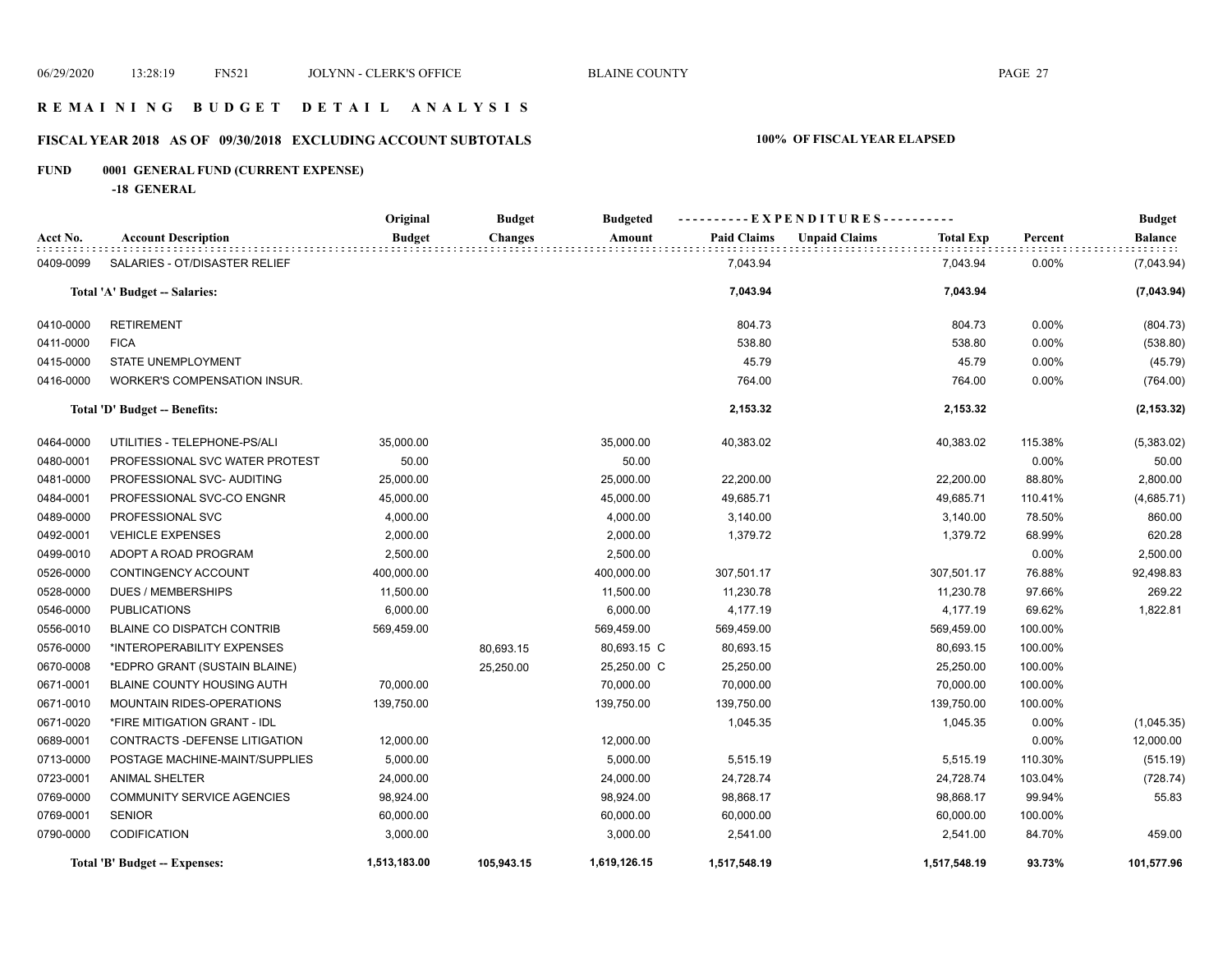## **R E M A I N I N G B U D G E T D E T A I L A N A L Y S I S**

## **FISCAL YEAR 2018 AS OF 09/30/2018 EXCLUDING ACCOUNT SUBTOTALS 100% OF FISCAL YEAR ELAPSED**

| <b>DEPARTMENT TOTALS:</b>             |              |            |              |              |              |        |             |
|---------------------------------------|--------------|------------|--------------|--------------|--------------|--------|-------------|
| Total 'A' Expenses -- Salaries:       |              |            |              | 7.043.94     | 7.043.94     |        | (7,043.94)  |
| Total 'D' Expenses -- Benefits:       |              |            |              | 2.153.32     | 2.153.32     |        | (2, 153.32) |
| Total 'B' Expenses -- Expenses:       | 1,513,183.00 | 105,943.15 | 1.619.126.15 | 1,517,548.19 | 1,517,548.19 | 93.73% | 101,577.96  |
| Total 'C' Expenses -- Capital Outlay: |              |            |              |              |              |        |             |
|                                       | 1.513.183.00 | 105.943.15 | 1.619.126.15 | 1.526.745.45 | 1.526.745.45 | 94.29% | 92.380.70   |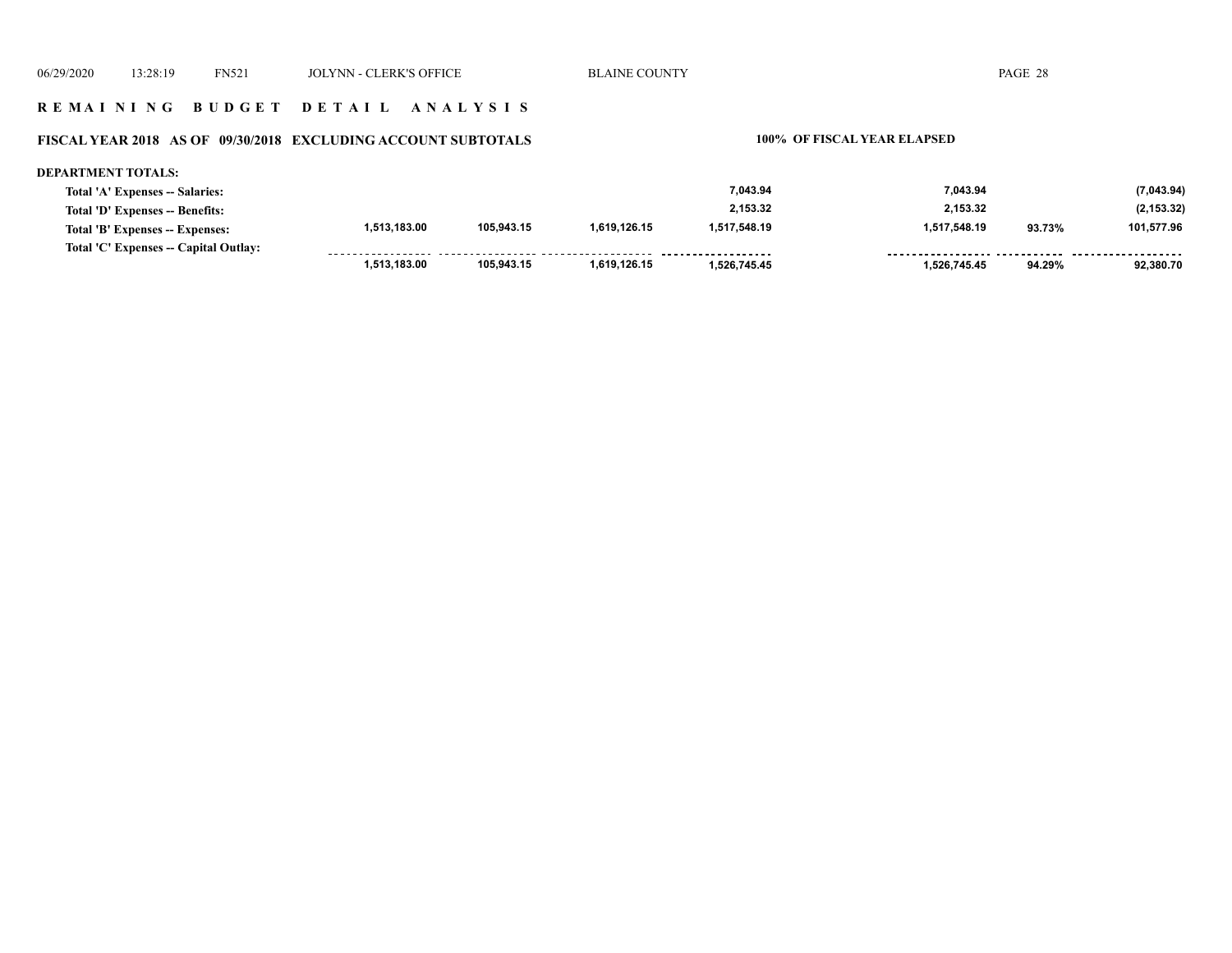## **R E M A I N I N G B U D G E T D E T A I L A N A L Y S I S**

## **FISCAL YEAR 2018 AS OF 09/30/2018 EXCLUDING ACCOUNT SUBTOTALS 100% OF FISCAL YEAR ELAPSED**

## **FUND 0001 GENERAL FUND (CURRENT EXPENSE)**

**-20 JAIL**

|           |                                     | Original      | <b>Budget</b>  | <b>Budgeted</b> |                    | ----------EXPENDITURES----------         |                | <b>Budget</b>  |
|-----------|-------------------------------------|---------------|----------------|-----------------|--------------------|------------------------------------------|----------------|----------------|
| Acct No.  | <b>Account Description</b>          | <b>Budget</b> | <b>Changes</b> | Amount          | <b>Paid Claims</b> | <b>Unpaid Claims</b><br><b>Total Exp</b> | Percent        | <b>Balance</b> |
| 0401-0002 | SALARIES - JAIL CAPTAIN             | 89,365.00     |                | 89,365.00       | 94,306.99          | 94,306.99                                | 105.53%        | (4,941.99)     |
| 0402-0000 | SALARIES - JAIL-DEPUTIES            | 1,135,070.00  |                | 1,135,070.00    | 1,137,784.69       | 1,137,784.69                             | 100.24%        | (2,714.69)     |
| 0402-0001 | SALARIES - OFFICE                   | 39,971.00     |                | 39,971.00       | 41,807.24          | 41,807.24                                | 104.59%        | (1,836.24)     |
| 0402-0012 | SALARIES - CENTRAL CONTROL          | 252,642.00    |                | 252,642.00      | 248,968.79         | 248,968.79                               | 98.55%         | 3,673.21       |
| 0403-0000 | SALARIES - MERIT                    | 62,011.00     |                | 62,011.00       |                    |                                          | 0.00%          | 62,011.00      |
| 0409-0099 | SALARIES - OVERTIME                 | 34,000.00     | 161.46         | 34,161.46 C     | 40,133.51          | 40,133.51                                | 117.48%        | (5,972.05)     |
|           | Total 'A' Budget -- Salaries:       | 1,613,059.00  | 161.46         | 1,613,220.46    | 1,563,001.22       | 1,563,001.22                             | 96.89%         | 50,219.24      |
| 0410-0000 | <b>RETIREMENT</b>                   | 198,471.00    |                | 198,471.00      | 181,333.12         | 181,333.12                               | 91.37%         | 17,137.88      |
| 0411-0000 | <b>FICA</b>                         | 129,155.00    |                | 129,155.00      | 115,084.67         | 115,084.67                               | 89.11%         | 14,070.33      |
| 0412-0000 | <b>LIFE INSURANCE</b>               | 1,839.00      |                | 1,839.00        | 1,843.52           | 1,843.52                                 | 100.25%        | (4.52)         |
| 0413-0000 | <b>MEDICAL INSURANCE</b>            | 283,323.00    |                | 283,323.00      | 271,048.77         | 271,048.77                               | 95.67%         | 12,274.23      |
| 0414-0000 | <b>DENTAL INSURANCE</b>             | 11,500.00     |                | 11,500.00       | 11,275.46          | 11,275.46                                | 98.05%         | 224.54         |
| 0415-0000 | STATE UNEMPLOYMENT                  | 10,975.00     |                | 10,975.00       | 9,778.42           | 9,778.42                                 | 89.10%         | 1,196.58       |
| 0416-0000 | <b>WORKER'S COMPENSATION INSUR.</b> | 58,456.00     |                | 58,456.00       | 26,997.00          | 26,997.00                                | 46.18%         | 31,459.00      |
|           | Total 'D' Budget -- Benefits:       | 693,719.00    |                | 693,719.00      | 617,360.96         | 617,360.96                               | 88.99%         | 76,358.04      |
| 0439-0000 | <b>TRAVEL EXPENSES</b>              | 3,000.00      |                | 3,000.00        | 2,856.16           | 2,856.16                                 | 95.21%         | 143.84         |
| 0439-0001 | PER DIEM                            | 2,500.00      |                | 2,500.00        | 1,966.75           | 1,966.75                                 | 78.67%         | 533.25         |
| 0439-0003 | <b>TRANSPORT PER DIEM</b>           | 1,200.00      |                | 1,200.00        | 46.00              |                                          | 46.00<br>3.83% | 1,154.00       |
| 0439-0004 | <b>EXTRADITION EXPENSES</b>         | 3,000.00      |                | 3,000.00        |                    |                                          | 0.00%          | 3,000.00       |
| 0440-0001 | SUPPLIES - JAIL                     | 26,000.00     |                | 26,000.00       | 27,075.33          | 27,075.33                                | 104.14%        | (1,075.33)     |
| 0440-0002 | <b>INMATE SUPPLIES</b>              | 10,000.00     |                | 10,000.00       | 8,548.90           | 8,548.90                                 | 85.49%         | 1,451.10       |
| 0440-0004 | * SUPPLIES-COMMISSARY               |               | 6,365.53       | 6,365.53 C      | 6,365.53           | 6,365.53                                 | 100.00%        |                |
| 0449-0003 | *SUPPLIES/EQUIP-TEL COMMISSION      |               | 17,651.16      | 17,651.16 C     | 17,651.16          | 17,651.16                                | 100.00%        |                |
| 0479-0001 | <b>JAIL PROGRAMS</b>                | 40,000.00     |                | 40,000.00       | 31,701.60          | 31,701.60                                | 79.25%         | 8,298.40       |
| 0499-0000 | REPAIRS/MAINTENANCE                 | 7,000.00      |                | 7,000.00        | 7,087.44           | 7,087.44                                 | 101.25%        | (87.44)        |
| 0499-0001 | <b>SYSTEM MAINTENANCE</b>           | 30,000.00     |                | 30,000.00       | 13,913.55          | 13,913.55                                | 46.38%         | 16,086.45      |
| 0501-0000 | JAIL - FOOD                         | 185,000.00    |                | 185,000.00      | 176,771.22         | 176,771.22                               | 95.55%         | 8,228.78       |
| 0503-0000 | JAIL - MEDICAL SUPPLIES             | 5,000.00      |                | 5,000.00        | 3,908.79           | 3,908.79                                 | 78.18%         | 1,091.21       |
| 0503-0001 | JAIL - MEDICAL CONTRACT             | 222,900.00    |                | 222,900.00      | 222,900.00         | 222,900.00                               | 100.00%        |                |
| 0503-0002 | JAIL - MEDICAL/MENTAL               | 10,000.00     |                | 10,000.00       | 15,925.61          | 15,925.61                                | 159.26%        | (5,925.61)     |
| 0503-0003 | JAIL - DENTAL - INMATES             | 5,000.00      |                | 5,000.00        | 847.00             | 847.00                                   | 16.94%         | 4,153.00       |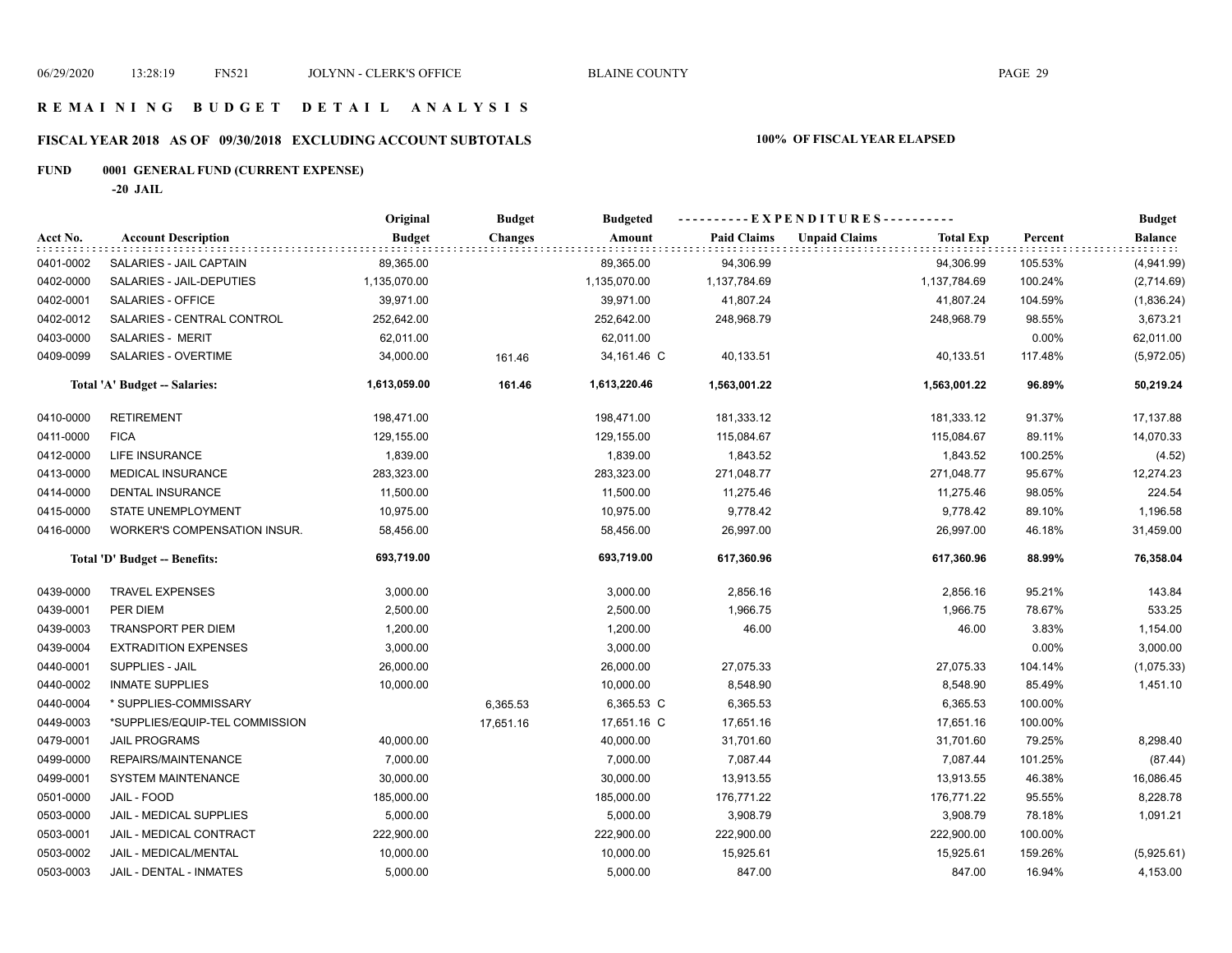## **R E M A I N I N G B U D G E T D E T A I L A N A L Y S I S**

## **FISCAL YEAR 2018 AS OF 09/30/2018 EXCLUDING ACCOUNT SUBTOTALS 100% OF FISCAL YEAR ELAPSED**

## **FUND 0001 GENERAL FUND (CURRENT EXPENSE)**

**-20 JAIL**

|           |                                       | Original      | <b>Budget</b>  | <b>Budgeted</b> | EXPENDITURES--     |                      |                  |         | <b>Budget</b>  |
|-----------|---------------------------------------|---------------|----------------|-----------------|--------------------|----------------------|------------------|---------|----------------|
| Acct No.  | <b>Account Description</b>            | <b>Budget</b> | <b>Changes</b> | Amount          | <b>Paid Claims</b> | <b>Unpaid Claims</b> | <b>Total Exp</b> | Percent | <b>Balance</b> |
| 0503-0004 | <b>JAIL - MEDICATIONS - INMATES</b>   | 20,000.00     |                | 20,000.00       | 21,898.98          |                      | 21,898.98        | 109.49% | (1,898.98)     |
| 0503-0005 | JAIL - MEDICAL CALL BACKS             | 9,000.00      |                | 9,000.00        | 6,250.00           |                      | 6,250.00         | 69.44%  | 2,750.00       |
| 0503-0006 | <b>JAIL-MED SUPPORT MAINT-SOFTWAR</b> | 3,000.00      |                | 3,000.00        | 3,000.00           |                      | 3,000.00         | 100.00% |                |
| 0504-0001 | <b>INMATE ASSISTANCE</b>              | 500.00        |                | 500.00          |                    |                      |                  | 0.00%   | 500.00         |
| 0509-0000 | <b>JAIL - TRAINING</b>                | 7,500.00      |                | 7,500.00        | 6,902.33           |                      | 6,902.33         | 92.03%  | 597.67         |
| 0529-0000 | <b>DUES - MEMBERSHIP</b>              | 3,340.00      |                | 3,340.00        | 3,615.00           |                      | 3,615.00         | 108.23% | (275.00)       |
| 0556-0001 | SUPPLIES - EQUIPMENT                  | 5,000.00      |                | 5,000.00        | 6,030.14           |                      | 6,030.14         | 120.60% | (1,030.14)     |
| 0559-0000 | OTHER MISCELLANEOUS EXPENSES          | 500.00        |                | 500.00          |                    |                      |                  | 0.00%   | 500.00         |
| 0670-0003 | <b>INMATE HOUSING</b>                 | 5,000.00      |                | 5,000.00        |                    |                      |                  | 0.00%   | 5,000.00       |
| 0725-0000 | SERVICES CARE - JUVENILE              | 60,000.00     |                | 60,000.00       | 18,150.00          |                      | 18,150.00        | 30.25%  | 41,850.00      |
|           | Total 'B' Budget -- Expenses:         | 664,440.00    | 24,016.69      | 688,456.69      | 603,411.49         |                      | 603,411.49       | 87.65%  | 85,045.20      |
|           | <b>DEPARTMENT TOTALS:</b>             |               |                |                 |                    |                      |                  |         |                |
|           | Total 'A' Expenses -- Salaries:       | 1,613,059.00  | 161.46         | 1,613,220.46    | 1,563,001.22       |                      | 1,563,001.22     | 96.89%  | 50,219.24      |
|           | Total 'D' Expenses -- Benefits:       | 693,719.00    |                | 693,719.00      | 617,360.96         |                      | 617,360.96       | 88.99%  | 76,358.04      |
|           | Total 'B' Expenses -- Expenses:       | 664,440.00    | 24,016.69      | 688,456.69      | 603,411.49         |                      | 603,411.49       | 87.65%  | 85,045.20      |
|           | Total 'C' Expenses -- Capital Outlay: |               |                |                 |                    |                      |                  |         |                |
|           |                                       | 2,971,218.00  | 24.178.15      | 2,995,396.15    | 2,783,773.67       |                      | 2,783,773.67     | 92.94%  | 211,622.48     |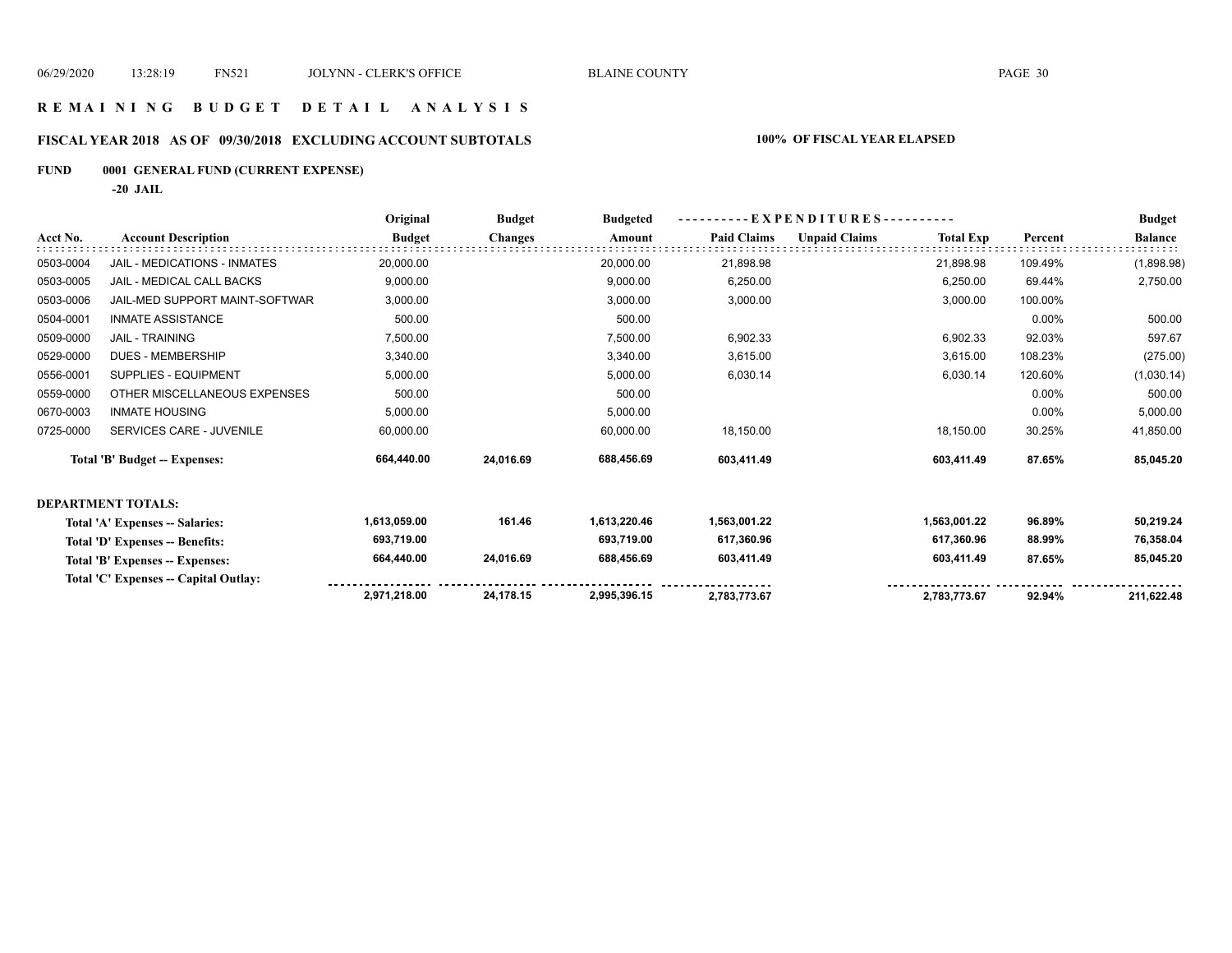## **FISCAL YEAR 2018 AS OF 09/30/2018 EXCLUDING ACCOUNT SUBTOTALS 100% OF FISCAL YEAR ELAPSED**

## **FUND 0001 GENERAL FUND (CURRENT EXPENSE)**

## **-21 LAND USE & BLDG SERVICES**

|           |                                  | Original      | <b>Budget</b><br><b>Budgeted</b> |                    | ----------EXPENDITURES---------- |                  |         | <b>Budget</b>                 |
|-----------|----------------------------------|---------------|----------------------------------|--------------------|----------------------------------|------------------|---------|-------------------------------|
| Acct No.  | <b>Account Description</b>       | <b>Budget</b> | Amount<br>Changes                | <b>Paid Claims</b> | <b>Unpaid Claims</b>             | <b>Total Exp</b> | Percent | <b>Balance</b><br>: : : : : : |
| 0401-0000 | SALARIES - DIRECTOR              | 88,064.00     | 88,064.00                        | 92,230.89          |                                  | 92,230.89        | 104.73% | (4, 166.89)                   |
| 0401-0002 | SALARIES - DEPUTIES              | 410,313.00    | 410,313.00                       | 395,571.37         |                                  | 395,571.37       | 96.41%  | 14,741.63                     |
| 0409-0099 | <b>SALARIES - OVERTIME</b>       | 1,200.00      | 1,200.00                         | 241.14             |                                  | 241.14           | 20.10%  | 958.86                        |
|           | Total 'A' Budget -- Salaries:    | 499,577.00    | 499,577.00                       | 488.043.40         |                                  | 488,043.40       | 97.69%  | 11,533.60                     |
| 0410-0000 | <b>RETIREMENT</b>                | 57,353.00     | 57,353.00                        | 55,246.35          |                                  | 55,246.35        | 96.33%  | 2,106.65                      |
| 0411-0000 | <b>FICA</b>                      | 38,235.00     | 38,235.00                        | 35,949.35          |                                  | 35,949.35        | 94.02%  | 2,285.65                      |
| 0412-0000 | <b>LIFE INSURANCE</b>            | 663.00        | 663.00                           | 613.00             |                                  | 613.00           | 92.46%  | 50.00                         |
| 0413-0000 | <b>MEDICAL INSURANCE</b>         | 100,708.00    | 100,708.00                       | 87,057.00          |                                  | 87,057.00        | 86.44%  | 13,651.00                     |
| 0414-0000 | <b>DENTAL INSURANCE</b>          | 4,050.00      | 4,050.00                         | 3,746.00           |                                  | 3,746.00         | 92.49%  | 304.00                        |
| 0415-0000 | STATE UNEMPLOYMENT               | 3,250.00      | 3,250.00                         | 3,054.51           |                                  | 3,054.51         | 93.98%  | 195.49                        |
| 0416-0000 | WORKER'S COMPENSATION INSUR.     | 4,078.00      | 4,078.00                         | 3,667.00           |                                  | 3,667.00         | 89.92%  | 411.00                        |
|           | Total 'D' Budget -- Benefits:    | 208,337.00    | 208,337.00                       | 189,333.21         |                                  | 189,333.21       | 90.88%  | 19,003.79                     |
| 0439-0000 | TRAVEL - OTHER                   | 2,400.00      | 2,400.00                         | 1,981.13           |                                  | 1,981.13         | 82.55%  | 418.87                        |
| 0439-0001 | PER DIEM                         | 1,190.00      | 1,190.00                         | 939.67             |                                  | 939.67           | 78.96%  | 250.33                        |
| 0440-0000 | SUPPLIES - OFFICE                | 4,700.00      | 4,700.00                         | 7,295.29           |                                  | 7,295.29         | 155.22% | (2,595.29)                    |
| 0470-0000 | VEHICLES - FUEL, GASOLINE        | 2,400.00      | 2,400.00                         | 1,912.16           |                                  | 1,912.16         | 79.67%  | 487.84                        |
| 0475-0000 | <b>VEHICLES - REPAIRS</b>        | 1,200.00      | 1,200.00                         | 232.74             |                                  | 232.74           | 19.40%  | 967.26                        |
| 0490-0001 | COMPUTER WATER QUALITY EXP       | 1,800.00      | 1,800.00                         | 1,800.00           |                                  | 1,800.00         | 100.00% |                               |
| 0492-0000 | REPAIRS/MAINT- OFFICE EQUIPMT    | 4,300.00      | 4,300.00                         | 5,627.26           |                                  | 5,627.26         | 130.87% | (1,327.26)                    |
| 0528-0000 | <b>DUES / MEMBERSHIPS</b>        | 1,200.00      | 1,200.00                         | 1,344.00           |                                  | 1,344.00         | 112.00% | (144.00)                      |
| 0542-0000 | <b>POSTAGE</b>                   | 2,000.00      | 2,000.00                         | 3,049.00           |                                  | 3,049.00         | 152.45% | (1,049.00)                    |
| 0546-0000 | PUBLICATIONS, LEGAL              | 4,500.00      | 4,500.00                         | 3,706.46           |                                  | 3,706.46         | 82.37%  | 793.54                        |
| 0670-0001 | CONTRACTS-LABOR P&Z              | 20,000.00     | 20,000.00                        | 18,460.00          |                                  | 18,460.00        | 92.30%  | 1,540.00                      |
| 0670-0002 | CONTRACTS - PLANNING PROJECT     | 49,140.00     | 49,140.00                        | 32,062.36          |                                  | 32,062.36        | 65.25%  | 17,077.64                     |
| 0670-0003 | <b>CONTRACT-HRNG EXAMIN</b>      | 5,200.00      | 5,200.00                         | 4,678.17           |                                  | 4,678.17         | 89.96%  | 521.83                        |
| 0670-0005 | CONTRACT-BLDG INSPECTOR          | 10,000.00     | 10,000.00                        | 16,379.73          |                                  | 16,379.73        | 163.80% | (6,379.73)                    |
| 0670-0006 | CONTRACT-CLERICAL                | 1,200.00      | 1,200.00                         |                    |                                  |                  | 0.00%   | 1,200.00                      |
| 0727-0000 | PLANNING-WORK/CONFERENCE         | 2,900.00      | 2,900.00                         | 2,847.60           |                                  | 2,847.60         | 98.19%  | 52.40                         |
| 0728-0000 | <b>REBATE/REFUNDS ON PERMITS</b> | 3,000.00      | 3,000.00                         | 7,507.55           |                                  | 7,507.55         | 250.25% | (4,507.55)                    |
| 0729-0000 | COMP PL/ZONE & SUB ORD REPRINT   | 200.00        | 200.00                           |                    |                                  |                  | 0.00%   | 200.00                        |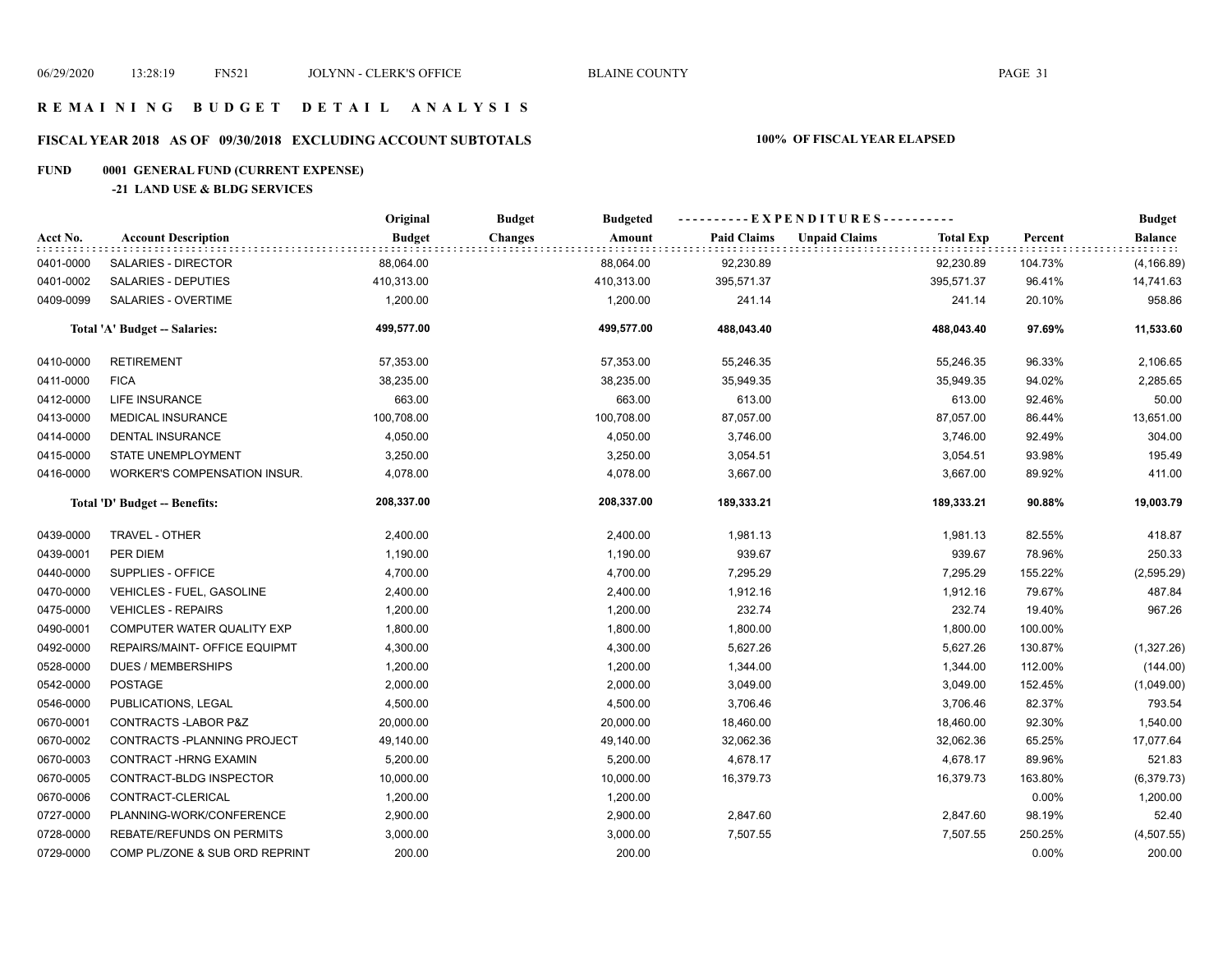## **R E M A I N I N G B U D G E T D E T A I L A N A L Y S I S**

## **FISCAL YEAR 2018 AS OF 09/30/2018 EXCLUDING ACCOUNT SUBTOTALS 100% OF FISCAL YEAR ELAPSED**

## **FUND 0001 GENERAL FUND (CURRENT EXPENSE)**

**-21 LAND USE & BLDG SERVICES**

|          |                                       | Original      | <b>Budget</b><br><b>Changes</b> | <b>Budgeted</b><br>Amount | ---------- EXPENDITURES---------- |                      |                  |         | <b>Budget</b>  |
|----------|---------------------------------------|---------------|---------------------------------|---------------------------|-----------------------------------|----------------------|------------------|---------|----------------|
| Acct No. | <b>Account Description</b>            | <b>Budget</b> |                                 |                           | <b>Paid Claims</b>                | <b>Unpaid Claims</b> | <b>Total Exp</b> | Percent | <b>Balance</b> |
|          | Total 'B' Budget -- Expenses:         | 117.330.00    |                                 | 117.330.00                | 109.823.12                        |                      | 109.823.12       | 93.60%  | 7,506.88       |
|          | <b>DEPARTMENT TOTALS:</b>             |               |                                 |                           |                                   |                      |                  |         |                |
|          | Total 'A' Expenses -- Salaries:       | 499.577.00    |                                 | 499.577.00                | 488,043.40                        |                      | 488.043.40       | 97.69%  | 11,533.60      |
|          | Total 'D' Expenses -- Benefits:       | 208,337.00    |                                 | 208,337.00                | 189,333.21                        |                      | 189.333.21       | 90.88%  | 19,003.79      |
|          | Total 'B' Expenses -- Expenses:       | 117.330.00    |                                 | 117.330.00                | 109.823.12                        |                      | 109.823.12       | 93.60%  | 7,506.88       |
|          | Total 'C' Expenses -- Capital Outlay: | 825.244.00    |                                 | 825.244.00                | 787.199.73                        |                      | 787.199.73       | 95.39%  | 38.044.27      |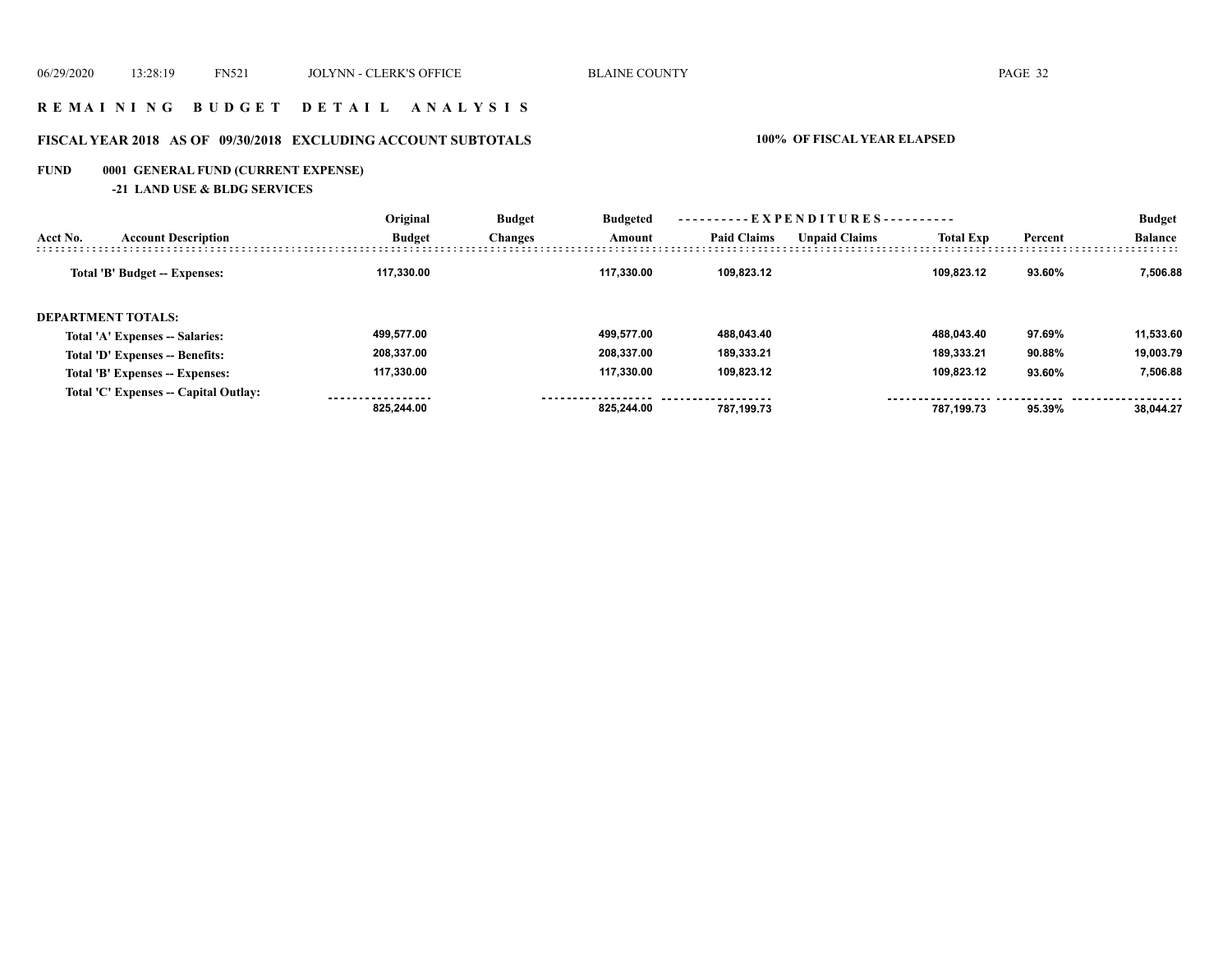## **R E M A I N I N G B U D G E T D E T A I L A N A L Y S I S**

## **FISCAL YEAR 2018 AS OF 09/30/2018 EXCLUDING ACCOUNT SUBTOTALS 100% OF FISCAL YEAR ELAPSED**

## **FUND 0001 GENERAL FUND (CURRENT EXPENSE)**

**-26 GEOGRAPHIC INFO SYSTEM**

|           |                                        | Original      | <b>Budget</b>  | <b>Budgeted</b> | ----------EXPENDITURES---------- |                                          |         | <b>Budget</b>  |
|-----------|----------------------------------------|---------------|----------------|-----------------|----------------------------------|------------------------------------------|---------|----------------|
| Acct No.  | <b>Account Description</b>             | <b>Budget</b> | <b>Changes</b> | Amount          | <b>Paid Claims</b>               | <b>Unpaid Claims</b><br><b>Total Exp</b> | Percent | <b>Balance</b> |
| 0401-0000 | SALARIES - MANAGER                     | 80,896.00     | 3,852.00       | 84,748.00 C     | 84,423.16                        | 84,423.16                                | 99.62%  | 324.84         |
| 0401-0001 | SALARIES - ANALYST                     | 71,279.00     | 2,995.00       | 74,274.00 C     | 73,820.07                        | 73,820.07                                | 99.39%  | 453.93         |
|           | Total 'A' Budget -- Salaries:          | 152,175.00    | 6,847.00       | 159,022.00      | 158,243.23                       | 158,243.23                               | 99.51%  | 778.77         |
| 0410-0000 | <b>RETIREMENT</b>                      | 17,668.00     |                | 17,668.00       | 17,913.13                        | 17,913.13                                | 101.39% | (245.13)       |
| 0411-0000 | <b>FICA</b>                            | 11,779.00     |                | 11,779.00       | 11,682.45                        | 11,682.45                                | 99.18%  | 96.55          |
| 0412-0000 | LIFE INSURANCE                         | 150.00        |                | 150.00          | 147.12                           | 147.12                                   | 98.08%  | 2.88           |
| 0413-0000 | MEDICAL INSURANCE                      | 19,585.00     |                | 19,585.00       | 19,521.00                        | 19,521.00                                | 99.67%  | 64.00          |
| 0414-0000 | <b>DENTAL INSURANCE</b>                | 900.00        |                | 900.00          | 899.04                           | 899.04                                   | 99.89%  | 0.96           |
| 0415-0000 | <b>STATE UNEMPLOYMENT</b>              | 1,001.00      |                | 1,001.00        | 992.62                           | 992.62                                   | 99.16%  | 8.38           |
| 0416-0000 | WORKER'S COMPENSATION INSUR.           | 405.00        |                | 405.00          | 229.00                           | 229.00                                   | 56.54%  | 176.00         |
|           | Total 'D' Budget -- Benefits:          | 51,488.00     |                | 51,488.00       | 51,384.36                        | 51,384.36                                | 99.80%  | 103.64         |
| 0439-0000 | TRAVEL - OTHER                         | 7,500.00      |                | 7,500.00        | 2,544.69                         | 2,544.69                                 | 33.93%  | 4,955.31       |
| 0439-0001 | PER DIEM                               | 1,750.00      |                | 1,750.00        | 789.00                           | 789.00                                   | 45.09%  | 961.00         |
| 0440-0000 | SUPPLIES - OFFICE                      | 2,900.00      |                | 2,900.00        | 2,354.79                         | 2,354.79                                 | 81.20%  | 545.21         |
| 0490-0000 | <b>MAINTENANCE</b>                     | 26,500.00     |                | 26,500.00       | 25,599.88                        | 25,599.88                                | 96.60%  | 900.12         |
| 0542-0000 | POSTAGE                                | 50.00         |                | 50.00           |                                  |                                          | 0.00%   | 50.00          |
| 0569-0000 | <b>EDUCATION- OTHER</b>                | 7,500.00      |                | 7,500.00        | 5,850.95                         | 5,850.95                                 | 78.01%  | 1,649.05       |
|           | Total 'B' Budget -- Expenses:          | 46,200.00     |                | 46,200.00       | 37,139.31                        | 37,139.31                                | 80.39%  | 9,060.69       |
| 0805-0000 | *CAPITAL                               | 9,000.00      |                | 9,000.00        | 9,000.00                         | 9,000.00                                 | 100.00% |                |
|           | Total 'C' Budget -- Capital Outlay:    | 9,000.00      |                | 9,000.00        | 9,000.00                         | 9,000.00                                 | 100.00% |                |
|           | <b>DEPARTMENT TOTALS:</b>              |               |                |                 |                                  |                                          |         |                |
|           | Total 'A' Expenses -- Salaries:        | 152,175.00    | 6,847.00       | 159,022.00      | 158,243.23                       | 158,243.23                               | 99.51%  | 778.77         |
|           | <b>Total 'D' Expenses -- Benefits:</b> | 51,488.00     |                | 51,488.00       | 51,384.36                        | 51,384.36                                | 99.80%  | 103.64         |
|           | Total 'B' Expenses -- Expenses:        | 46,200.00     |                | 46,200.00       | 37,139.31                        | 37,139.31                                | 80.39%  | 9,060.69       |
|           | Total 'C' Expenses - Capital Outlay:   | 9,000.00      |                | 9,000.00        | 9,000.00                         | 9,000.00                                 | 100.00% |                |
|           |                                        | 258,863.00    | 6,847.00       | 265,710.00      | 255,766.90                       | 255,766.90                               | 96.26%  | 9,943.10       |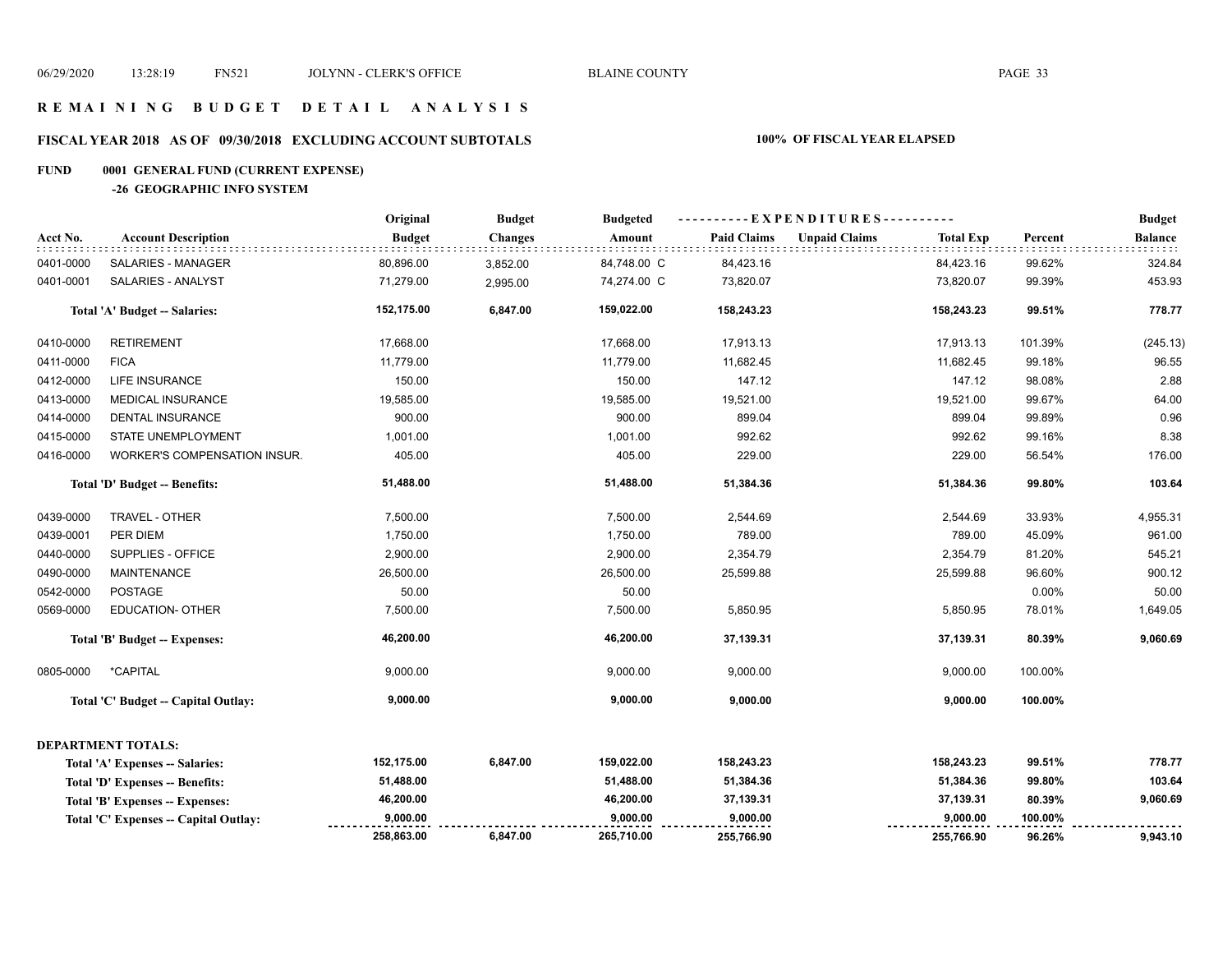## **R E M A I N I N G B U D G E T D E T A I L A N A L Y S I S**

## **FISCAL YEAR 2018 AS OF 09/30/2018 EXCLUDING ACCOUNT SUBTOTALS 100% OF FISCAL YEAR ELAPSED**

## **FUND 0001 GENERAL FUND (CURRENT EXPENSE)**

**-30 PUBLIC DEFENDER**

|           |                                | Original      | <b>Budget</b>  | <b>Budgeted</b> | EXPENDITURES---------- |                      |                  |          | <b>Budget</b>  |  |
|-----------|--------------------------------|---------------|----------------|-----------------|------------------------|----------------------|------------------|----------|----------------|--|
| Acct No.  | <b>Account Description</b>     | <b>Budget</b> | <b>Changes</b> | Amount          | <b>Paid Claims</b>     | <b>Unpaid Claims</b> | <b>Total Exp</b> | Percent  | <b>Balance</b> |  |
| 0488-0000 | PROFESSIONAL SVC- PUB DEFENDER | 364.200.00    |                | 364.200.00      | 364,199.04             |                      | 364.199.04       | 100.00%  | 0.96           |  |
| 0489-0000 | PROFESSIONAL SVC- OTHER EXP    | 10,000.00     |                | 10.000.00       | 16,032.50              |                      | 16.032.50        | 160.33%  | (6,032.50)     |  |
| 0671-0019 | *INDIGENT DEFENSE GRANT PDC    |               | 57.776.36      | 57,776.36 C     | 57,776.36              |                      | 57,776.36        | 100.00%  |                |  |
| 0750-0001 | CR03-18200/CV04-269 JOHNSON    | 10,000.00     |                | 10,000.00       |                        |                      |                  | $0.00\%$ | 10,000.00      |  |
| 0782-0000 | EXPERT/EVAL/INVEST/MITIGATION  | 5.000.00      |                | 5,000.00        |                        |                      |                  | $0.00\%$ | 5,000.00       |  |
| 0791-0000 | DRUG COURT - PUBLIC DEFENDER   | 6.000.00      |                | 6.000.00        | 6.000.00               |                      | 6.000.00         | 100.00%  |                |  |
|           | Total 'B' Budget -- Expenses:  | 395,200.00    | 57.776.36      | 452,976.36      | 444,007.90             |                      | 444,007.90       | 98.02%   | 8,968.46       |  |
|           |                                |               |                |                 |                        |                      |                  |          |                |  |

### **DEPARTMENT TOTALS:**

**Total 'A' Expenses -- Salaries:**

| Total 'D' Expenses -- Benefits:                            |               |            |               |               |               |         |              |
|------------------------------------------------------------|---------------|------------|---------------|---------------|---------------|---------|--------------|
| Total 'B' Expenses -- Expenses:                            | 395.200.00    | 57.776.36  | 452.976.36    | 444.007.90    | 444.007.90    | 98.02%  | 8,968.46     |
| Total 'C' Expenses -- Capital Outlay:                      |               |            |               |               |               |         |              |
|                                                            | 395.200.00    | 57.776.36  | 452.976.36    | 444.007.90    | 444.007.90    | 98.02%  | 8.968.46     |
| 0001 GENERAL FUND (CURRENT EXPENSE)<br><b>FUND TOTALS:</b> |               |            |               |               |               |         |              |
| Total 'A' Expenses -- Salaries:                            | 8.506.919.00  | 4.735.72   | 8.511.654.72  | 8.188.635.05  | 8.188.635.05  | 96.20%  | 323,019.67   |
| Total 'D' Expenses -- Benefits:                            | 3,403,665.00  | 11,116.73  | 3,414,781.73  | 3,134,309.38  | 3,134,309.38  | 92      | 280,472.35   |
| Total 'B' Expenses -- Expenses:                            | 4,813,768.00  | 354,489.05 | 5.168.257.05  | 4.722.317.75  | 4.722.317.75  | 91.37%  | 445,939.30   |
| Total 'C' Expenses -- Capital Outlay:                      | 169.000.00    | 48.097.02  | 217.097.02    | 217.225.86    | 217.225.86    | 100.06% | (128.84)     |
|                                                            | 16,893,352.00 | 418.438.52 | 17.311.790.52 | 16.262.488.04 | 16.262.488.04 | 93.94%  | 1.049.302.48 |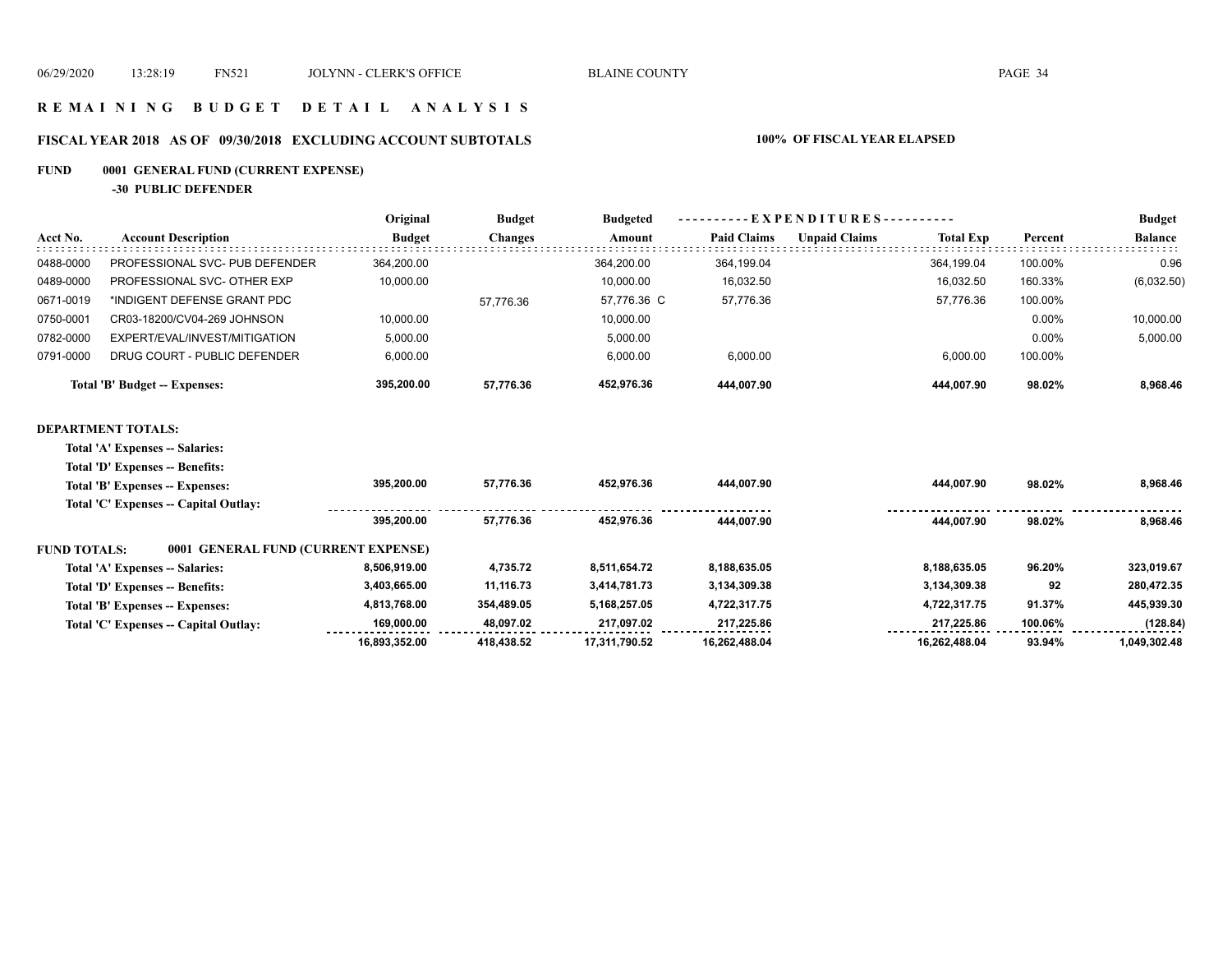## **FISCAL YEAR 2018 AS OF 09/30/2018 EXCLUDING ACCOUNT SUBTOTALS 100% OF FISCAL YEAR ELAPSED**

### **FUND 0002 ROAD AND BRIDGE**

**-00 ROAD AND BRIDGE**

|           | <b>Account Description</b>          | Original      | <b>Budget</b><br><b>Changes</b> | <b>Budgeted</b> | ----------EXPENDITURES---------- |                      |                  |         | <b>Budget</b>  |
|-----------|-------------------------------------|---------------|---------------------------------|-----------------|----------------------------------|----------------------|------------------|---------|----------------|
| Acct No.  |                                     | <b>Budget</b> |                                 | Amount          | <b>Paid Claims</b>               | <b>Unpaid Claims</b> | <b>Total Exp</b> | Percent | <b>Balance</b> |
| 0403-0000 | <b>SALARIES - MERIT</b>             | 33,295.00     |                                 | 33,295.00       |                                  |                      |                  | 0.00%   | 33,295.00      |
| 0404-0001 | SALARIES - MANAGER                  | 78,638.00     |                                 | 78,638.00       | 82,906.49                        |                      | 82,906.49        | 105.43% | (4,268.49)     |
| 0404-0002 | SALARIES - SUPERVISORS              | 131,800.00    |                                 | 131,800.00      | 137,423.20                       |                      | 137,423.20       | 104.27% | (5,623.20)     |
| 0405-0001 | SALARIES- TRANSPORTATION TECH       | 543,846.00    | 4,160.00                        | 548,006.00 C    | 582,452.75                       |                      | 582,452.75       | 106.29% | (34, 446.75)   |
| 0405-0002 | SALARIES - MECHANIC                 | 60,086.00     |                                 | 60,086.00       | 61,394.40                        |                      | 61,394.40        | 102.18% | (1,308.40)     |
| 0409-0001 | SALARIES - TERMINATION              | 6,000.00      |                                 | 6,000.00        |                                  |                      |                  | 0.00%   | 6,000.00       |
| 0409-0099 | SALARIES- OVERTIME                  | 12,000.00     | 20,000.00                       | 32,000.00 C     | 19,367.70                        |                      | 19,367.70        | 60.52%  | 12,632.30      |
|           | Total 'A' Budget -- Salaries:       | 865,665.00    | 24,160.00                       | 889,825.00      | 883,544.54                       |                      | 883,544.54       | 99.29%  | 6,280.46       |
| 0410-0000 | <b>RETIREMENT</b>                   | 100,828.00    |                                 | 100,828.00      | 99,919.28                        |                      | 99,919.28        | 99.10%  | 908.72         |
| 0411-0000 | <b>FICA</b>                         | 70,988.00     |                                 | 70,988.00       | 63,708.40                        |                      | 63,708.40        | 89.75%  | 7,279.60       |
| 0412-0000 | <b>LIFE INSURANCE</b>               | 1,067.00      |                                 | 1,067.00        | 1,066.62                         |                      | 1,066.62         | 99.96%  | 0.38           |
| 0413-0000 | <b>MEDICAL INSURANCE</b>            | 170,837.00    |                                 | 170,837.00      | 170,433.72                       |                      | 170,433.72       | 99.76%  | 403.28         |
| 0414-0000 | DENTAL INSURANCE                    | 6,300.00      |                                 | 6,300.00        | 6,518.04                         |                      | 6,518.04         | 103.46% | (218.04)       |
| 0415-0000 | STATE UNEMPLOYMENT                  | 6,033.00      |                                 | 6,033.00        | 5,413.13                         |                      | 5,413.13         | 89.73%  | 619.87         |
| 0416-0000 | <b>WORKER'S COMPENSATION INSUR.</b> | 62,265.00     |                                 | 62,265.00       | 34,201.00                        |                      | 34,201.00        | 54.93%  | 28,064.00      |
|           | Total 'D' Budget -- Benefits:       | 418,318.00    |                                 | 418,318.00      | 381,260.19                       |                      | 381,260.19       | 91.14%  | 37,057.81      |
| 0439-0000 | TRAVEL - OTHER                      | 500.00        |                                 | 500.00          | 116.88                           |                      | 116.88           | 23.38%  | 383.12         |
| 0439-0001 | <b>MEALS FOR OVERTIME</b>           | 1,500.00      |                                 | 1,500.00        | 1,541.55                         |                      | 1,541.55         | 102.77% | (41.55)        |
| 0449-0000 | <b>SUPPLIES</b>                     | 30,000.00     |                                 | 30,000.00       | 34,182.46                        |                      | 34,182.46        | 113.94% | (4, 182.46)    |
| 0470-0000 | VEHICLES - FUEL, GASOLINE           | 170,000.00    |                                 | 170,000.00      | 163,951.37                       |                      | 163,951.37       | 96.44%  | 6,048.63       |
| 0473-0000 | <b>VEHICLES - TIRES</b>             | 25,000.00     |                                 | 25,000.00       | 27,016.78                        |                      | 27,016.78        | 108.07% | (2,016.78)     |
| 0484-0000 | PROFESSIONAL SVC - ENGINEERING      | 10,000.00     |                                 | 10,000.00       | 17,798.00                        |                      | 17,798.00        | 177.98% | (7,798.00)     |
| 0489-0006 | ADMINISTRATIVE SUPPORT              | 15,000.00     |                                 | 15,000.00       | 15,000.00                        |                      | 15,000.00        | 100.00% |                |
| 0491-0000 | REPAIRS/MAINT - HEAVY EQUIP         | 125,000.00    |                                 | 125,000.00      | 121,197.69                       |                      | 121,197.69       | 96.96%  | 3,802.31       |
| 0495-0000 | <b>COMMUNICATIONS</b>               | 8,000.00      |                                 | 8,000.00        | 8,249.81                         |                      | 8,249.81         | 103.12% | (249.81)       |
| 0513-0000 | RENT/LEASE - HEAVY EQUIPMENT        | 6,000.00      | 30,000.00                       | 36,000.00 C     | 35,560.17                        |                      | 35,560.17        | 98.78%  | 439.83         |
| 0532-0000 | <b>FREIGHT</b>                      | 10,000.00     |                                 | 10,000.00       | 3,330.74                         |                      | 3,330.74         | 33.31%  | 6,669.26       |
| 0559-0000 | OTHER MISC EXPENSES                 |               |                                 |                 | 18,757.38                        |                      | 18,757.38        | 0.00%   | (18, 757.38)   |
| 0560-0002 | EDUCATION - TRAINING/SEMINARS       | 1,500.00      |                                 | 1,500.00        | 3,132.16                         |                      | 3,132.16         | 208.81% | (1,632.16)     |
| 0640-0000 | <b>CRUSHED ROCK / GRAVEL</b>        | 50,000.00     | 50,000.00                       | 100,000.00 C    | 92,384.84                        |                      | 92,384.84        | 92.38%  | 7,615.16       |
| 0640-0001 | <b>CAREY GRAVEL PIT</b>             | 100,000.00    |                                 | 100,000.00      | 46,279.44                        |                      | 46,279.44        | 46.28%  | 53,720.56      |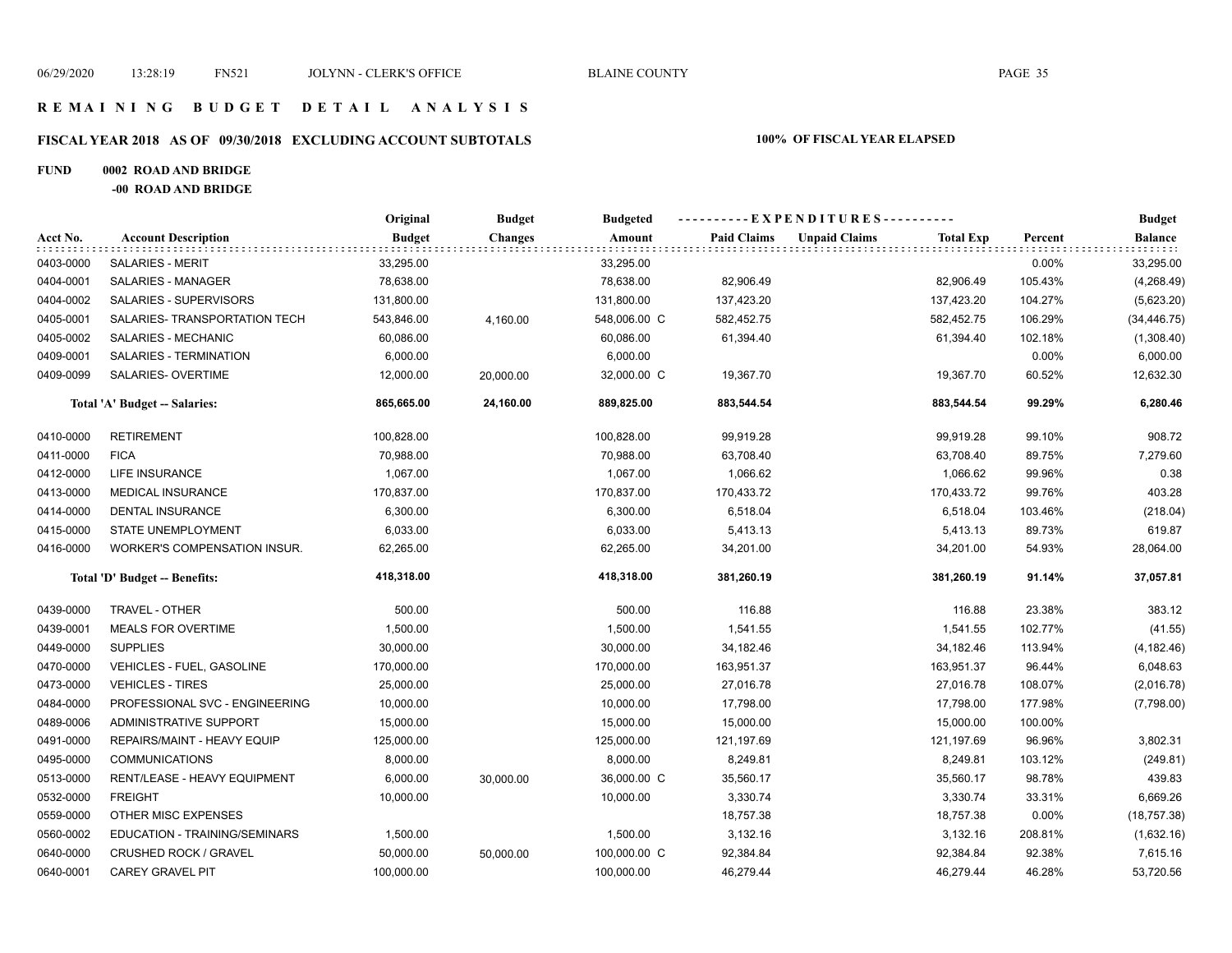## **R E M A I N I N G B U D G E T D E T A I L A N A L Y S I S**

## **FISCAL YEAR 2018 AS OF 09/30/2018 EXCLUDING ACCOUNT SUBTOTALS 100% OF FISCAL YEAR ELAPSED**

## **FUND 0002 ROAD AND BRIDGE**

**-00 ROAD AND BRIDGE**

|                     |                                       | Original      | <b>Budget</b>  | <b>Budgeted</b> |                    | ----------EXPENDITURES---------- |                  |         | <b>Budget</b>  |
|---------------------|---------------------------------------|---------------|----------------|-----------------|--------------------|----------------------------------|------------------|---------|----------------|
| Acct No.            | <b>Account Description</b>            | <b>Budget</b> | <b>Changes</b> | Amount          | <b>Paid Claims</b> | <b>Unpaid Claims</b>             | <b>Total Exp</b> | Percent | <b>Balance</b> |
| 0641-0000           | ROAD OIL                              | 250,000.00    |                | 250,000.00      | 251,889.59         |                                  | 251,889.59       | 100.76% | (1,889.59)     |
| 0643-0000           | <b>SIGNS</b>                          | 10,000.00     |                | 10,000.00       | 7,633.31           |                                  | 7,633.31         | 76.33%  | 2,366.69       |
| 0645-0000           | <b>CULVERTS/BRIDGES</b>               | 15,000.00     |                | 15,000.00       | 15,791.80          |                                  | 15,791.80        | 105.28% | (791.80)       |
| 0670-0001           | CONTRACTS - DRUG TESTING              | 1,500.00      |                | 1,500.00        | 1,419.50           |                                  | 1,419.50         | 94.63%  | 80.50          |
| 0671-0000           | CONTRACTS - SNOW REMOVAL              | 20,000.00     |                | 20,000.00       | 17,940.00          |                                  | 17,940.00        | 89.70%  | 2,060.00       |
| 0714-0005           | TELEPHONE ALLOWANCE                   | 1,200.00      |                | 1,200.00        | 1,176.00           |                                  | 1,176.00         | 98.00%  | 24.00          |
| 0736-0000           | CONSTR PROJECT/EMERGENCY FLOOD        | 2,000.00      |                | 2,000.00        |                    |                                  |                  | 0.00%   | 2,000.00       |
|                     | Total 'B' Budget -- Expenses:         | 852,200.00    | 80,000.00      | 932,200.00      | 884,349.47         |                                  | 884,349.47       | 94.87%  | 47,850.53      |
| 0803-0000           | CAPITAL - HEAVY EQUIPMENT             | 92,000.00     |                | 92,000.00       | 89,042.18          |                                  | 89,042.18        | 96.78%  | 2,957.82       |
| 0809-0001           | CAPITAL - GANNETT ROAD                |               |                |                 | 2,000.00           |                                  | 2,000.00         | 0.00%   | (2,000.00)     |
| 0809-0012           | CAPITAL-W GLENDALE/CANAL BRDG         |               | 140,137.10     | 140,137.10 C    | 184,640.46         |                                  | 184,640.46       | 131.76% | (44, 503.36)   |
|                     | Total 'C' Budget -- Capital Outlay:   | 92,000.00     | 140,137.10     | 232,137.10      | 275,682.64         |                                  | 275,682.64       | 118.76% | (43, 545.54)   |
|                     | <b>DEPARTMENT TOTALS:</b>             |               |                |                 |                    |                                  |                  |         |                |
|                     | Total 'A' Expenses -- Salaries:       | 865,665.00    | 24,160.00      | 889,825.00      | 883,544.54         |                                  | 883,544.54       | 99.29%  | 6,280.46       |
|                     | Total 'D' Expenses -- Benefits:       | 418,318.00    |                | 418,318.00      | 381,260.19         |                                  | 381,260.19       | 91.14%  | 37,057.81      |
|                     | Total 'B' Expenses -- Expenses:       | 852,200.00    | 80,000.00      | 932,200.00      | 884,349.47         |                                  | 884,349.47       | 94.87%  | 47,850.53      |
|                     | Total 'C' Expenses -- Capital Outlay: | 92,000.00     | 140,137.10     | 232,137.10      | 275,682.64         |                                  | 275,682.64       | 118.76% | (43, 545.54)   |
|                     |                                       | 2,228,183.00  | 244,297.10     | 2,472,480.10    | 2,424,836.84       |                                  | 2,424,836.84     | 98.07%  | 47,643.26      |
| <b>FUND TOTALS:</b> | 0002 ROAD AND BRIDGE                  |               |                |                 |                    |                                  |                  |         |                |
|                     | Total 'A' Expenses -- Salaries:       | 865,665.00    | 24,160.00      | 889,825.00      | 883,544.54         |                                  | 883,544.54       | 99.29%  | 6,280.46       |
|                     | Total 'D' Expenses -- Benefits:       | 418,318.00    |                | 418,318.00      | 381,260.19         |                                  | 381,260.19       | 91      | 37,057.81      |
|                     | Total 'B' Expenses -- Expenses:       | 852,200.00    | 80,000.00      | 932,200.00      | 884,349.47         |                                  | 884,349.47       | 94.87%  | 47,850.53      |
|                     | Total 'C' Expenses -- Capital Outlay: | 92,000.00     | 140,137.10     | 232,137.10      | 275,682.64         |                                  | 275,682.64       | 118.76% | (43, 545.54)   |
|                     |                                       | 2,228,183.00  | 244,297.10     | 2,472,480.10    | 2,424,836.84       |                                  | 2,424,836.84     | 98.07%  | 47,643.26      |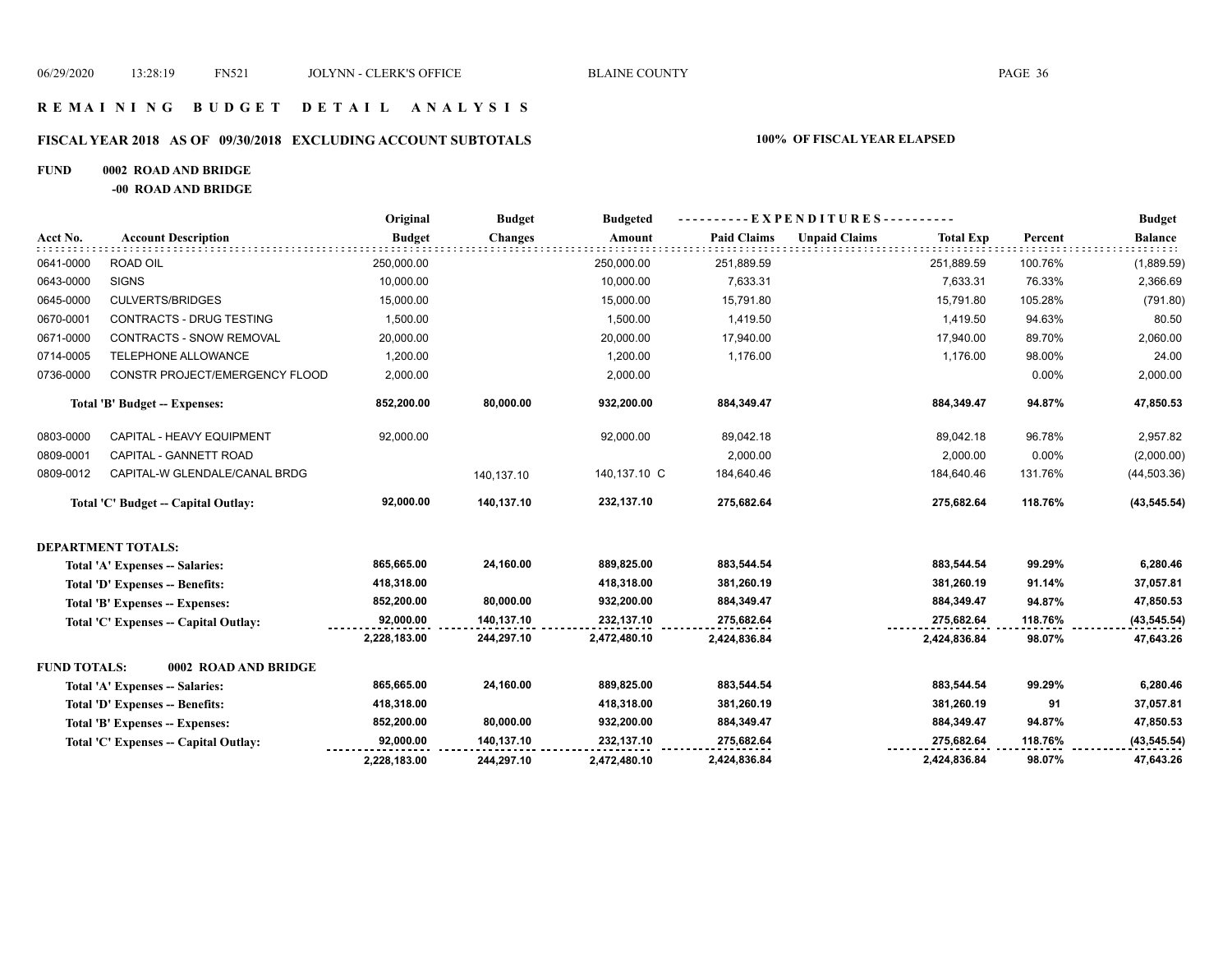## **FISCAL YEAR 2018 AS OF 09/30/2018 EXCLUDING ACCOUNT SUBTOTALS 100% OF FISCAL YEAR ELAPSED**

#### **FUND 0003 ELECTION CONSOLIDATION FUND**

#### **-00 ELECTION CONSOLIDATION FUND**

|           |                                       | Original      | <b>Budget</b><br><b>Budgeted</b> |                    | ----------EXPENDITURES----------         |         | <b>Budget</b>       |
|-----------|---------------------------------------|---------------|----------------------------------|--------------------|------------------------------------------|---------|---------------------|
| Acct No.  | <b>Account Description</b>            | <b>Budget</b> | <b>Changes</b><br>Amount         | <b>Paid Claims</b> | <b>Unpaid Claims</b><br><b>Total Exp</b> | Percent | <b>Balance</b><br>. |
| 0402-0000 | SALARIES - DEPUTIES                   | 29,000.00     | 29,000.00                        | 18,749.12          | 18,749.12                                | 64.65%  | 10,250.88           |
| 0402-0006 | <b>SALARIES - OTHER</b>               | 10,000.00     | 10,000.00                        | 3,212.88           | 3,212.88                                 | 32.13%  | 6,787.12            |
| 0409-0099 | <b>SALARIES - OVERTIME</b>            | 2,000.00      | 2,000.00                         | 336.00             | 336.00                                   | 16.80%  | 1,664.00            |
|           | Total 'A' Budget -- Salaries:         | 41,000.00     | 41,000.00                        | 22,298.00          | 22,298.00                                | 54.39%  | 18,702.00           |
| 0410-0000 | <b>RETIREMENT</b>                     | 4,050.00      | 4,050.00                         | 2,122.34           | 2,122.34                                 | 52.40%  | 1,927.66            |
| 0411-0000 | <b>FICA</b>                           | 4,234.00      | 4,234.00                         | 1,498.55           | 1,498.55                                 | 35.39%  | 2,735.45            |
| 0412-0000 | <b>LIFE INSURANCE</b>                 | 150.00        | 150.00                           | 42.91              | 42.91                                    | 28.61%  | 107.09              |
| 0413-0000 | <b>MEDICAL INSURANCE</b>              | 13,185.00     | 13,185.00                        | 7,100.79           | 7,100.79                                 | 53.86%  | 6,084.21            |
| 0414-0000 | DENTAL INSURANCE                      | 936.00        | 936.00                           | 262.22             | 262.22                                   | 28.01%  | 673.78              |
| 0415-0000 | STATE UNEMPLOYMENT                    | 310.00        | 310.00                           | 127.32             | 127.32                                   | 41.07%  | 182.68              |
| 0416-0000 | WORKER'S COMPENSATION INSUR.          | 125.00        | 125.00                           | 81.00              | 81.00                                    | 64.80%  | 44.00               |
|           | Total 'D' Budget -- Benefits:         | 22,990.00     | 22,990.00                        | 11,235.13          | 11,235.13                                | 48.87%  | 11,754.87           |
| 0439-0000 | TRAVEL - OTHER                        | 700.00        | 700.00                           |                    |                                          | 0.00%   | 700.00              |
| 0439-0001 | MEALS/ELECTION WORKERS                | 2,500.00      | 2,500.00                         | 1,821.98           | 1,821.98                                 | 72.88%  | 678.02              |
| 0442-0000 | SUPPLIES - ELECTION                   | 12,000.00     | 12,000.00                        | 14,087.95          | 14,087.95                                | 117.40% | (2,087.95)          |
| 0490-0001 | <b>MAINTENANCE</b>                    | 8,000.00      | 8,000.00                         | 5,993.75           | 5,993.75                                 | 74.92%  | 2,006.25            |
| 0511-0000 | RENT/LEASE- BUILDINGS                 | 100.00        | 100.00                           | 75.00              | 75.00                                    | 75.00%  | 25.00               |
| 0522-0000 | <b>ADVERTISING</b>                    | 7,000.00      | 7,000.00                         | 7,015.80           | 7,015.80                                 | 100.23% | (15.80)             |
| 0542-0000 | <b>POSTAGE</b>                        | 1,000.00      | 1,000.00                         | 58.80              | 58.80                                    | 5.88%   | 941.20              |
| 0712-0001 | POLL WORKERS                          | 12,000.00     | 12,000.00                        | 12,660.00          | 12,660.00                                | 105.50% | (660.00)            |
| 0712-0002 | MILEAGE-POLL WORKERS                  | 1,000.00      | 1,000.00                         | 973.22             | 973.22                                   | 97.32%  | 26.78               |
|           | Total 'B' Budget -- Expenses:         | 44,300.00     | 44,300.00                        | 42,686.50          | 42,686.50                                | 96.36%  | 1,613.50            |
|           | <b>DEPARTMENT TOTALS:</b>             |               |                                  |                    |                                          |         |                     |
|           | Total 'A' Expenses -- Salaries:       | 41,000.00     | 41,000.00                        | 22,298.00          | 22,298.00                                | 54.39%  | 18,702.00           |
|           | Total 'D' Expenses -- Benefits:       | 22,990.00     | 22,990.00                        | 11,235.13          | 11,235.13                                | 48.87%  | 11,754.87           |
|           | Total 'B' Expenses -- Expenses:       | 44,300.00     | 44,300.00                        | 42,686.50          | 42,686.50                                | 96.36%  | 1,613.50            |
|           | Total 'C' Expenses -- Capital Outlay: |               |                                  |                    |                                          |         |                     |
|           |                                       | 108,290.00    | 108,290.00                       | 76,219.63          | 76,219.63                                | 70.38%  | 32,070.37           |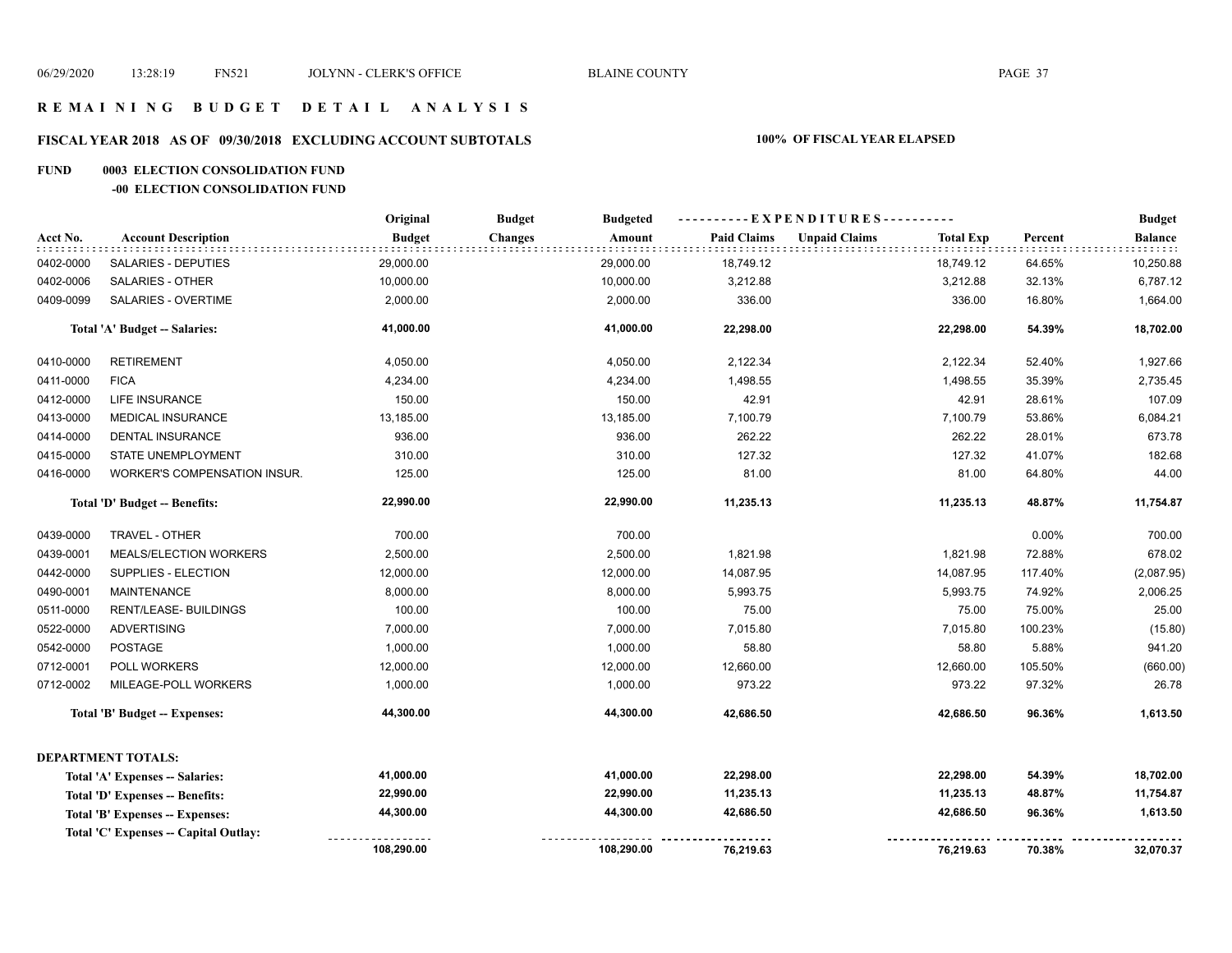## **R E M A I N I N G B U D G E T D E T A I L A N A L Y S I S**

# **FISCAL YEAR 2018 AS OF 09/30/2018 EXCLUDING ACCOUNT SUBTOTALS 100% OF FISCAL YEAR ELAPSED**

#### **FUND TOTALS: 0003 ELECTION CONSOLIDATION FUND**

| Total 'A' Expenses -- Salaries:       | 41.000.00         | 41.000.00          | 22.298.00          | 22.298.00 | 54.39% | 18.702.00 |
|---------------------------------------|-------------------|--------------------|--------------------|-----------|--------|-----------|
| Total 'D' Expenses -- Benefits:       | 22.990.00         | 22.990.00          | 11,235.13          | 11.235.13 | 49     | 11.754.87 |
| Total 'B' Expenses -- Expenses:       | 44.300.00         | 44.300.00          | 42.686.50          | 42.686.50 | 96.36% | 1.613.50  |
| Total 'C' Expenses -- Capital Outlay: | ----------------- | ------------------ | ------------------ |           |        |           |
|                                       | 108.290.00        | 108.290.00         | 76,219.63          | 76,219.63 | 70.38% | 32.070.37 |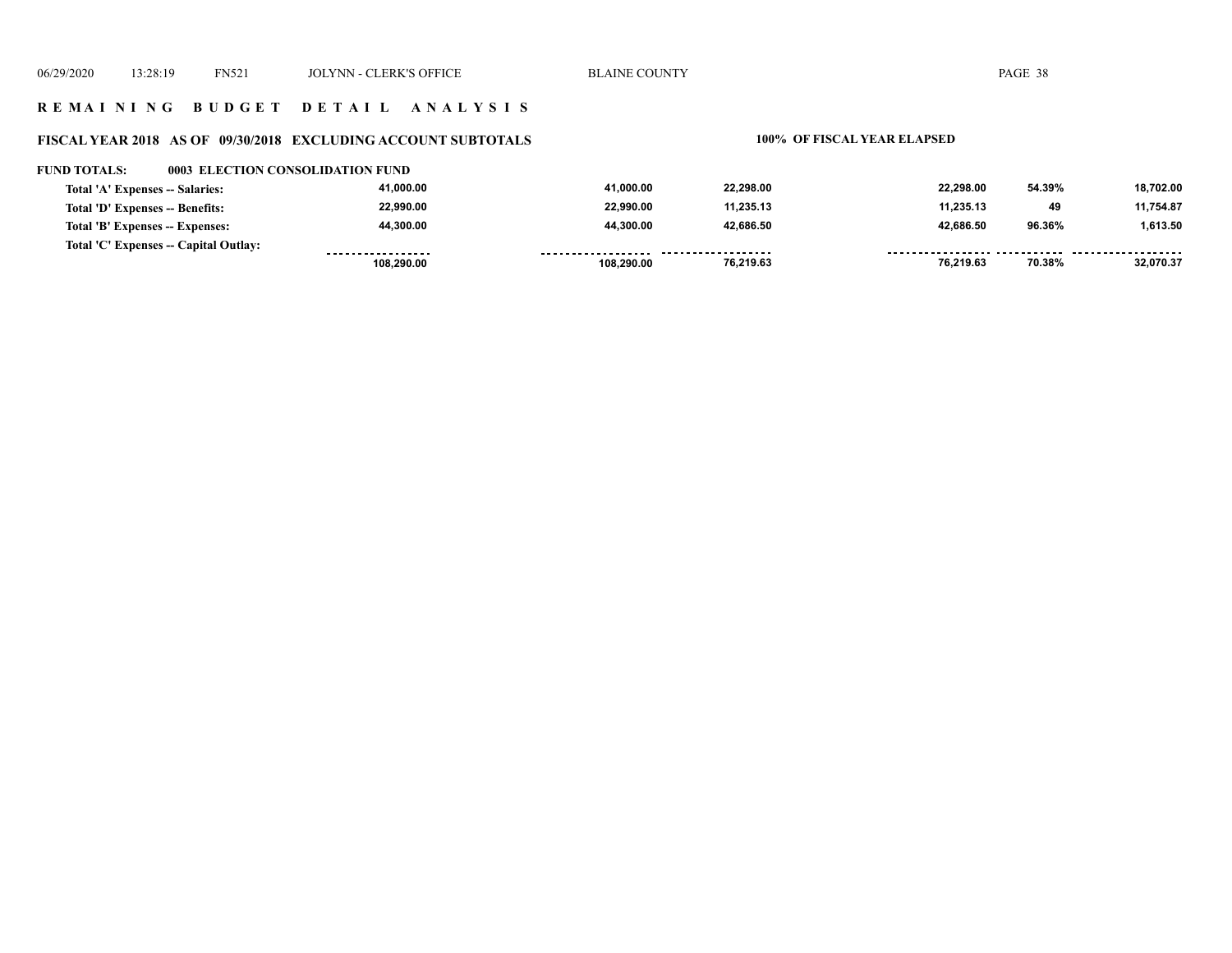## **R E M A I N I N G B U D G E T D E T A I L A N A L Y S I S**

## **FISCAL YEAR 2018 AS OF 09/30/2018 EXCLUDING ACCOUNT SUBTOTALS 100% OF FISCAL YEAR ELAPSED**

#### **FUND 0004 AMBULANCE**

**-00 AMBULANCE**

|                     |                                      | Original      | <b>Budget</b><br><b>Budgeted</b> |                    | ----------EXPENDITURES----------         |         | <b>Budget</b>  |
|---------------------|--------------------------------------|---------------|----------------------------------|--------------------|------------------------------------------|---------|----------------|
| Acct No.            | <b>Account Description</b>           | <b>Budget</b> | <b>Changes</b><br>Amount         | <b>Paid Claims</b> | <b>Unpaid Claims</b><br><b>Total Exp</b> | Percent | <b>Balance</b> |
| 0416-0000           | WORKER'S COMP-MED DIRECTOR           | 750.00        | 750.00                           | 545.00             | 545.00                                   | 72.67%  | 205.00         |
|                     | Total 'D' Budget -- Benefits:        | 750.00        | 750.00                           | 545.00             | 545.00                                   | 72.67%  | 205.00         |
| 0526-0000           | CONTINGENCY ACCOUNT                  | 10,000.00     | 10,000.00                        |                    |                                          | 0.00%   | 10,000.00      |
| 0559-0000           | OTHER MISC EXPENSES                  | 100.00        | 100.00                           | 69.00              | 69.00                                    | 69.00%  | 31.00          |
| 0670-0000           | CONTRACTS-BILLING                    | 42,000.00     | 42,000.00                        | 48,495.42          | 48,495.42                                | 115.47% | (6, 495.42)    |
| 0670-0001           | <b>POSTAGE</b>                       | 200.00        | 200.00                           | 200.00             | 200.00                                   | 100.00% |                |
| 0751-0000           | AMB CONTRACT - CAREY                 | 75,942.00     | 75,942.00                        | 75,942.00          | 75,942.00                                | 100.00% |                |
| 0752-0000           | AMB CONTRACT - KETCHUM               | 1,097,496.00  | 1,097,496.00                     | 1,097,496.00       | 1,097,496.00                             | 100.00% |                |
| 0752-0001           | AMB CONTRACT - W R FIRE              | 1,090,873.00  | 1,090,873.00                     | 1,090,873.00       | 1,090,873.00                             | 100.00% |                |
| 0752-0002           | <b>REFUNDS</b>                       | 11,000.00     | 11,000.00                        | 14,282.57          | 14,282.57                                | 129.84% | (3,282.57)     |
| 0752-0003           | <b>MEDICAL DIRECTOR</b>              | 62,732.00     | 62,732.00                        | 62,732.00          | 62,732.00                                | 100.00% |                |
|                     | Total 'B' Budget -- Expenses:        | 2,390,343.00  | 2,390,343.00                     | 2,390,089.99       | 2,390,089.99                             | 99.99%  | 253.01         |
| 0850-0000           | CAPITAL - IMPROVEMENT FUND           | 133,778.00    | 133,778.00                       |                    |                                          | 0.00%   | 133,778.00     |
| 0850-0001           | CAPITAL - EQUIPMENT                  | 180,000.00    | 180,000.00                       |                    |                                          | 0.00%   | 180,000.00     |
|                     | Total 'C' Budget -- Capital Outlay:  | 313,778.00    | 313,778.00                       |                    |                                          |         | 313,778.00     |
|                     | <b>DEPARTMENT TOTALS:</b>            |               |                                  |                    |                                          |         |                |
|                     | Total 'A' Expenses -- Salaries:      |               |                                  |                    |                                          |         |                |
|                     | Total 'D' Expenses -- Benefits:      | 750.00        | 750.00                           | 545.00             | 545.00                                   | 72.67%  | 205.00         |
|                     | Total 'B' Expenses -- Expenses:      | 2,390,343.00  | 2,390,343.00                     | 2,390,089.99       | 2,390,089.99                             | 99.99%  | 253.01         |
|                     | Total 'C' Expenses - Capital Outlay: | 313,778.00    | 313,778.00                       |                    |                                          |         | 313,778.00     |
|                     |                                      | 2,704,871.00  | 2,704,871.00                     | 2,390,634.99       | 2,390,634.99                             | 88.38%  | 314,236.01     |
| <b>FUND TOTALS:</b> | 0004 AMBULANCE                       |               |                                  |                    |                                          |         |                |
|                     | Total 'A' Expenses -- Salaries:      |               |                                  |                    |                                          |         |                |
|                     | Total 'D' Expenses -- Benefits:      | 750.00        | 750.00                           | 545.00             | 545.00                                   | 73      | 205.00         |
|                     | Total 'B' Expenses -- Expenses:      | 2,390,343.00  | 2,390,343.00                     | 2,390,089.99       | 2,390,089.99                             | 99.99%  | 253.01         |
|                     | Total 'C' Expenses - Capital Outlay: | 313,778.00    | 313,778.00                       |                    |                                          |         | 313,778.00     |
|                     |                                      | 2,704,871.00  | 2,704,871.00                     | 2,390,634.99       | 2,390,634.99                             | 88.38%  | 314,236.01     |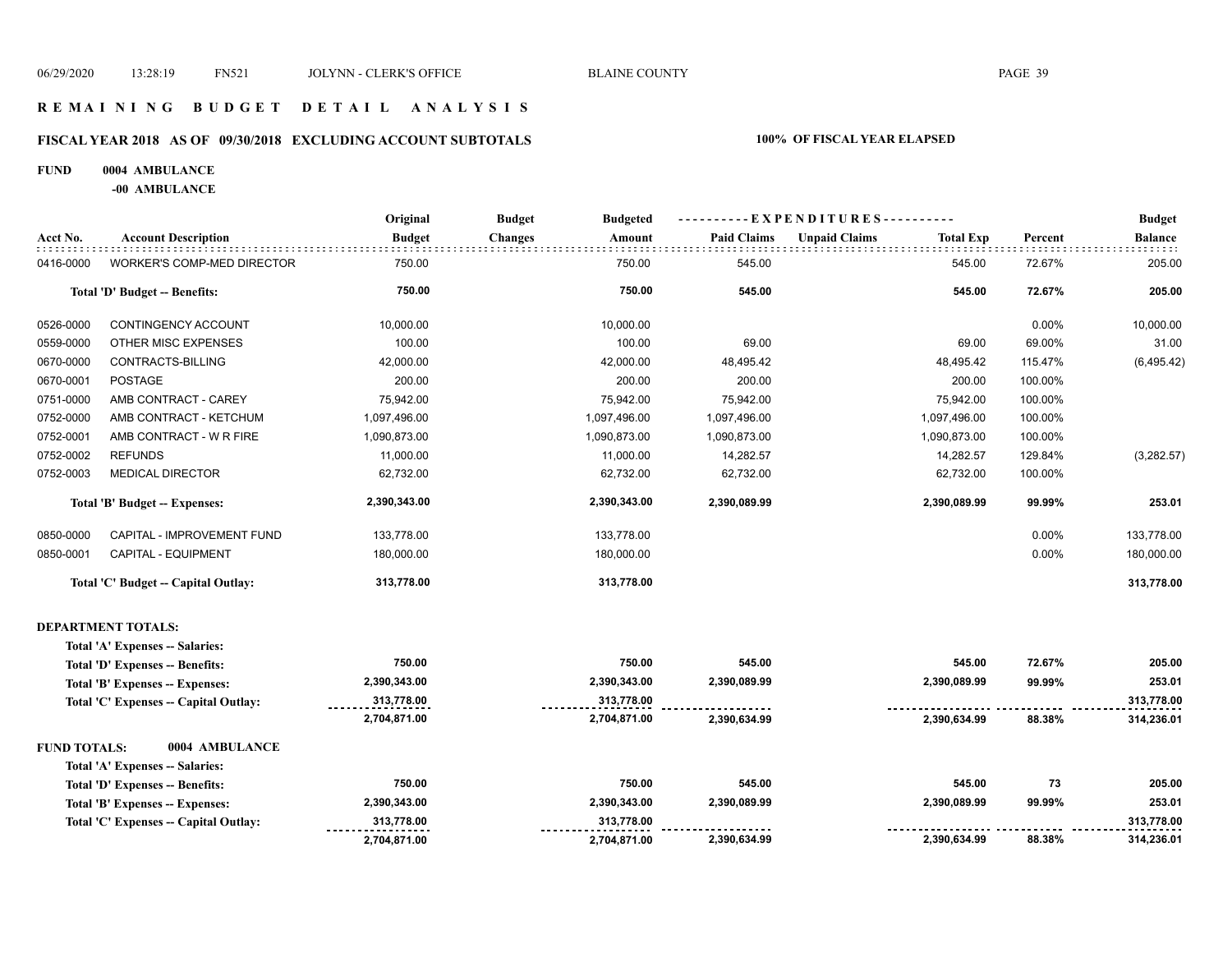# **FISCAL YEAR 2018 AS OF 09/30/2018 EXCLUDING ACCOUNT SUBTOTALS 100% OF FISCAL YEAR ELAPSED**

## **FUND 0006 DISTRICT COURT -00 DISTRICT COURT**

|           |                                     | Original      | <b>Budget</b>  | <b>Budgeted</b> |                    |                      |                  |         | <b>Budget</b>  |
|-----------|-------------------------------------|---------------|----------------|-----------------|--------------------|----------------------|------------------|---------|----------------|
| Acct No.  | <b>Account Description</b>          | <b>Budget</b> | <b>Changes</b> | Amount          | <b>Paid Claims</b> | <b>Unpaid Claims</b> | <b>Total Exp</b> | Percent | <b>Balance</b> |
| 0405-0006 | <b>SALARIES - LAW CLERK</b>         | 54,093.00     |                | 54,093.00       | 49,846.08          |                      | 49,846.08        | 92.15%  | 4,246.92       |
| 0409-0001 | SALARIES - TERMINATION              | 4,000.00      |                | 4,000.00        |                    |                      |                  | 0.00%   | 4,000.00       |
|           | Total 'A' Budget -- Salaries:       | 58,093.00     |                | 58,093.00       | 49,846.08          |                      | 49,846.08        | 85.80%  | 8,246.92       |
| 0410-0000 | <b>RETIREMENT</b>                   | 6,614.00      |                | 6,614.00        | 5,642.64           |                      | 5,642.64         | 85.31%  | 971.36         |
| 0411-0000 | <b>FICA</b>                         | 4,656.00      |                | 4,656.00        | 3,813.36           |                      | 3,813.36         | 81.90%  | 842.64         |
| 0412-0000 | <b>LIFE INSURANCE</b>               | 75.00         |                | 75.00           | 61.30              |                      | 61.30            | 81.73%  | 13.70          |
| 0413-0000 | <b>MEDICAL INSURANCE</b>            | 13,773.00     |                | 13,773.00       | 7,475.10           |                      | 7,475.10         | 54.27%  | 6,297.90       |
| 0414-0000 | <b>DENTAL INSURANCE</b>             | 450.00        |                | 450.00          | 374.60             |                      | 374.60           | 83.24%  | 75.40          |
| 0415-0000 | STATE UNEMPLOYMENT                  | 396.00        |                | 396.00          | 324.00             |                      | 324.00           | 81.82%  | 72.00          |
| 0416-0000 | <b>WORKER'S COMPENSATION INSUR.</b> | 160.00        |                | 160.00          | 87.00              |                      | 87.00            | 54.38%  | 73.00          |
|           | Total 'D' Budget -- Benefits:       | 26,124.00     |                | 26,124.00       | 17,778.00          |                      | 17,778.00        | 68.05%  | 8,346.00       |
| 0439-0000 | TRAVEL - OTHER                      | 4,500.00      |                | 4,500.00        | 1,840.33           |                      | 1,840.33         | 40.90%  | 2,659.67       |
| 0439-0001 | PER DIEM                            | 5,000.00      |                | 5,000.00        | 1,555.98           |                      | 1,555.98         | 31.12%  | 3,444.02       |
| 0440-0000 | SUPPLIES - OFFICE                   | 11,500.00     |                | 11,500.00       | 8,709.77           |                      | 8,709.77         | 75.74%  | 2,790.23       |
| 0440-0001 | <b>SUPPLIES - OFFICE EQUIPMENT</b>  | 10,000.00     |                | 10,000.00       | 10,110.27          |                      | 10,110.27        | 101.10% | (110.27)       |
| 0440-0002 | SUPPLIES - RECORDS MAINTENANCE      | 5,000.00      |                | 5,000.00        | 861.02             |                      | 861.02           | 17.22%  | 4,138.98       |
| 0489-0000 | PROFESSIONAL SVC - OTHER            | 19,000.00     |                | 19,000.00       | 3,550.00           |                      | 3,550.00         | 18.68%  | 15,450.00      |
| 0489-0002 | PROF SVC - INTERPRETING             | 17,000.00     |                | 17,000.00       | 868.20             |                      | 868.20           | 5.11%   | 16,131.80      |
| 0499-0000 | REPAIRS/MAINT - OTHER               | 2,500.00      |                | 2,500.00        | 1,408.96           |                      | 1,408.96         | 56.36%  | 1,091.04       |
| 0526-0000 | CONTINGENCY ACCOUNT                 | 11,000.00     |                | 11,000.00       |                    |                      |                  | 0.00%   | 11,000.00      |
| 0536-0000 | <b>LAW LIBRARY</b>                  | 19,500.00     |                | 19,500.00       | 23,312.11          |                      | 23,312.11        | 119.55% | (3,812.11)     |
| 0542-0000 | <b>POSTAGE</b>                      | 14,000.00     |                | 14,000.00       | 11,121.20          |                      | 11,121.20        | 79.44%  | 2,878.80       |
| 0569-0000 | <b>EDUCATION - OTHER</b>            | 3,500.00      |                | 3,500.00        | 1,235.00           |                      | 1,235.00         | 35.29%  | 2,265.00       |
| 0620-0000 | JURY- MEALS AND LODGING             | 1,500.00      |                | 1,500.00        | 327.06             |                      | 327.06           | 21.80%  | 1,172.94       |
| 0621-0000 | <b>JURY - JURORS FEES</b>           | 30,000.00     |                | 30,000.00       | 8,450.00           |                      | 8,450.00         | 28.17%  | 21,550.00      |
| 0622-0000 | JURY - MILEAGE                      | 9,000.00      |                | 9,000.00        | 4,800.24           |                      | 4,800.24         | 53.34%  | 4,199.76       |
| 0623-0000 | <b>JURY ROOM SUPPLIES</b>           | 5,000.00      |                | 5,000.00        | 1,335.09           |                      | 1,335.09         | 26.70%  | 3,664.91       |
| 0675-0000 | CONTRACTS - TRANSCRIPTS             | 5,000.00      |                | 5,000.00        | 5,533.25           |                      | 5,533.25         | 110.67% | (533.25)       |
| 0675-0001 | *CONTRACTS-IGNITION INTERLOCK       |               | 2,914.00       | 2,914.00 C      | 2,914.00           |                      | 2,914.00         | 100.00% |                |
| 0785-0000 | <b>TRIAL COURT ADMIN</b>            | 3,285.00      |                | 3,285.00        | 3,284.67           |                      | 3,284.67         | 99.99%  | 0.33           |
| 0791-0001 | DRUG COURT - OTHER EXPENSES         | 1,200.00      |                | 1,200.00        | 684.01             |                      | 684.01           | 57.00%  | 515.99         |
|           |                                     |               |                |                 |                    |                      |                  |         |                |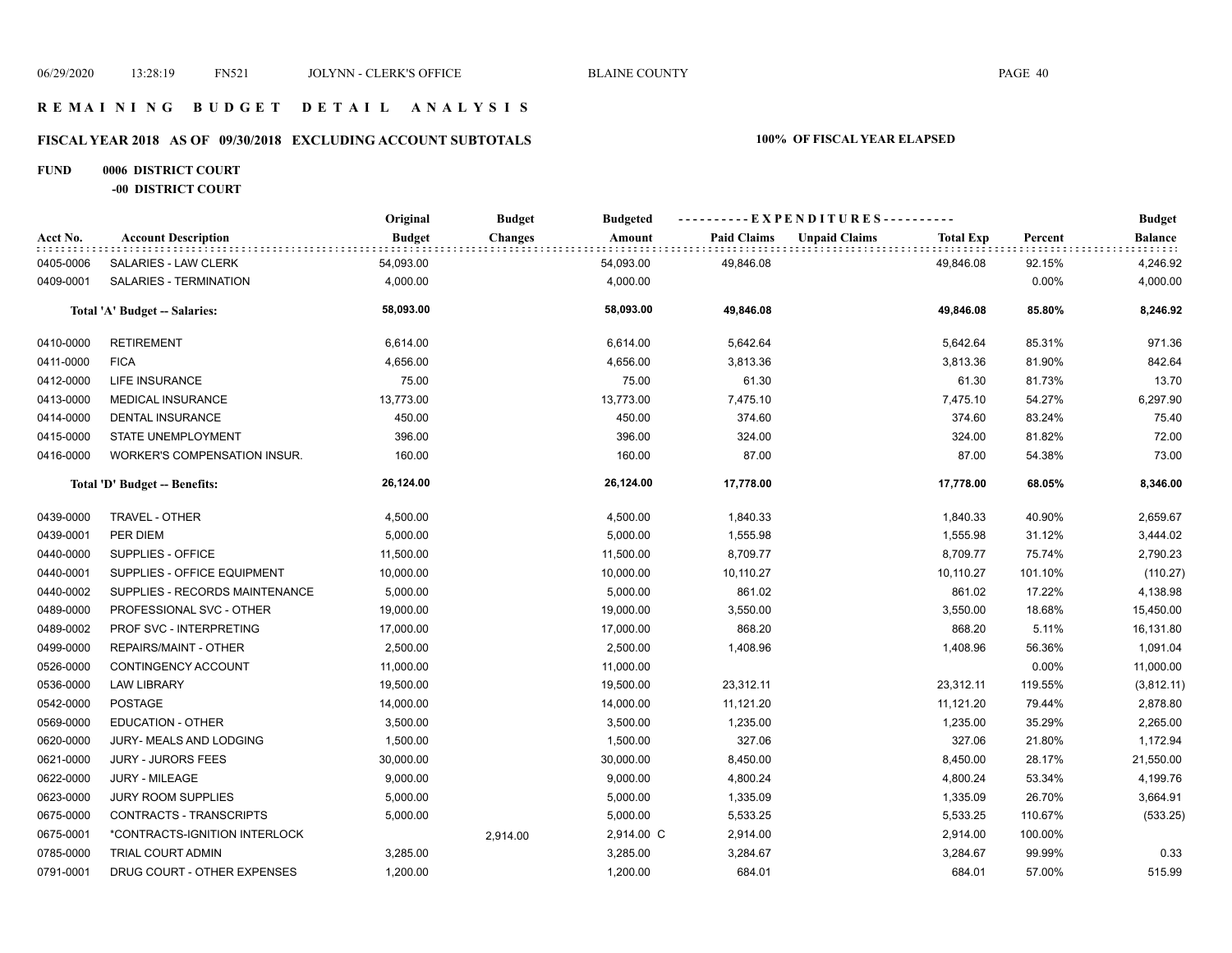## **R E M A I N I N G B U D G E T D E T A I L A N A L Y S I S**

# **FISCAL YEAR 2018 AS OF 09/30/2018 EXCLUDING ACCOUNT SUBTOTALS 100% OF FISCAL YEAR ELAPSED**

## **FUND 0006 DISTRICT COURT**

**-00 DISTRICT COURT**

|                                            | Original      | <b>Budget</b>  | <b>Budgeted</b> | - EXPENDITURES---------- |                      |                  |         | <b>Budget</b>  |
|--------------------------------------------|---------------|----------------|-----------------|--------------------------|----------------------|------------------|---------|----------------|
| Acct No.<br><b>Account Description</b>     | <b>Budget</b> | <b>Changes</b> | Amount          | <b>Paid Claims</b>       | <b>Unpaid Claims</b> | <b>Total Exp</b> | Percent | <b>Balance</b> |
| <b>Total 'B' Budget -- Expenses:</b>       | 177,485.00    | 2,914.00       | 180,399.00      | 91,901.16                |                      | 91,901.16        | 50.94%  | 88,497.84      |
| <b>CAPITAL - EQUIPMENT</b><br>0806-0001    |               |                |                 | 27,685.00                |                      | 27,685.00        | 0.00%   | (27,685.00)    |
| Total 'C' Budget -- Capital Outlay:        |               |                |                 | 27,685.00                |                      | 27,685.00        |         | (27, 685.00)   |
| <b>DEPARTMENT TOTALS:</b>                  |               |                |                 |                          |                      |                  |         |                |
| Total 'A' Expenses -- Salaries:            | 58,093.00     |                | 58,093.00       | 49,846.08                |                      | 49,846.08        | 85.80%  | 8,246.92       |
| Total 'D' Expenses -- Benefits:            | 26,124.00     |                | 26,124.00       | 17,778.00                |                      | 17,778.00        | 68.05%  | 8,346.00       |
| Total 'B' Expenses -- Expenses:            | 177,485.00    | 2,914.00       | 180,399.00      | 91,901.16                |                      | 91,901.16        | 50.94%  | 88,497.84      |
| Total 'C' Expenses -- Capital Outlay:      |               |                |                 | 27,685.00                |                      | 27,685.00        |         | (27, 685.00)   |
|                                            | 261,702.00    | 2,914.00       | 264,616.00      | 187,210.24               |                      | 187,210.24       | 70.75%  | 77,405.76      |
| <b>FUND TOTALS:</b><br>0006 DISTRICT COURT |               |                |                 |                          |                      |                  |         |                |
| Total 'A' Expenses -- Salaries:            | 58,093.00     |                | 58,093.00       | 49,846.08                |                      | 49,846.08        | 85.80%  | 8,246.92       |
| Total 'D' Expenses -- Benefits:            | 26,124.00     |                | 26,124.00       | 17,778.00                |                      | 17,778.00        | 68      | 8,346.00       |
| Total 'B' Expenses -- Expenses:            | 177,485.00    | 2,914.00       | 180,399.00      | 91,901.16                |                      | 91,901.16        | 50.94%  | 88,497.84      |
| Total 'C' Expenses -- Capital Outlay:      |               |                |                 | 27,685.00                |                      | 27,685.00        |         | (27, 685.00)   |
|                                            | 261,702.00    | 2,914.00       | 264.616.00      | 187,210.24               |                      | 187,210.24       | 70.75%  | 77,405.76      |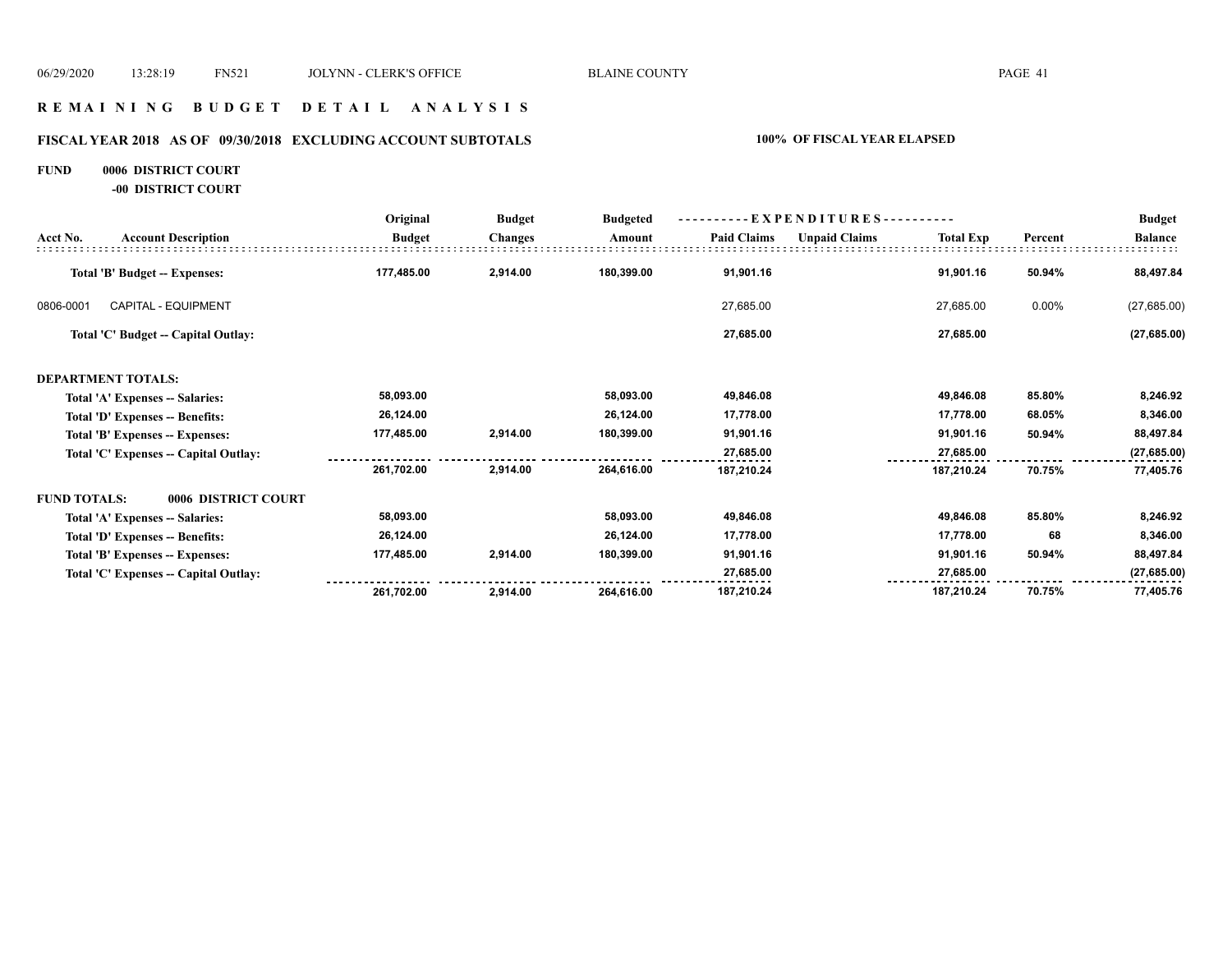## **R E M A I N I N G B U D G E T D E T A I L A N A L Y S I S**

## **FISCAL YEAR 2018 AS OF 09/30/2018 EXCLUDING ACCOUNT SUBTOTALS 100% OF FISCAL YEAR ELAPSED**

## **FUND 0007 FAIR, COUNTY**

**-00 FAIR, COUNTY**

|                     |                                        | Original      | <b>Budget</b> | <b>Budgeted</b> | ----------EXPENDITURES---------- |                                          |         | <b>Budget</b>  |
|---------------------|----------------------------------------|---------------|---------------|-----------------|----------------------------------|------------------------------------------|---------|----------------|
| Acct No.            | <b>Account Description</b>             | <b>Budget</b> | Changes       | Amount          | <b>Paid Claims</b>               | <b>Unpaid Claims</b><br><b>Total Exp</b> | Percent | <b>Balance</b> |
| 0416-0000           | <b>WORKER'S COMPENSATION INSUR.</b>    | 500.00        |               | 500.00          | 192.00                           | 192.00                                   | 38.40%  | 308.00         |
|                     | Total 'D' Budget -- Benefits:          | 500.00        |               | 500.00          | 192.00                           | 192.00                                   | 38.40%  | 308.00         |
| 0440-0000           | <b>SUPPLIES</b>                        |               |               |                 | 335.43                           | 335.43                                   | 0.00%   | (335.43)       |
| 0460-0000           | <b>UTILITIES</b>                       | 3,000.00      |               | 3,000.00        | 3,265.14                         | 3,265.14                                 | 108.84% | (265.14)       |
| 0494-0000           | REPAIRS/MAINT- BLDG & FIXTURES         | 1,000.00      |               | 1,000.00        | 1,365.73                         | 1,365.73                                 | 136.57% | (365.73)       |
| 0499-0000           | REPAIRS/MAINT - EQUIPMENT              | 400.00        |               | 400.00          |                                  |                                          | 0.00%   | 400.00         |
| 0499-0001           | REPAIRS/MAINT - GROUNDS                | 13,000.00     |               | 13,000.00       | 17,470.59                        | 17,470.59                                | 134.39% | (4,470.59)     |
| 0530-0000           | FAIR PREMIUMS / AWARDS                 | 5,600.00      |               | 5,600.00        | 1,534.55                         | 1,534.55                                 | 27.40%  | 4,065.45       |
| 0542-0000           | <b>POSTAGE</b>                         | 100.00        |               | 100.00          | 60.00                            | 60.00                                    | 60.00%  | 40.00          |
| 0546-0000           | PUBLICATIONS/ADVERTISING               | 3,000.00      |               | 3,000.00        | 1,390.19                         | 1,390.19                                 | 46.34%  | 1,609.81       |
| 0559-0000           | MISCELLANEOUS EXPENSES                 | 100.00        |               | 100.00          | 738.60                           | 738.60                                   | 738.60% | (638.60)       |
| 0559-0002           | <b>SANITATION</b>                      | 2,000.00      |               | 2,000.00        | 845.47                           | 845.47                                   | 42.27%  | 1,154.53       |
| 0650-0001           | <b>ENTERTAINMENT - FAIR</b>            | 3,800.00      |               | 3,800.00        | 450.00                           | 450.00                                   | 11.84%  | 3,350.00       |
| 0650-0003           | <b>JUDGES - FAIR</b>                   |               |               |                 | 2,573.50                         | 2,573.50                                 | 0.00%   | (2, 573.50)    |
|                     | Total 'B' Budget -- Expenses:          | 32,000.00     |               | 32,000.00       | 30,029.20                        | 30,029.20                                | 93.84%  | 1,970.80       |
| 0807-0000           | CAPITAL IMPROVEMENT PROJECTS           |               | 22,402.04     | 22,402.04 C     | 7,402.04                         | 7,402.04                                 | 33.04%  | 15,000.00      |
|                     | Total 'C' Budget -- Capital Outlay:    |               | 22,402.04     | 22,402.04       | 7,402.04                         | 7,402.04                                 | 33.04%  | 15,000.00      |
|                     | <b>DEPARTMENT TOTALS:</b>              |               |               |                 |                                  |                                          |         |                |
|                     | Total 'A' Expenses -- Salaries:        |               |               |                 |                                  |                                          |         |                |
|                     | Total 'D' Expenses -- Benefits:        | 500.00        |               | 500.00          | 192.00                           | 192.00                                   | 38.40%  | 308.00         |
|                     | Total 'B' Expenses -- Expenses:        | 32,000.00     |               | 32,000.00       | 30,029.20                        | 30,029.20                                | 93.84%  | 1,970.80       |
|                     | Total 'C' Expenses -- Capital Outlay:  |               | 22,402.04     | 22,402.04       | 7,402.04                         | 7,402.04                                 | 33.04%  | 15,000.00      |
|                     |                                        | 32,500.00     | 22,402.04     | 54,902.04       | 37,623.24                        | 37,623.24                                | 68.53%  | 17,278.80      |
| <b>FUND TOTALS:</b> | 0007 FAIR, COUNTY                      |               |               |                 |                                  |                                          |         |                |
|                     | Total 'A' Expenses -- Salaries:        |               |               |                 |                                  |                                          |         |                |
|                     | <b>Total 'D' Expenses -- Benefits:</b> | 500.00        |               | 500.00          | 192.00                           | 192.00                                   | 38      | 308.00         |
|                     | Total 'B' Expenses -- Expenses:        | 32,000.00     |               | 32,000.00       | 30,029.20                        | 30,029.20                                | 93.84%  | 1,970.80       |
|                     | Total 'C' Expenses -- Capital Outlay:  |               | 22,402.04     | 22,402.04       | 7,402.04                         | 7,402.04                                 | 33.04%  | 15,000.00      |
|                     |                                        | 32,500.00     | 22,402.04     | 54,902.04       | 37,623.24                        | 37,623.24                                | 68.53%  | 17,278.80      |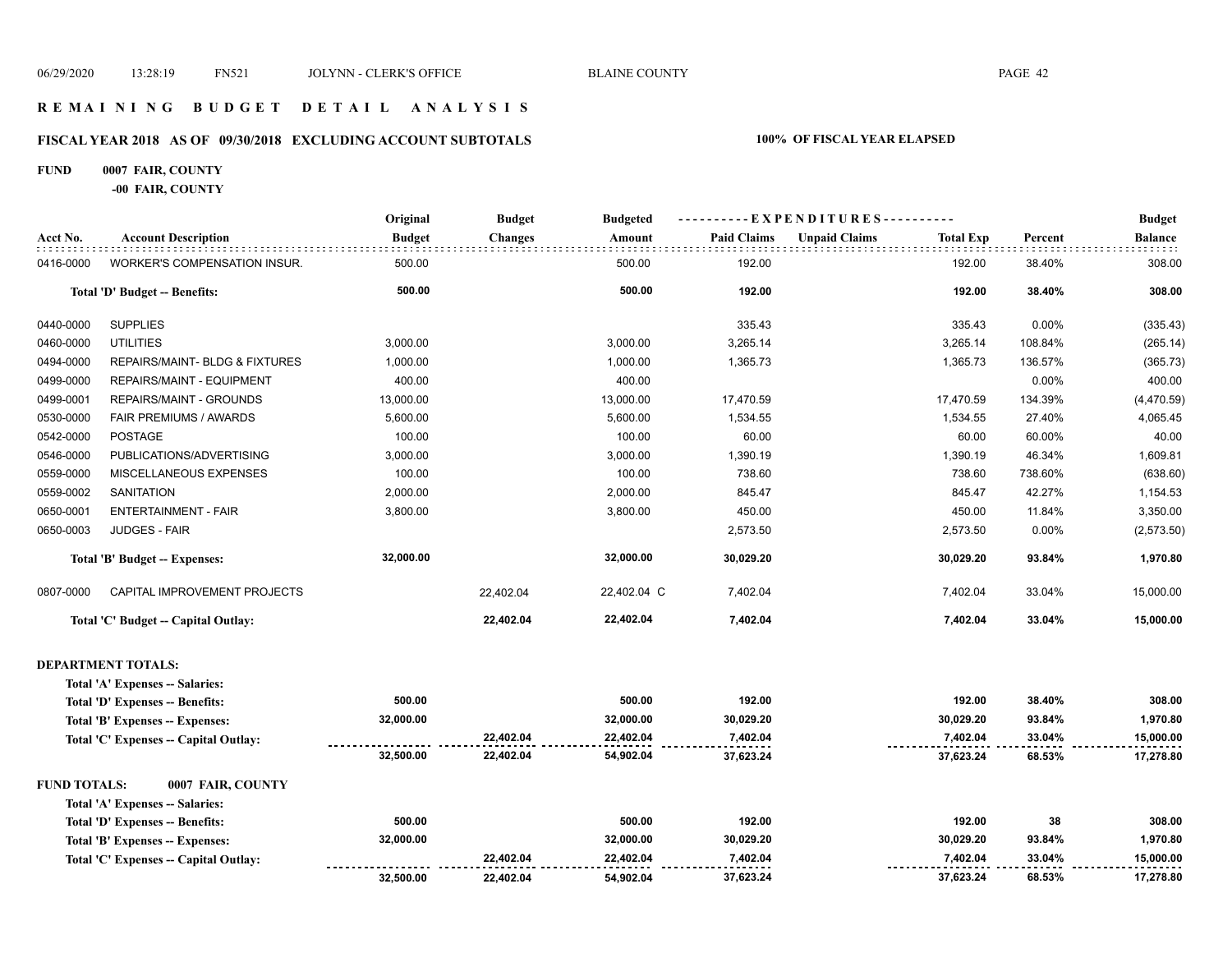## **R E M A I N I N G B U D G E T D E T A I L A N A L Y S I S**

## **FISCAL YEAR 2018 AS OF 09/30/2018 EXCLUDING ACCOUNT SUBTOTALS 100% OF FISCAL YEAR ELAPSED**

## **FUND 0011 HEALTH DISTRICT**

**-00 HEALTH DISTRICT**

|                     |                                       | Original      | <b>Budget</b>  | <b>Budgeted</b> | $-EXPENDITURES$ --------- |                      |                  |         | <b>Budget</b>  |
|---------------------|---------------------------------------|---------------|----------------|-----------------|---------------------------|----------------------|------------------|---------|----------------|
| Acct No.            | <b>Account Description</b>            | <b>Budget</b> | <b>Changes</b> | Amount          | <b>Paid Claims</b>        | <b>Unpaid Claims</b> | <b>Total Exp</b> | Percent | <b>Balance</b> |
| 0733-0000           | SOUTH-CENTRAL HEALTH DISTRICT         | 262,037.00    |                | 262,037.00      | 262,037.00                |                      | 262,037.00       | 100.00% |                |
|                     | <b>Total 'B' Budget -- Expenses:</b>  | 262,037.00    |                | 262,037.00      | 262,037.00                |                      | 262,037.00       | 100.00% |                |
|                     | <b>DEPARTMENT TOTALS:</b>             |               |                |                 |                           |                      |                  |         |                |
|                     | Total 'A' Expenses -- Salaries:       |               |                |                 |                           |                      |                  |         |                |
|                     | Total 'D' Expenses -- Benefits:       |               |                |                 |                           |                      |                  |         |                |
|                     | Total 'B' Expenses -- Expenses:       | 262,037.00    |                | 262,037.00      | 262,037.00                |                      | 262,037.00       | 100.00% |                |
|                     | Total 'C' Expenses -- Capital Outlay: |               |                |                 |                           |                      |                  |         |                |
|                     |                                       | 262,037.00    |                | 262,037.00      | 262,037.00                |                      | 262,037.00       | 100.00% |                |
| <b>FUND TOTALS:</b> | 0011 HEALTH DISTRICT                  |               |                |                 |                           |                      |                  |         |                |
|                     | Total 'A' Expenses -- Salaries:       |               |                |                 |                           |                      |                  |         |                |
|                     | Total 'D' Expenses -- Benefits:       |               |                |                 |                           |                      |                  |         |                |
|                     | Total 'B' Expenses -- Expenses:       | 262,037.00    |                | 262,037.00      | 262,037.00                |                      | 262,037.00       | 100.00% |                |
|                     | Total 'C' Expenses -- Capital Outlay: |               |                |                 |                           |                      |                  |         |                |
|                     |                                       | 262,037.00    |                | 262,037.00      | 262,037.00                |                      | 262,037.00       | 100.00% |                |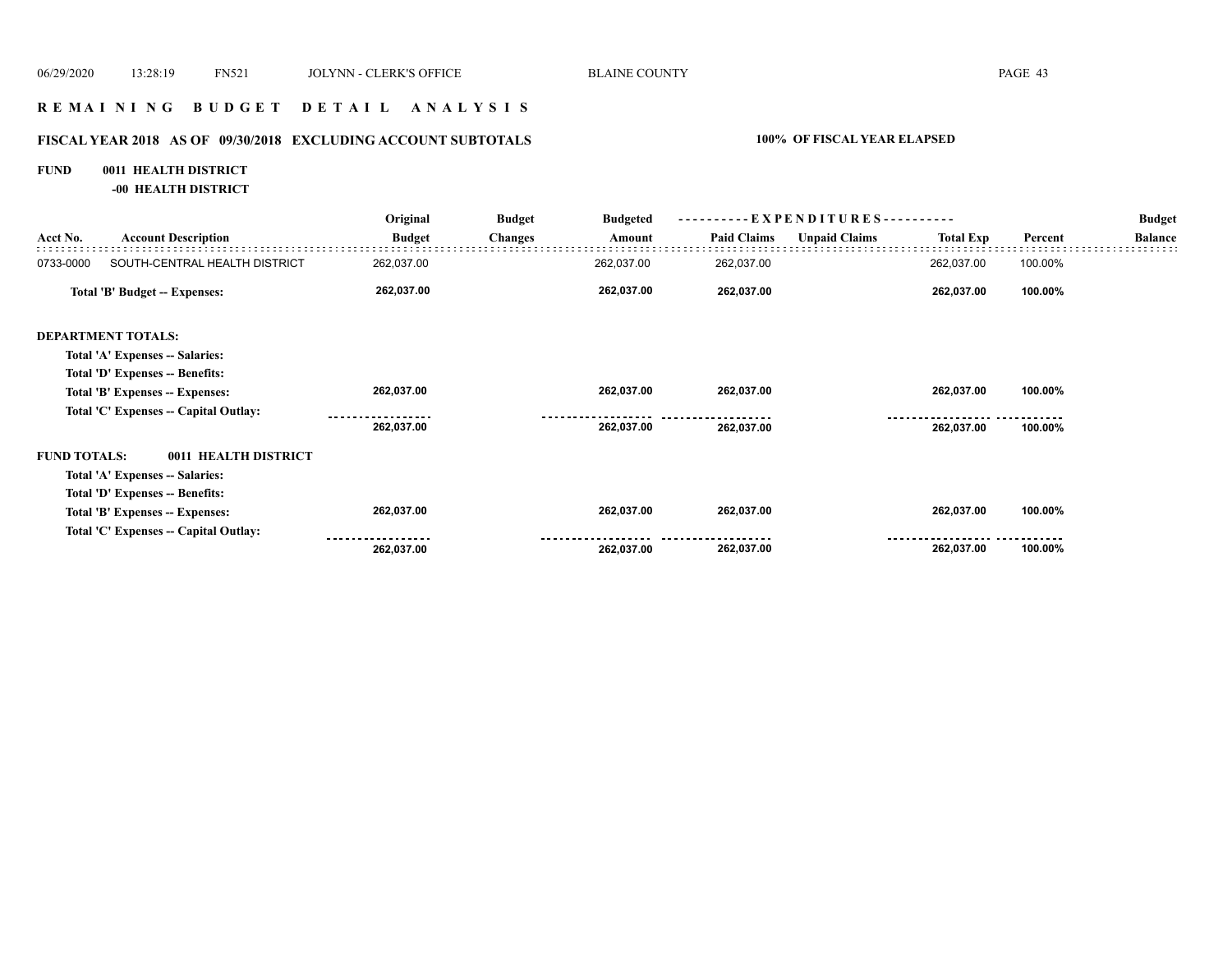# **R E M A I N I N G B U D G E T D E T A I L A N A L Y S I S**

## **FISCAL YEAR 2018 AS OF 09/30/2018 EXCLUDING ACCOUNT SUBTOTALS 100% OF FISCAL YEAR ELAPSED**

#### **FUND 0012 HISTORICAL SOCIETY & MUSEUM**

**-00 HISTORICAL SOCIETY & MUSEUM**

|                                       |               | <b>Budget</b>                                | <b>Budgeted</b> | ----------EXPENDITURES---------- |                      |                  |         | <b>Budget</b>  |
|---------------------------------------|---------------|----------------------------------------------|-----------------|----------------------------------|----------------------|------------------|---------|----------------|
| <b>Account Description</b>            | <b>Budget</b> | <b>Changes</b>                               | Amount          | <b>Paid Claims</b>               | <b>Unpaid Claims</b> | <b>Total Exp</b> | Percent | <b>Balance</b> |
| <b>SUPPLIES</b><br>0440-0000          | 27,100.00     |                                              | 27,100.00       | 27,100.00                        |                      | 27,100.00        | 100.00% |                |
| Total 'B' Budget -- Expenses:         | 27,100.00     |                                              | 27,100.00       | 27,100.00                        |                      | 27,100.00        | 100.00% |                |
| <b>DEPARTMENT TOTALS:</b>             |               |                                              |                 |                                  |                      |                  |         |                |
| Total 'A' Expenses -- Salaries:       |               |                                              |                 |                                  |                      |                  |         |                |
| Total 'D' Expenses -- Benefits:       |               |                                              |                 |                                  |                      |                  |         |                |
| Total 'B' Expenses -- Expenses:       | 27,100.00     |                                              | 27,100.00       | 27,100.00                        |                      | 27,100.00        | 100.00% |                |
| Total 'C' Expenses -- Capital Outlay: |               |                                              |                 |                                  |                      |                  |         |                |
|                                       | 27,100.00     |                                              | 27,100.00       | 27,100.00                        |                      | 27,100.00        | 100.00% |                |
| <b>FUND TOTALS:</b>                   |               |                                              |                 |                                  |                      |                  |         |                |
| Total 'A' Expenses -- Salaries:       |               |                                              |                 |                                  |                      |                  |         |                |
| Total 'D' Expenses -- Benefits:       |               |                                              |                 |                                  |                      |                  |         |                |
| Total 'B' Expenses -- Expenses:       | 27,100.00     |                                              | 27,100.00       | 27,100.00                        |                      | 27,100.00        | 100.00% |                |
| Total 'C' Expenses -- Capital Outlay: |               |                                              |                 |                                  |                      |                  |         |                |
|                                       | 27,100.00     |                                              | 27,100.00       | 27,100.00                        |                      | 27,100.00        | 100.00% |                |
|                                       |               | Original<br>0012 HISTORICAL SOCIETY & MUSEUM |                 |                                  |                      |                  |         |                |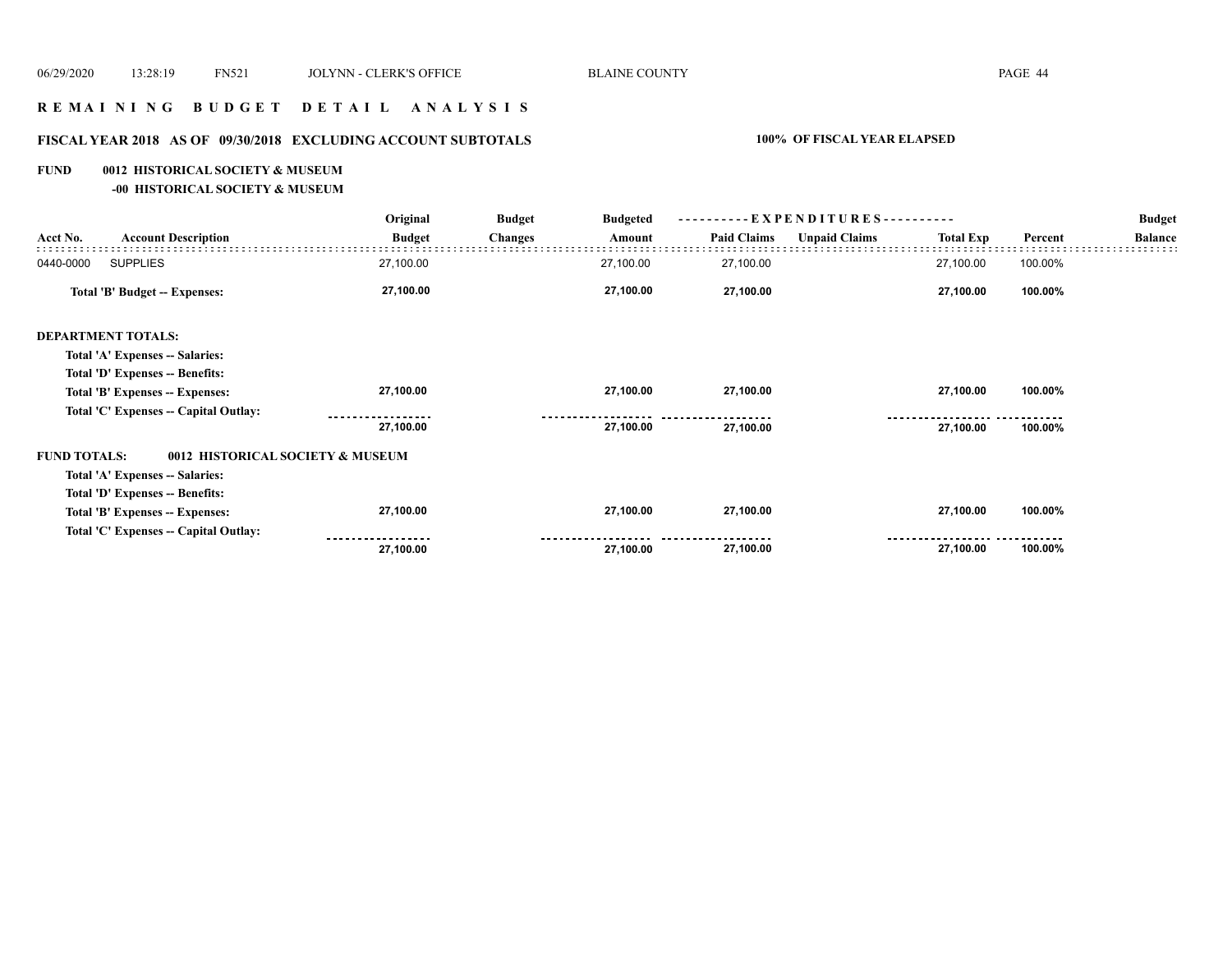## **R E M A I N I N G B U D G E T D E T A I L A N A L Y S I S**

## **FISCAL YEAR 2018 AS OF 09/30/2018 EXCLUDING ACCOUNT SUBTOTALS 100% OF FISCAL YEAR ELAPSED**

#### **FUND 0016 INDIGENT**

**-00 INDIGENT**

|           |                                     | Original      | <b>Budget</b>  | <b>Budgeted</b> |                    | ----------EXPENDITURES----------         |         | <b>Budget</b>  |
|-----------|-------------------------------------|---------------|----------------|-----------------|--------------------|------------------------------------------|---------|----------------|
| Acct No.  | <b>Account Description</b>          | <b>Budget</b> | <b>Changes</b> | Amount          | <b>Paid Claims</b> | <b>Unpaid Claims</b><br><b>Total Exp</b> | Percent | <b>Balance</b> |
| 0405-0011 | SALARIES - MGR./ADMINISTRATOR       | 60,607.00     | 4,785.00       | 65,392.00 C     | 65,249.23          | 65,249.23                                | 99.78%  | 142.77         |
| 0409-0001 | SALARIES - TERMINATION              | 2,000.00      |                | 2,000.00        |                    |                                          | 0.00%   | 2,000.00       |
|           | Total 'A' Budget -- Salaries:       | 62,607.00     | 4,785.00       | 67,392.00       | 65,249.23          | 65,249.23                                | 96.82%  | 2,142.77       |
| 0410-0000 | <b>RETIREMENT</b>                   | 7,190.00      |                | 7,190.00        | 7,386.17           | 7,386.17                                 | 102.73% | (196.17)       |
| 0411-0000 | <b>FICA</b>                         | 4,793.00      |                | 4,793.00        | 4,380.67           | 4,380.67                                 | 91.40%  | 412.33         |
| 0412-0000 | <b>LIFE INSURANCE</b>               | 75.00         |                | 75.00           | 73.56              | 73.56                                    | 98.08%  | 1.44           |
| 0413-0000 | <b>MEDICAL INSURANCE</b>            | 12,736.00     |                | 12,736.00       | 12,706.56          | 12,706.56                                | 99.77%  | 29.44          |
| 0414-0000 | <b>DENTAL INSURANCE</b>             | 450.00        |                | 450.00          | 449.52             | 449.52                                   | 99.89%  | 0.48           |
| 0415-0000 | STATE UNEMPLOYMENT                  | 408.00        |                | 408.00          | 372.22             | 372.22                                   | 91.23%  | 35.78          |
| 0416-0000 | <b>WORKER'S COMPENSATION INSUR.</b> | 163.00        |                | 163.00          | 94.00              | 94.00                                    | 57.67%  | 69.00          |
|           | Total 'D' Budget -- Benefits:       | 25,815.00     |                | 25,815.00       | 25,462.70          | 25,462.70                                | 98.64%  | 352.30         |
| 0439-0000 | <b>TRAVEL - OTHER</b>               | 1,500.00      |                | 1,500.00        | 632.11             | 632.11                                   | 42.14%  | 867.89         |
| 0439-0001 | PER DIEM                            | 700.00        |                | 700.00          | 168.00             | 168.00                                   | 24.00%  | 532.00         |
| 0440-0000 | SUPPLIES - OFFICE                   | 5,500.00      |                | 5,500.00        | 1,390.28           | 1,390.28                                 | 25.28%  | 4,109.72       |
| 0492-0000 | REPAIRS/MAINT - OFFICE EQUIP        | 500.00        |                | 500.00          | 432.82             | 432.82                                   | 86.56%  | 67.18          |
| 0542-0000 | POSTAGE                             | 1,200.00      |                | 1,200.00        | 1,200.00           | 1,200.00                                 | 100.00% |                |
| 0569-0000 | <b>EDUCATION - OTHER</b>            | 500.00        |                | 500.00          | 290.00             | 290.00                                   | 58.00%  | 210.00         |
| 0590-0000 | <b>MEDICAL - HOSPITALS</b>          | 145,000.00    |                | 145,000.00      | 149,470.36         | 149,470.36                               | 103.08% | (4,470.36)     |
| 0591-0000 | MEDICAL - PROFESSIONAL SERVICE      | 40,000.00     |                | 40,000.00       | 36,298.08          | 36,298.08                                | 90.75%  | 3,701.92       |
| 0594-0000 | MEDICAL - MEDICATION                | 1,500.00      |                | 1,500.00        |                    |                                          | 0.00%   | 1,500.00       |
| 0595-0000 | MEDICAL - TRANSPORTATION            | 25,000.00     |                | 25,000.00       | 14,914.58          | 14,914.58                                | 59.66%  | 10,085.42      |
| 0599-0000 | MEDICAL - OTHER EXPENSES            | 4,000.00      |                | 4,000.00        | 6,352.50           | 6,352.50                                 | 158.81% | (2,352.50)     |
| 0599-0001 | MEDICAL - MENTAL HOSPITALS          | 70,000.00     |                | 70,000.00       | 51,976.64          | 51,976.64                                | 74.25%  | 18,023.36      |
| 0599-0002 | MEDICAL - MENTAL PRO SVC            | 2,000.00      |                | 2,000.00        | 1,427.21           | 1,427.21                                 | 71.36%  | 572.79         |
| 0603-0000 | NON-MEDICAL - HOUSING               | 6,000.00      |                | 6,000.00        | 8,114.00           | 8,114.00                                 | 135.23% | (2, 114.00)    |
| 0603-0001 | *NON MEDICAL-FEMA                   |               | 1,126.95       | 1,126.95 C      | 1,126.95           | 1,126.95                                 | 100.00% |                |
| 0604-0000 | NON-MEDICAL - UTILITIES             | 1,500.00      |                | 1,500.00        | 1,077.39           | 1,077.39                                 | 71.83%  | 422.61         |
| 0605-0000 | NON-MEDICAL - TRANSPORTATION        | 1,000.00      |                | 1,000.00        |                    |                                          | 0.00%   | 1,000.00       |
| 0606-0000 | NON-MEDICAL - BURIALS               | 9,000.00      |                | 9,000.00        | 3,600.00           | 3,600.00                                 | 40.00%  | 5,400.00       |
| 0609-0000 | NON-MEDICAL - OTHER EXPENSES        | 500.00        |                | 500.00          | 391.36             | 391.36                                   | 78.27%  | 108.64         |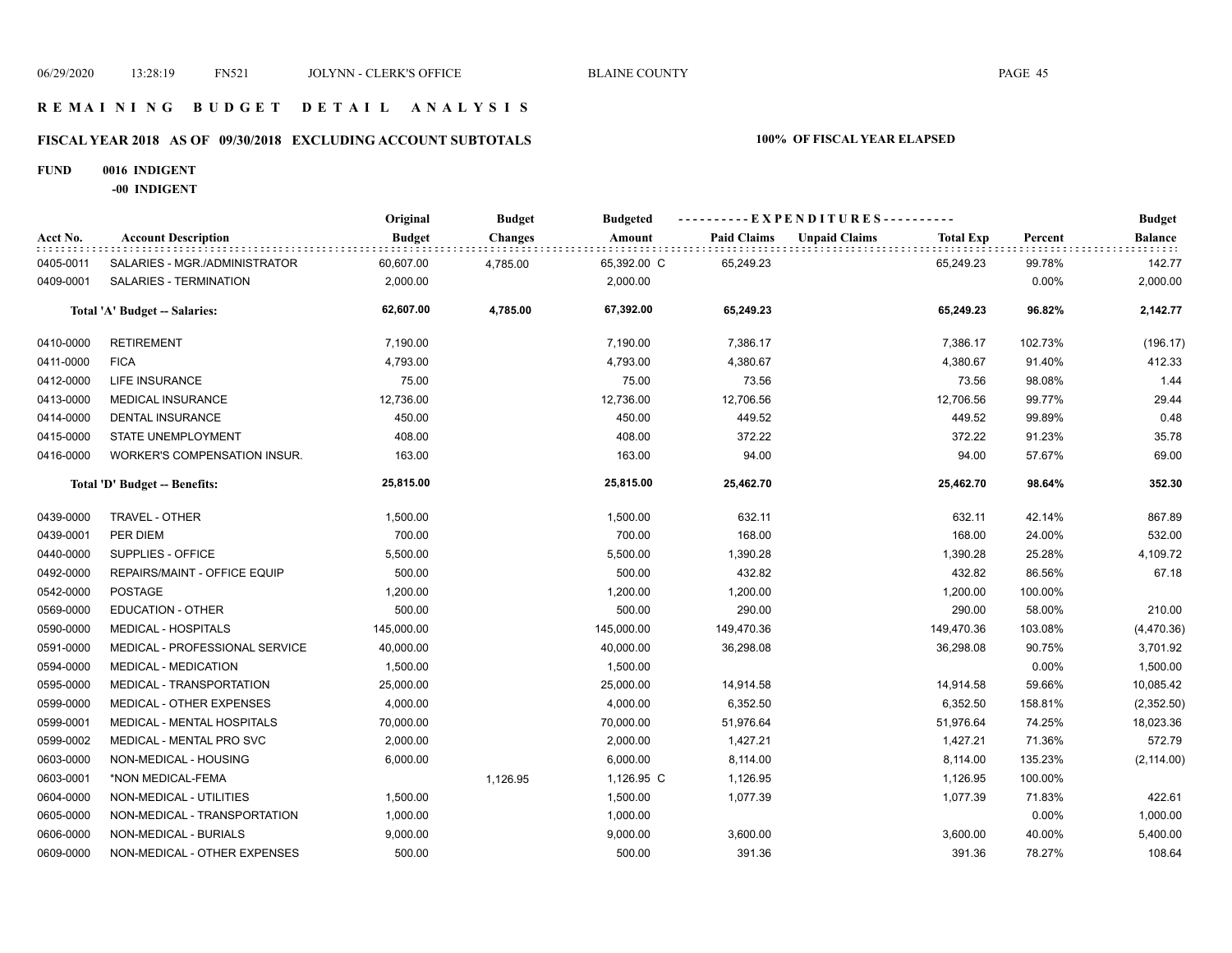## **R E M A I N I N G B U D G E T D E T A I L A N A L Y S I S**

## **FISCAL YEAR 2018 AS OF 09/30/2018 EXCLUDING ACCOUNT SUBTOTALS 100% OF FISCAL YEAR ELAPSED**

#### **FUND 0016 INDIGENT**

**-00 INDIGENT**

|                     |                                       | Original      | <b>Budget</b>  | <b>Budgeted</b> | --EXPENDITURES---------- |                      |                  |         | <b>Budget</b>  |
|---------------------|---------------------------------------|---------------|----------------|-----------------|--------------------------|----------------------|------------------|---------|----------------|
| Acct No.            | <b>Account Description</b>            | <b>Budget</b> | <b>Changes</b> | Amount          | <b>Paid Claims</b>       | <b>Unpaid Claims</b> | <b>Total Exp</b> | Percent | <b>Balance</b> |
|                     | <b>Total 'B' Budget -- Expenses:</b>  | 315,400.00    | 1,126.95       | 316,526.95      | 278,862.28               |                      | 278,862.28       | 88.10%  | 37,664.67      |
|                     | <b>DEPARTMENT TOTALS:</b>             |               |                |                 |                          |                      |                  |         |                |
|                     | Total 'A' Expenses -- Salaries:       | 62,607.00     | 4,785.00       | 67,392.00       | 65,249.23                |                      | 65,249.23        | 96.82%  | 2,142.77       |
|                     | Total 'D' Expenses -- Benefits:       | 25,815.00     |                | 25,815.00       | 25,462.70                |                      | 25,462.70        | 98.64%  | 352.30         |
|                     | Total 'B' Expenses -- Expenses:       | 315,400.00    | 1,126.95       | 316,526.95      | 278,862.28               |                      | 278,862.28       | 88.10%  | 37,664.67      |
|                     | Total 'C' Expenses -- Capital Outlay: |               |                |                 |                          |                      |                  |         |                |
|                     |                                       | 403,822.00    | 5,911.95       | 409,733.95      | 369,574.21               |                      | 369,574.21       | 90.20%  | 40,159.74      |
| <b>FUND TOTALS:</b> | 0016 INDIGENT                         |               |                |                 |                          |                      |                  |         |                |
|                     | Total 'A' Expenses -- Salaries:       | 62,607.00     | 4,785.00       | 67,392.00       | 65,249.23                |                      | 65,249.23        | 96.82%  | 2,142.77       |
|                     | Total 'D' Expenses -- Benefits:       | 25,815.00     |                | 25,815.00       | 25,462.70                |                      | 25,462.70        | 99      | 352.30         |
|                     | Total 'B' Expenses -- Expenses:       | 315,400.00    | 1,126.95       | 316,526.95      | 278,862.28               |                      | 278,862.28       | 88.10%  | 37,664.67      |
|                     | Total 'C' Expenses -- Capital Outlay: |               |                |                 |                          |                      |                  |         |                |
|                     |                                       | 403,822.00    | 5,911.95       | 409,733.95      | 369,574.21               |                      | 369,574.21       | 90.20%  | 40,159.74      |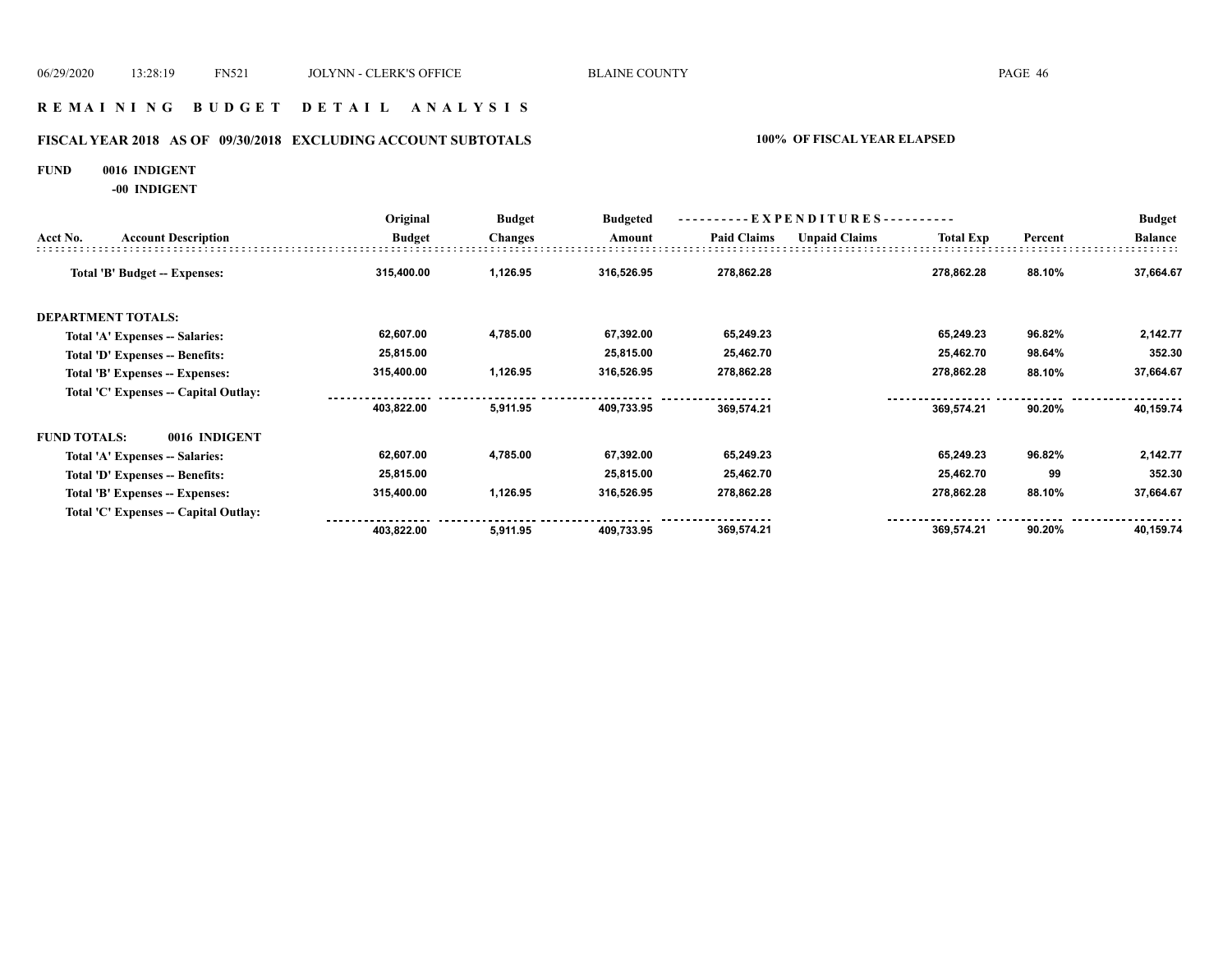## **R E M A I N I N G B U D G E T D E T A I L A N A L Y S I S**

## **FISCAL YEAR 2018 AS OF 09/30/2018 EXCLUDING ACCOUNT SUBTOTALS 100% OF FISCAL YEAR ELAPSED**

## **FUND 0017 JUNIOR COLLEGE TUITION**

**-00 JUNIOR COLLEGE TUITION**

|                     |                                       | Original      | <b>Budget</b>  | <b>Budgeted</b> |                    |                      |                  |         | <b>Budget</b>  |
|---------------------|---------------------------------------|---------------|----------------|-----------------|--------------------|----------------------|------------------|---------|----------------|
| Acct No.            | <b>Account Description</b>            | <b>Budget</b> | <b>Changes</b> | Amount          | <b>Paid Claims</b> | <b>Unpaid Claims</b> | <b>Total Exp</b> | Percent | <b>Balance</b> |
| 0560-0000           | EDUCATION- TUITION, REGISTR.          | 160,000.00    |                | 160,000.00      | 152,800.00         |                      | 152,800.00       | 95.50%  | 7,200.00       |
|                     | Total 'B' Budget -- Expenses:         | 160,000.00    |                | 160,000.00      | 152,800.00         |                      | 152,800.00       | 95.50%  | 7,200.00       |
|                     | <b>DEPARTMENT TOTALS:</b>             |               |                |                 |                    |                      |                  |         |                |
|                     | Total 'A' Expenses -- Salaries:       |               |                |                 |                    |                      |                  |         |                |
|                     | Total 'D' Expenses -- Benefits:       |               |                |                 |                    |                      |                  |         |                |
|                     | Total 'B' Expenses -- Expenses:       | 160,000.00    |                | 160,000.00      | 152,800.00         |                      | 152,800.00       | 95.50%  | 7,200.00       |
|                     | Total 'C' Expenses -- Capital Outlay: |               |                |                 |                    |                      |                  |         |                |
|                     |                                       | 160,000.00    |                | 160,000.00      | 152,800.00         |                      | 152,800.00       | 95.50%  | 7,200.00       |
| <b>FUND TOTALS:</b> | 0017 JUNIOR COLLEGE TUITION           |               |                |                 |                    |                      |                  |         |                |
|                     | Total 'A' Expenses -- Salaries:       |               |                |                 |                    |                      |                  |         |                |
|                     | Total 'D' Expenses -- Benefits:       |               |                |                 |                    |                      |                  |         |                |
|                     | Total 'B' Expenses -- Expenses:       | 160,000.00    |                | 160,000.00      | 152,800.00         |                      | 152,800.00       | 95.50%  | 7,200.00       |
|                     | Total 'C' Expenses -- Capital Outlay: |               |                |                 |                    |                      |                  |         |                |
|                     |                                       | 160,000.00    |                | 160,000.00      | 152,800.00         |                      | 152,800.00       | 95.50%  | 7,200.00       |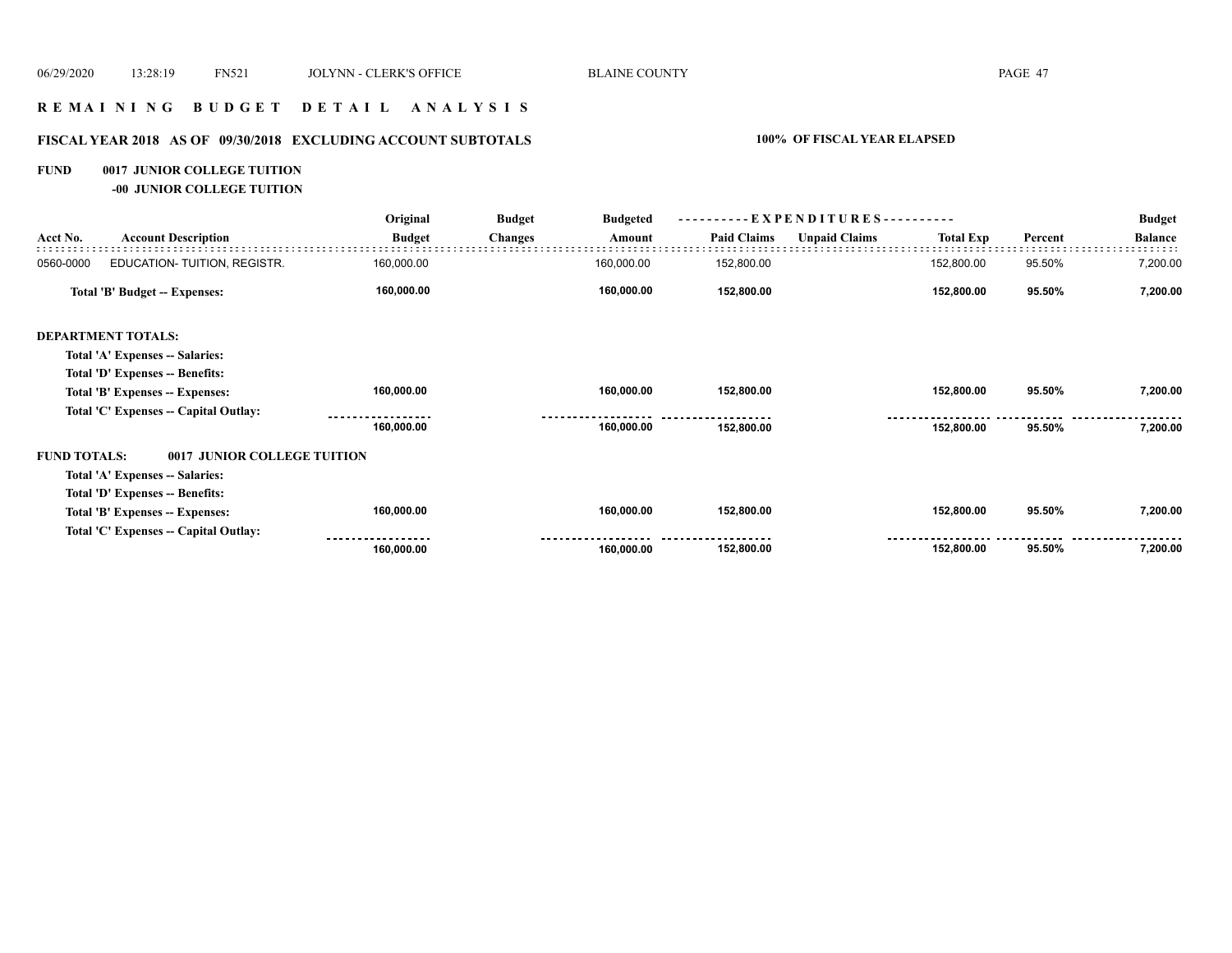## **R E M A I N I N G B U D G E T D E T A I L A N A L Y S I S**

## **FISCAL YEAR 2018 AS OF 09/30/2018 EXCLUDING ACCOUNT SUBTOTALS 100% OF FISCAL YEAR ELAPSED**

## **FUND 0019 CONSOLIDATED EMERG COMM (DISP)**

## **-00 CONSOLIDATED EMERG COMM (DISP)**

|           |                               | Original      | <b>Budget</b>  | <b>Budgeted</b> | ----------EXPENDITURES---------- |                      |                  |          | <b>Budget</b>          |
|-----------|-------------------------------|---------------|----------------|-----------------|----------------------------------|----------------------|------------------|----------|------------------------|
| Acct No.  | <b>Account Description</b>    | <b>Budget</b> | <b>Changes</b> | Amount          | <b>Paid Claims</b>               | <b>Unpaid Claims</b> | <b>Total Exp</b> | Percent  | <b>Balance</b><br>III. |
| 0402-0005 | <b>SALARIES - DISPATCH</b>    | 676,193.00    |                | 676,193.00      | 525,966.98                       |                      | 525,966.98       | 77.78%   | 150,226.02             |
| 0403-0000 | <b>SALARIES - MERIT</b>       | 35,222.00     | (8,050.00)     | 27,172.00 C     |                                  |                      |                  | 0.00%    | 27,172.00              |
| 0408-0001 | SALARIES-TERMINATION/LEAVE/OT | 7,000.00      |                | 7,000.00        | 16,761.16                        |                      | 16,761.16        | 239.45%  | (9,761.16)             |
| 0409-0099 | SALARIES - OVERTIME           | 45,000.00     |                | 45,000.00       | 108,996.48                       |                      | 108,996.48       | 242.21%  | (63,996.48)            |
|           | Total 'A' Budget -- Salaries: | 763,415.00    | (8,050.00)     | 755,365.00      | 651,724.62                       |                      | 651,724.62       | 86.28%   | 103,640.38             |
| 0410-0000 | <b>RETIREMENT</b>             | 91,985.00     |                | 91,985.00       | 70,718.35                        |                      | 70,718.35        | 76.88%   | 21,266.65              |
| 0411-0000 | <b>FICA</b>                   | 61,325.00     |                | 61,325.00       | 49,643.96                        |                      | 49,643.96        | 80.95%   | 11,681.04              |
| 0412-0000 | <b>LIFE INSURANCE</b>         | 957.00        |                | 957.00          | 674.30                           |                      | 674.30           | 70.46%   | 282.70                 |
| 0413-0000 | <b>MEDICAL INSURANCE</b>      | 138,231.00    |                | 138,231.00      | 85,559.48                        |                      | 85,559.48        | 61.90%   | 52,671.52              |
| 0414-0000 | <b>DENTAL INSURANCE</b>       | 5,845.00      |                | 5,845.00        | 4,120.60                         |                      | 4,120.60         | 70.50%   | 1,724.40               |
| 0415-0000 | STATE UNEMPLOYMENT            | 5,211.00      |                | 5,211.00        | 4,218.13                         |                      | 4,218.13         | 80.95%   | 992.87                 |
| 0416-0000 | WORKER'S COMPENSATION INSUR.  | 28,380.00     |                | 28,380.00       | 12,234.00                        |                      | 12,234.00        | 43.11%   | 16,146.00              |
|           | Total 'D' Budget -- Benefits: | 331,934.00    |                | 331,934.00      | 227,168.82                       |                      | 227,168.82       | 68.44%   | 104,765.18             |
| 0439-0000 | <b>TRAVEL EXPENSES</b>        | 8,850.00      |                | 8,850.00        | 5,195.75                         |                      | 5,195.75         | 58.71%   | 3,654.25               |
| 0439-0001 | PER DIEM                      | 3,100.00      |                | 3,100.00        | 2,059.50                         |                      | 2,059.50         | 66.44%   | 1,040.50               |
| 0440-0001 | OFFICE EQUIPMENT              | 50.00         |                | 50.00           |                                  |                      |                  | 0.00%    | 50.00                  |
| 0440-0004 | SUPPLIES-DISPATCH             | 3,000.00      |                | 3,000.00        | 2,878.56                         |                      | 2,878.56         | 95.95%   | 121.44                 |
| 0465-0000 | UTILITIES FOR REPEATERS       | 7,000.00      |                | 7,000.00        | 3,263.50                         |                      | 3,263.50         | 46.62%   | 3,736.50               |
| 0495-0000 | <b>COMPUTER MAINTENANCE</b>   | 750.00        |                | 750.00          | 911.68                           |                      | 911.68           | 121.56%  | (161.68)               |
| 0495-0001 | REPAIRS COMMUNICATIONS        | 750.00        |                | 750.00          | 397.35                           |                      | 397.35           | 52.98%   | 352.65                 |
| 0495-0002 | SOFTWARE/SOFTWARE MAINTENANCE | 3,514.00      |                | 3,514.00        | 57,978.05                        |                      | 57,978.05        | 1649.92% | (54, 464.05)           |
| 0510-0000 | RENT/LEASE-TELETYPE           | 27,675.00     |                | 27,675.00       | 27,650.00                        |                      | 27,650.00        | 99.91%   | 25.00                  |
| 0528-0000 | <b>DUES / MEMBERSHIPS</b>     | 1,635.00      |                | 1,635.00        | 1,536.00                         |                      | 1,536.00         | 93.94%   | 99.00                  |
| 0569-0001 | <b>EDUCATION - DISPATCH</b>   | 9,507.00      |                | 9,507.00        | 8,809.49                         |                      | 8,809.49         | 92.66%   | 697.51                 |
| 0591-0002 | <b>RECRUITMENT</b>            | 200.00        |                | 200.00          | 45.00                            |                      | 45.00            | 22.50%   | 155.00                 |
|           | Total 'B' Budget -- Expenses: | 66,031.00     |                | 66,031.00       | 110,724.88                       |                      | 110,724.88       | 167.69%  | (44, 693.88)           |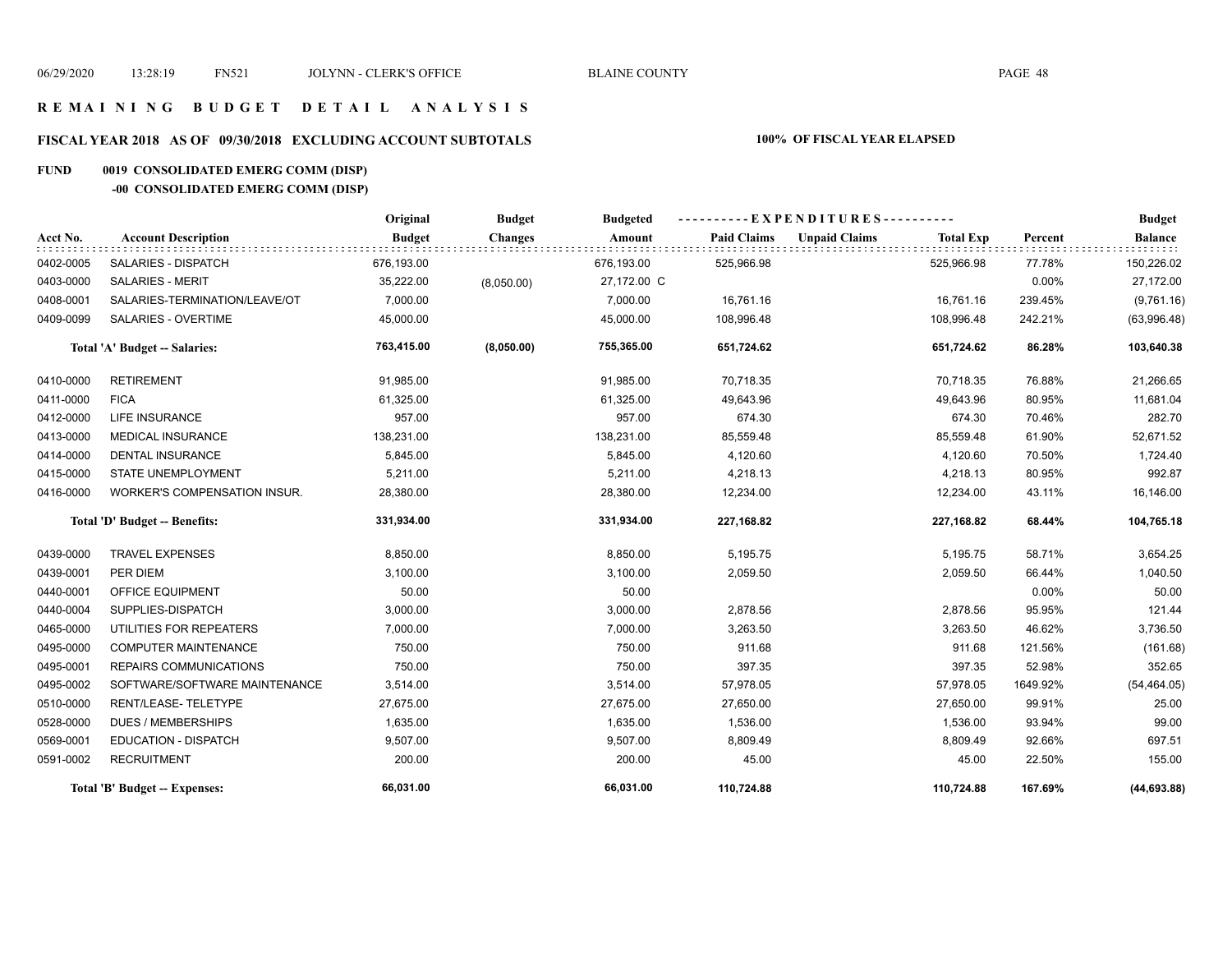## **FISCAL YEAR 2018 AS OF 09/30/2018 EXCLUDING ACCOUNT SUBTOTALS 100% OF FISCAL YEAR ELAPSED**

| <b>DEPARTMENT TOTALS:</b>             |                                     |            |              |            |            |         |              |
|---------------------------------------|-------------------------------------|------------|--------------|------------|------------|---------|--------------|
| Total 'A' Expenses -- Salaries:       | 763.415.00                          | (8,050.00) | 755.365.00   | 651.724.62 | 651.724.62 | 86.28%  | 103.640.38   |
| Total 'D' Expenses -- Benefits:       | 331,934.00                          |            | 331.934.00   | 227,168.82 | 227,168.82 | 68.44%  | 104,765.18   |
| Total 'B' Expenses -- Expenses:       | 66.031.00                           |            | 66.031.00    | 110.724.88 | 110.724.88 | 167.69% | (44, 693.88) |
| Total 'C' Expenses -- Capital Outlay: |                                     |            |              |            |            |         |              |
|                                       | 1,161,380.00                        | (8,050.00) | 1,153,330.00 | 989.618.32 | 989.618.32 | 85.81%  | 163,711.68   |
| <b>FUND TOTALS:</b>                   | 0019 CONSOLIDATED EMERG COMM (DISP) |            |              |            |            |         |              |
| Total 'A' Expenses -- Salaries:       | 763.415.00                          | (8,050.00) | 755.365.00   | 651,724.62 | 651.724.62 | 86.28%  | 103,640.38   |
| Total 'D' Expenses -- Benefits:       | 331.934.00                          |            | 331.934.00   | 227.168.82 | 227.168.82 | 68      | 104,765.18   |
| Total 'B' Expenses -- Expenses:       | 66,031.00                           |            | 66.031.00    | 110,724.88 | 110.724.88 | 167.69% | (44, 693.88) |
| Total 'C' Expenses -- Capital Outlay: |                                     |            |              |            |            |         |              |
|                                       | 1.161.380.00                        | (8,050.00) | 1.153.330.00 | 989,618.32 | 989.618.32 | 85.81%  | 163.711.68   |
|                                       |                                     |            |              |            |            |         |              |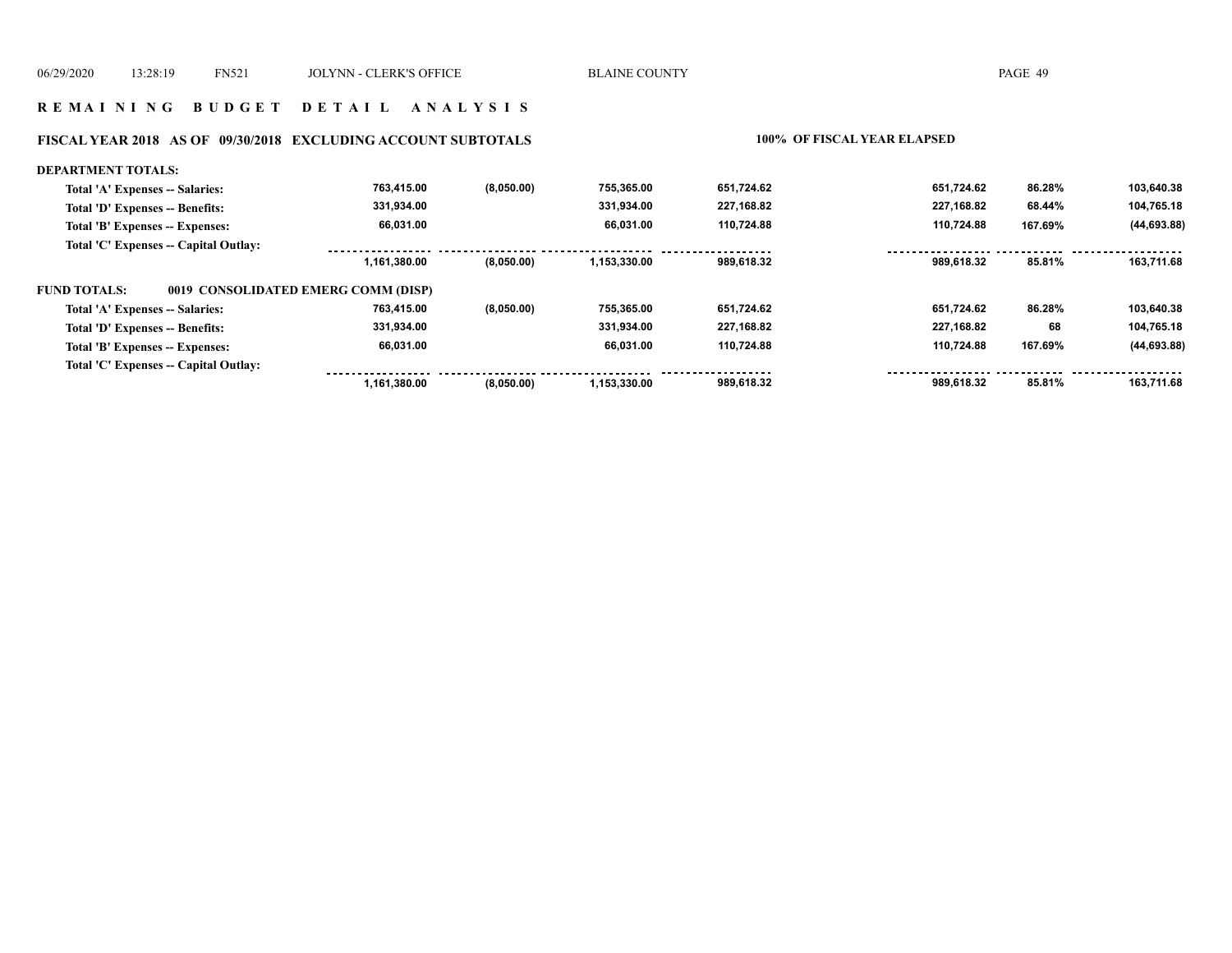## **R E M A I N I N G B U D G E T D E T A I L A N A L Y S I S**

## **FISCAL YEAR 2018 AS OF 09/30/2018 EXCLUDING ACCOUNT SUBTOTALS 100% OF FISCAL YEAR ELAPSED**

#### **FUND 0020 REVALUATION**

**-00 REVALUATION**

|           |                                       | Original      | <b>Budget</b>  | ----------EXPENDITURES----------<br><b>Budgeted</b> |                    |                      |                  |         | <b>Budget</b>  |
|-----------|---------------------------------------|---------------|----------------|-----------------------------------------------------|--------------------|----------------------|------------------|---------|----------------|
| Acct No.  | <b>Account Description</b>            | <b>Budget</b> | <b>Changes</b> | Amount                                              | <b>Paid Claims</b> | <b>Unpaid Claims</b> | <b>Total Exp</b> | Percent | <b>Balance</b> |
| 0405-0000 | SALARIES - EMPLOYEE, FULL-TIME        | 296,855.00    | 17,670.00      | 314,525.00 C                                        | 313,798.95         |                      | 313,798.95       | 99.77%  | 726.05         |
| 0409-0001 | SALARIES - TERMINATION                | 4,000.00      |                | 4,000.00                                            |                    |                      |                  | 0.00%   | 4,000.00       |
| 0409-0099 | SALARIES - OVERTIME                   | 5,000.00      |                | 5,000.00                                            | 7,860.81           |                      | 7,860.81         | 157.22% | (2,860.81)     |
|           | Total 'A' Budget -- Salaries:         | 305,855.00    | 17,670.00      | 323,525.00                                          | 321,659.76         |                      | 321,659.76       | 99.42%  | 1,865.24       |
| 0410-0000 | <b>RETIREMENT</b>                     | 35,470.00     |                | 35,470.00                                           | 36,411.92          |                      | 36,411.92        | 102.66% | (941.92)       |
| 0411-0000 | <b>FICA</b>                           | 23,646.00     |                | 23,646.00                                           | 22,431.41          |                      | 22,431.41        | 94.86%  | 1,214.59       |
| 0412-0000 | <b>LIFE INSURANCE</b>                 | 515.00        |                | 515.00                                              | 514.92             |                      | 514.92           | 99.98%  | 0.08           |
| 0413-0000 | <b>MEDICAL INSURANCE</b>              | 84,341.00     |                | 84,341.00                                           | 84,171.12          |                      | 84,171.12        | 99.80%  | 169.88         |
| 0414-0000 | DENTAL INSURANCE                      | 3,190.00      |                | 3,190.00                                            | 3,146.64           |                      | 3,146.64         | 98.64%  | 43.36          |
| 0415-0000 | STATE UNEMPLOYMENT                    | 2,010.00      |                | 2,010.00                                            | 1,905.95           |                      | 1,905.95         | 94.82%  | 104.05         |
| 0416-0000 | WORKER'S COMPENSATION INSUR.          | 3,776.00      |                | 3,776.00                                            | 2,185.00           |                      | 2,185.00         | 57.87%  | 1,591.00       |
|           | Total 'D' Budget -- Benefits:         | 152,948.00    |                | 152,948.00                                          | 150,766.96         |                      | 150,766.96       | 98.57%  | 2,181.04       |
| 0439-0000 | TRAVEL - OTHER                        | 5,000.00      |                | 5,000.00                                            | 3,904.14           |                      | 3,904.14         | 78.08%  | 1,095.86       |
| 0439-0001 | PER DIEM                              | 3,000.00      |                | 3,000.00                                            | 1,640.00           |                      | 1,640.00         | 54.67%  | 1,360.00       |
| 0440-0000 | SUPPLIES - OFFICE                     | 5,500.00      |                | 5,500.00                                            | 5,291.10           |                      | 5,291.10         | 96.20%  | 208.90         |
| 0479-0000 | VEHICLE-GAS EXP                       | 2,000.00      |                | 2,000.00                                            | 1,625.27           |                      | 1,625.27         | 81.26%  | 374.73         |
| 0489-0000 | PROFESSIONAL SVC                      | 1,400.00      |                | 1,400.00                                            | 28.09              |                      | 28.09            | 2.01%   | 1,371.91       |
| 0492-0000 | REPAIRS/SOFTWARE MAINTENANCE          | 8,600.00      |                | 8,600.00                                            | 8,250.95           |                      | 8,250.95         | 95.94%  | 349.05         |
| 0499-0000 | REPAIRS/MAINT - VEHICLES              | 3,000.00      |                | 3,000.00                                            | 895.07             |                      | 895.07           | 29.84%  | 2,104.93       |
| 0528-0000 | <b>DUES / MEMBERSHIPS</b>             | 700.00        |                | 700.00                                              | 717.83             |                      | 717.83           | 102.55% | (17.83)        |
| 0569-0000 | <b>EDUCATION - OTHER</b>              | 3,500.00      |                | 3,500.00                                            | 3,342.50           |                      | 3,342.50         | 95.50%  | 157.50         |
|           | <b>Total 'B' Budget -- Expenses:</b>  | 32,700.00     |                | 32,700.00                                           | 25,694.95          |                      | 25,694.95        | 78.58%  | 7,005.05       |
|           | <b>DEPARTMENT TOTALS:</b>             |               |                |                                                     |                    |                      |                  |         |                |
|           | Total 'A' Expenses -- Salaries:       | 305,855.00    | 17,670.00      | 323,525.00                                          | 321,659.76         |                      | 321,659.76       | 99.42%  | 1,865.24       |
|           | Total 'D' Expenses -- Benefits:       | 152,948.00    |                | 152,948.00                                          | 150,766.96         |                      | 150,766.96       | 98.57%  | 2,181.04       |
|           | Total 'B' Expenses -- Expenses:       | 32,700.00     |                | 32,700.00                                           | 25,694.95          |                      | 25,694.95        | 78.58%  | 7,005.05       |
|           | Total 'C' Expenses -- Capital Outlay: |               |                |                                                     |                    |                      |                  |         |                |
|           |                                       | 491,503.00    | 17,670.00      | 509,173.00                                          | 498,121.67         |                      | 498,121.67       | 97.83%  | 11,051.33      |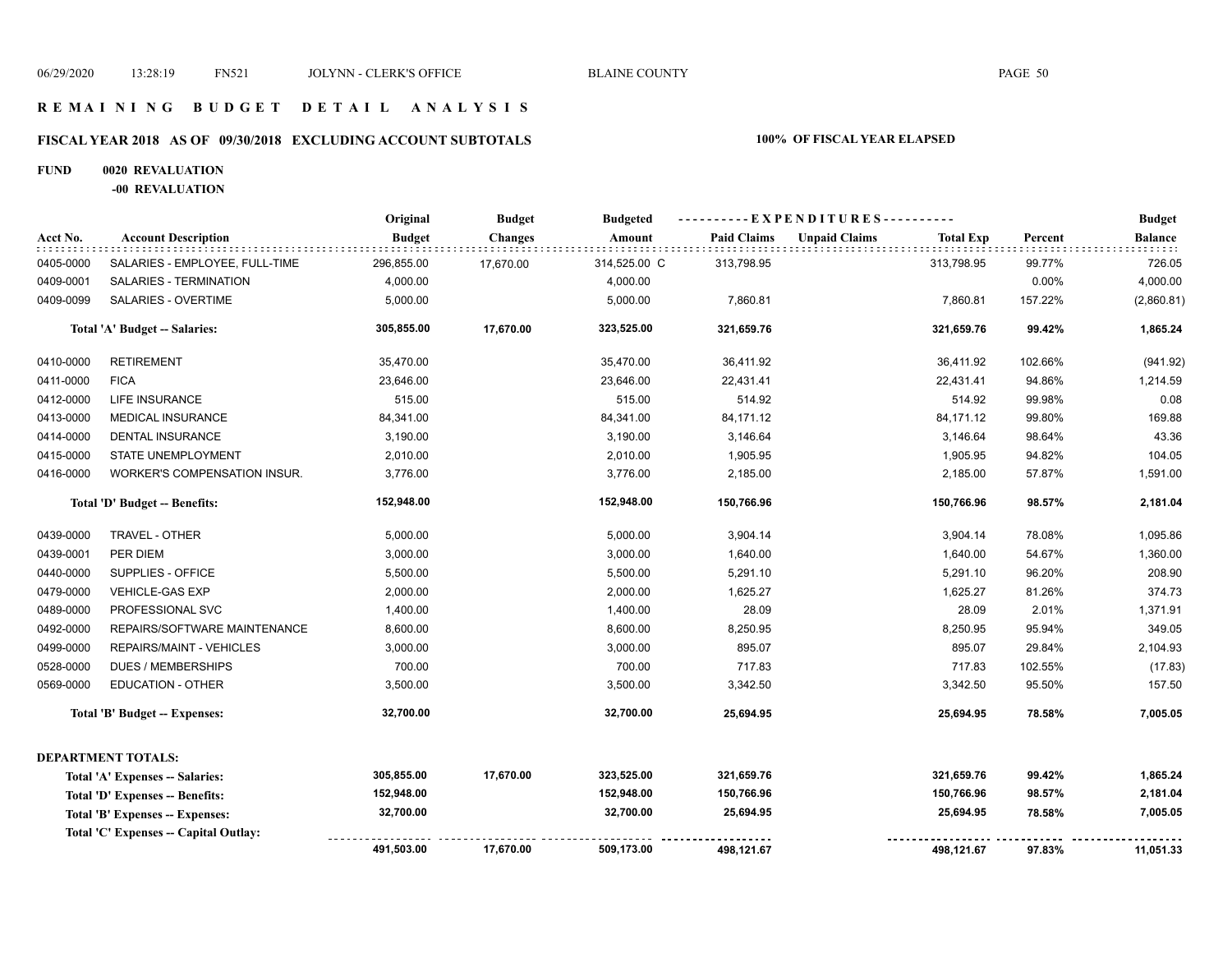## **R E M A I N I N G B U D G E T D E T A I L A N A L Y S I S**

## **FISCAL YEAR 2018 AS OF 09/30/2018 EXCLUDING ACCOUNT SUBTOTALS 100% OF FISCAL YEAR ELAPSED**

#### **FUND TOTALS: 0020 REVALUATION**

| Total 'A' Expenses -- Salaries:       | 305.855.00 | 17.670.00 | 323.525.00 | 321.659.76         | 321.659.76 | 99.42% | 1.865.24  |
|---------------------------------------|------------|-----------|------------|--------------------|------------|--------|-----------|
| Total 'D' Expenses -- Benefits:       | 152.948.00 |           | 152.948.00 | 150,766.96         | 150,766.96 | 99     | 2.181.04  |
| Total 'B' Expenses -- Expenses:       | 32,700.00  |           | 32.700.00  | 25,694.95          | 25.694.95  | 78.58% | 7,005.05  |
| Total 'C' Expenses -- Capital Outlay: |            |           |            | ------------------ |            |        |           |
|                                       | 491.503.00 | 17.670.00 | 509.173.00 | 498,121.67         | 498.121.67 | 97.83% | 11,051.33 |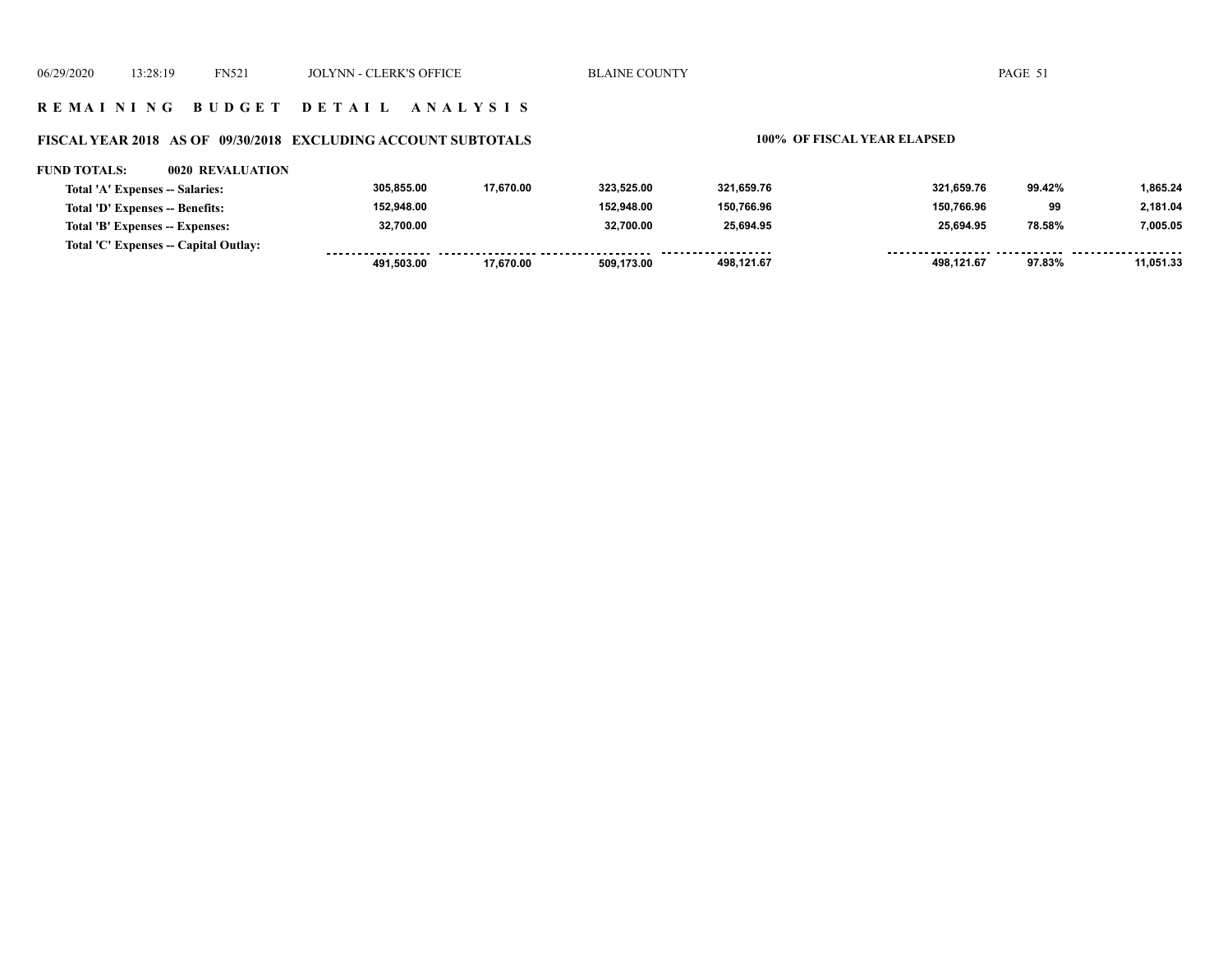## **R E M A I N I N G B U D G E T D E T A I L A N A L Y S I S**

## **FISCAL YEAR 2018 AS OF 09/30/2018 EXCLUDING ACCOUNT SUBTOTALS 100% OF FISCAL YEAR ELAPSED**

## **FUND 0022 RECYCLE CENTER**

## **-00 RECYCLE CENTER**

|           |                                     | Original      | <b>Budget</b>  | <b>Budgeted</b> |                    | ----------EXPENDITURES---------- |                  |         | <b>Budget</b>  |
|-----------|-------------------------------------|---------------|----------------|-----------------|--------------------|----------------------------------|------------------|---------|----------------|
| Acct No.  | <b>Account Description</b>          | <b>Budget</b> | <b>Changes</b> | Amount          | <b>Paid Claims</b> | <b>Unpaid Claims</b>             | <b>Total Exp</b> | Percent | <b>Balance</b> |
| 0403-0000 | SALARIES - MERIT/FLEX               | 5,940.00      |                | 5,940.00        |                    |                                  |                  | 0.00%   | 5,940.00       |
| 0404-0003 | SALARIES - SUPERVISOR               | 54,038.00     |                | 54,038.00       | 56,117.60          |                                  | 56,117.60        | 103.85% | (2,079.60)     |
| 0405-0001 | SALARIES-RECYCLE CTR OPERATOR       | 89,954.00     |                | 89,954.00       | 94.247.93          |                                  | 94,247.93        | 104.77% | (4,293.93)     |
| 0409-0001 | SALARIES - TERMINATION              | 2,500.00      |                | 2,500.00        |                    |                                  |                  | 0.00%   | 2,500.00       |
| 0409-0099 | SALARIES - OVERTIME                 | 2,000.00      |                | 2,000.00        | 561.08             |                                  | 561.08           | 28.05%  | 1,438.92       |
|           | Total 'A' Budget -- Salaries:       | 154,432.00    |                | 154,432.00      | 150,926.61         |                                  | 150,926.61       | 97.73%  | 3,505.39       |
| 0410-0000 | <b>RETIREMENT</b>                   | 18,577.00     |                | 18,577.00       | 17,084.70          |                                  | 17,084.70        | 91.97%  | 1,492.30       |
| 0411-0000 | <b>FICA</b>                         | 12,385.00     |                | 12,385.00       | 10,708.80          |                                  | 10,708.80        | 86.47%  | 1,676.20       |
| 0412-0000 | <b>LIFE INSURANCE</b>               | 221.00        |                | 221.00          | 201.36             |                                  | 201.36           | 91.11%  | 19.64          |
| 0413-0000 | <b>MEDICAL INSURANCE</b>            | 35,441.00     |                | 35,441.00       | 36,025.92          |                                  | 36,025.92        | 101.65% | (584.92)       |
| 0414-0000 | <b>DENTAL INSURANCE</b>             | 2,025.00      |                | 2,025.00        | 1,348.56           |                                  | 1,348.56         | 66.60%  | 676.44         |
| 0415-0000 | STATE UNEMPLOYMENT                  | 1,053.00      |                | 1,053.00        | 909.90             |                                  | 909.90           | 86.41%  | 143.10         |
| 0416-0000 | WORKER'S COMPENSATION INSUR.        | 5,229.00      |                | 5,229.00        | 2,660.00           |                                  | 2,660.00         | 50.87%  | 2,569.00       |
|           | Total 'D' Budget -- Benefits:       | 74,931.00     |                | 74,931.00       | 68,939.24          |                                  | 68,939.24        | 92.00%  | 5,991.76       |
| 0449-0003 | <b>SUPPLIES</b>                     | 14,000.00     | 6.000.00       | 20,000.00 C     | 26,509.21          |                                  | 26,509.21        | 132.55% | (6,509.21)     |
| 0464-0000 | UTILITIES - TELEPHONE, OTHER        | 2,400.00      |                | 2,400.00        | 2,131.68           |                                  | 2,131.68         | 88.82%  | 268.32         |
| 0465-0000 | UTILITIES- ELECTRICITY              | 6,500.00      |                | 6,500.00        | 6,969.58           |                                  | 6,969.58         | 107.22% | (469.58)       |
| 0469-0000 | PROPANE FUEL                        | 2,000.00      |                | 2,000.00        | 4,773.46           |                                  | 4,773.46         | 238.67% | (2,773.46)     |
| 0470-0000 | VEHICLES - FUEL, GASOLINE           | 6,000.00      |                | 6,000.00        | 4,330.00           |                                  | 4,330.00         | 72.17%  | 1,670.00       |
| 0473-0000 | <b>VEHICLES - TIRES</b>             | 1,200.00      |                | 1,200.00        | 1,308.81           |                                  | 1,308.81         | 109.07% | (108.81)       |
| 0489-0006 | ADMINISTRATIVE SUPPORT              | 14,252.00     |                | 14,252.00       | 14,252.00          |                                  | 14,252.00        | 100.00% |                |
| 0491-0000 | REPAIRS/MAINT - HEAVY EQUIP         | 18,000.00     |                | 18,000.00       | 15,174.24          |                                  | 15,174.24        | 84.30%  | 2,825.76       |
| 0569-0000 | <b>EDUCATION- OTHER</b>             | 15,000.00     |                | 15,000.00       | 4,606.14           |                                  | 4,606.14         | 30.71%  | 10,393.86      |
| 0714-0005 | TELEPHONE ALLOWANCE                 |               |                |                 | 294.00             |                                  | 294.00           | 0.00%   | (294.00)       |
|           | Total 'B' Budget -- Expenses:       | 79,352.00     | 6,000.00       | 85,352.00       | 80,349.12          |                                  | 80,349.12        | 94.14%  | 5,002.88       |
| 0803-0002 | <b>CAPITAL - EQUIPMENT</b>          | 20,000.00     | (6,000.00)     | 14,000.00 C     | 1,995.22           |                                  | 1,995.22         | 14.25%  | 12,004.78      |
|           | Total 'C' Budget -- Capital Outlay: | 20,000.00     | (6,000.00)     | 14,000.00       | 1,995.22           |                                  | 1,995.22         | 14.25%  | 12,004.78      |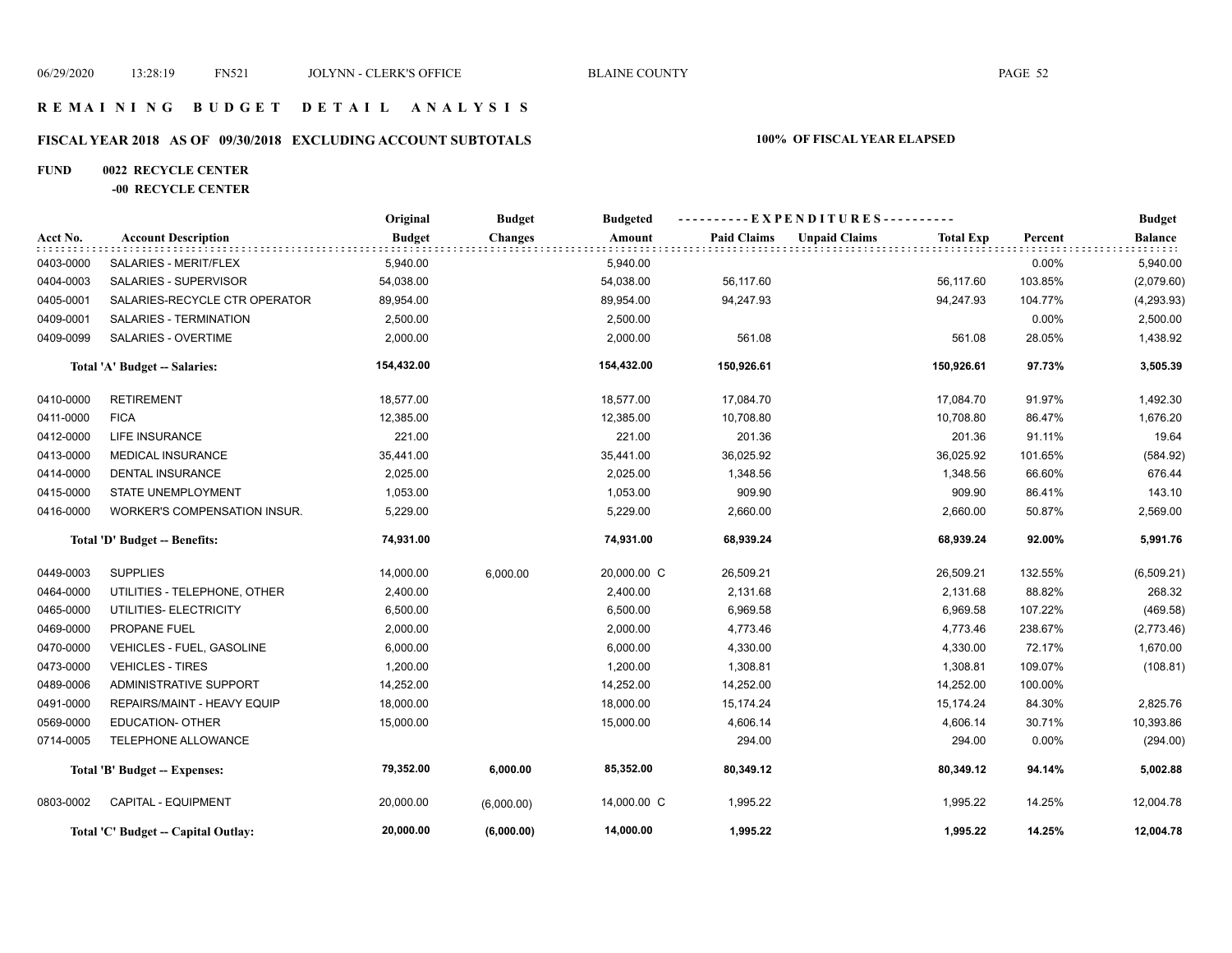#### **FISCAL YEAR 2018 AS OF 09/30/2018 EXCLUDING ACCOUNT SUBTOTALS 100% OF FISCAL YEAR ELAPSED**

#### **DEPARTMENT TOTALS: 302,210.19 302,210.19 91.94% 26,504.81 Total 'A' Expenses -- Salaries: Total 'D' Expenses -- Benefits: Total 'B' Expenses -- Expenses: Total 'C' Expenses -- Capital Outlay: 150,926.61 80,349.12 1,995.22 68,939.24 150,926.61 80,349.12 1,995.22 68,939.24 97.73% 94.14% 14.25% 92.00% 3,505.39 5,002.88 12,004.78 5,991.76 85,352.00 14,000.00 74,931.00 154,432.00 328,715.00 6,000.00 (6,000.00) 154,432.00 79,352.00 20,000.00 74,931.00 328,715.00 FUND TOTALS: 302,210.19 302,210.19 91.94% 26,504.81 Total 'A' Expenses -- Salaries: Total 'D' Expenses -- Benefits: Total 'B' Expenses -- Expenses: Total 'C' Expenses -- Capital Outlay: 150,926.61 80,349.12 1,995.22 68,939.24 150,926.61 80,349.12 1,995.22 68,939.24 97.73% 94.14% 14.25% 92 3,505.39 5,002.88 12,004.78 5,991.76 154,432.00 74,931.00 85,352.00 14,000.00 328,715.00 6,000.00 (6,000.00) 154,432.00 79,352.00 20,000.00 74,931.00 328,715.00 0022 RECYCLE CENTER**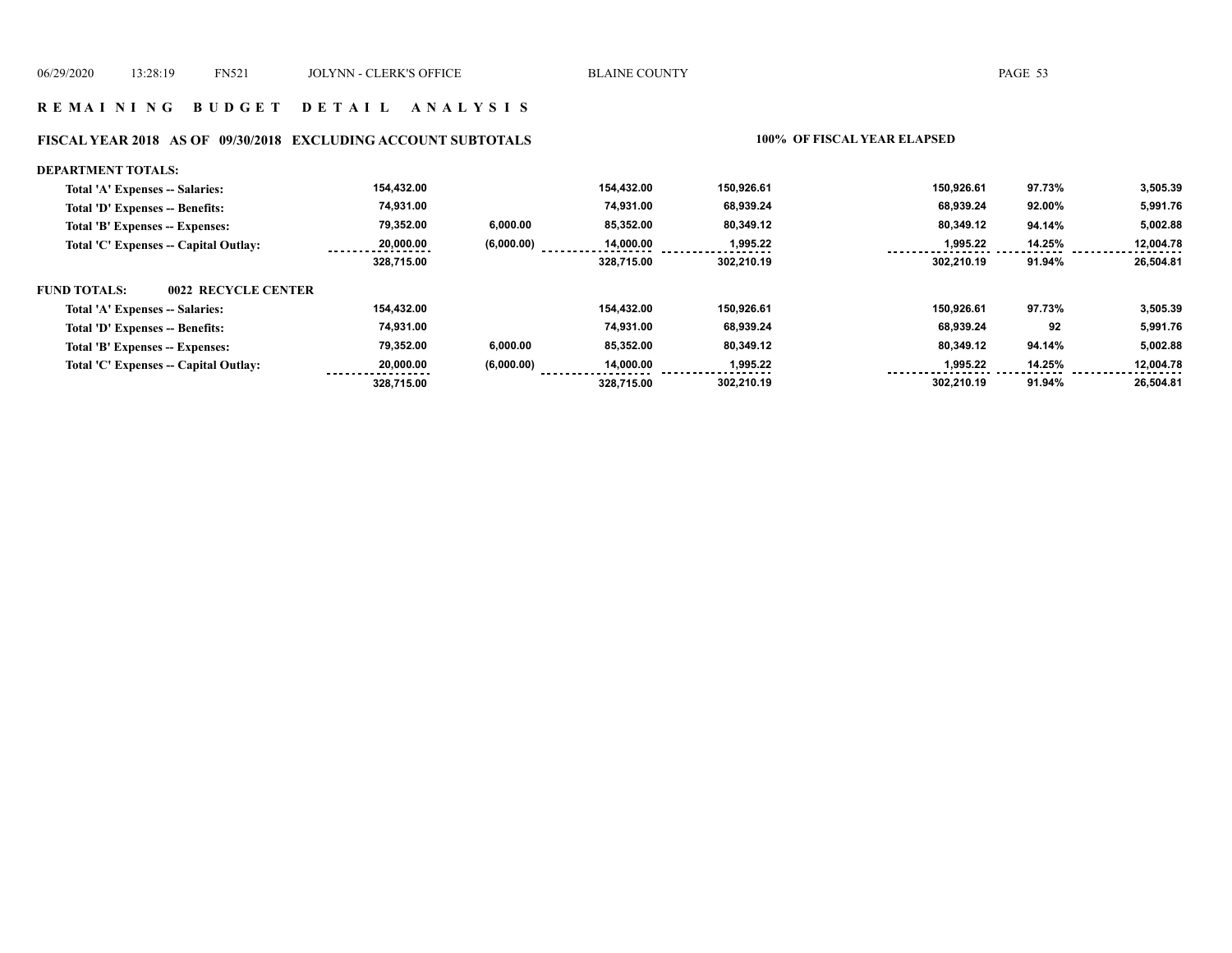## **R E M A I N I N G B U D G E T D E T A I L A N A L Y S I S**

## **FISCAL YEAR 2018 AS OF 09/30/2018 EXCLUDING ACCOUNT SUBTOTALS 100% OF FISCAL YEAR ELAPSED**

#### **FUND 0023 SOLID WASTE**

**-00 SOLID WASTE**

|                     |                                       | Original      | <b>Budget</b>  | <b>Budgeted</b> |                    | - EXPENDITURES---------- |                  |         | <b>Budget</b>  |
|---------------------|---------------------------------------|---------------|----------------|-----------------|--------------------|--------------------------|------------------|---------|----------------|
| Acct No.            | <b>Account Description</b>            | <b>Budget</b> | <b>Changes</b> | Amount          | <b>Paid Claims</b> | <b>Unpaid Claims</b>     | <b>Total Exp</b> | Percent | <b>Balance</b> |
| 0467-0001           | UTILITIES-GARBAGE SMILEY CREEK        | 52,000.00     |                | 52,000.00       | 42,469.38          |                          | 42,469.38        | 81.67%  | 9,530.62       |
| 0467-0002           | UTILITIES - GARBAGE - MAGIC           | 5,000.00      |                | 5,000.00        | 4,629.54           |                          | 4,629.54         | 92.59%  | 370.46         |
| 0542-0000           | <b>POSTAGE</b>                        | 600.00        |                | 600.00          | 600.00             |                          | 600.00           | 100.00% |                |
| 0733-0002           | SOLID WASTE REGIONAL DIST             | 1,600,076.00  | 52,000.00      | 1,652,076.00 C  | 1,639,945.08       |                          | 1,639,945.08     | 99.27%  | 12,130.92      |
|                     | <b>Total 'B' Budget -- Expenses:</b>  | 1,657,676.00  | 52,000.00      | 1,709,676.00    | 1,687,644.00       |                          | 1,687,644.00     | 98.71%  | 22,032.00      |
|                     | <b>DEPARTMENT TOTALS:</b>             |               |                |                 |                    |                          |                  |         |                |
|                     | Total 'A' Expenses -- Salaries:       |               |                |                 |                    |                          |                  |         |                |
|                     | Total 'D' Expenses -- Benefits:       |               |                |                 |                    |                          |                  |         |                |
|                     | Total 'B' Expenses -- Expenses:       | 1,657,676.00  | 52,000.00      | 1,709,676.00    | 1,687,644.00       |                          | 1,687,644.00     | 98.71%  | 22,032.00      |
|                     | Total 'C' Expenses -- Capital Outlay: |               |                |                 |                    |                          |                  |         |                |
|                     |                                       | 1,657,676.00  | 52,000.00      | 1.709.676.00    | 1,687,644.00       |                          | 1,687,644.00     | 98.71%  | 22,032.00      |
| <b>FUND TOTALS:</b> | 0023 SOLID WASTE                      |               |                |                 |                    |                          |                  |         |                |
|                     | Total 'A' Expenses -- Salaries:       |               |                |                 |                    |                          |                  |         |                |
|                     | Total 'D' Expenses -- Benefits:       |               |                |                 |                    |                          |                  |         |                |
|                     | Total 'B' Expenses -- Expenses:       | 1,657,676.00  | 52,000.00      | 1,709,676.00    | 1,687,644.00       |                          | 1,687,644.00     | 98.71%  | 22,032.00      |
|                     | Total 'C' Expenses -- Capital Outlay: |               |                |                 |                    |                          |                  |         |                |
|                     |                                       | 1,657,676.00  | 52,000.00      | 1,709,676.00    | 1,687,644.00       |                          | 1,687,644.00     | 98.71%  | 22,032.00      |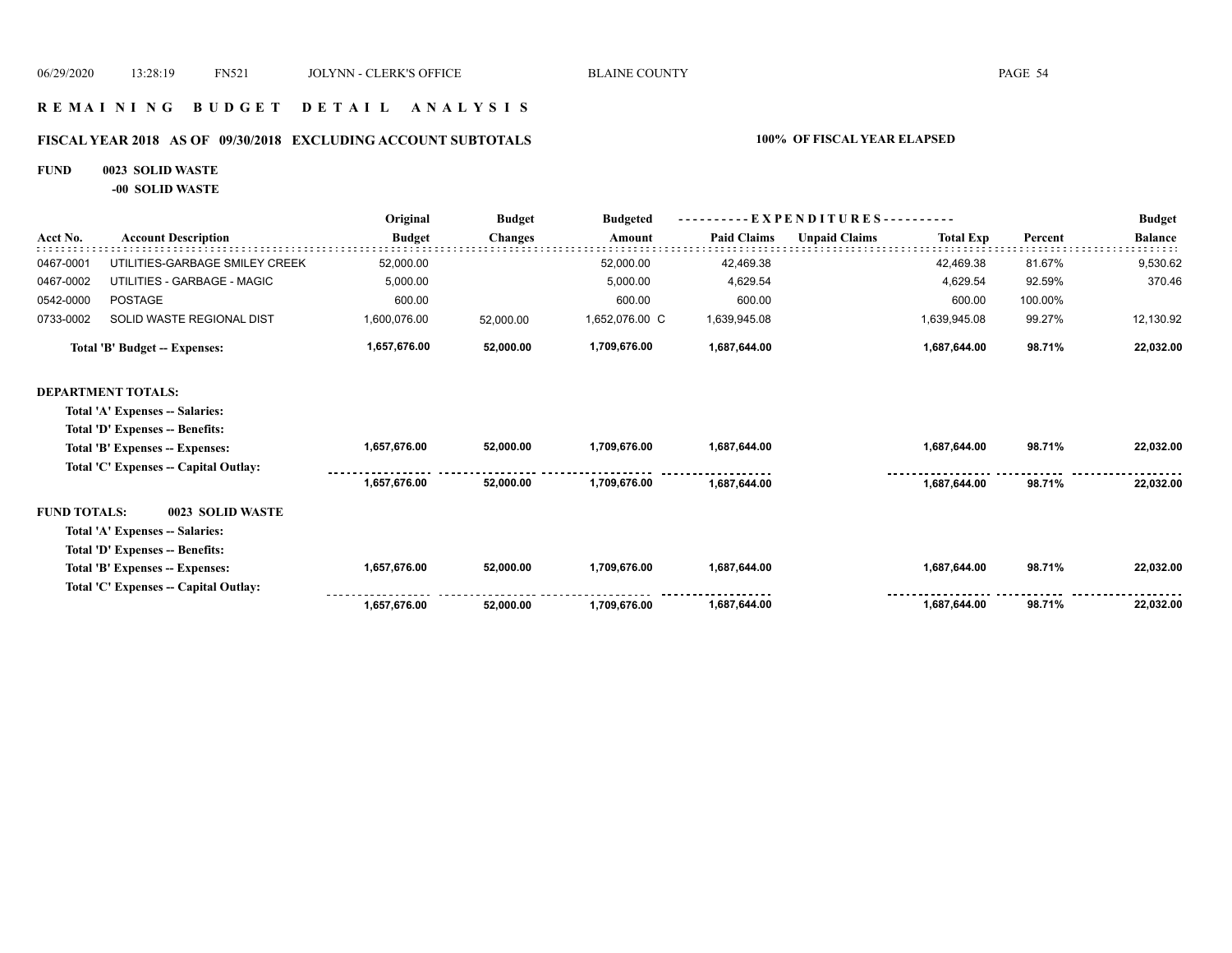## **R E M A I N I N G B U D G E T D E T A I L A N A L Y S I S**

## **FISCAL YEAR 2018 AS OF 09/30/2018 EXCLUDING ACCOUNT SUBTOTALS 100% OF FISCAL YEAR ELAPSED**

## **FUND 0027 WEEDS**

**-00 WEEDS**

|           |                                     | Original      | <b>Budget</b>  | ----------EXPENDITURES----------<br><b>Budgeted</b> |                    |                      |                  |         | <b>Budget</b>  |
|-----------|-------------------------------------|---------------|----------------|-----------------------------------------------------|--------------------|----------------------|------------------|---------|----------------|
| Acct No.  | <b>Account Description</b>          | <b>Budget</b> | <b>Changes</b> | Amount                                              | <b>Paid Claims</b> | <b>Unpaid Claims</b> | <b>Total Exp</b> | Percent | <b>Balance</b> |
| 0403-0000 | <b>SALARIES - MERIT</b>             | 4,328.00      |                | 4,328.00                                            |                    |                      |                  | 0.00%   | 4,328.00       |
| 0405-0000 | SALARIES - SUPERINTENDENT           | 69,602.00     |                | 69,602.00                                           | 72,895.50          |                      | 72,895.50        | 104.73% | (3,293.50)     |
| 0406-0000 | SALARIES - EMPLOYEE, HALF-YEAR      | 26,287.00     |                | 26,287.00                                           | 28,007.68          |                      | 28,007.68        | 106.55% | (1,720.68)     |
| 0409-0002 | SALARIES-TERMINATION                | 6,000.00      |                | 6,000.00                                            |                    |                      |                  | 0.00%   | 6,000.00       |
| 0409-0099 | SALARIES - OVERTIME                 | 550.00        |                | 550.00                                              |                    |                      |                  | 0.00%   | 550.00         |
|           | Total 'A' Budget -- Salaries:       | 106,767.00    |                | 106,767.00                                          | 100,903.18         |                      | 100,903.18       | 94.51%  | 5,863.82       |
| 0410-0000 | <b>RETIREMENT</b>                   | 12,764.00     |                | 12,764.00                                           | 11,422.35          |                      | 11,422.35        | 89.49%  | 1,341.65       |
| 0411-0000 | <b>FICA</b>                         | 8,958.00      |                | 8,958.00                                            | 6,881.19           |                      | 6,881.19         | 76.82%  | 2,076.81       |
| 0412-0000 | <b>LIFE INSURANCE</b>               | 111.00        |                | 111.00                                              | 110.34             |                      | 110.34           | 99.41%  | 0.66           |
| 0413-0000 | <b>MEDICAL INSURANCE</b>            | 22,872.00     |                | 22,872.00                                           | 22,858.20          |                      | 22,858.20        | 99.94%  | 13.80          |
| 0414-0000 | <b>DENTAL INSURANCE</b>             | 675.00        |                | 675.00                                              | 674.28             |                      | 674.28           | 99.89%  | 0.72           |
| 0415-0000 | STATE UNEMPLOYMENT                  | 762.00        |                | 762.00                                              | 584.68             |                      | 584.68           | 76.73%  | 177.32         |
| 0416-0000 | <b>WORKER'S COMPENSATION INSUR.</b> | 4,743.00      |                | 4,743.00                                            | 2,255.00           |                      | 2,255.00         | 47.54%  | 2,488.00       |
|           | Total 'D' Budget -- Benefits:       | 50,885.00     |                | 50,885.00                                           | 44,786.04          |                      | 44,786.04        | 88.01%  | 6,098.96       |
| 0439-0000 | TRAVEL - OTHER                      | 1,000.00      |                | 1,000.00                                            | 998.28             |                      | 998.28           | 99.83%  | 1.72           |
| 0439-0001 | PER DIEM                            | 600.00        |                | 600.00                                              | 375.75             |                      | 375.75           | 62.63%  | 224.25         |
| 0440-0000 | SUPPLIES - OFFICE                   | 1,000.00      |                | 1,000.00                                            | 655.70             |                      | 655.70           | 65.57%  | 344.30         |
| 0449-0000 | <b>SUPPLIES</b>                     | 32,500.00     |                | 32,500.00                                           | 28,553.28          |                      | 28,553.28        | 87.86%  | 3,946.72       |
| 0449-0001 | <b>CWMA - COUNTY EXPENSES</b>       |               | 8,000.00       | 8,000.00 C                                          | 7,986.85           |                      | 7,986.85         | 99.84%  | 13.15          |
| 0470-0000 | VEHICLES - FUEL, GASOLINE           | 4,500.00      |                | 4,500.00                                            | 2,835.09           |                      | 2,835.09         | 63.00%  | 1,664.91       |
| 0489-0000 | <b>OUTREACH PROGRAM</b>             | 6,000.00      |                | 6,000.00                                            | 3,238.17           |                      | 3,238.17         | 53.97%  | 2,761.83       |
| 0489-0006 | ADMINISTRATIVE SUPPORT              | 14,252.00     |                | 14,252.00                                           | 12,107.00          |                      | 12,107.00        | 84.95%  | 2,145.00       |
| 0499-0000 | REPAIRS/MAINT- OTHER                | 2,500.00      |                | 2,500.00                                            | 2,791.51           |                      | 2,791.51         | 111.66% | (291.51)       |
| 0522-0000 | <b>ADVERTISING</b>                  | 500.00        |                | 500.00                                              |                    |                      |                  | 0.00%   | 500.00         |
| 0542-0000 | <b>POSTAGE</b>                      | 400.00        |                | 400.00                                              | 517.80             |                      | 517.80           | 129.45% | (117.80)       |
| 0569-0000 | <b>EDUCATION- OTHER</b>             | 1,500.00      |                | 1,500.00                                            | 873.16             |                      | 873.16           | 58.21%  | 626.84         |
| 0689-0001 | CONTRACTS - WEED SPRAYING           | 1,000.00      |                | 1,000.00                                            |                    |                      |                  | 0.00%   | 1,000.00       |
| 0689-0002 | *GRANT- COST SHARE - CWMA           | 8,000.00      | (2,750.00)     | 5,250.00 C                                          | 5,491.00           |                      | 5,491.00         | 104.59% | (241.00)       |
|           | Total 'B' Budget -- Expenses:       | 73,752.00     | 5,250.00       | 79,002.00                                           | 66,423.59          |                      | 66,423.59        | 84.08%  | 12,578.41      |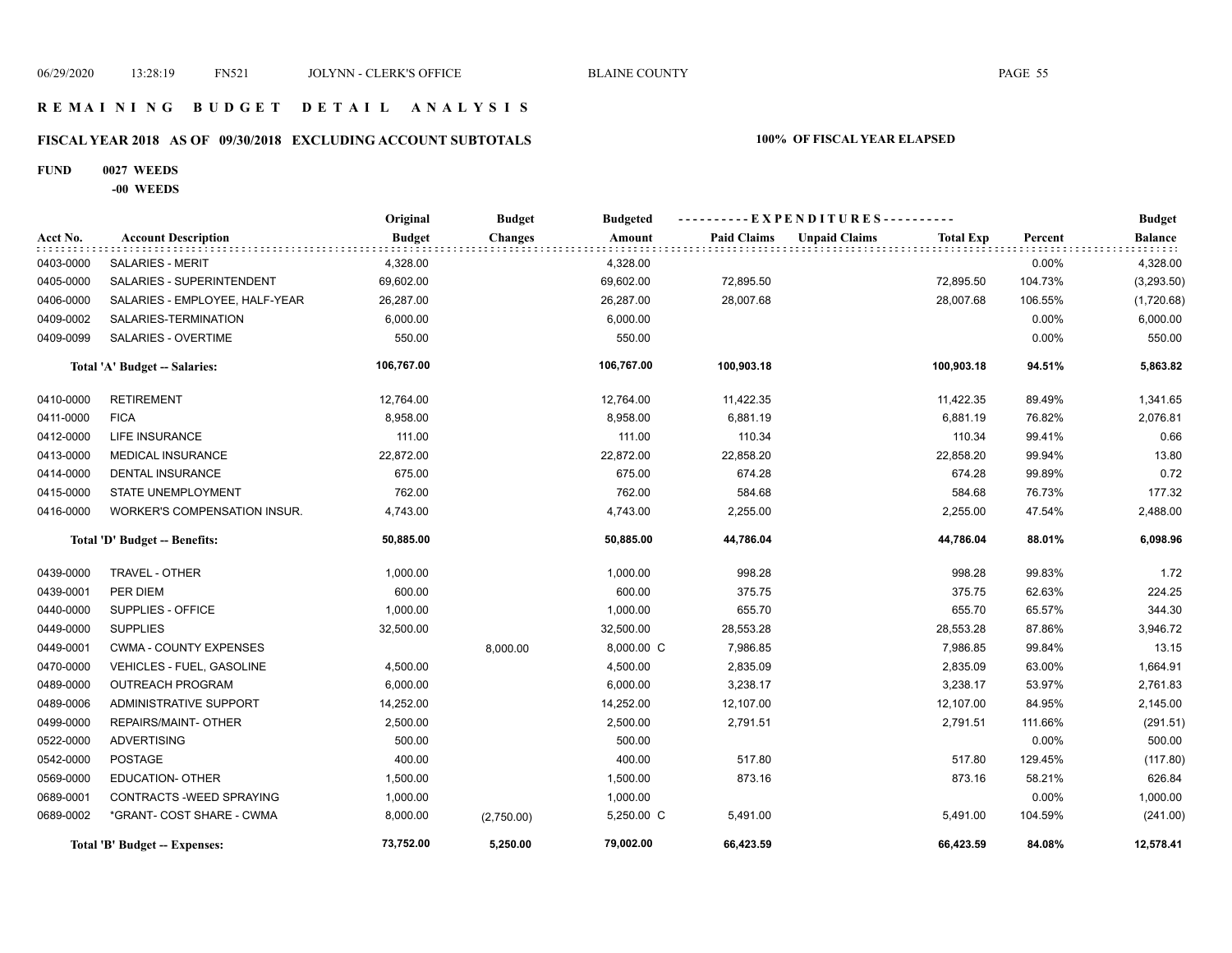#### **FISCAL YEAR 2018 AS OF 09/30/2018 EXCLUDING ACCOUNT SUBTOTALS 100% OF FISCAL YEAR ELAPSED**

#### **DEPARTMENT TOTALS: 106,767.00 106,767.00 100,903.18 100,903.18 94.51% 5,863.82 Total 'A' Expenses -- Salaries: 44,786.04 6,098.96 Total 'D' Expenses -- Benefits: 50,885.00 50,885.00 44,786.04 88.01% 73,752.00 5,250.00 79,002.00 66,423.59 66,423.59 12,578.41 Total 'B' Expenses -- Expenses: 84.08% Total 'C' Expenses -- Capital Outlay:**  $- - - - - -$ . . . . . . . . . . . . . . . ................. . . . . . . . . . . . . . . . . .  **231,404.00 5,250.00 236,654.00 212,112.81 212,112.81 89.63% 24,541.19 FUND TOTALS: 0027 WEEDSTotal 'A' Expenses -- Salaries: 106,767.00 106,767.00 100,903.18 100,903.18 94.51% 5,863.82 50,885.00 50,885.00 44,786.04 44,786.04 Total 'D' Expenses -- Benefits: 88 6,098.96 73,752.00 79,002.00 66,423.59 66,423.59 Total 'B' Expenses -- Expenses: 5,250.00 84.08% 12,578.41 Total 'C' Expenses -- Capital Outlay:** <u>.................</u> . . . . . . . . .  $- - - - - -$ <u>. . . . . . . .</u> <u>ududududu</u> . . . . . . .  **231,404.00 5,250.00 236,654.00 212,112.81 212,112.81 89.63% 24,541.19**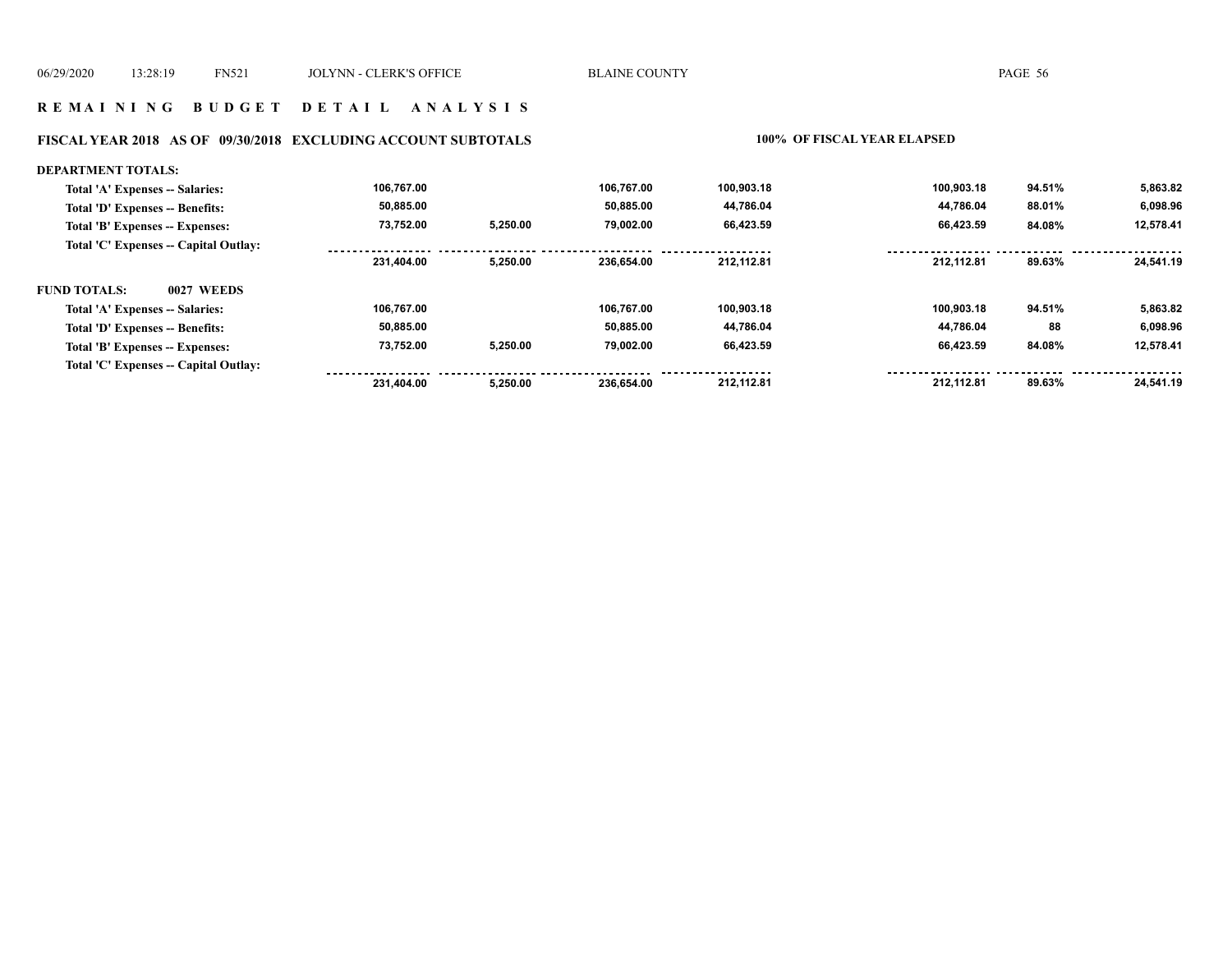## **R E M A I N I N G B U D G E T D E T A I L A N A L Y S I S**

# **FISCAL YEAR 2018 AS OF 09/30/2018 EXCLUDING ACCOUNT SUBTOTALS 100% OF FISCAL YEAR ELAPSED**

#### **FUND 0030 CAPITAL IMPROVEMENT FUND**

**-00 CAPITAL IMPROVEMENT FUND**

|                     |                                       | Original      | <b>Budget</b>  | <b>Budgeted</b> |                    | EXPENDITURES-        |                  | Percent<br>98.56%<br>89.72%<br>51.66%<br>62.76% | <b>Budget</b>  |
|---------------------|---------------------------------------|---------------|----------------|-----------------|--------------------|----------------------|------------------|-------------------------------------------------|----------------|
| Acct No.            | <b>Account Description</b>            | <b>Budget</b> | <b>Changes</b> | Amount          | <b>Paid Claims</b> | <b>Unpaid Claims</b> | <b>Total Exp</b> |                                                 | <b>Balance</b> |
| 0803-0002           | <b>CAPITAL - EQUIPMENT</b>            | 229,000.00    |                | 229,000.00      | 225,709.71         |                      | 225,709.71       |                                                 | 3,290.29       |
| 0807-0001           | CAPITAL - CONSTRUCTION                | 25,000.00     |                | 25,000.00       | 22,429.38          |                      | 22,429.38        |                                                 | 2,570.62       |
| 0808-0000           | CAPITAL- BUILDINGS                    | 800,000.00    |                | 800,000.00      | 413,316.91         |                      | 413,316.91       |                                                 | 386,683.09     |
|                     | Total 'C' Budget -- Capital Outlay:   | 1,054,000.00  |                | 1,054,000.00    | 661,456.00         |                      | 661,456.00       |                                                 | 392,544.00     |
|                     | <b>DEPARTMENT TOTALS:</b>             |               |                |                 |                    |                      |                  |                                                 |                |
|                     | Total 'A' Expenses -- Salaries:       |               |                |                 |                    |                      |                  |                                                 |                |
|                     | Total 'D' Expenses -- Benefits:       |               |                |                 |                    |                      |                  |                                                 |                |
|                     | Total 'B' Expenses -- Expenses:       |               |                |                 |                    |                      |                  |                                                 |                |
|                     | Total 'C' Expenses -- Capital Outlay: | 1,054,000.00  |                | 1,054,000.00    | 661,456.00         |                      | 661,456.00       | 62.76%                                          | 392,544.00     |
|                     |                                       | 1,054,000.00  |                | 1,054,000.00    | 661,456.00         |                      | 661,456.00       | 62.76%                                          | 392,544.00     |
| <b>FUND TOTALS:</b> | 0030 CAPITAL IMPROVEMENT FUND         |               |                |                 |                    |                      |                  |                                                 |                |
|                     | Total 'A' Expenses -- Salaries:       |               |                |                 |                    |                      |                  |                                                 |                |
|                     | Total 'D' Expenses -- Benefits:       |               |                |                 |                    |                      |                  |                                                 |                |
|                     | Total 'B' Expenses -- Expenses:       |               |                |                 |                    |                      |                  |                                                 |                |
|                     | Total 'C' Expenses -- Capital Outlay: | 1,054,000.00  |                | 1,054,000.00    | 661,456.00         |                      | 661,456.00       | 62.76%                                          | 392,544.00     |
|                     |                                       | 1,054,000.00  |                | 1,054,000.00    | 661,456.00         |                      | 661,456.00       | 62.76%                                          | 392,544.00     |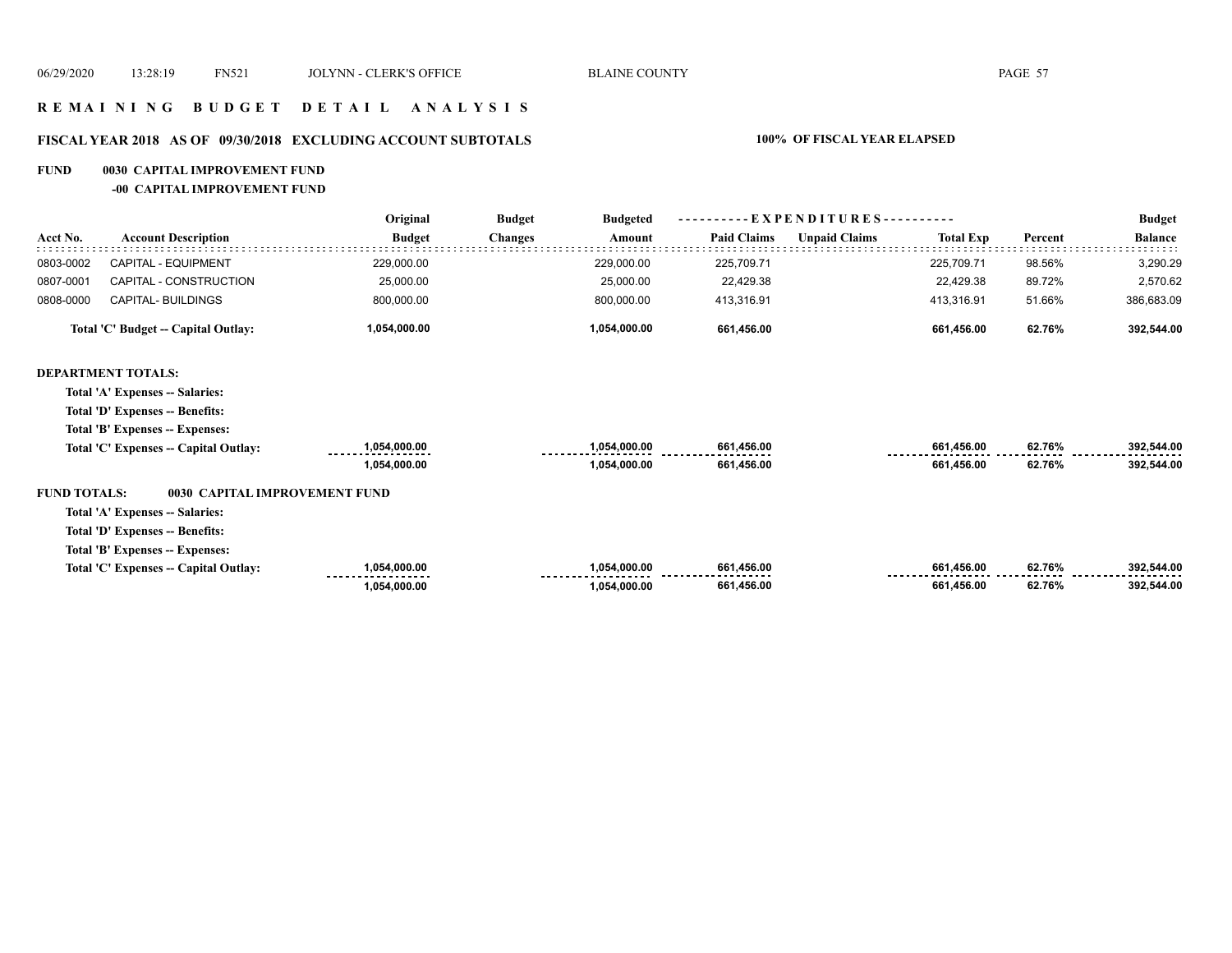# **R E M A I N I N G B U D G E T D E T A I L A N A L Y S I S**

# **FISCAL YEAR 2018 AS OF 09/30/2018 EXCLUDING ACCOUNT SUBTOTALS 100% OF FISCAL YEAR ELAPSED**

### **FUND 0031 PSF BOND REDEMPTION FUND**

**-00 PSF BOND REDEMPTION FUND**

|                     |                                       | Original      | <b>Budget</b>  | <b>Budgeted</b> | - E X P E N D I T U R E S - - - - - - - - - - |                      |                  |         | <b>Budget</b>  |
|---------------------|---------------------------------------|---------------|----------------|-----------------|-----------------------------------------------|----------------------|------------------|---------|----------------|
| Acct No.            | <b>Account Description</b>            | <b>Budget</b> | <b>Changes</b> | Amount          | <b>Paid Claims</b>                            | <b>Unpaid Claims</b> | <b>Total Exp</b> | Percent | <b>Balance</b> |
| 0740-0000           | <b>BOND PAYMENT</b>                   | 730,000.00    |                | 730,000.00      | 727,675.00                                    |                      | 727,675.00       | 99.68%  | 2,325.00       |
|                     | Total 'B' Budget -- Expenses:         | 730,000.00    |                | 730,000.00      | 727,675.00                                    |                      | 727,675.00       | 99.68%  | 2,325.00       |
|                     | <b>DEPARTMENT TOTALS:</b>             |               |                |                 |                                               |                      |                  |         |                |
|                     | Total 'A' Expenses -- Salaries:       |               |                |                 |                                               |                      |                  |         |                |
|                     | Total 'D' Expenses -- Benefits:       |               |                |                 |                                               |                      |                  |         |                |
|                     | Total 'B' Expenses -- Expenses:       | 730,000.00    |                | 730,000.00      | 727,675.00                                    |                      | 727,675.00       | 99.68%  | 2,325.00       |
|                     | Total 'C' Expenses -- Capital Outlay: |               |                |                 |                                               |                      |                  |         |                |
|                     |                                       | 730,000.00    |                | 730,000.00      | 727,675.00                                    |                      | 727,675.00       | 99.68%  | 2,325.00       |
| <b>FUND TOTALS:</b> | 0031 PSF BOND REDEMPTION FUND         |               |                |                 |                                               |                      |                  |         |                |
|                     | Total 'A' Expenses -- Salaries:       |               |                |                 |                                               |                      |                  |         |                |
|                     | Total 'D' Expenses -- Benefits:       |               |                |                 |                                               |                      |                  |         |                |
|                     | Total 'B' Expenses -- Expenses:       | 730,000.00    |                | 730,000.00      | 727,675.00                                    |                      | 727,675.00       | 99.68%  | 2,325.00       |
|                     | Total 'C' Expenses -- Capital Outlay: |               |                |                 |                                               |                      |                  |         |                |
|                     |                                       | 730,000.00    |                | 730,000.00      | 727,675.00                                    |                      | 727,675.00       | 99.68%  | 2,325.00       |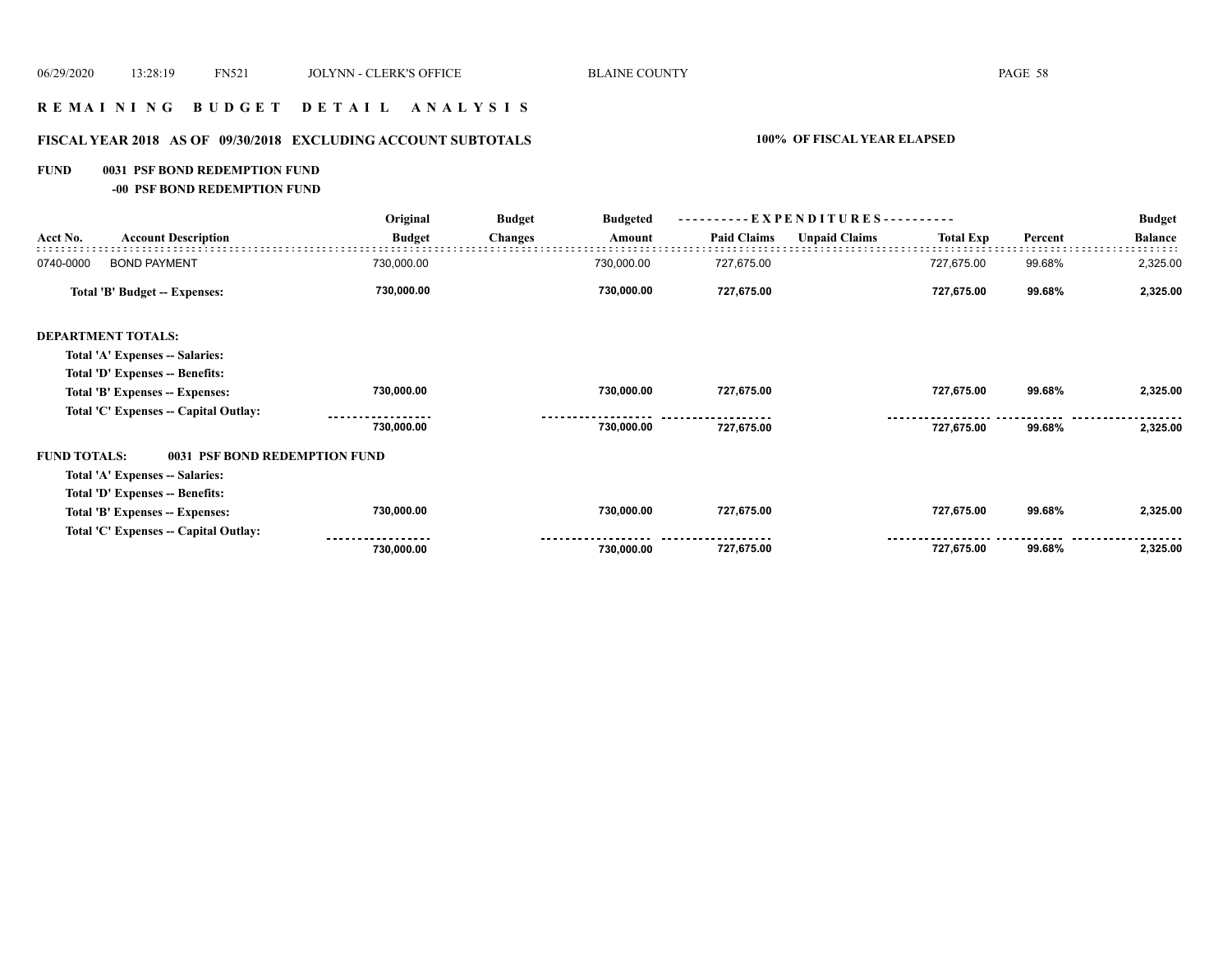# **R E M A I N I N G B U D G E T D E T A I L A N A L Y S I S**

## **FISCAL YEAR 2018 AS OF 09/30/2018 EXCLUDING ACCOUNT SUBTOTALS 100% OF FISCAL YEAR ELAPSED**

#### **FUND 0035 NURSING HOME OPERATIONS**

**-00 NURSING HOME OPERATIONS**

|                     |                                       | Original      | <b>Budget</b>  | <b>Budgeted</b> |                    | --- EXPENDITURES---------- |            | <b>Total Exp</b><br>Percent | <b>Budget</b>  |  |
|---------------------|---------------------------------------|---------------|----------------|-----------------|--------------------|----------------------------|------------|-----------------------------|----------------|--|
| Acct No.            | <b>Account Description</b>            | <b>Budget</b> | <b>Changes</b> | Amount          | <b>Paid Claims</b> | <b>Unpaid Claims</b>       |            |                             | <b>Balance</b> |  |
| 0499-0000           | <b>REPAIRS/MAINT- OTHER</b>           | 206,000.00    | 97,700.00      | 303,700.00 C    | 285,272.36         |                            | 285,272.36 | 93.93%                      | 18,427.64      |  |
|                     | Total 'B' Budget -- Expenses:         | 206,000.00    | 97,700.00      | 303,700.00      | 285,272.36         |                            | 285,272.36 | 93.93%                      | 18,427.64      |  |
|                     | <b>DEPARTMENT TOTALS:</b>             |               |                |                 |                    |                            |            |                             |                |  |
|                     | Total 'A' Expenses -- Salaries:       |               |                |                 |                    |                            |            |                             |                |  |
|                     | Total 'D' Expenses -- Benefits:       |               |                |                 |                    |                            |            |                             |                |  |
|                     | Total 'B' Expenses -- Expenses:       | 206,000.00    | 97,700.00      | 303,700.00      | 285,272.36         |                            | 285,272.36 | 93.93%                      | 18,427.64      |  |
|                     | Total 'C' Expenses -- Capital Outlay: |               |                |                 |                    |                            |            |                             |                |  |
|                     |                                       | 206,000.00    | 97,700.00      | 303,700.00      | 285.272.36         |                            | 285,272.36 | 93.93%                      | 18,427.64      |  |
| <b>FUND TOTALS:</b> | 0035 NURSING HOME OPERATIONS          |               |                |                 |                    |                            |            |                             |                |  |
|                     | Total 'A' Expenses -- Salaries:       |               |                |                 |                    |                            |            |                             |                |  |
|                     | Total 'D' Expenses -- Benefits:       |               |                |                 |                    |                            |            |                             |                |  |
|                     | Total 'B' Expenses -- Expenses:       | 206,000.00    | 97,700.00      | 303,700.00      | 285,272.36         |                            | 285,272.36 | 93.93%                      | 18,427.64      |  |
|                     | Total 'C' Expenses -- Capital Outlay: |               |                |                 |                    |                            |            |                             |                |  |
|                     |                                       | 206,000.00    | 97,700.00      | 303,700.00      | 285,272.36         |                            | 285,272.36 | 93.93%                      | 18,427.64      |  |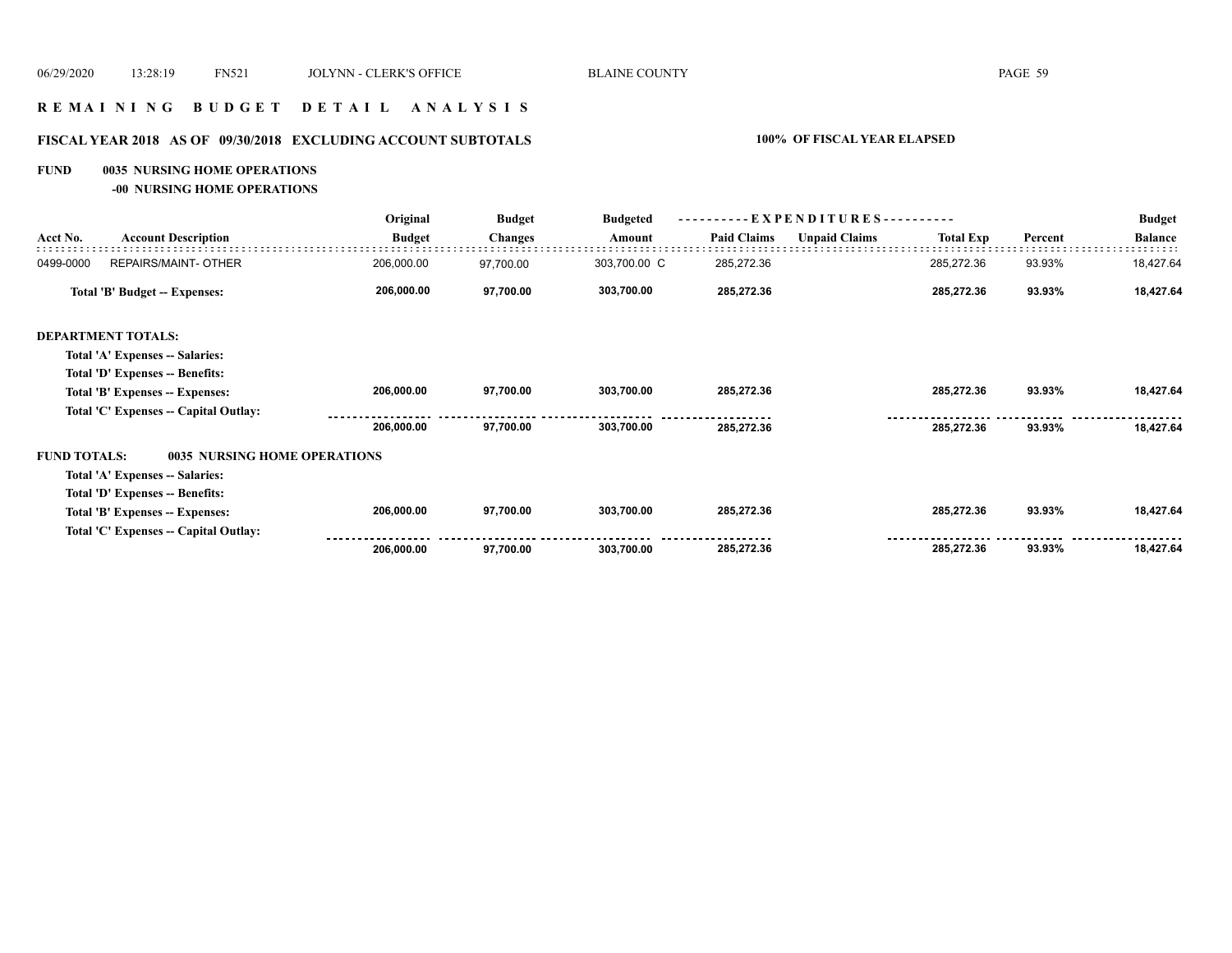## **R E M A I N I N G B U D G E T D E T A I L A N A L Y S I S**

# **FISCAL YEAR 2018 AS OF 09/30/2018 EXCLUDING ACCOUNT SUBTOTALS 100% OF FISCAL YEAR ELAPSED**

#### **FUND 0037 SNOWMOBILE**

**-00 SNOWMOBILE**

|                     |                                       | Original      | <b>Budget</b>  | <b>Budgeted</b> |                    |                      |                  |         | <b>Budget</b>  |  |
|---------------------|---------------------------------------|---------------|----------------|-----------------|--------------------|----------------------|------------------|---------|----------------|--|
| Acct No.            | <b>Account Description</b>            | <b>Budget</b> | <b>Changes</b> | Amount          | <b>Paid Claims</b> | <b>Unpaid Claims</b> | <b>Total Exp</b> | Percent | <b>Balance</b> |  |
| 0559-0000           | OTHER MISCELLANEOUS EXPENSES          | 17,000.00     |                | 17,000.00       | 7,861.11           |                      | 7,861.11         | 46.24%  | 9,138.89       |  |
|                     | Total 'B' Budget -- Expenses:         | 17,000.00     |                | 17,000.00       | 7,861.11           |                      | 7,861.11         | 46.24%  | 9,138.89       |  |
|                     | <b>DEPARTMENT TOTALS:</b>             |               |                |                 |                    |                      |                  |         |                |  |
|                     | Total 'A' Expenses -- Salaries:       |               |                |                 |                    |                      |                  |         |                |  |
|                     | Total 'D' Expenses -- Benefits:       |               |                |                 |                    |                      |                  |         |                |  |
|                     | Total 'B' Expenses -- Expenses:       | 17,000.00     |                | 17,000.00       | 7,861.11           |                      | 7,861.11         | 46.24%  | 9,138.89       |  |
|                     | Total 'C' Expenses -- Capital Outlay: |               |                |                 |                    |                      |                  |         |                |  |
|                     |                                       | 17,000.00     |                | 17,000.00       | 7,861.11           |                      | 7,861.11         | 46.24%  | 9,138.89       |  |
| <b>FUND TOTALS:</b> | 0037 SNOWMOBILE                       |               |                |                 |                    |                      |                  |         |                |  |
|                     | Total 'A' Expenses -- Salaries:       |               |                |                 |                    |                      |                  |         |                |  |
|                     | Total 'D' Expenses -- Benefits:       |               |                |                 |                    |                      |                  |         |                |  |
|                     | Total 'B' Expenses -- Expenses:       | 17,000.00     |                | 17,000.00       | 7,861.11           |                      | 7,861.11         | 46.24%  | 9,138.89       |  |
|                     | Total 'C' Expenses -- Capital Outlay: |               |                |                 |                    |                      |                  |         |                |  |
|                     |                                       | 17,000.00     |                | 17,000.00       | 7,861.11           |                      | 7,861.11         | 46.24%  | 9,138.89       |  |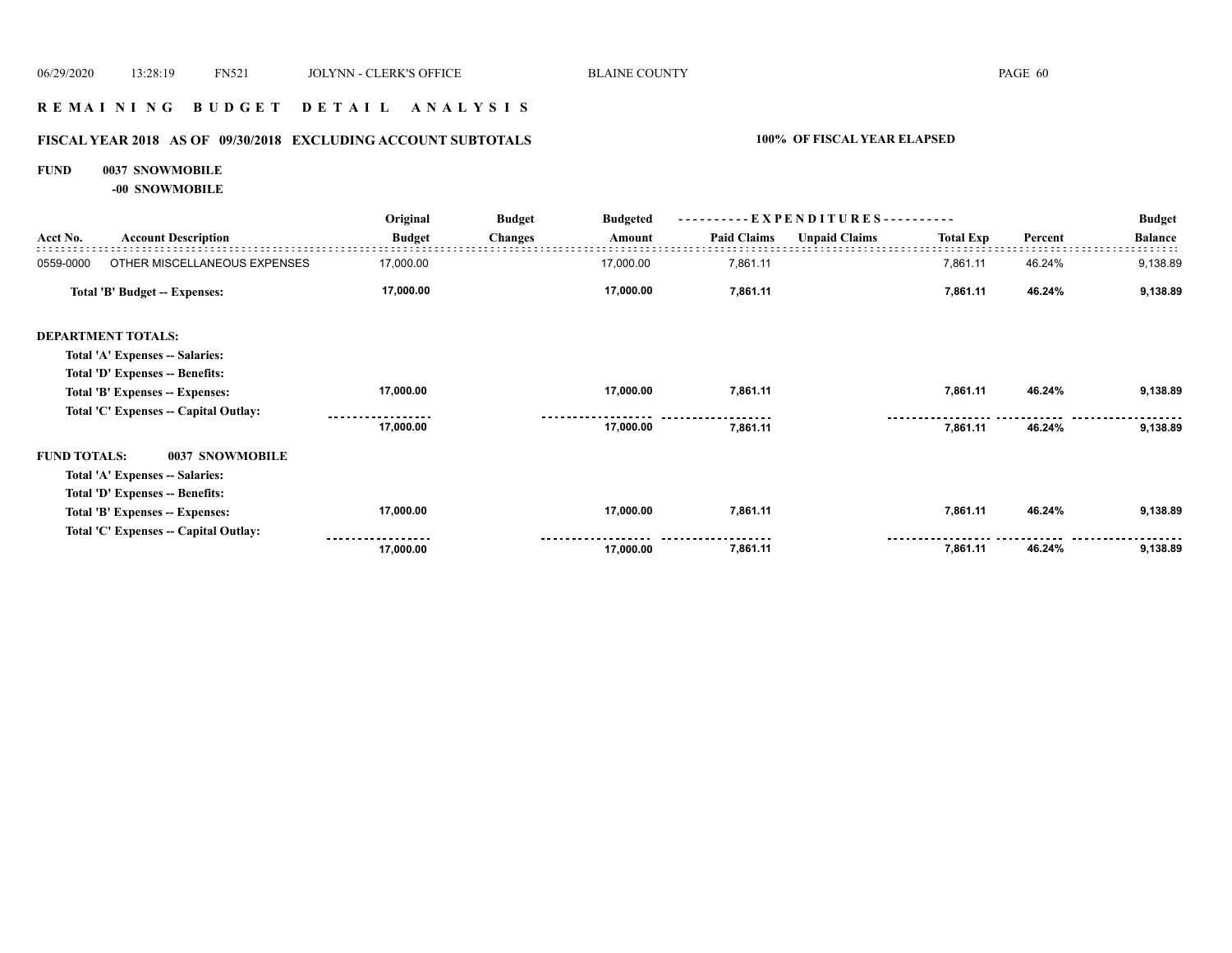## **R E M A I N I N G B U D G E T D E T A I L A N A L Y S I S**

## **FISCAL YEAR 2018 AS OF 09/30/2018 EXCLUDING ACCOUNT SUBTOTALS 100% OF FISCAL YEAR ELAPSED**

### **FUND 0038 WATERWAYS**

#### **-01 WATERWAYS - MAINTENANCE**

|           |                                     | Original      | <b>Budget</b>  | <b>Budgeted</b> |                    | ----------EXPENDITURES---------- |                  |          |                |  |  |
|-----------|-------------------------------------|---------------|----------------|-----------------|--------------------|----------------------------------|------------------|----------|----------------|--|--|
| Acct No.  | <b>Account Description</b>          | <b>Budget</b> | <b>Changes</b> | Amount          | <b>Paid Claims</b> | <b>Unpaid Claims</b>             | <b>Total Exp</b> | Percent  | <b>Balance</b> |  |  |
| 0470-0000 | <b>FUEL/MILEAGE</b>                 | 3,450.00      |                | 3.450.00        | 1,365.86           |                                  | 1,365.86         | 39.59%   | 2,084.14       |  |  |
| 0559-0000 | OTHER MISC EXPENSES                 | 1,590.00      |                | 1,590.00        | 3,148.09           |                                  | 3,148.09         | 197.99%  | (1,558.09)     |  |  |
| 0679-0001 | ADMIN CONTRACT SERVICES             | 4,000.00      |                | 4,000.00        | 3,840.00           |                                  | 3.840.00         | 96.00%   | 160.00         |  |  |
| 0679-0002 | CONTRACT/LABOR SERVICES             | 12,260.00     |                | 12,260.00       | 11,605.12          |                                  | 11,605.12        | 94.66%   | 654.88         |  |  |
|           | Total 'B' Budget -- Expenses:       | 21,300.00     |                | 21,300.00       | 19.959.07          |                                  | 19.959.07        | 93.70%   | 1,340.93       |  |  |
| 0807-0003 | <b>BOAT DOCK GRANT</b>              | 5,000.00      |                | 5,000.00        |                    |                                  |                  | $0.00\%$ | 5,000.00       |  |  |
|           | Total 'C' Budget -- Capital Outlay: | 5,000.00      |                | 5,000.00        |                    |                                  |                  |          | 5,000.00       |  |  |
|           |                                     |               |                |                 |                    |                                  |                  |          |                |  |  |

#### **DEPARTMENT TOTALS:**

**Total 'A' Expenses -- Salaries:**

| Total 'D' Expenses -- Benefits: |  |
|---------------------------------|--|
|---------------------------------|--|

| Total 'B' Expenses<br><b>Expenses:</b>   | 1.300.00                       | 21.300.00 | 19.959.07 | 19,959.07 | 93.70% | 340.93        |
|------------------------------------------|--------------------------------|-----------|-----------|-----------|--------|---------------|
| Total 'C' Expenses --<br>Canital Outlav: | 000.00.د<br>------------------ | 5.000.00  |           | ----      |        | 5,000.00<br>. |
|                                          | 26,300.00                      | 26,300.00 | 19.959.07 | 19,959.07 | 75.89% | 3,340.93      |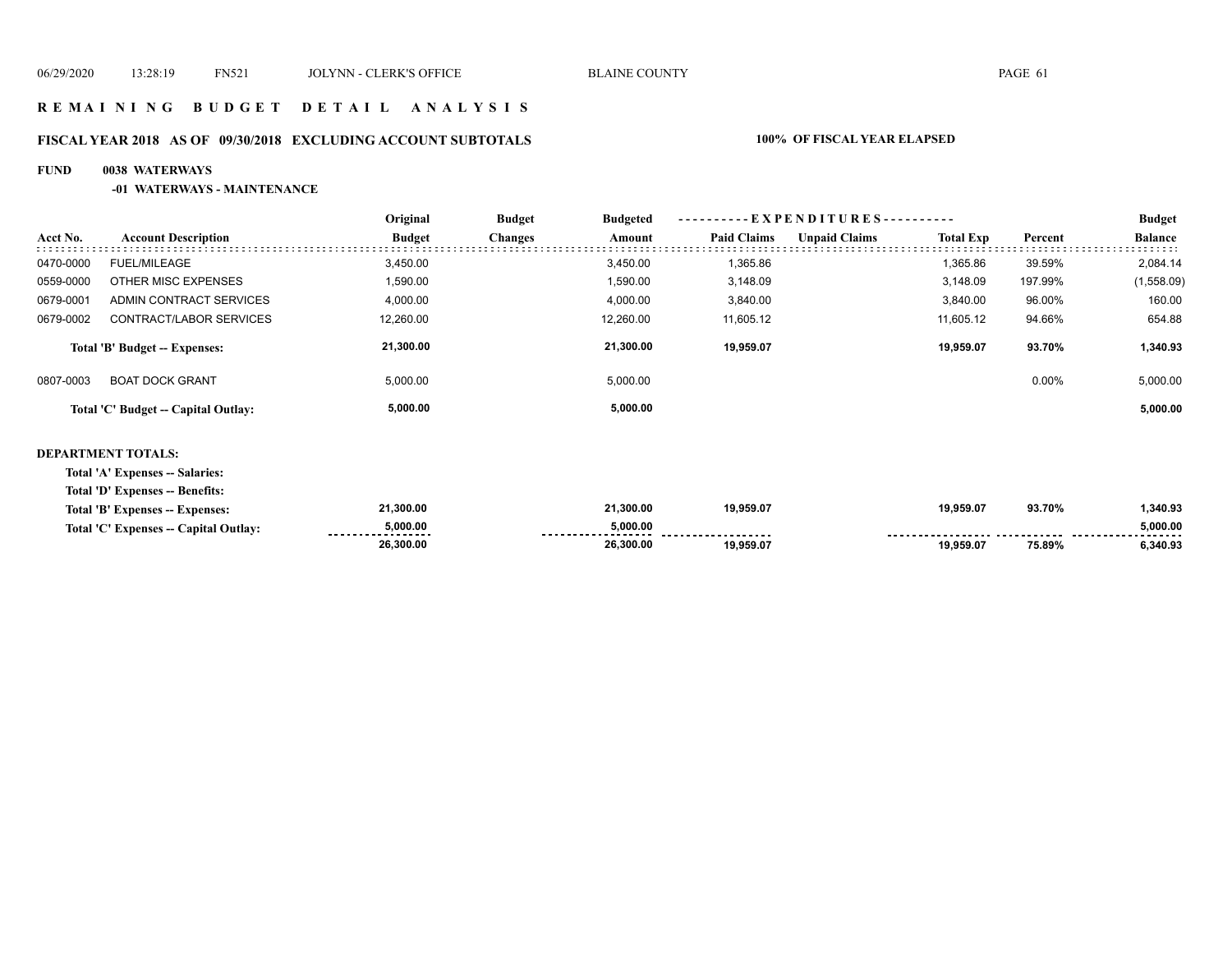## **R E M A I N I N G B U D G E T D E T A I L A N A L Y S I S**

## **FISCAL YEAR 2018 AS OF 09/30/2018 EXCLUDING ACCOUNT SUBTOTALS 100% OF FISCAL YEAR ELAPSED**

#### **FUND 0038 WATERWAYS**

**-02 BOAT PATROL GRANT**

|                     |                                        | Original      | <b>Budget</b>  | <b>Budgeted</b> |                    | $-EXPENDITURES$ --------- |                  |         | <b>Budget</b>  |
|---------------------|----------------------------------------|---------------|----------------|-----------------|--------------------|---------------------------|------------------|---------|----------------|
| Acct No.            | <b>Account Description</b>             | <b>Budget</b> | <b>Changes</b> | Amount          | <b>Paid Claims</b> | <b>Unpaid Claims</b>      | <b>Total Exp</b> | Percent | <b>Balance</b> |
| 0409-0099           | SALARIES - OVERTIME                    | 10,000.00     |                | 10,000.00       | 4,358.34           |                           | 4,358.34         | 43.58%  | 5,641.66       |
|                     | Total 'A' Budget -- Salaries:          | 10,000.00     |                | 10,000.00       | 4,358.34           |                           | 4,358.34         | 43.58%  | 5,641.66       |
| 0410-0000           | <b>RETIREMENT</b>                      | 2,800.00      | (1,600.00)     | 1,200.00 C      | 508.17             |                           | 508.17           | 42.35%  | 691.83         |
| 0411-0000           | <b>FICA</b>                            |               | 800.00         | 800.00 C        | 333.40             |                           | 333.40           | 41.68%  | 466.60         |
| 0415-0000           | STATE UNEMPLOYMENT                     |               | 100.00         | 100.00 C        | 28.33              |                           | 28.33            | 28.33%  | 71.67          |
| 0416-0000           | WORKER'S COMPENSATION INSUR.           |               | 700.00         | 700.00 C        | 158.00             |                           | 158.00           | 22.57%  | 542.00         |
|                     | Total 'D' Budget -- Benefits:          | 2,800.00      |                | 2,800.00        | 1,027.90           |                           | 1,027.90         | 36.71%  | 1,772.10       |
| 0558-0000           | <b>BOAT PATROL GRANT</b>               | 3,500.00      |                | 3,500.00        | 2,531.41           |                           | 2,531.41         | 72.33%  | 968.59         |
|                     | <b>Total 'B' Budget -- Expenses:</b>   | 3,500.00      |                | 3,500.00        | 2,531.41           |                           | 2,531.41         | 72.33%  | 968.59         |
|                     | <b>DEPARTMENT TOTALS:</b>              |               |                |                 |                    |                           |                  |         |                |
|                     | Total 'A' Expenses -- Salaries:        | 10,000.00     |                | 10,000.00       | 4,358.34           |                           | 4,358.34         | 43.58%  | 5,641.66       |
|                     | <b>Total 'D' Expenses -- Benefits:</b> | 2,800.00      |                | 2,800.00        | 1,027.90           |                           | 1,027.90         | 36.71%  | 1,772.10       |
|                     | Total 'B' Expenses -- Expenses:        | 3,500.00      |                | 3,500.00        | 2,531.41           |                           | 2,531.41         | 72.33%  | 968.59         |
|                     | Total 'C' Expenses - Capital Outlay:   |               |                |                 |                    |                           |                  |         |                |
|                     |                                        | 16,300.00     |                | 16,300.00       | 7,917.65           |                           | 7,917.65         | 48.57%  | 8,382.35       |
| <b>FUND TOTALS:</b> | 0038 WATERWAYS                         |               |                |                 |                    |                           |                  |         |                |
|                     | Total 'A' Expenses -- Salaries:        | 10,000.00     |                | 10,000.00       | 4,358.34           |                           | 4,358.34         | 43.58%  | 5,641.66       |
|                     | Total 'D' Expenses -- Benefits:        | 2,800.00      |                | 2,800.00        | 1,027.90           |                           | 1,027.90         | 37      | 1,772.10       |
|                     | Total 'B' Expenses -- Expenses:        | 24,800.00     |                | 24,800.00       | 22,490.48          |                           | 22,490.48        | 90.69%  | 2,309.52       |
|                     | Total 'C' Expenses - Capital Outlay:   | 5,000.00      |                | 5,000.00        |                    |                           |                  |         | 5,000.00       |
|                     |                                        | 42,600.00     |                | 42,600.00       | 27,876.72          |                           | 27,876.72        | 65.44%  | 14,723.28      |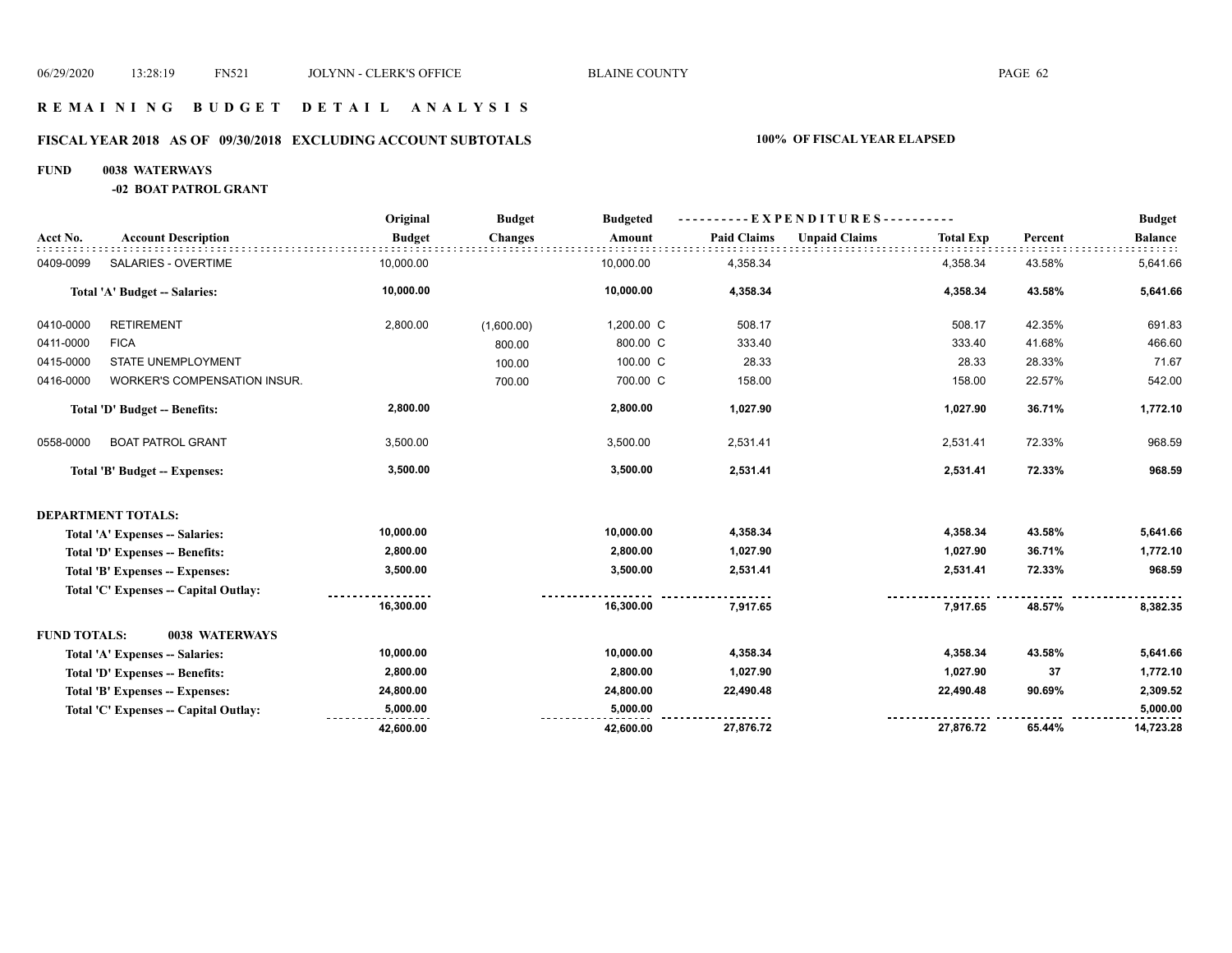## **FISCAL YEAR 2018 AS OF 09/30/2018 EXCLUDING ACCOUNT SUBTOTALS 100% OF FISCAL YEAR ELAPSED**

#### **FUND 0046 911 EMERGENCY COMMUNICATION**

#### **-00 911 EMERGENCY COMMUNICATION**

|                               |                                        | Original      | <b>Budget</b>  | <b>Budgeted</b> |                    | ----------EXPENDITURES---------- |                  |         | <b>Budget</b>  |
|-------------------------------|----------------------------------------|---------------|----------------|-----------------|--------------------|----------------------------------|------------------|---------|----------------|
| Acct No.                      | <b>Account Description</b>             | <b>Budget</b> | <b>Changes</b> | Amount          | <b>Paid Claims</b> | <b>Unpaid Claims</b>             | <b>Total Exp</b> | Percent | <b>Balance</b> |
| 0401-0000                     | <b>SALARIES - DIRECTOR</b>             | 84,247.00     | 5,055.00       | 89,302.00 C     | 89,042.95          |                                  | 89,042.95        | 99.71%  | 259.05         |
| 0401-0003                     | SALARIES - GIS ANALYST                 | 68,104.00     | 2,995.00       | 71,099.00 C     | 70,928.00          |                                  | 70,928.00        | 99.76%  | 171.00         |
| 0409-0001                     | SALARIES - TERMINATION                 | 3,000.00      |                | 3,000.00        |                    |                                  |                  | 0.00%   | 3,000.00       |
|                               | Total 'A' Budget -- Salaries:          | 155,351.00    | 8,050.00       | 163,401.00      | 159,970.95         |                                  | 159,970.95       | 97.90%  | 3,430.05       |
| 0410-0000                     | <b>RETIREMENT</b>                      | 17,485.00     |                | 17,485.00       | 18,108.55          |                                  | 18,108.55        | 103.57% | (623.55)       |
| 0411-0000                     | <b>FICA</b>                            | 11,655.00     |                | 11,655.00       | 11,194.09          |                                  | 11,194.09        | 96.05%  | 460.91         |
| 0412-0000                     | <b>LIFE INSURANCE</b>                  | 150.00        |                | 150.00          | 147.12             |                                  | 147.12           | 98.08%  | 2.88           |
| 0413-0000                     | MEDICAL INSURANCE                      | 25,498.00     |                | 25,498.00       | 25,475.04          |                                  | 25,475.04        | 99.91%  | 22.96          |
| 0414-0000                     | <b>DENTAL INSURANCE</b>                | 900.00        |                | 900.00          | 899.04             |                                  | 899.04           | 99.89%  | 0.96           |
| 0415-0000                     | STATE UNEMPLOYMENT                     | 991.00        |                | 991.00          | 951.14             |                                  | 951.14           | 95.98%  | 39.86          |
| 0416-0000                     | WORKER'S COMPENSATION INSUR.           | 3,160.00      |                | 3,160.00        | 1,887.00           |                                  | 1,887.00         | 59.72%  | 1,273.00       |
| Total 'D' Budget -- Benefits: |                                        | 59,839.00     |                | 59,839.00       | 58,661.98          |                                  | 58,661.98        | 98.03%  | 1,177.02       |
| 0440-0001                     | OFFICE EQUIPMENT                       | 3,000.00      |                | 3,000.00        | 971.55             |                                  | 971.55           | 32.39%  | 2,028.45       |
| 0464-0000                     | UTILITIES - TELEPHONE, OTHER           | 53,300.00     |                | 53,300.00       | 52,975.22          |                                  | 52,975.22        | 99.39%  | 324.78         |
| 0489-0006                     | <b>CAD/RMS MGR</b>                     | 36,416.00     |                | 36,416.00       | 36,416.00          |                                  | 36,416.00        | 100.00% |                |
| 0499-0000                     | REPAIRS/MAINT- INCL CONTRACTS          | 71,095.00     |                | 71,095.00       | 33,478.51          |                                  | 33,478.51        | 47.09%  | 37,616.49      |
| 0569-0001                     | PUBLIC EDUCATION                       | 2,500.00      |                | 2,500.00        | 616.51             |                                  | 616.51           | 24.66%  | 1,883.49       |
| 0670-0000                     | CONT-SOFTWARE MAINT/LIC CAD            | 43,000.00     |                | 43,000.00       | 41,962.00          |                                  | 41,962.00        | 97.59%  | 1,038.00       |
| 0670-0003                     | CONTRACT-MIDVALE STANLEY/SMILE         | 6,600.00      |                | 6,600.00        | 6,550.56           |                                  | 6,550.56         | 99.25%  | 49.44          |
| 0714-0005                     | TELEPHONE ALLOWANCE                    | 588.00        |                | 588.00          | 588.00             |                                  | 588.00           | 100.00% |                |
|                               | Total 'B' Budget -- Expenses:          | 216,499.00    |                | 216,499.00      | 173,558.35         |                                  | 173,558.35       | 80.17%  | 42,940.65      |
|                               | <b>DEPARTMENT TOTALS:</b>              |               |                |                 |                    |                                  |                  |         |                |
|                               | Total 'A' Expenses -- Salaries:        | 155,351.00    | 8,050.00       | 163,401.00      | 159,970.95         |                                  | 159,970.95       | 97.90%  | 3,430.05       |
|                               | Total 'D' Expenses -- Benefits:        | 59,839.00     |                | 59,839.00       | 58,661.98          |                                  | 58,661.98        | 98.03%  | 1,177.02       |
|                               | <b>Total 'B' Expenses -- Expenses:</b> | 216,499.00    |                | 216,499.00      | 173,558.35         |                                  | 173,558.35       | 80.17%  | 42,940.65      |
|                               | Total 'C' Expenses -- Capital Outlay:  |               |                |                 |                    |                                  |                  |         |                |
|                               |                                        | 431,689.00    | 8,050.00       | 439,739.00      | 392,191.28         |                                  | 392,191.28       | 89.19%  | 47,547.72      |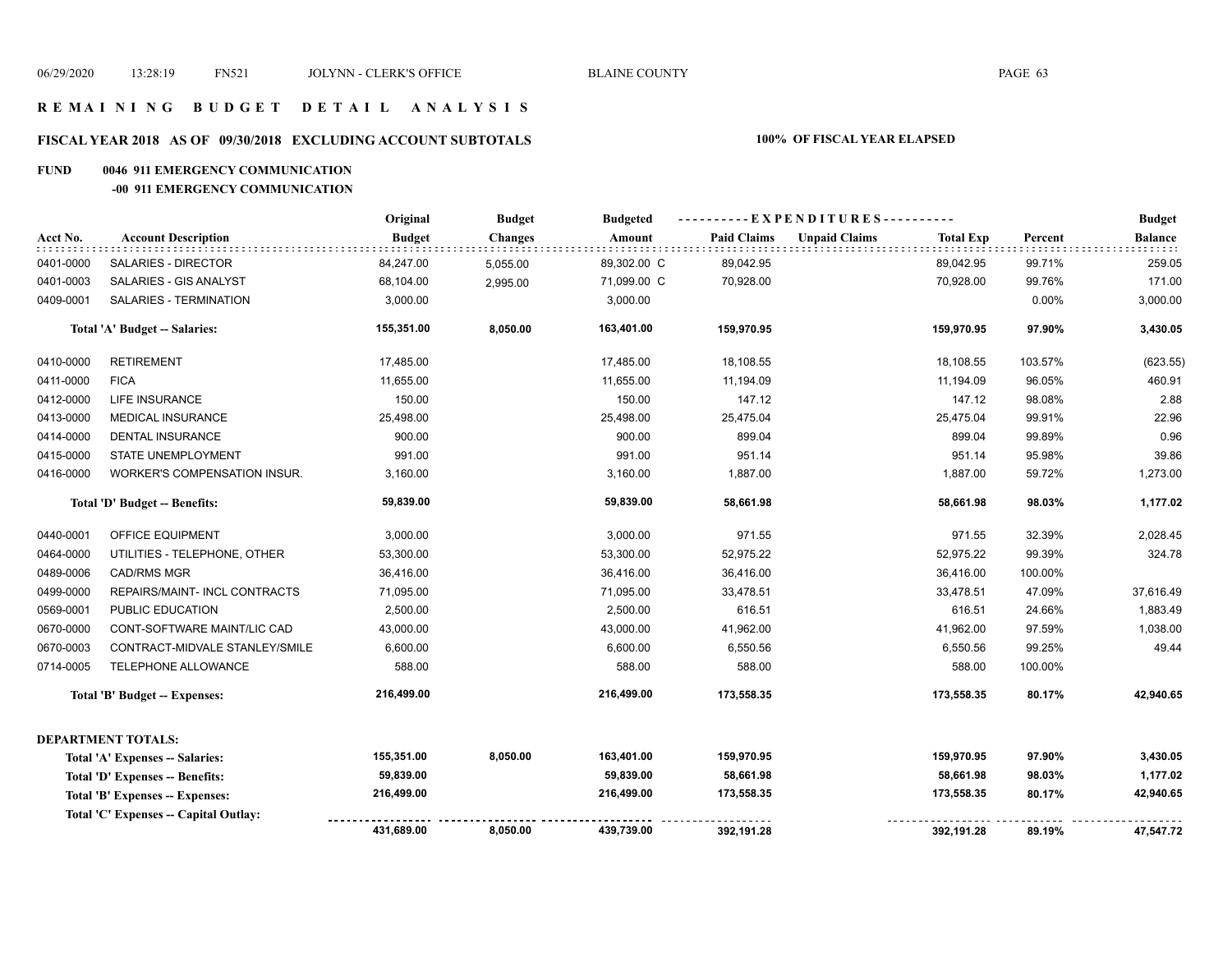## **R E M A I N I N G B U D G E T D E T A I L A N A L Y S I S**

## **FISCAL YEAR 2018 AS OF 09/30/2018 EXCLUDING ACCOUNT SUBTOTALS 100% OF FISCAL YEAR ELAPSED**

| <b>FUND TOTALS:</b>             |                                       | 0046_911 EMERGENCY COMMUNICATION |          |            |            |            |        |           |
|---------------------------------|---------------------------------------|----------------------------------|----------|------------|------------|------------|--------|-----------|
| Total 'A' Expenses -- Salaries: |                                       | 155.351.00                       | 8.050.00 | 163.401.00 | 159,970.95 | 159,970.95 | 97.90% | 3.430.05  |
| Total 'D' Expenses -- Benefits: |                                       | 59,839.00                        |          | 59.839.00  | 58,661.98  | 58.661.98  | 98     | 1,177.02  |
| Total 'B' Expenses -- Expenses: |                                       | 216.499.00                       |          | 216.499.00 | 173.558.35 | 173,558.35 | 80.17% | 42.940.65 |
|                                 | Total 'C' Expenses -- Capital Outlay: |                                  |          |            |            |            |        |           |
|                                 |                                       | 431.689.00                       | 8.050.00 | 439.739.00 | 392,191.28 | 392.191.28 | 89.19% | 47.547.72 |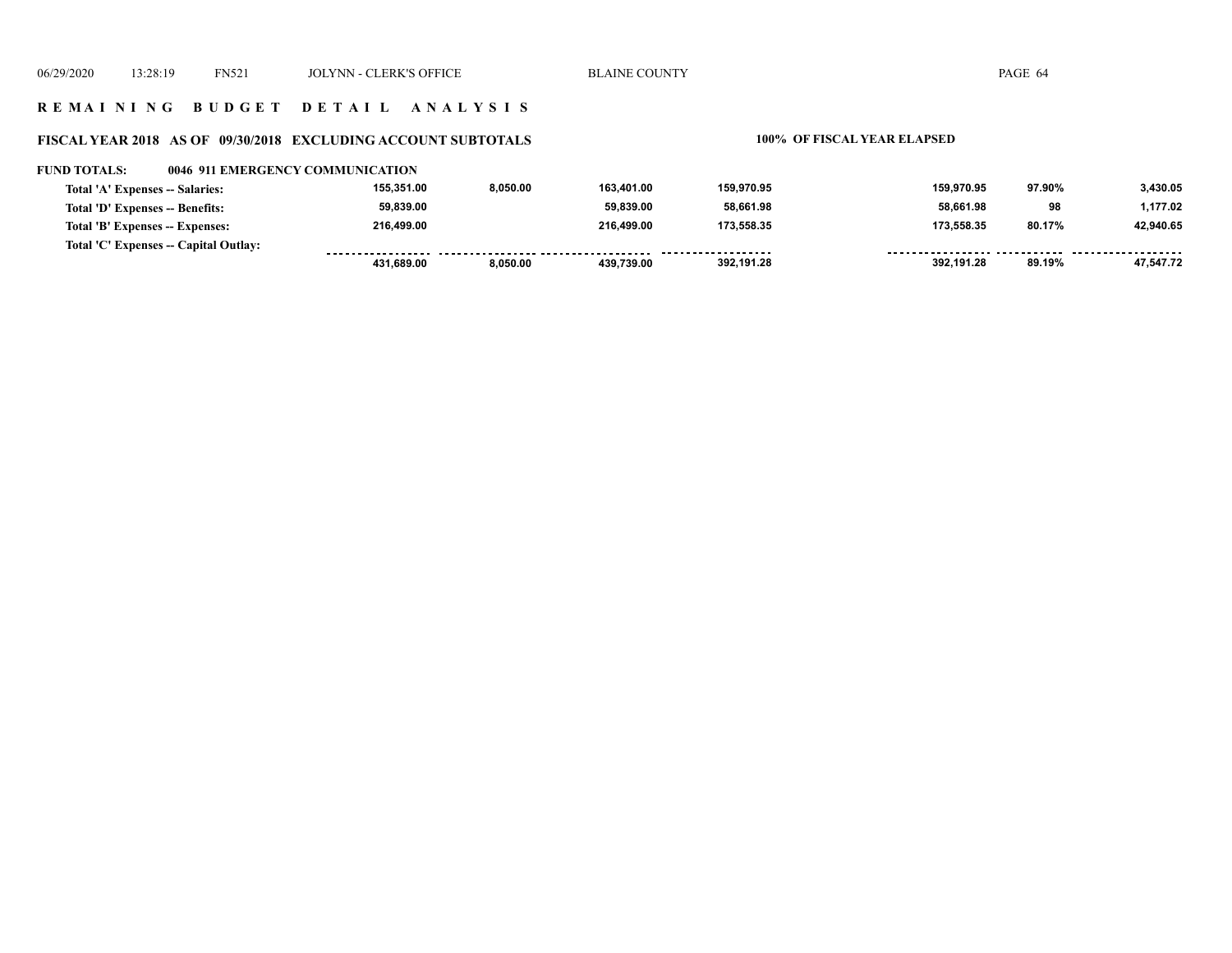## **R E M A I N I N G B U D G E T D E T A I L A N A L Y S I S**

## **FISCAL YEAR 2018 AS OF 09/30/2018 EXCLUDING ACCOUNT SUBTOTALS 100% OF FISCAL YEAR ELAPSED**

### **FUND 0051 LAND WATER & WILDLIFE**

**-00 LAND WATER & WILDLIFE**

|                     |                                       | Original      | <b>Budget</b><br><b>Budgeted</b> | - EXPENDITURES---------- |                      |                  |         | <b>Budget</b>  |
|---------------------|---------------------------------------|---------------|----------------------------------|--------------------------|----------------------|------------------|---------|----------------|
| Acct No.            | <b>Account Description</b>            | <b>Budget</b> | <b>Changes</b><br>Amount         | <b>Paid Claims</b>       | <b>Unpaid Claims</b> | <b>Total Exp</b> | Percent | <b>Balance</b> |
| 0487-0000           | <b>CONSERVATION EXPENSES</b>          | 1,220,000.00  | 1,220,000.00                     | 264,155.82               |                      | 264,155.82       | 21.65%  | 955,844.18     |
| 0704-0003           | <b>CONSULTANT</b>                     | 50,000.00     | 50,000.00                        | 37,582.68                |                      | 37,582.68        | 75.17%  | 12,417.32      |
| 0704-0004           | LEGAL                                 | 10,000.00     | 10,000.00                        |                          |                      |                  | 0.00%   | 10,000.00      |
|                     | Total 'B' Budget -- Expenses:         | 1,280,000.00  | 1,280,000.00                     | 301,738.50               |                      | 301,738.50       | 23.57%  | 978,261.50     |
|                     | <b>DEPARTMENT TOTALS:</b>             |               |                                  |                          |                      |                  |         |                |
|                     | Total 'A' Expenses -- Salaries:       |               |                                  |                          |                      |                  |         |                |
|                     | Total 'D' Expenses -- Benefits:       |               |                                  |                          |                      |                  |         |                |
|                     | Total 'B' Expenses -- Expenses:       | 1,280,000.00  | 1,280,000.00                     | 301,738.50               |                      | 301,738.50       | 23.57%  | 978,261.50     |
|                     | Total 'C' Expenses -- Capital Outlay: |               |                                  |                          |                      |                  |         |                |
|                     |                                       | 1,280,000.00  | 1,280,000.00                     | 301,738.50               |                      | 301,738.50       | 23.57%  | 978,261.50     |
| <b>FUND TOTALS:</b> | 0051 LAND WATER & WILDLIFE            |               |                                  |                          |                      |                  |         |                |
|                     | Total 'A' Expenses -- Salaries:       |               |                                  |                          |                      |                  |         |                |
|                     | Total 'D' Expenses -- Benefits:       |               |                                  |                          |                      |                  |         |                |
|                     | Total 'B' Expenses -- Expenses:       | 1,280,000.00  | 1,280,000.00                     | 301,738.50               |                      | 301,738.50       | 23.57%  | 978,261.50     |
|                     | Total 'C' Expenses -- Capital Outlay: |               |                                  |                          |                      |                  |         |                |
|                     |                                       | 1,280,000.00  | 1,280,000.00                     | 301,738.50               |                      | 301,738.50       | 23.57%  | 978,261.50     |